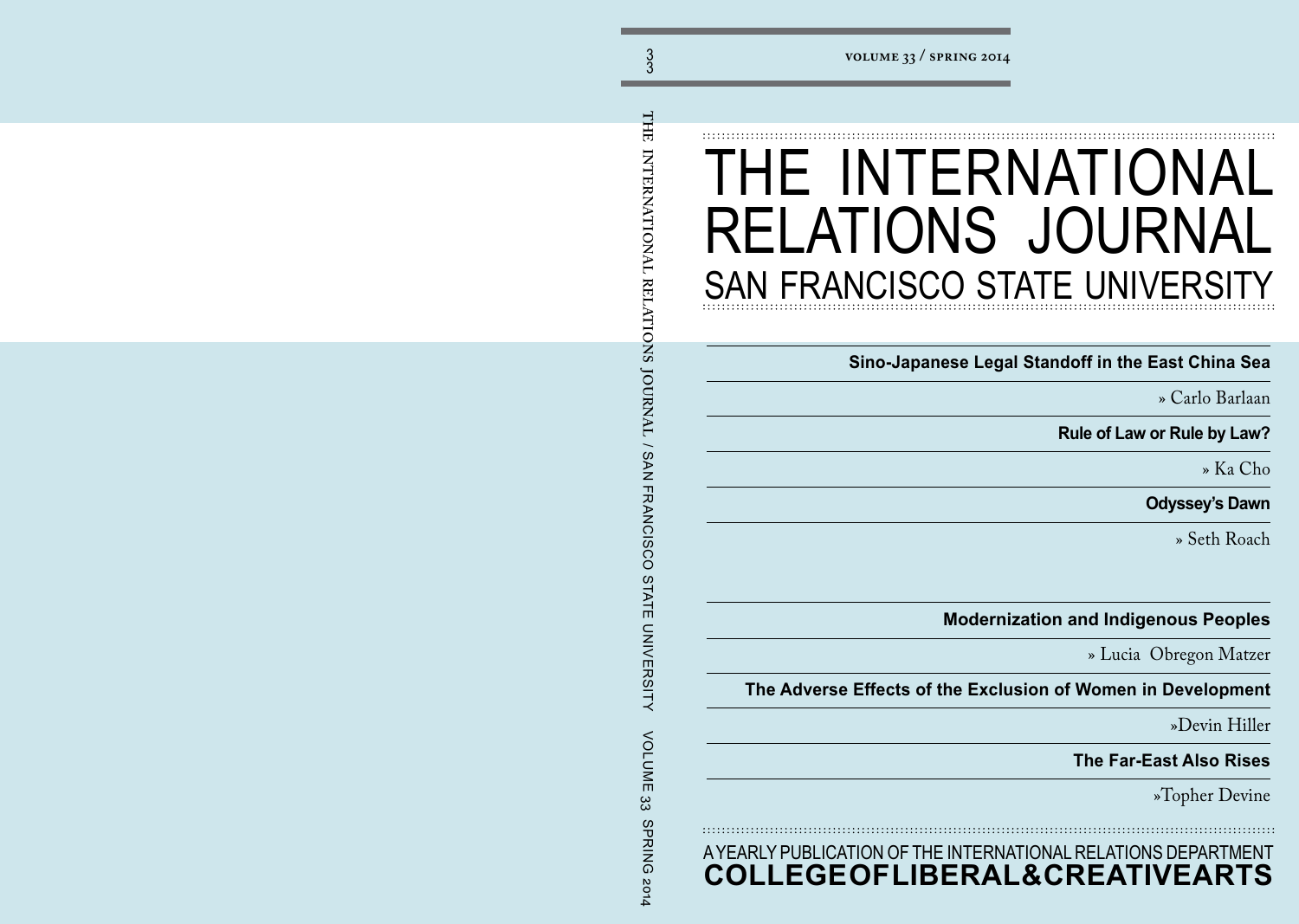# **Contents** toc **3 a**  $\frac{11}{3}$

| EDITORIAL POLICY<br>$\overline{4}$<br>ACKNOWLEDGEMENTS<br>6<br>9 SINO-JAPANESE LEGAL STANDOFF IN THE EAST CHINA SEA:<br>An Examination of Which Country Has the Stronger Claim<br>in the Territorial Dispute over the Senkaku/Diaoyu Islands<br>» by Carlo Barlaan<br>29_____RULE OF LAW OR LAW BY RULE: A Brief Analysis of China's Legal System<br>» by Ka Chio<br>46____________ODYSSEY's DAWN: Libya, the Arab Spring and the future of the Middle<br>East and North Africa<br>» by Seth Roach<br>66 MODERNIZATION AND INDIGENOUS PEOPLE<br>Culture, Discourse, and Development<br>» by Lucia Obregon<br>90_________ THE ADVERSE EFFECTS OF THE EXCLUSION OF WOMEN IN DEVELOP-<br><b>MENT</b> |  |
|---------------------------------------------------------------------------------------------------------------------------------------------------------------------------------------------------------------------------------------------------------------------------------------------------------------------------------------------------------------------------------------------------------------------------------------------------------------------------------------------------------------------------------------------------------------------------------------------------------------------------------------------------------------------------------------------------|--|
|                                                                                                                                                                                                                                                                                                                                                                                                                                                                                                                                                                                                                                                                                                   |  |
|                                                                                                                                                                                                                                                                                                                                                                                                                                                                                                                                                                                                                                                                                                   |  |
|                                                                                                                                                                                                                                                                                                                                                                                                                                                                                                                                                                                                                                                                                                   |  |
|                                                                                                                                                                                                                                                                                                                                                                                                                                                                                                                                                                                                                                                                                                   |  |
|                                                                                                                                                                                                                                                                                                                                                                                                                                                                                                                                                                                                                                                                                                   |  |
|                                                                                                                                                                                                                                                                                                                                                                                                                                                                                                                                                                                                                                                                                                   |  |
| » by Devin Hiller                                                                                                                                                                                                                                                                                                                                                                                                                                                                                                                                                                                                                                                                                 |  |
| 108________ THE FAR-EAST ALSO RISES: Sino-NATO Security Gains and the New<br>Bipolarity<br>» byTopher Devine                                                                                                                                                                                                                                                                                                                                                                                                                                                                                                                                                                                      |  |

 $\label{prop:main} The maximum minimum minimum minimum minimum number of the two different values are given by the following inequality.$ 

# Journal Staff

| Spring 2014             |                             |
|-------------------------|-----------------------------|
| <b>Managers Editors</b> |                             |
| Mohamed Abunie          | <b>Editors</b>              |
| Haleigh Anderson        | Teresa Cattarin             |
| Laura Devine            | Frances Daniella Delgadillo |
|                         | Christina Gaul              |
| Writers                 | Harmony Rose King           |
| Carlo Barlaan           | Wesley Moar                 |
| Ka Chio                 | Rigo Lujano                 |
| Topher Devine           | Matt Pursley                |
| Devin Hiller            | Clarisa Sanchez             |
| Lucia Obregon           | Maribel Valenzuela          |
| Seth Roach              |                             |

*| 2*

 $\frac{1}{1}$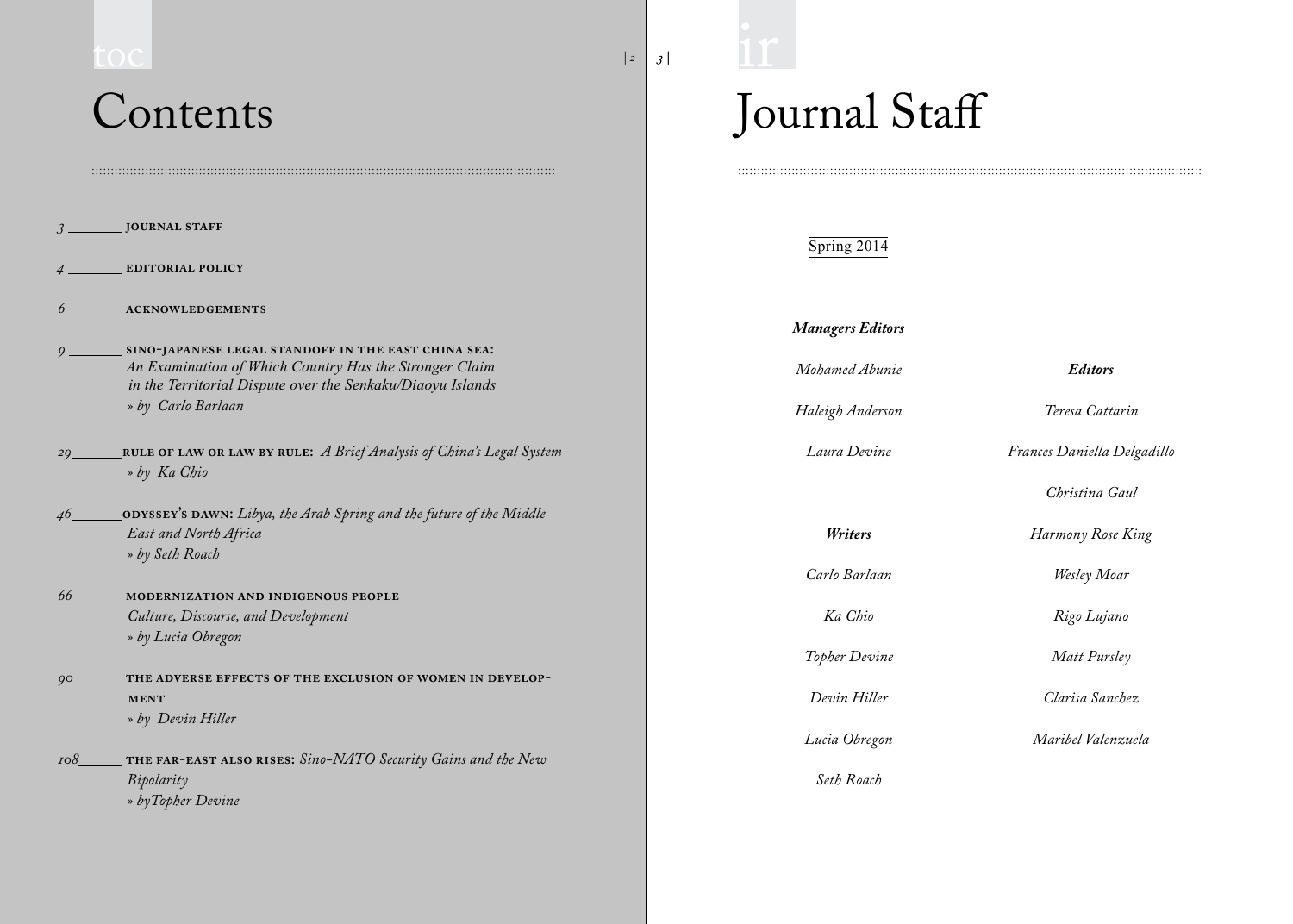*| 4*

## <span id="page-2-0"></span>Editorial Policy

#### **Overview**

**The International Relations Journal** at San Francisco State University strives to exhibit the diverse range of undergraduate and graduate research interests that flourish in our department.

Each semester, the *Journal* is offered as a course in which students participate as writers or editors in a peer review process, or as administrative staff members who assist authors and editors as well as guide the *Journal* through its production.

The goal of the course is to expose students to the peer review process, focusing on academic standards of argumentation and factual accuracy, citation formatting, and collaborative editing using Microsoft Word's "track changes" feature. More broadly, the Journal's executive editors aim to help students develop writing/editing skills applicable in other courses and promote a deeper understanding of the discipline of international relations as a whole.

#### Submissions & Process

The *Journal* encourages all students pursuing a B.A. or M.A. in International Relations to submit completed works (incomplete papers and abstracts are not accepted) at the beginning of each semester. From these submissions the *Journal*'s executive editors assign students to positions on the writing and editorial boards as well as a number of administrative-level appointments.

The course curriculum includes a number of informational workshops and at least three rounds of structured editing and revision. All editing is anonymous and each submission is reviewed by three different editors.

The structured peer review is as follows: [1] a submission is first edited by an undergraduate or graduate "peer expert" who has conducted prior research on topics and/or regions relevant to the paper and can thus provide fact checking and citation suggestions; [2] second round editing focuses on clarity and academic tone by pairing the manuscript with an editor unfamiliar with the paper's subject; [3] finally, the paper is edited for proper citation formatting and technical aspects.

At the end of the semester, authors participating in this process are expected to submit a final manuscript for consideration by the *Journal*'s executive editors and the faculty advisor.

#### Publication of Articles

Only submissions that have gone through the peer review process and meet the content and formatting requirements, will be considered for publication. The *Journal* is published yearly.

*For Submissions and Back Issues:*

http://internationalrelations.sfsu.edu/international-relations-journal

#### *For all other inquiries:*

Department of International Relations 1600 Holloway Avenue / HSS Room 336 San Francisco, California 94132 phone: 415.338.2654 / fax: 415.338.2880

Statements and opinions expressed in *The International Relations Journal* are solely the responsibility of the authors and do not necessarily reflect the views of the Executive Editors, the Editorial Board, the Faculty Advisor, or the Department of International Relations at San Francisco State University.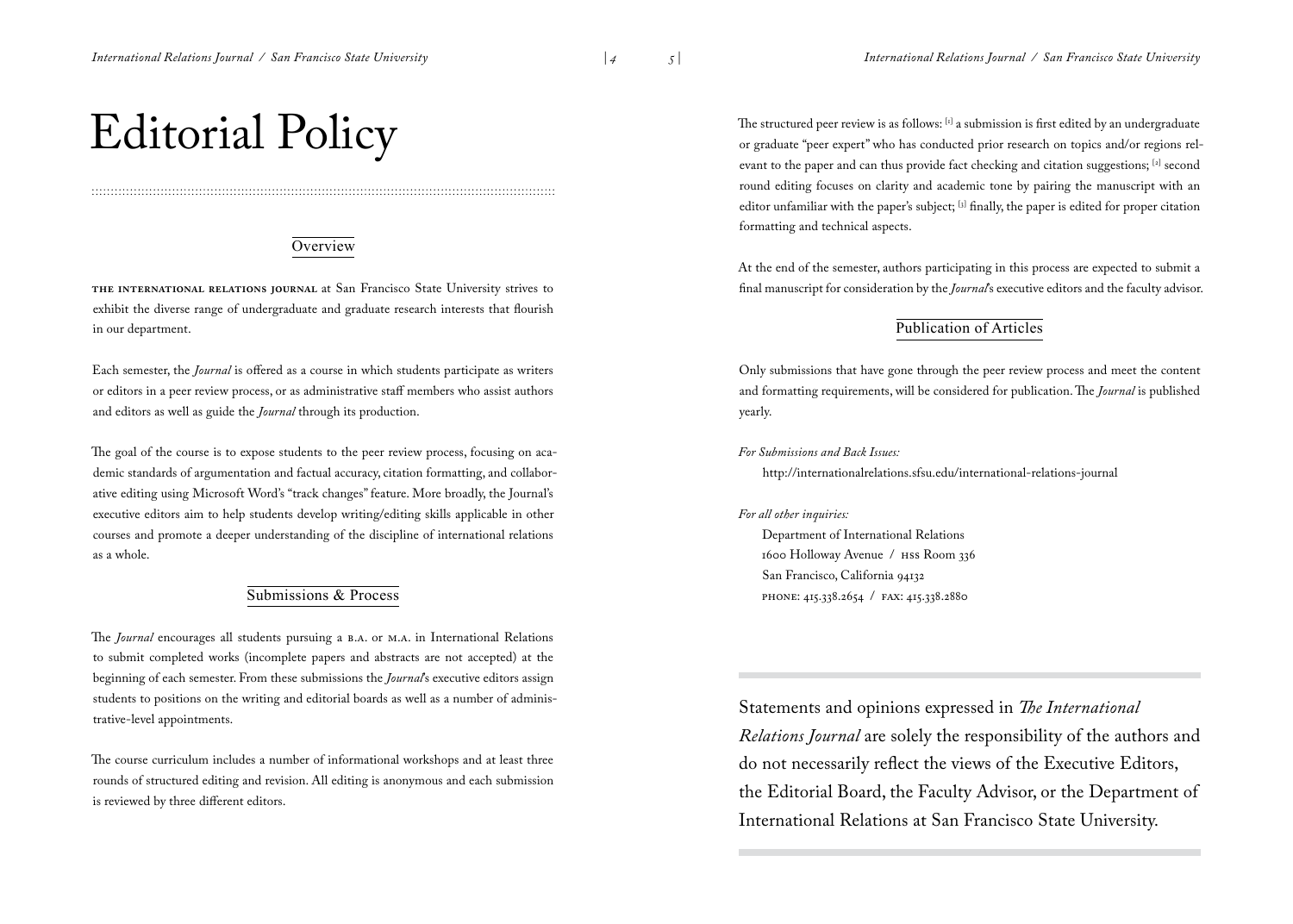## Acknowledgements

**The staff of the** International Relations Journal is grateful for the continued funding allocated by the Instructionally Related Activities Committee and the Department of International Relations at San Francisco State University for the production of this journal.

The production of this journal is a group effort and the managing editors would like to especially thank all the members of the editorial board and the contributing Writers. The editorial board members edited the articles contained in this issue and both the editors and Writers patiently endured the labor of multiple revisions of these articles, as well as corresponding with one another. The guidance and advice of Dr. Burcu Ellis in the International Relations Department has been indispensable to the publication of the Journal.

SPECIAL THANKS TO Omar Abelmegeid for doing the graphic design for previous year's journal and his unwavering help in the creation of this o.

<span id="page-3-0"></span>*6 | | PB*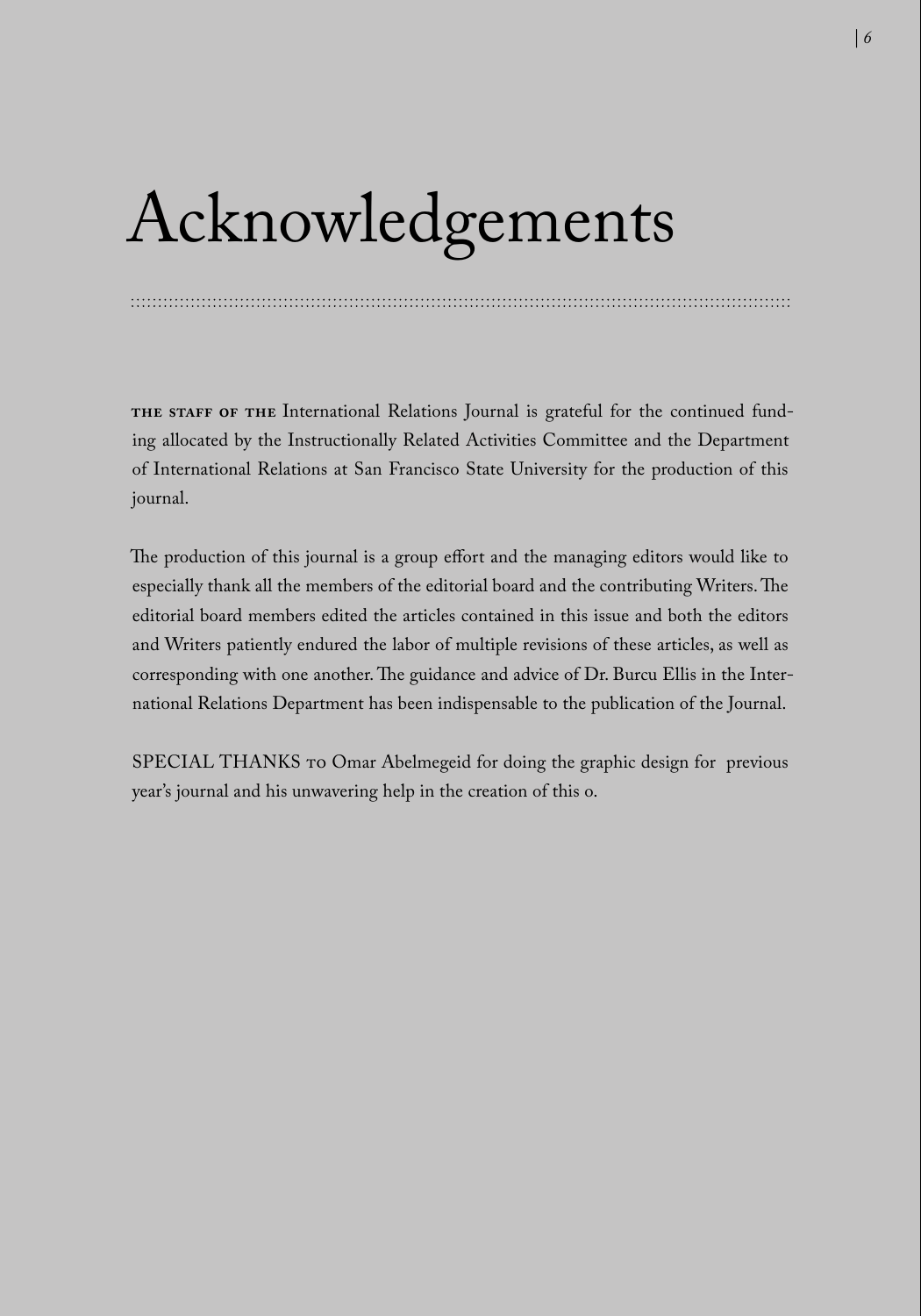*Volume 33 / Spring 2014 | 8* abstract » *In this research paper, I have sought to provide an analysis on the territorial*  U.S.–Turkmen *history of Japan's acquisition of the islands and shown that treaty law from 1895 through*  1972 is insufficient to clarify whether Japan or China has rightful territorial title. I then in to ensiomary and east tan<sup>n</sup> to ta  $\frac{1}{\sqrt{2}}$ on BigBigBica inc cconon of town town under Ich anese administrati region. Empires have historically dominated the territory of modern-day Turkmenistan, be in nainfai resources if the matter were for adjudication and because the rationale confirming Japanese territorial possession in the Senkaku matter may work against it in other territorial disputes, it would seem more reathe for leaders in the true countries to some to a compromise over assess to natural ically dominated the territory of  $\mathcal{O}$ Turkmenistan, beginning with its conquest in the 15 hours within the displaca area as we exclusive economic zones overlap. Empires have historically dominated the terri-I then highlighted the economic, legal, and security implications the dispute may have on not with its contribution in the 4th century B.C. by  $\mathbb{R}^d$ only the two countries, but also the United States, which is bound by treaty obligation to protect territory under Japanese administration. Because both China and Japan have much the territory of modern-day Turkmento lose in natural resources if the matter were presented to the International Court of Justice istan, beginning with its conquest in sonable for leaders in the two countries to come to a compromise over access to natural and living resources within the disputed area as well as to cooperate on joint administration where *dispute between China and Japan over the Senkaku/Diaoyu Islands. I have given a short turned to customary and case law to identify the principles of territorial acquisition and to apply these principles to the claims of the Chinese and Japanese governments. It would appear that Japan, by virtue of its effective occupation of the uninhabited islands since 1895, has a stronger claim than China, which bases its purported title on ancient discovery.* 

Edited by Clarisa Sanchez and Harmony King / Copy-edited by Laura Devine

*.*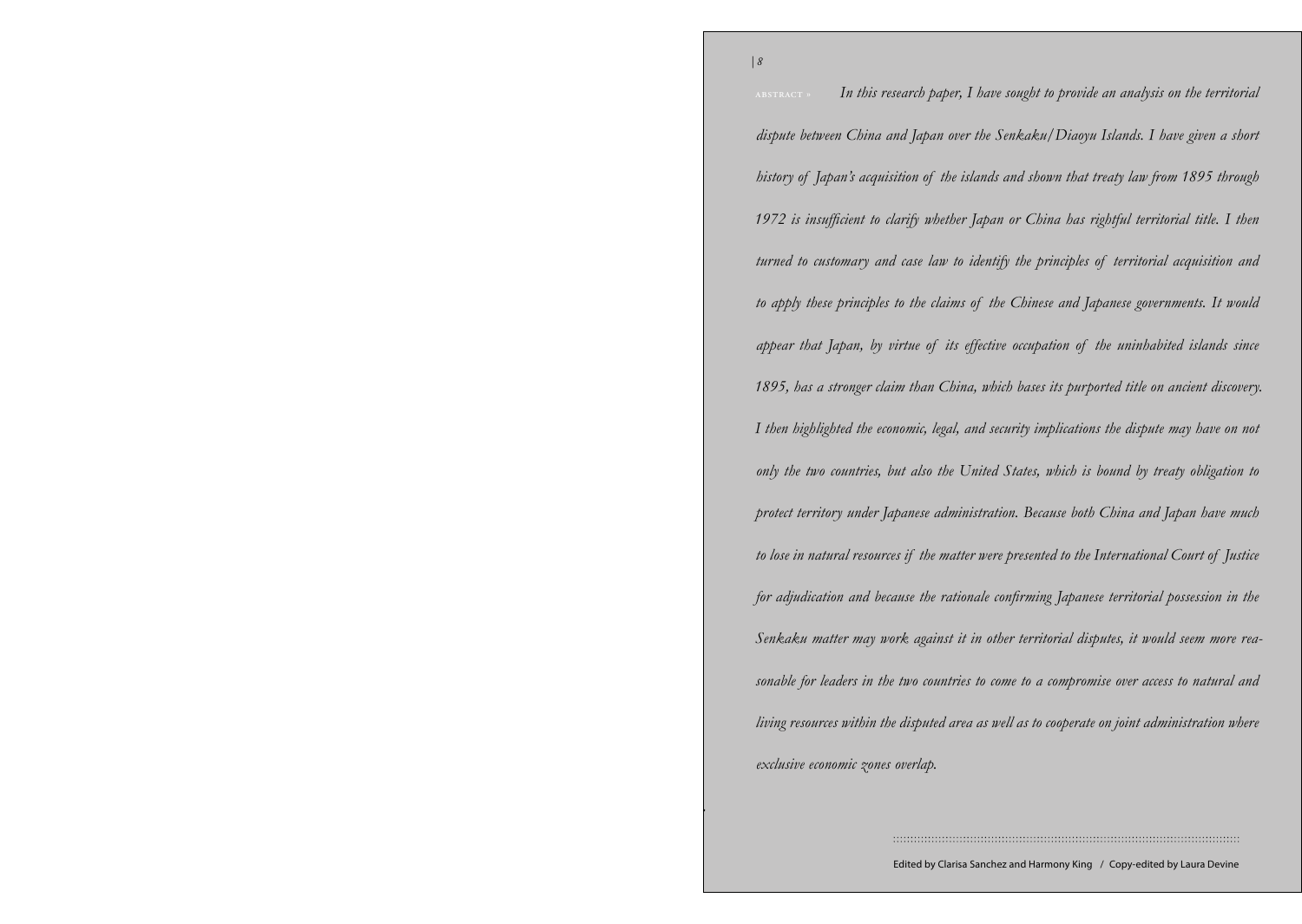## Sino-Japanese Legal Standoff in the East China Sea: *An Examination of Which Country Has*

*the Stronger Claim in the Territorial Dispute over the Senkaku/ Diaoyu Islands* 

## *by Carlo Barlaan*

On September 14, 2012, a flotilla of Chinese maritime patrol vessels entered Japanese-controlled waters within the vicinity of the disputed Senkaku Islands (also known as the Diaoyu Islands) located in the East China Sea.<sup>1</sup> These uninhabited islands have been effectively administered by Japan for most of the period since 1895; however, they are also claimed by China. China's provocative display of national self-assertion drew official protest from Tokyo.

Prior to this incident, tensions had already escalated between the governments and peoples of the two nations. In August, Japanese right-wing parliamentarians swam to one of the

islands and planted a flag, thus sparking public outrage and mass anti-Japanese protests in a number of Chinese cities. Amid rising diplomatic tensions, the Japanese government purchased the islands from their private owner – an act the Chinese government decried as illegitimate.<sup>2</sup>

In November 2013, Beijing declared an Air Defense Identification Zone (ADIZ) over the Senkakus, requiring all traversing aircraft to provide identification and flight plans to Chinese civilian and military authorities or face "defensive emergency measures."<sup>3</sup> In defiance against China

<sup>1</sup> See Martin Fackler, *Chinese Ships Enter Japanese-Controlled Waters to Protest Sale of Islands*, New York Times, Sept. 14, 2012, available at [http://www.nytimes.com/2012/09/15/](http://www.nytimes.com/2012/09/15/world/asia/chinese-ships-enter-waters-japan-controls.html) [world/asia/chinese-ships-enter-waters](http://www.nytimes.com/2012/09/15/world/asia/chinese-ships-enter-waters-japan-controls.html)[japan-controls.html](http://www.nytimes.com/2012/09/15/world/asia/chinese-ships-enter-waters-japan-controls.html) (last visited on Mar. 21, 2014).

<sup>2</sup> Martin Fackler, *In Shark-Infested Waters, Resolve of Two Giants is Tested,* New York Times, Sept. 22, 2012, available at [http://](http://www.nytimes.com/2012/09/23/world/asia/islands-dispute-tests-resolve-of-china-and-japan.html?pagewanted=all) [www.nytimes.com/2012/09/23/world/asia/](http://www.nytimes.com/2012/09/23/world/asia/islands-dispute-tests-resolve-of-china-and-japan.html?pagewanted=all) [islands-dispute-tests-resolve-of-china-and](http://www.nytimes.com/2012/09/23/world/asia/islands-dispute-tests-resolve-of-china-and-japan.html?pagewanted=all)[japan.html?pagewanted=all](http://www.nytimes.com/2012/09/23/world/asia/islands-dispute-tests-resolve-of-china-and-japan.html?pagewanted=all) (last visited on Mar. 21, 2014).

<sup>3</sup> Chris Buckley, *China Claims Air Rights Over Disputed Islands*, New York Times, Nov. 23, 2013, available at [http://www.](http://www.nytimes.com/2013/11/24/world/asia/china-warns-of-action-against-aircraft-over-disputed-seas.html)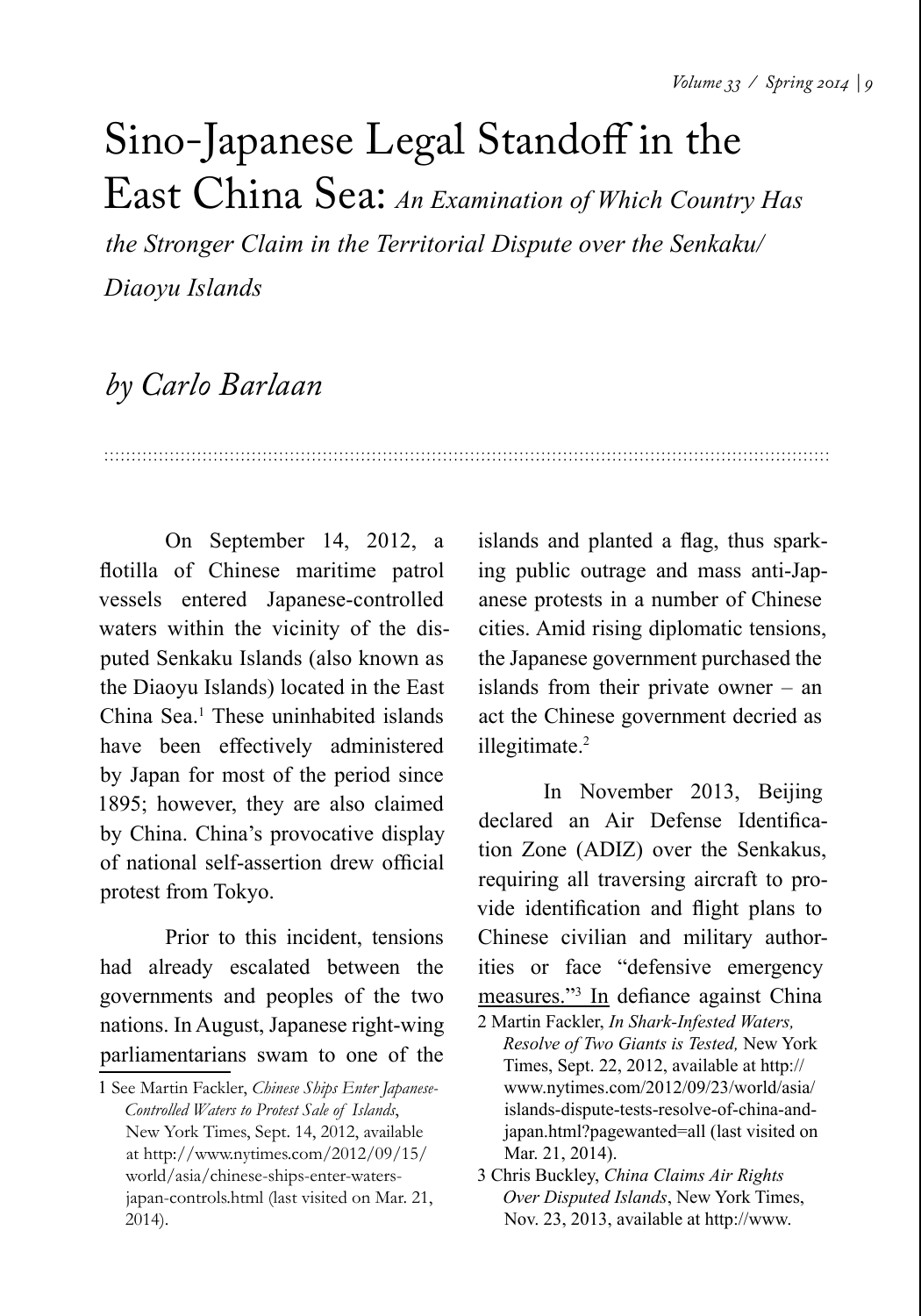and in a show of support for its Japanese ally, the United States sent two B-52 Bombers right through the Chinese ADIZ. 4 In light of these events, one wonders which country the Senkaku/Diaoyu islands really belong to. Which country has the stronger claim to these islands?

In this paper, I seek to answer this question by first presenting the basic material and legal facts leading to the Sino-Japanese dispute. In examining the three major treaties that have been signed between China, Japan, and the United States since 1895, I find that treaty law is by itself insufficient to establish which country has rightful title to the islands. I then look to the relevant customary principles of territorial acquisition, and I relate them to Chinese and Japanese territorial claims. In the section thereafter, I present two landmark cases of arbitration that show how these customary principles have previously been applied to territorial dispute settlement in a court of international law. After applying case law to an assessment of the claims of China and Japan, I move on to examine the economic, legal, and security implications of the dispute, and I suggest what measures China and Japan could take to mitigate the situation short of adjudication by the International Court of Justice (ICJ).

## Material Facts Leading to the Dispute and the Insufficiency of Treaty Law

The material facts leading to the territorial dispute between Japan and China date back to 1884, when Japan initiated land and maritime surveys of the Senkaku/Diaoyu Islands. These surveys revealed that the islands were uninhabited and that there was no physical indication of sovereign control by another country. At the time, the imperial government in Beijing did not protest these activities<sup>5</sup>

Ten years later, in 1894, China and Japan engaged each other militarily in what would later be known as the First Sino-Japanese War. Amid hostilities, in January 1895, Japan officially incorporated the Senkaku Islands into its territory as part

of Okinawa prefecture. Three months after Japan's incorporation of the Senkaku Islands, in April 1895, Chinese and Japanese plenipotentiaries signed the Treaty of Shimonoseki thereby officially ending the First Sino-Japanese War.

The terms of this treaty were largely punitive to China. In addition to paying a massive war indemnity to Japan (Article 4), granting Japan most favored nation treatment in regards to commerce and opening Chinese ports to trade (Articles 5 and 6), and permitting the Japanese to militarily occupy the mainland province of Shandong (Article 8), China ceded Formosa (modern-day Taiwan) and the islands of the Pescadores (Article 2).<sup>6</sup> There was no mention of the Diaoyu/Senkaku Islands in this treaty.

Following its annexation by Japan, the Senkaku Islands were immediately subject to development and resource extraction. Docks, warehouses, and reservoirs were constructed, and Japanese nationals engaged in guano-collecting activities. There would be no change in administration over these islands until the end of the Second World War in 1945, when Japan unconditionally surrendered to the Allied powers. At the time of Japan's surrender, the Senkaku Islands were placed under U.S. military administration.

In Japan's signing of the 1951 San Francisco Peace Treaty, Japan lost what it had gained in the 1895 Treaty of Shimonoseki. Article 2 stipulated that Japan would renounce title to Formosa and the Pescadores. Article 3 stated that Japan would concur to have the United States retain administrative jurisdiction over "Nansei Shoto south of 29 degrees north latitude (including the Ryukyu Islands and the Daito Islands), Nanpo Shoto south of Sofu Gan (including the Bonin Islands, Rosario Island, and the Volcano Islands) and Parece Vela and Marcus Islands."<sup>7</sup> The territory placed under U.S. administration through Article 3 included the Senkaku Islands.

In 1971, the United States returned to Japan the territory placed in its administrative jurisdiction through Article 3 of the San Francisco Treaty. Article 1 of the reversion agreement stated, "With respect to the Ryukyu Islands and the Daito Islands… Japan, as of such date, assumes full responsibility and authority for the exercise of all and any powers of administration, legislation and jurisdiction over

[nytimes.com/2013/11/24/world/asia/china-warns-of-action-against-aircraft-over-disputed-seas.](http://www.nytimes.com/2013/11/24/world/asia/china-warns-of-action-against-aircraft-over-disputed-seas.html) [html](http://www.nytimes.com/2013/11/24/world/asia/china-warns-of-action-against-aircraft-over-disputed-seas.html) (last visited Mar. 21, 2014).

<sup>4</sup> Thom Shanker, *U.S. Sends Two B-52 Bombers into Airzone Claimed By China*, New York Times, Nov. 26, 2013, available at [http://www.nytimes.com/2013/11/27/world/asia/us-flies-b-52s-into](http://www.nytimes.com/2013/11/27/world/asia/us-flies-b-52s-into-chinas-expanded-air-defense-zone.html)[chinas-expanded-air-defense-zone.html](http://www.nytimes.com/2013/11/27/world/asia/us-flies-b-52s-into-chinas-expanded-air-defense-zone.html) (last visited on Mar. 21, 2014).

<sup>5</sup> Jean-Marc Blanchard, *The U.S. Role in the Sino-Japanese Dispute over the Diaoyu (Senkaku) Islands, 1945-1971*, 161 The China Quarterly 102 (2000).

<sup>6</sup> University of Southern California US-China Institute, Section on Resources, *Treaty of Shimonoseki, 1895*, available at [http://china.usc.edu/%28S%28u0o4uo4552nc4b45rm1](http://china.usc.edu/%28S%28u0o4uo4552nc4b45rm1khibm%29A%284BUbwWp7zQEkAAAAZDlkMDBjYTctYjM1NC00ODg1LWE5YjgtYTg4NGE0ZDc0ODU4BJSk2ve3v12T5hSKPbdqc1b-n8A1%29%29/ShowArticle.aspx?articleID=405&AspxAutoDetectCookieSupport=1) [khibm%29A%284BUbwWp7zQEkAAAAZDlkMDBjYTctYjM1NC00ODg1LWE5Y](http://china.usc.edu/%28S%28u0o4uo4552nc4b45rm1khibm%29A%284BUbwWp7zQEkAAAAZDlkMDBjYTctYjM1NC00ODg1LWE5YjgtYTg4NGE0ZDc0ODU4BJSk2ve3v12T5hSKPbdqc1b-n8A1%29%29/ShowArticle.aspx?articleID=405&AspxAutoDetectCookieSupport=1) [jgtYTg4NGE0ZDc0ODU4BJSk2ve3v12T5hSKPbdqc1b-n8A1%29%29/ShowArticle.](http://china.usc.edu/%28S%28u0o4uo4552nc4b45rm1khibm%29A%284BUbwWp7zQEkAAAAZDlkMDBjYTctYjM1NC00ODg1LWE5YjgtYTg4NGE0ZDc0ODU4BJSk2ve3v12T5hSKPbdqc1b-n8A1%29%29/ShowArticle.aspx?articleID=405&AspxAutoDetectCookieSupport=1) [aspx?articleID=405&AspxAutoDetectCookieSupport=1](http://china.usc.edu/%28S%28u0o4uo4552nc4b45rm1khibm%29A%284BUbwWp7zQEkAAAAZDlkMDBjYTctYjM1NC00ODg1LWE5YjgtYTg4NGE0ZDc0ODU4BJSk2ve3v12T5hSKPbdqc1b-n8A1%29%29/ShowArticle.aspx?articleID=405&AspxAutoDetectCookieSupport=1) (last visited on Mar. 21, 2014). 7 *Treaty of Peace with Japan*, art. 3, Sept. 8, 1951, 136 U.N.T.S. 48-49 (1952).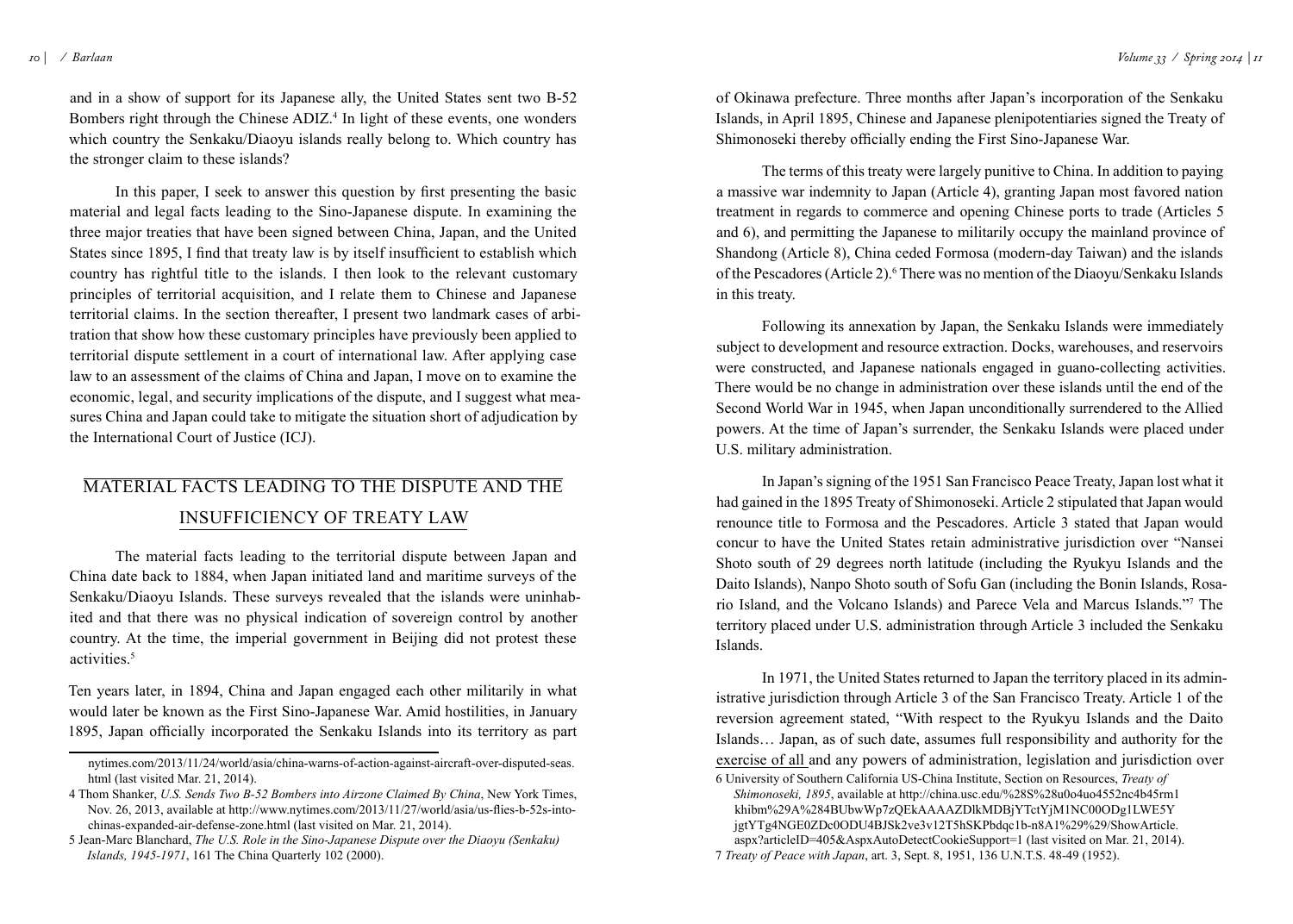the territory and inhabitants of the said islands."<sup>8</sup> The United States, in the signing of the reversion agreement, simply transferred administrative authority over the Senkaku Islands to Japan; it did not establish that these islands (or for that matter, all of the Ryukyu Islands) were the sovereign territory of Japan. Whatever the legal status the Senkaku Islands were prior to the outbreak of war between the United States and Japan was the legal status they had re-entered. What treaty law did not explicitly state, Japan reassumed and China contested.

## The Customary Principles of Territorial Acquisition and the Claims of China and Japan

Given that treaty law has been insufficient in determining whether China or Japan has rightful title to the Senkaku Islands, it is necessary to apply customary rules of territorial acquisition to their competing claims of sovereignty. The methods most relevant to the Sino-Japanese dispute include discovery or occupation of *terra nullius*, military conquest, cession, and prescription.

According to the principle of discovery or occupation of *terra nullius* (meaning "no one's land") as practiced by European states through the 1600s, if a state had discovered uninhabited land that no other country had laid claim to, it could rightly occupy or simply incorporate this land into its sovereign territory. Through military conquest a state seeks to expand its borders simply through invasion and occupation of land belonging to another state. Through cession, one state agrees to give up part of its sovereign territory to the other state in exchange for a concession such as a sum of money. Finally, according to the principle of prescription, one state obtains title to territory through longstanding, peaceful, and effective display of sovereignty over land that another state claims.<sup>9</sup>

As far as the first principle of discovery relates to the matter, both China and Japan claim to have been the first to discover the Senkaku/Diaoyu Islands, and they claim to have done so at different times. China asserts that its former imperial leaders had known of these islands for centuries as evidenced by their appearance on maps drawn by ancient scholars. Japan, on the other hand, claims that it had discovered the Senkaku Islands in 1884. According to Japanese surveyors at the time, the

islands were uninhabited and showed no sign of having been appropriated by imperial China or any other state.

Concerning the principles of military conquest and cession, China asserts that Japan acquired the Senkaku Islands as a consequence of its defeat in the First Sino-Japanese War in 1894. Japan took by force what China did not give. In January 1895, without the agreement of China and before a treaty officially ending the war had been signed, Japan had incorporated the islands into Japanese territory. When Chinese representatives signed the Treaty of Shimonoseki in April, they had only ceded the islands of Formosa and the Pescadores while the Senkaku Islands were left unmentioned.

Japan, on the other hand, claims that its incorporation of the islands into Okinawa had nothing to do with the war and did not occur as a consequence of the treaty. As stated before, Japan regards the Senkakus to have been the sovereign territory of no state prior to its modern discovery; thus, they could not have been China's to cede.

Furthermore, the Chinese government had not protested Japanese surveying activities on and around the Senkakus between 1884 and 1895. China, from a Japanese point of view, had acquiesced. The principle of prescription, thus, could not apply to Chinese claims over the islands, since it did not appear that the Chinese government had been effectively demonstrating authority over them. Under these conditions, the islands may have been capable of being appropriated.

These are the principles of territorial acquisition relevant to the claims of Japan and China over the Senkaku/Diaoyu Islands. The following cases of territorial dispute arbitration will further illustrate how these customary principles have been applied to competing claims of state parties in the past. The rationale leading to the rulings in these cases may hint at how the Sino-Japanese dispute may play out if adjudicated in a court of international law. Like the Senkaku matter, the material facts concerning these cases date back to the latter half of the 19<sup>th</sup> century.

#### Case 1: Island of Palmas (United States v. Netherlands)

In *Island of Palmas*, the United States and the Netherlands appeared before the Permanent Court of Arbitration in 1928 to settle a territorial dispute over the maritime Southeast Asian island of Palmas situated between the U.S. Philippine

<sup>8</sup> *Agreement Between the United and Japan Concerning the Ryukyu Islands and the Daito Islan*ds, art.1, 841 U.N.T.S. 275 (1972).

<sup>9</sup> Lori F. Damrosch, et al., *International Law: Cases and Materials* 376-383 (5th ed. 2012).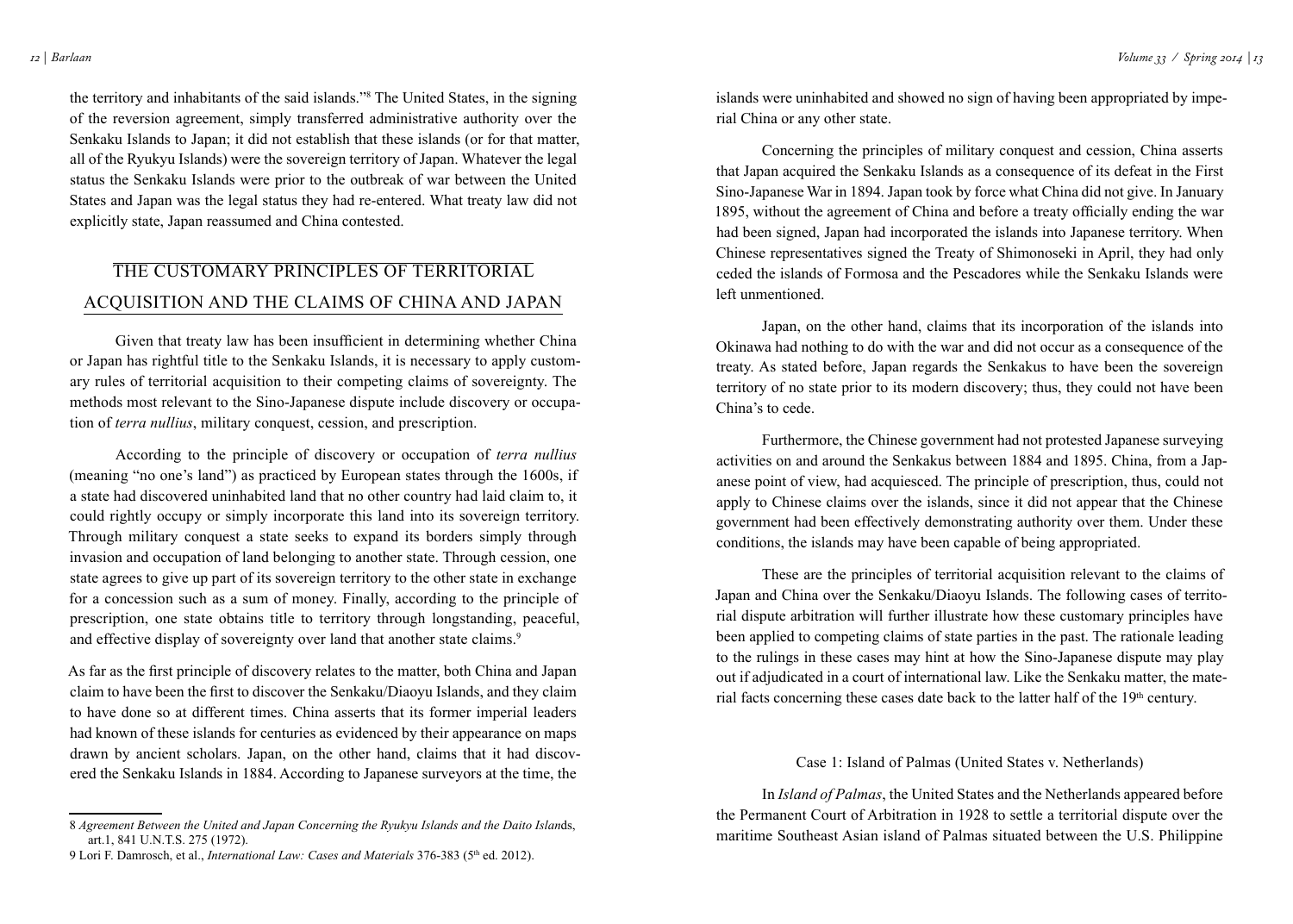Islands and the Dutch East Indies. This dispute had its origins in the outcome of the 1898 Spanish-American war and signing of the Treaty of Paris, in which a defeated Spain had ceded the Philippines to the American victor. Title to all islands of the Philippine archipelago that Spain had claimed sovereignty over for the past two hundred years would be transferred to the United States, including the island of Palmas situated in the archipelagic far south. This island, however, had for centuries been occupied and peacefully administered by the Netherlands as a part of the neighboring Dutch East Indies with the consent of indigenous chieftains.

While the United States claimed that the island was theirs by virtue of its discovery by Spain, which had transferred title of land through treaty, the Netherlands argued that what it referred to as Miangas was Dutch territory by virtue of effective, peaceful occupation and clear display of sovereignty.

The court ruled in favor of the Netherlands stating that its "title of sovereignty, acquired by continuous and peaceful display of State authority during a long period of time going probably back beyond the year 1700, therefore holds good."<sup>10</sup> The United States' argument that the island of Palmas was its possession by virtue of Spanish discovery and eventual title-transfer through treaty, did not hold, because any claim to territorial sovereignty, even if based on initial discovery, would additionally require demonstration of effective occupation. This display of territorial control to ascertain national sovereignty had developed into the norm through the 18th century; however, neither the Americans nor the Spanish before them had clearly demonstrated effective control over the island of Palmas at the time the Treaty of Paris was signed. Thus, the island was not effectively Spain's sovereign territory to give to the United States.

Furthermore, the Dutch had, from the  $17<sup>th</sup>$  through the  $19<sup>th</sup>$  century, entered numerous conventions with local chieftains establishing recognition of the Netherlands' control over Miangas, and neither Spain nor the United States had contested Dutch displays of sovereignty over the island until 1906 – eight years after the Treaty of Paris was signed.

A parallel may immediately be drawn between the weaker discovery-based American claim over Palmas and that of China over the Diaoyu Islands. How is China's current claim based on discovery any different from the U.S. claim over

Palmas based on Spanish discovery? One must also ask whether China's purported discovery of the Diaoyu Islands had been supplemented by an effective occupation similar to that of the Dutch over Miangas.

Another parallel may be drawn between American non-contestation of Dutch sovereign acts over Miangas in the eight years following nominal U.S. acquisition of the island from Spain, and imperial Chinese non-contestation of Japanese activities on and around the Senkaku islands for eleven years prior to their incorporation into Japan. If evidence of U.S. acquiescence to Dutch control weakened its territorial claim over Palmas, might not this be the case for China and the Diaoyu Islands?

#### Case 2: Clipperton Island (France vs. Mexico)

In the case of *Clipperton Island*, the decision of which was rendered in 1931, France and Mexico contested each other's claim of sovereignty over an uninhabited island located in the eastern Pacific Ocean. In November 1858, a French naval officer, while onboard a commercial vessel a half-mile off the island's shore, proclaimed Clipperton (referred to as Medanos in Mexico) to be the sovereign territory of France. Although crew members had successfully landed, they had departed without leaving anything physical that would indicate that the island from that moment forth was French territory. Nonetheless, the lieutenant had notified the French consulate in Honolulu of the declaration of sovereignty over the island, and in December this declaration was published in a Hawaiian journal. No other act of French sovereignty over the island had been issued for the next two decades, and Clipperton remained uninhabited and without an established organization of administration.

In December 1897, a Mexican gunboat landed on Clipperton, and its crew raised the flag of Mexico on the island. The French government, upon notification of the incident, asserted in its correspondence with the Mexican government that Clipperton was the sovereign territory of France. After further diplomatic correspondence, the two parties agreed to have the matter arbitrated by the King of Italy.

Mexico claimed that what it referred to as Medanos Island was its territory by virtue of Spanish discovery and state succession. However, the arbitral authority found there to be no evidence of discovery by Spain, and even if it had discovered Medanos, Mexico would have had to prove that Spain effectively incorporated the island into its territory. This exercise of sovereign authority, however, was not

<sup>10</sup> Island of Palmas Case (The United States v. Netherlands), Permanent Court of Arbitration, 2 U.N. Rep. Int'l Arb. Awards 869 (1928).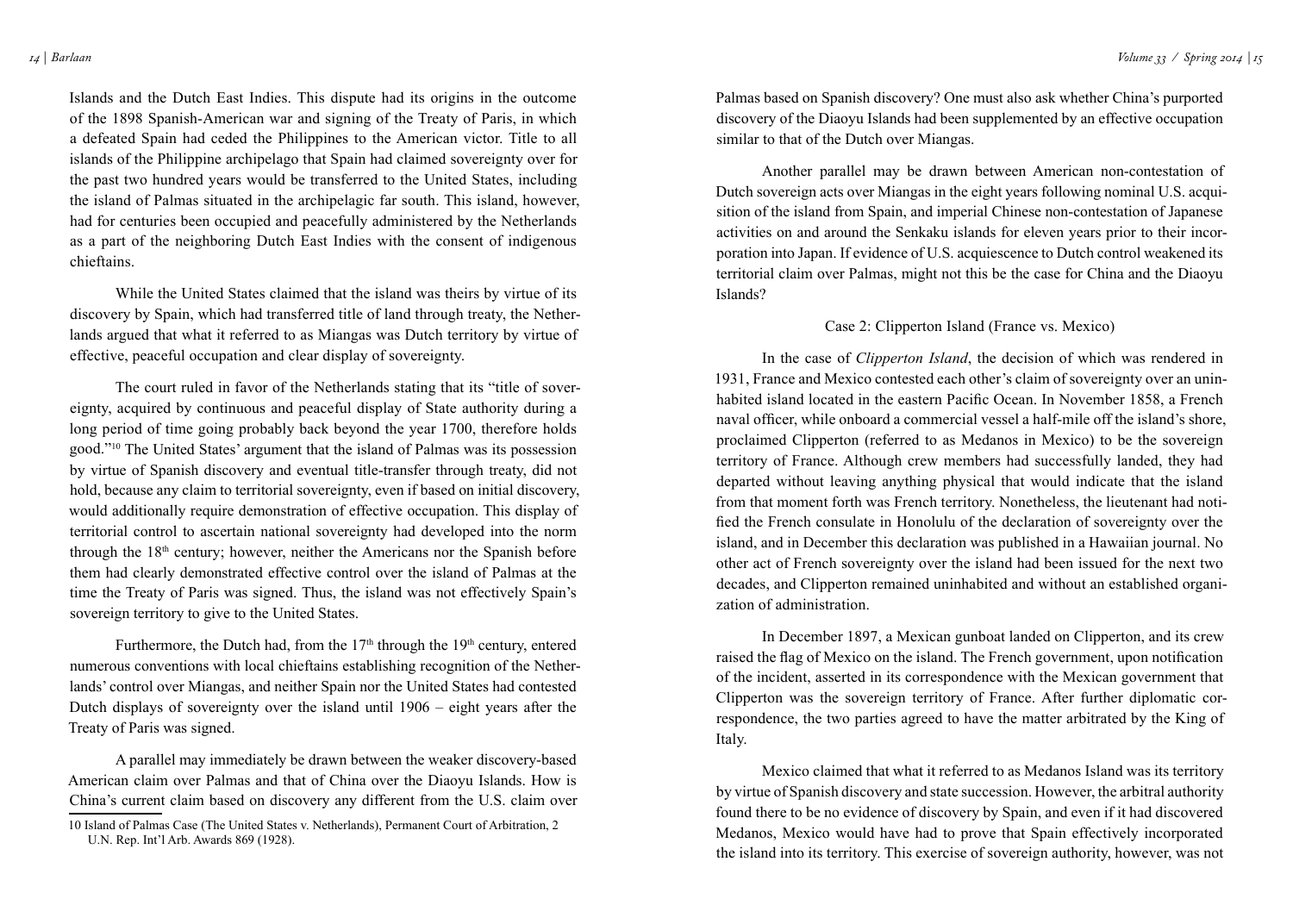demonstrated, and a geographical map produced by Mexican representatives at the arbitral hearing did not qualify as proof of effective incorporation since it did not appear to have been drawn at the order of the state.

France claimed that Clipperton was *terra nullius* upon proclamation of sovereignty in 1858 and therefore became French territory by virtue of effective occupation. The question remains: How effective does the occupation have to be in order for the acquisition of territory to be valid under international law?

The arbitral authority ruled in favor of France, stating that "if a territory, by virtue of the fact that it was completely uninhabited, is, from the first moment when the occupying state makes its appearance there, at the absolute and undisputed disposition of that state, from that moment the taking of possession must be considered as accomplished, and the occupation is thereby completed."11 Establishment of an organization on the island to administer the laws of the state was simply another step in the acquisition of territory. Therefore, the proclamation of French sovereignty over Clipperton in November 1858 was all that was required to demonstrate France's legitimate acquisition of territory, even when no other state act indicative of French sovereignty was administered for two decades thereafter.

When Japan had made its appearance on the Senkaku Islands in the 1880s was it similar to that of France on Clipperton at "the absolute and undisputed disposition of the state?"<sup>12</sup> Are ancient Chinese maps sufficient to demonstrate effective occupation of terra nullius – that being the Diaoyu Islands? The following section answers these questions while putting the territorial claims of China and Japan over the Senkaku/Diaoyu Islands to the test.

## An Assessment of Claims

Given the principles of territorial acquisition and the rationale behind the decisions rendered in previous territorial dispute cases, one may now better ascertain which country would have a stronger claim to the Senkaku/Diaoyu islands. In this endeavor, it may also be necessary to consider if Japan's incorporation of the Senkaku Islands into Okinawa in January 1895 constituted a lawful acquisition.

In *Island of Palmas*, the Court ruled that discovery of territory was insufficient to establish title of territorial acquisition. Discovery only created an inchoate title, which "must be completed within a reasonable period by the effective occupation of the region claimed to be discovered."13 Thus, even if China's claims to have discovered the Diaoyu Islands hundreds of years before Japan's own claim to discovery in 1884 are true, it would still have to prove that the former imperial state exercised *effective* control of the islands through sovereign acts.

China may argue that the islands' appearance on maps that were drawn during the Ming and Qing dynasties are evidence of administrative control. However, these maps may be insufficient to prove that these islands were an integral and effectively administered part of Chinese territory. In *Clipperton Island*, Mexico argued that the disputed island was its territory by virtue of Spanish discovery, state succession, and the appearance of that island on old geographical maps. However, the arbitral tribunal found that these maps were not drawn by official order and thus were not reflective of the territorial claims of the state. (It is important to note that an official map, though reflective of a state's claim to territory, may not reflect an effective occupation of it.)

Were the maps showing the existence of the Diaoyu Islands drawn by the order of the Chinese imperial state? Even if they were, was this appearance reflective of effective administrative control? (After all, it isn't just China that appears on Chinese maps.) As mentioned in the decision in *Clipperton Island*, "It is beyond doubt… that the actual, and not nominal, taking of possession is a necessary condition of occupation."<sup>14</sup> China would still have to show through other means that, prior to the arrival of the Japanese, it clearly demonstrated sovereignty over the islands.

In *Clipperton Island*, the arbitrator also stated that possession of new territory is accomplished "from the first moment when the occupying state makes its appearance there."<sup>15</sup> When did China make its physical appearance on the Diaoyu Islands? Is there evidence to prove that it had done this by state order? If no evidence exists to clearly show that China had physically made its presence known on

<sup>11</sup> See *Clipperton Island (France v. Mexico),* 2 U.N. Rep. Int'l Arb. Awards 1105, 26 A.J.I.L. 394 (1932).

<sup>12</sup> See *Clipperton Island (France v. Mexico),* 2 U.N. Rep. Int'l Arb. Awards 1105, 26 A.J.I.L. 394 (1932).

<sup>13</sup> See *Island of Palmas Case (The United States v. Netherlands),* Permanent Court of Arbitration, 2 U.N. Rep. Int'l Arb. Awards 846 (1928).

<sup>14</sup> See *Clipperton Island (France v. Mexico),* 2 U.N. Rep. Int'l Arb. Awards 1105, 26 A.J.I.L. 393 (1932).

<sup>15</sup> See *Clipperton Island (France v. Mexico),* 2 U.N. Rep. Int'l Arb. Awards 1105, 26 A.J.I.L. 394 (1932).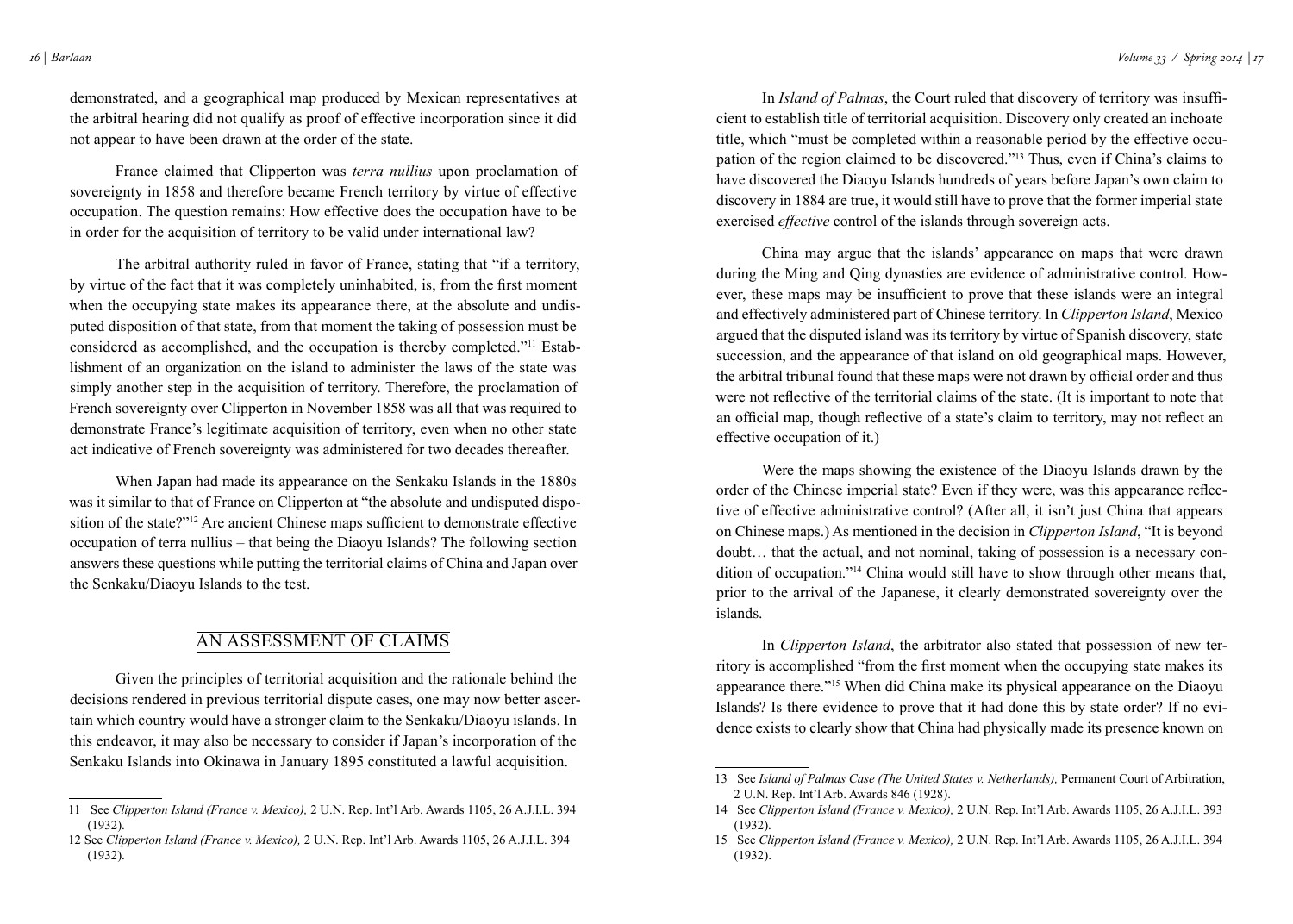the island, then in spite of Chinese discovery, the islands were still capable of being appropriated by another state.

Japan argues that no effective display of sovereignty had been made by China. The islands were uninhabited and bore no flag or other physical marker indicating that they were part of Chinese territory. Furthermore, between 1884, when Japan had initiated surveys of the Senkaku Islands, and January 1895, when it had officially incorporated them into Okinawa, the Chinese imperial government had the opportunity to lodge a protest to Japan over its activities in and around the area in dispute. It did not do this, even before the breakout of the First Sino-Japanese War in 1894. China's non-contestation of Japanese physical presence on and around the Senkaku Islands is comparable to the circumstances concerning the *Island of Palmas* case, in which the United States had not challenged Dutch sovereignty on Palmas from 1898 – the time of its nominal acquisition of the island – until 1906. Japan may therefore argue that in a similar way, China had acquiesced to its control over the Senkaku Islands, thereby further weakening the Chinese territorial claim.

Although Japan had incorporated the islands during the Sino-Japanese War, and although the Senkaku Islands were not ceded in the Treaty of Shimonoseki, Japan may claim that the act of incorporation was irrelevant to the war since China had not exercised an effective occupation over the islands before hostilities commenced. In other words, the islands did not need to be mentioned in the Treaty of Shimonoseki to become part of Japanese territory; they were not China's to cede in the first place.

If, as in *Clipperton Island*, Japan can prove that China had not effectively demonstrated sovereign control over the Senkaku islands in the period leading up to their January 1895 incorporation into Okinawa, then that act of official and effective possession may be held as legitimate. If Japan's incorporation of the Senkaku Islands in 1895 is held to be legitimate, the issue then would concern the regularity of Japan's sovereign acts over the newly acquired territory. How effective does possession have to be in order for title to remain sound? In *Clipperton Island*, the arbiter ruled that all that needed to be established for an occupying state to rightly gain title over uninhabited land was the initial moment of its undisputed appearance. In spite of the passing of thirty years without the execution of any state act indicative of its sovereign control over the island – from the 1858 proclamation of French sovereignty through the 1897 French protest of the presence of American nationals on Clipperton – the title of France was held to be sound. Likewise, in the

Senkaku/Diaoyu matter, the incorporation of the islands into Okinawa in January 1895 would be sufficient to demonstrate effective occupation.

In summary, China's territorial claims to the Diaoyu Islands based on discovery appear to be much weaker than Japan's claims based on effective occupation. Moreover, China appears to have acquiesced to Japanese activities on and around the Senkaku Islands during the ten-year period prior to the outbreak of the Sino-Japanese War of 1894-95 and Japan's acquisition of the islands in January 1895.

## Implications of the Dispute and Proposal

The dispute between Japan and China over the Senkaku/Diaoyu Islands is not merely an issue of identifying which country has rightful title to uninhabited territory; it is an issue that has profound economic, legal, and security implications for these countries and even the United States.

According to the United Nations Convention of the Law of the Sea, in addition to being able to claim sovereign jurisdiction over a territorial sea up to twelve miles off the islets' coastline, the nation possessing rightful title to these islands will be recognized as having an exclusive economic zone stretching as far as 200-miles from the islands' shores (Articles 55-57).<sup>16</sup> This would not only bestow upon that nation exclusive fishing rights in those waters, but also rights to other resources – such as natural gas and oil – that can be extracted from the continental shelf far beneath the ocean's surface (Article  $77$ ).<sup>17</sup> Thus, the dispute over the islands is also a conflict over natural resources.

This is not to say that this dispute strictly concerns acquisition of resources of interest to political and economic elites in these countries. The conflict over these islands certainly has a great historical relevance, and many Chinese citizens see Japan's occupation of the Senkaku Islands as part of a grievous history of Japan's aggression toward and exploitation of Chinese territory beginning around the time of the First Sino-Japanese War of 1894-95 and lasting through the Second Sino-Japanese War of 1937-1945. The suffering inflicted by Japan on the Chinese population during these years remains fresh in collective memory, and Japan's cur-

<sup>16</sup> See *United Nations Convention on the Law of the Sea*, art. 55-57, Dec. 10, 1982, 1833 U.N.T.S. 418-419 (1994).

<sup>17</sup> See *United Nations Convention on the Law of the Sea*, art. 77, Dec. 10, 1982, 1833 U.N.T.S. 429-430 (1994).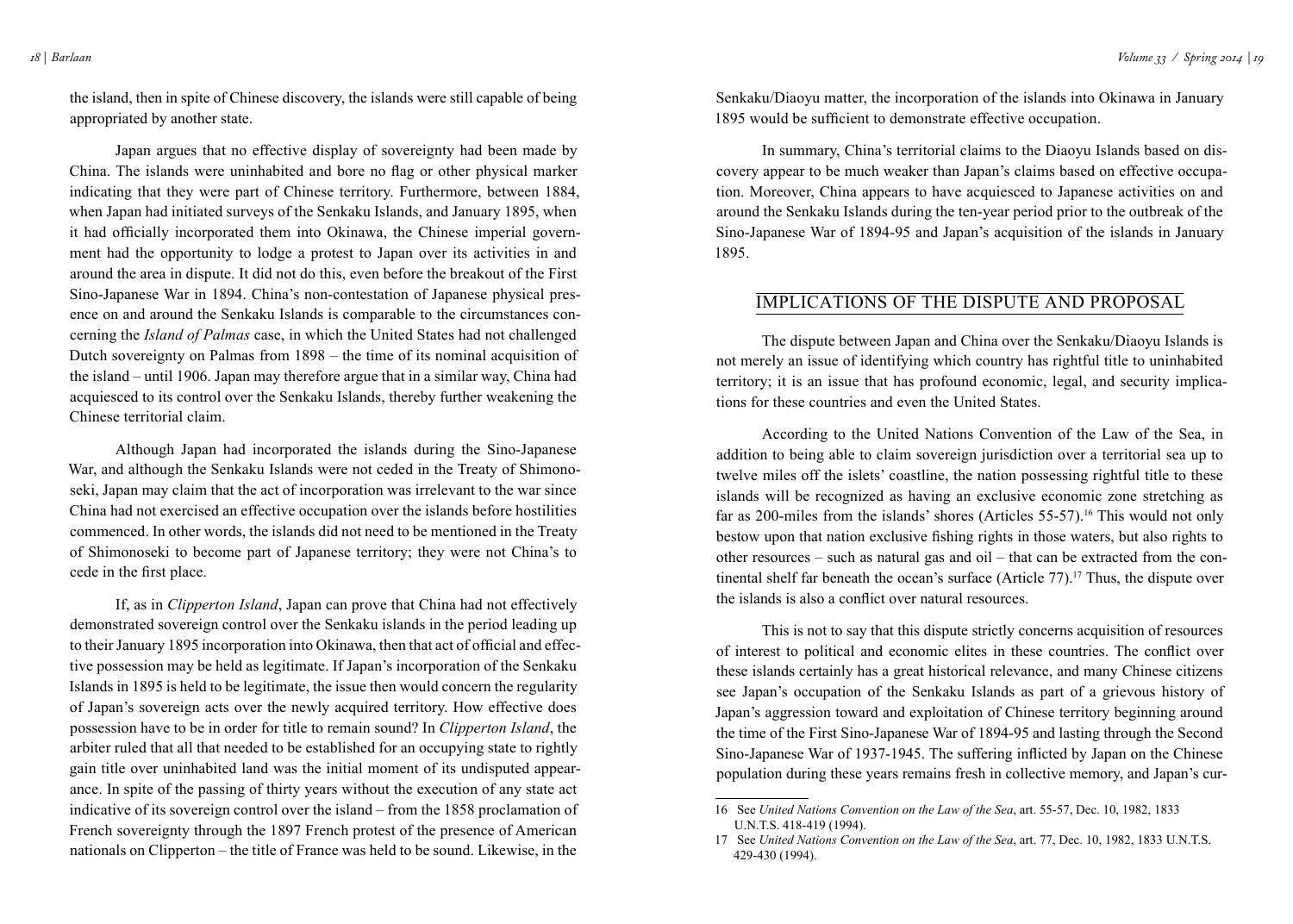rent occupation of these islands is a strong reminder to the Chinese people and their government that the national humiliation of the past is unfinished business.

It is peculiar that neither of the governments involved in the dispute has proposed to the other to have the matter resolved by the International Court of Justice. Chinese leaders appear confident that their claims are legitimate and that Japan's incorporation of the Diaoyu Islands was illegal; however, Beijing has never proposed that the matter be judged before an arbitral tribunal. Since China is laying claim to territory that is occupied by another country, one wonders why Beijing does not initiate legal proceedings to resolve the dispute.

Chinese leaders may not be doing this for two reasons. First, they may be cognizant that Japan's legal claim to the islands is stronger. Japan's claim is based on customary principles of international law and a body of evidence that more than amply demonstrates an effective and continuous occupation since the date of acquisition, save the years of U.S. administration. It would be difficult to prove that China had effectively and continuously occupied the islands up to the point Japan acquired them.

Second, China's staking of a claim to territory on the basis of international law would run contrary to and undermine the basis of its claim to the islands and rocks of the South China Sea that are partly occupied and claimed by a host of Southeast Asian nations. China asserts that these islands and the sea that surrounds them have historically been part of that country since imperial times as represented on ancient map illustrations. This vast historical claim is unrecognized by any other nation. It is unsupported by evidence of continuous and effective occupation, and it has no basis on international customary laws pertaining to territorial acquisition. Unsurprisingly, when the Philippines filed suit against China at the Permanent Court of Arbitration in January 2013 concerning jurisdiction of a shoal occupied by the Chinese navy and located within the Philippine's exclusive economic zone, Beijing refused to take part in the legal proceedings.<sup>18</sup>

Ironically, one wonders why Japan has not proposed to leaders in Beijing to have the Senkaku dispute resolved in the ICJ. It has all the more reason to, since it has attempted on more than one occasion to get South Korea to appear before that Court in an effort to resolve the territorial dispute over the South Korean-adminis-

tered islets of Dokdo. (The islets are referred to as Takeshima in Japan.) Japanese parliamentarians claim these islets to be an integral part of their territory and refer to the Republic of Korea's armed physical presence, settling, and development of the land as an "illegal occupation." Japan has proposed to South Korean leaders to have the matter adjudicated by the ICJ in 1954, 1962, and most recently in 2012. The proposal has been rejected all three times by the government in Seoul.<sup>19</sup>

Both China and Japan potentially have a lot to lose in this dispute in terms of control over natural resources; however, the reason for the reluctance to resolve the matter through the ICJ may deal more with the probability that the legal consequences of losing (or even gaining) the Senkaku islands are not limited to those islands. In the 1930s and 1940s, both the Chinese communists and the government of the Republic of China not only laid claim to the Diaoyu Islands, but also the surrounding Ryukyu islands, including Okinawa.<sup>20</sup>

Japan had annexed the Ryukyu Islands in 1879 during its early expansionism even though the former Kingdom of Ryukyu was involved in a tributary relationship with the Qing Court in Beijing. The Chinese imperial government had protested to Japanese annexation but to no avail. These days, China's mainland government has been silent on the broader issue of the Ryukyu Islands; nevertheless, it remains to be ascertained whether the reasons that may invalidate Japanese occupation of the Senkaku islands might also be applied to the Ryukyu Archipelago – a daunting thought given that the United States operates military bases in Okinawa. (Again, according to the terms of the 1971 Reversion Treaty, U.S. transfer of administration of the Ryukyu Islands, of which the Senkakus were a part, did not explicitly confer sovereign title over these islands to Japan; it just returned these islands to the legal state they were in before World War II had broken out.)

Furthermore, the legal arguments presented in a potential adjudication might also have an adverse impact on Japan's other territorial disputes involving South Korea and Russia. For example, the rationale used to justify Japanese title

<sup>18</sup> See *The Republic of the Philippines v. The People's Republic of China,* Permanent Court of Arbitration (2013), available at [http://www.pca-cpa.org/showpage.asp?pag\\_id=1529](http://www.pca-cpa.org/showpage.asp?pag_id=1529)  (last visited on Mar. 21, 2014). On August 27, 2013, the arbitral tribunal instituted rules of procedure without China's participation. Currently, the case is still being litigated.

<sup>19</sup> For further reading on the Dokdo dispute, see Sean Fern, *Tokdo or Takeshima? The International Law of Territorial Acquisition in the Japan-Korea Island Dispute*, 5 Stanford Journal of East Asian Affairs 79 (2005); for recent developments on the dispute, see *South Korea Rejects Japan's ICJ Proposal*, The Japan Times, Aug. 30, 2012, available at [http://www.](http://www.japantimes.co.jp/text/nn20120831a1.html) [japantimes.co.jp/text/nn20120831a1.html](http://www.japantimes.co.jp/text/nn20120831a1.html) (last visited on Mar. 21, 2014).

<sup>20</sup> See Kimie Hara*, 50 Years from San Francisco: Re-examining the Peace Treaty and Japan's Territorial Problems*, 74 Pacific Affairs 376 (2001); see also Jean-Marc Blanchard*, The U.S. Role in the Sino-Japanese Dispute over the Diaoyu (Senkaku) Islands, 1945-1971*, 161 The China Quarterly 104 (2000).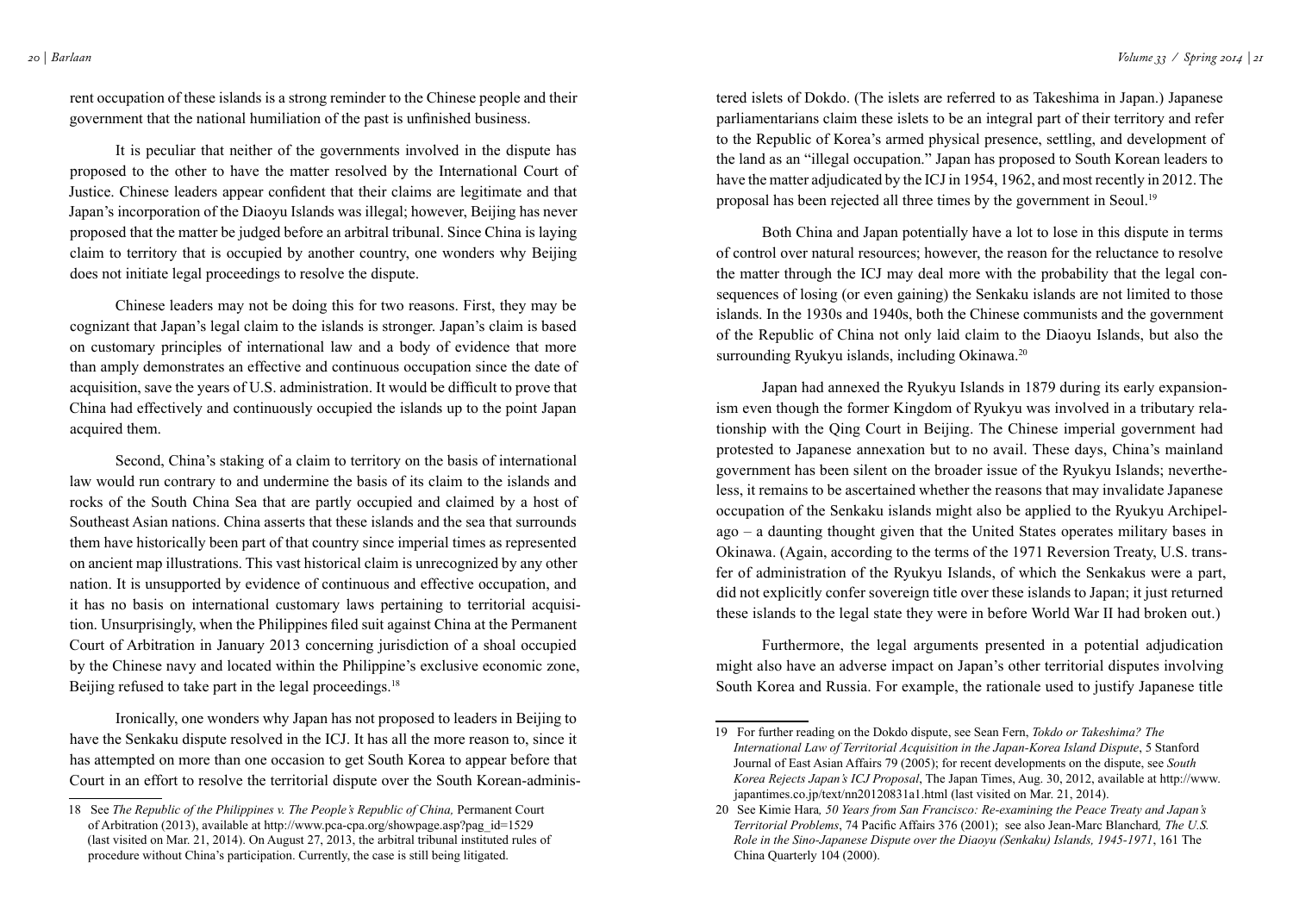over the Senkaku Islands through effective occupation may also work to confirm South Korea's sovereign title to Tokdo.

China's dispute over Japanese administration of the Senkaku Islands also has ramifications on the United States' security treaty obligations to Japan. Article 5 of the 1960 US-Japan Security Treaty seems to imply that the United States cannot remain uninvolved in the conflict between Beijing and Tokyo:

Each Party recognizes that an armed attack against either Party in the territories *under the administration* of Japan would be dangerous to its own peace and safety and declares that it would act to meet the common danger in accordance with its constitutional provisions and processes.<sup>21</sup>

Is the United States obligated to support Japan's position on the territorial dispute with China? If an attack by China were to occur within the vicinity of disputed territory under the administration of Japan would the United States be drawn into a militarized conflict? China has, in a manner of self-assertion and on more than one occasion, sent its warships through the waters around the Senkaku Islands – waters that Japan claims to be within its sovereign jurisdiction. These incidents beg the question: Is the United States legally obligated by the terms of the security treaty to prevent Chinese ships from entering the waters around the Senkaku Islands?

Given the potentially adverse legal ramifications of the Senkaku matter on Japan's other territorial disputes and that both China and Japan have much to lose if the matter were left to adjudication, it seems unlikely that either party will seek to resolve this issue through the ICJ. The dispute over the Senkaku Islands merits an out-of-court solution that both Japan and China may benefit from and that may require compromise. China and Japan could come to an agreement on sharing access to the maritime resources around the Senkakus, and Japan could grant Chinese fishers permission to operate within the waters under its effective administration. The two countries could also agree to establish fishing quotas in the disputed area, and to coordinate on joint naval search-and-rescue efforts where exclusive economic zones appear to overlap. In the late 1990s, South Korea and Japan, in light of the dispute over Dokdo, had entered into such an arrangement in the signing of the 1998 Partnership Declaration.<sup>22</sup> The United States may also

need to be more involved in the peaceful resolution of the dispute because of its treaty obligation to protect territory under Japanese administration and its interest in preventing the escalation of hostility between the two countries. Officials from the United States and China are capable of delinking bilateral economic issues from territorial ones involving Japan.

<sup>21</sup> See *Treaty of Mutual Cooperation and Security Between Japan and the United States of America*, art. 5, Jan. 19, 1960, 33 U.N.T.S. 186 (1960).

<sup>22</sup> See Joseph Manosevitz, *Japan and South Korea: Security Relations Reach Adolescence*, 43 Asian Survey 802-804 (2003); see also Sean Fern, *Tokdo or Takeshima? The International Law* 

*of Territorial Acquisition in the Japan-Korea Island Dispute*, 5 Stanford Journal of East Asian Affairs 88-89 (2005).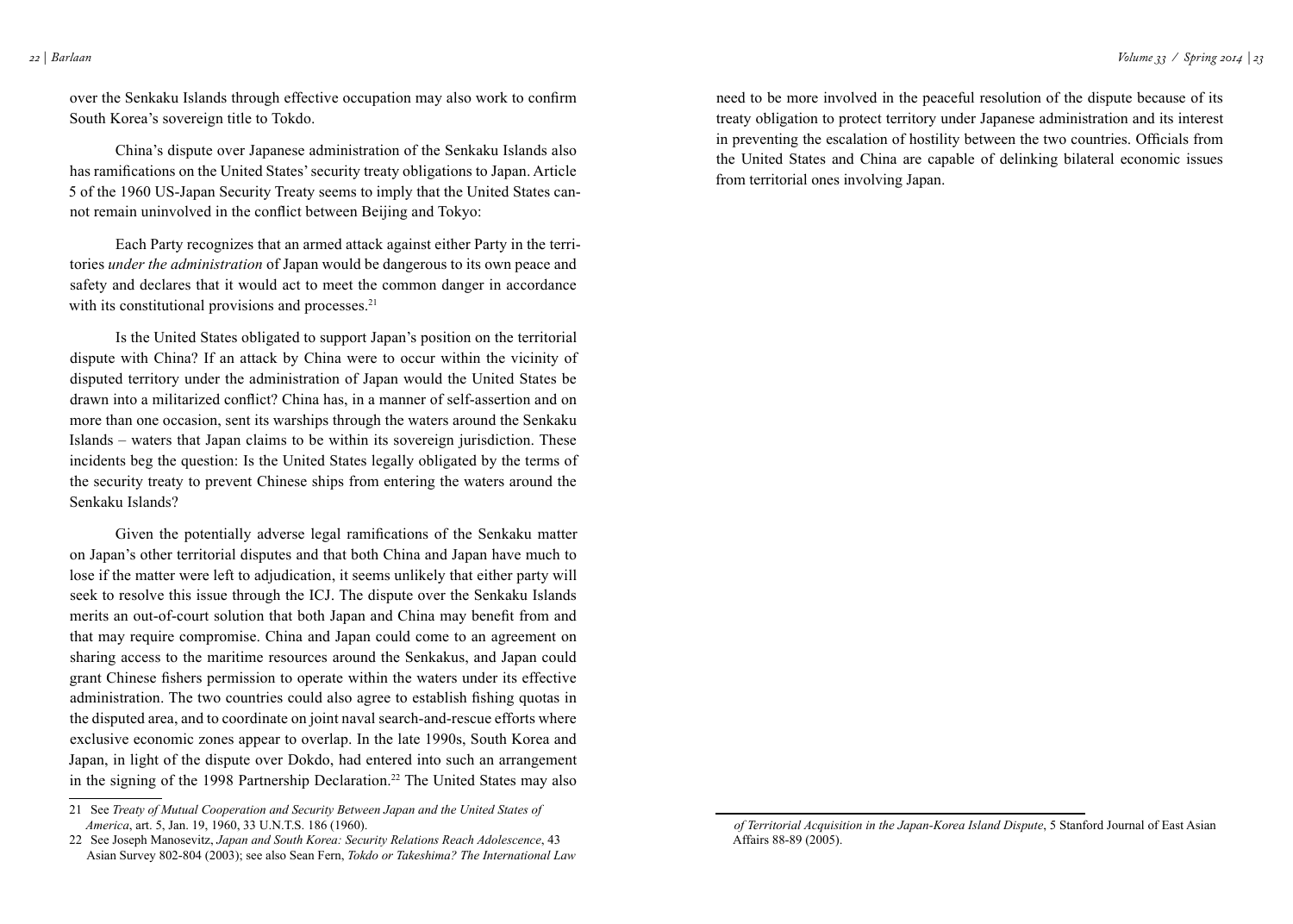## **BIBLIOGRAPHY**

- Agreement Between the United and Japan Concerning the Ryukyu Islands and the Daito Islands, art.1, 841 U.N.T.S. 275 (1972).
- Chris Buckley, China Claims Air Rights Over Disputed Islands, New York Times, Nov. 23, 2013, available at http://www.nytimes.com/2013/11/24/world/asia/ china-warns-of-action-against-aircraft-over-disputed-seas.html (last visited Mar. 21, 2014).
- Clipperton Island (France v. Mexico), 2 U.N. Rep. Int'l Arb. Awards 1105, 26 A.J.I.L. 394 (1932).
- Island of Palmas Case (The United States v. Netherlands), Permanent Court of Arbitration, 2 U.N. Rep. Int'l Arb. Awards 869 (1928).
- Island of Palmas Case (The United States v. Netherlands), Permanent Court of Arbitration, 2 U.N. Rep. Int'l Arb. Awards 846 (1928).
- Jean-Marc Blanchard, The U.S. Role in the Sino-Japanese Dispute over the Diaoyu (Senkaku) Islands, 1945-1971, 161 The China Quarterly 102 (2000).
- Joseph Manosevitz, Japan and South Korea: Security Relations Reach Adolescence, 43 Asian Survey 802-804 (2003); see also Sean Fern, Tokdo or Takeshima? The International Law of Territorial Acquisition in the Japan-Korea Island Dispute, 5 Stanford Journal of East Asian Affairs 88-89 (2005).
- Kimie Hara, 50 Years from San Francisco: Re-examining the Peace Treaty and Japan's Territorial Problems, 74 Pacific Affairs 376 (2001); see also Jean-Marc Blanchard, The U.S. Role in the Sino-Japanese Dispute over the Diaoyu (Senkaku) Islands, 1945-1971, 161 The China Quarterly 104 (2000).
- Lori F. Damrosch, et al., International Law: Cases and Materials 376-383 (5<sup>th</sup> ed. 2012).
- Martin Fackler, Chinese Ships Enter Japanese-Controlled Waters to Protest Sale of Islands, New York Times, Sept. 14, 2012, available at http://www.nytimes. com/2012/09/15/world/asia/chinese-ships-enter-waters-japan-controls.html (last visited on Mar. 21, 2014).
- Martin Fackler, In Shark-Infested Waters, Resolve of Two Giants is Tested, New York Times, Sept. 22, 2012, available at http://www.nytimes.com/2012/09/23/ world/asia/islands-dispute-tests-resolve-of-china-and-japan.html?pagewanted=all (last visited on Mar. 21, 2014).
- Sean Fern, Tokdo or Takeshima? The International Law of Territorial Acquisition in the Japan-Korea Island Dispute, 5 Stanford Journal of East Asian Affairs 79 (2005); for recent developments on the dispute, see South Korea Rejects Japan's ICJ Proposal, The Japan Times, Aug. 30, 2012, available at http://www.japantimes.co.jp/text/nn20120831a1.html (last visited on Mar. 21, 2014).
- The Republic of the Philippines v. The People's Republic of China, Permanent Court of Arbitration (2013), available at http://www.pca-cpa.org/showpage. asp?pag\_id=1529 (last visited on Mar. 21, 2014). On August 27, 2013, the arbitral tribunal instituted rules of procedure without China's participation. Currently, the case is still being litigated.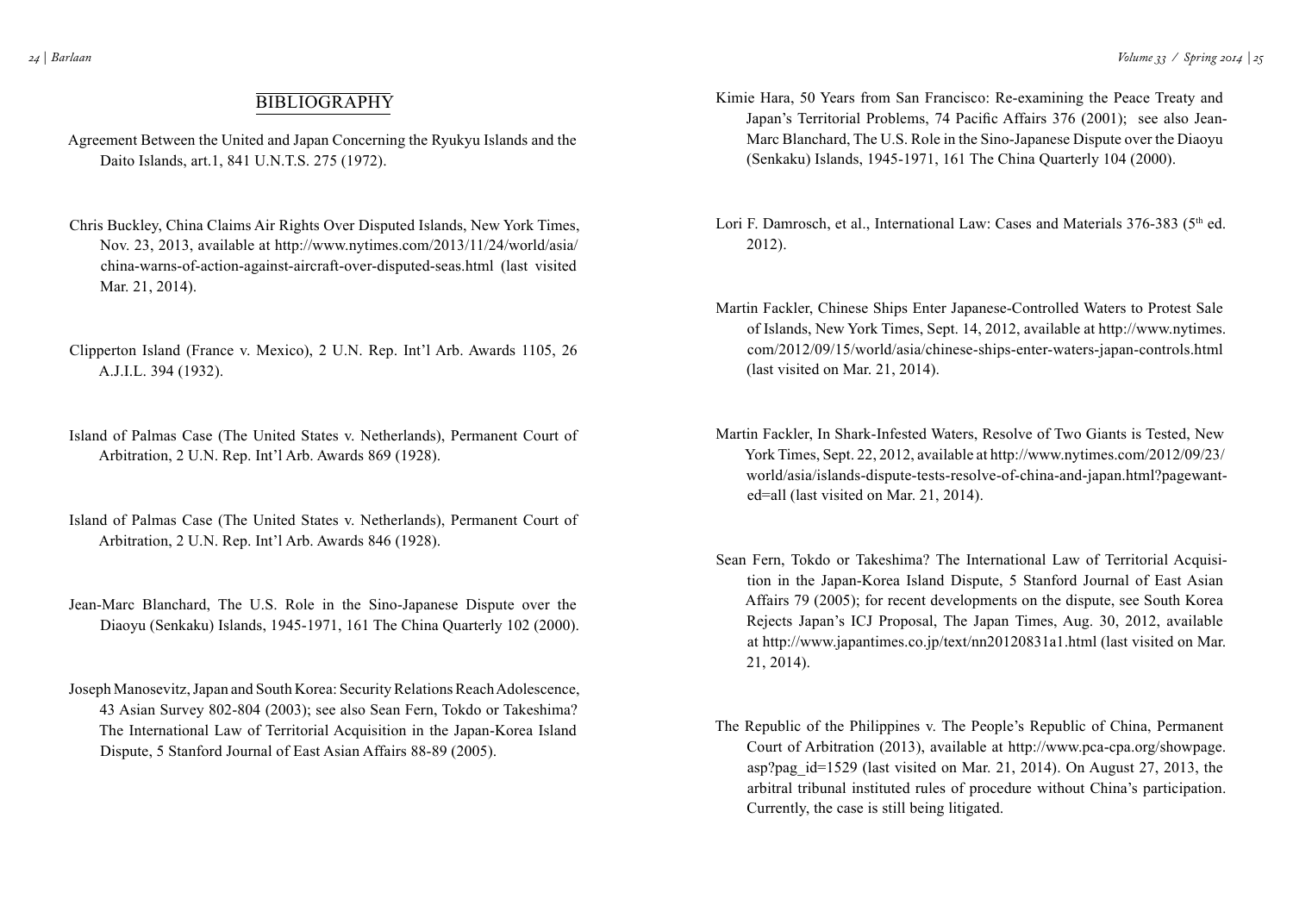- Thom Shanker, U.S. Sends Two B-52 Bombers into Airzone Claimed By China, New York Times, Nov. 26, 2013, available at http://www.nytimes. com/2013/11/27/world/asia/us-flies-b-52s-into-chinas-expanded-air-defense-zone.html (last visited on Mar. 21, 2014).
- Treaty of Mutual Cooperation and Security Between Japan and the United States of America, art. 5, Jan. 19, 1960, 33 U.N.T.S. 186 (1960).

Treaty of Peace with Japan, art. 3, Sept. 8, 1951, 136 U.N.T.S. 48-49 (1952).

University of Southern California US-China Institute, Section on Resources, Treaty of Shimonoseki, 1895, available at http://china. usc.edu/%28S%28u0o4uo4552nc4b45rm1khibm%29A%284BUbw-Wp7zQEkAAAAZDlkMDBjYTctYjM1NC00ODg1LWE5YjgtYTg4NGE0ZDc0ODU4BJSk2ve3v12T5hSKPbdqc1b-n8A1%29%29/ ShowArticle.aspx?articleID=405&AspxAutoDetectCookieSupport=1 (last visited on Mar. 21, 2014)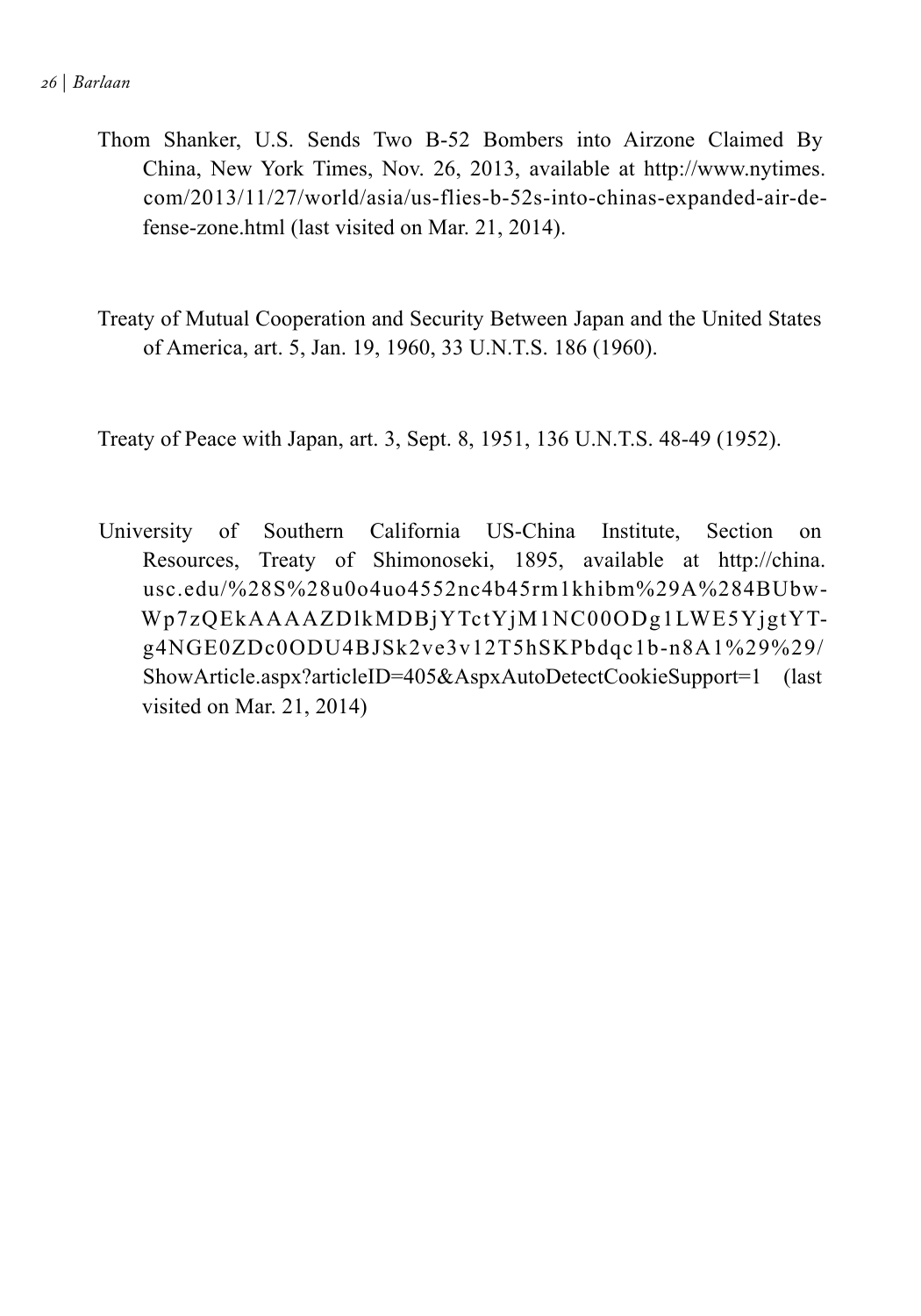*Volume 33 / Spring 2014 | 28* abstract » *China has made significant achievements to its legal*  U.S.–Turkmen *range of areas. However, one must not forget the role of the Com*munist Party of China when assessing the Chinese legal system. Energy Cooperation purpose of mis puper is no *system in recent decades. There are many laws covering a wide The purpose of this paper is to examine the Chinese legal system.* 

c by and radiscr di

*| 28*

*» by Nina Harris* Io by Jaw rather:  $\mathbf{F}$ *In so doing, the concepts of rule of law and rule by law are defined and applied to examine the key features of the Chinese legal system. In conclusion, I found that China remains a country with rule by law rather than rule of law.*

*Edited by Maribel Valenzuela, Clarisa Sanchez and Matt Pursley / Copy-edited by Laura Devine*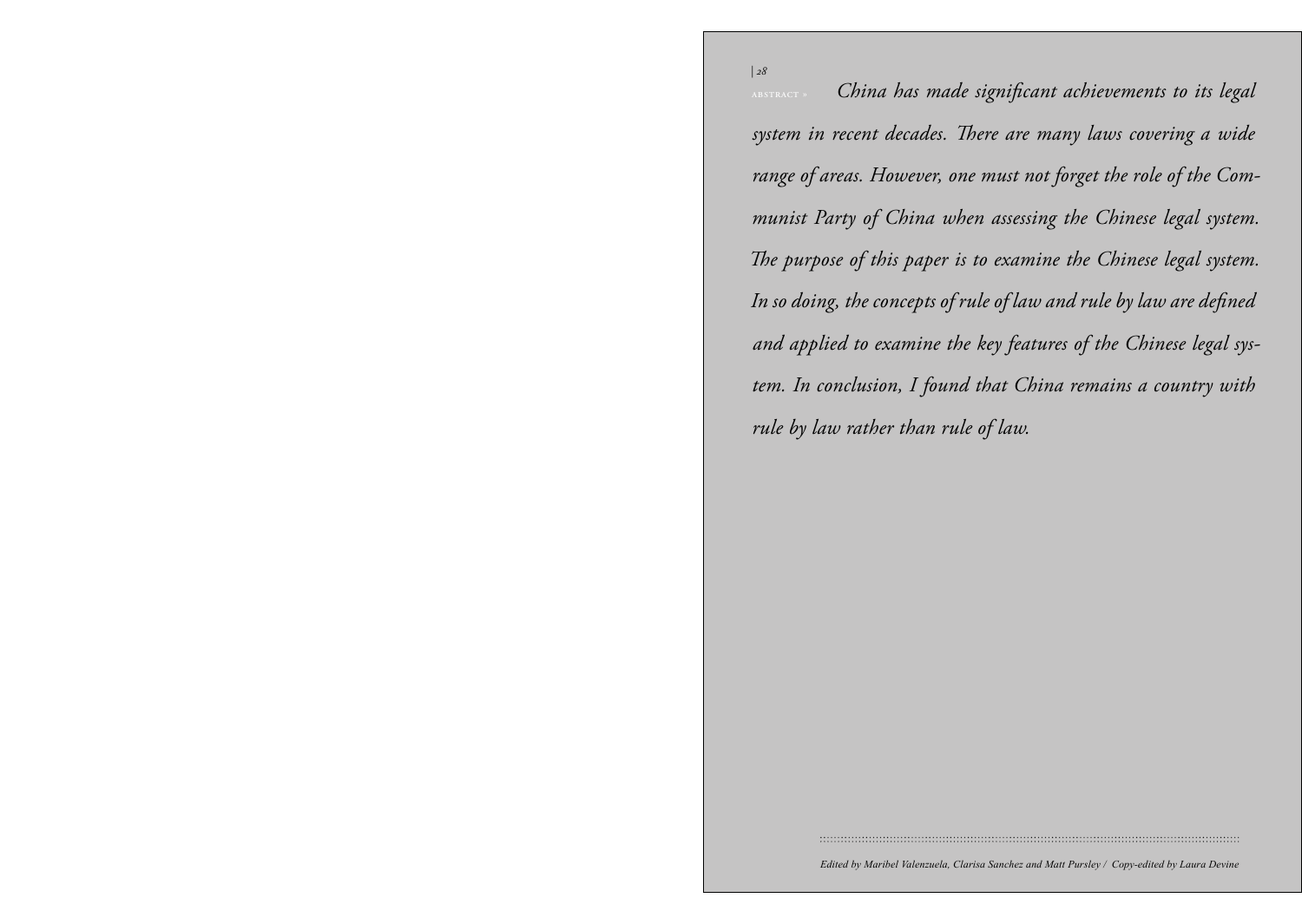## Rule of Law or Rule by L<sub>aw</sub>?

## A Brief Analysis of China's Legal System

*by Ka Chio*

Since the establishment of the PRC (People's Republic of China) in 1949, under the leadership of the CCP (Communist Party of China), a great deal of achievements within the legal field have been made in China especially after the late 1970s. In December 1978, at the Third Plenum of the Eleventh Central Committee, the CCP emphasized the importance of laws in the Plenum Communiqué:

 "It is imperative to strengthen the socialist legal system so that democracy is institutionalized and legalized, in such a way as to ensure the stability, continuity and full authority of this type of system and law; there must be laws to follow, these laws must be observed, they must be strictly enforced and lawmakers must be dealt with "1"

There are many laws covering all aspects of life. From 1979 to 1993, the PRC made a total of 1,888 laws, statutes, legal documents and over 2,000 local regulations.<sup>2</sup> As of 2009, China has 231 laws, 600 administrative regulations, and 7,000 local regulations.<sup>3</sup> By the end of August 2011, the Chinese legislature had enacted 240 effective laws including the current constitution,706 administrative regulations and over 8,600 local regulations.<sup>4</sup> In addition, the phrase "ruling the country in accordance with law" had been

Fewsmith (Lanham: Rowman & Littlefield Publishers, Inc., 2010), 51.

- 2 Sujian Guo, *Post-Mao China: From Totalitarianism to Authoritarianism?* (Westport: Prager, 2000), 97.
- 3 Horsley, "The Rule of Law," 53.

<sup>1</sup> Jamie Horsley, "The Rule of Law: Pushing the Limits of Party Rule," in *China Today, China Tomorrow: Domestic Politics, Economy, and Society*, ed. Joseph

<sup>4 &</sup>quot;Government White Paper: The Socialist Legal System of Chinese Characteristics", *China.org.cn*, accessed 19 November, 2011, http://www.china.org.cn/government/ whitepaper/2011-10/27/content\_23738846. html.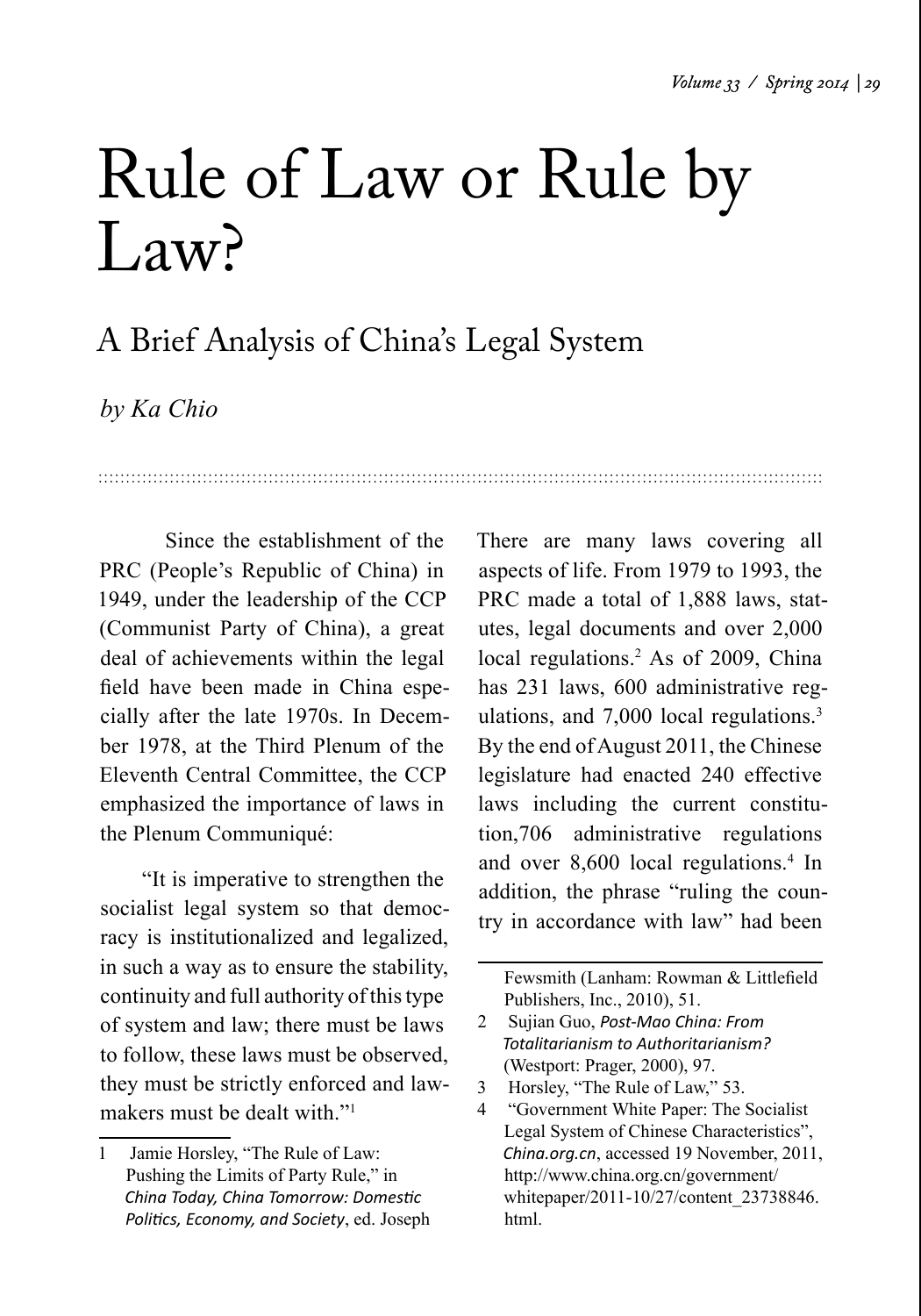added to the PRC Constitution.<sup>5</sup> The PRC also has legislative branch, executive branch, and judicial branch.<sup>6</sup>

 However, there is an important question: Can we call the PRC a country with rule of law just because the above–mentioned phenomena in the legal system? To determine whether the PRC is a country with rule of law, one must first define the concept of rule of law and apply the concept to examine the features of the PRC legal system. Failing to do so is meaningless and will lead to misunderstanding of the legal system and groundless conclusions. In this paper, rule of law and rule by law will be defined and four features of the PRC legal system will be examined: the Constitution, the legislative branch, the judicial branch, and lawyers and the legal profession. If the concept of rule of law matches the features of the PRC legal system, it is a country with rule of law. If not, it is a country with rule by law. As the evidence will prove, even though the PRC has done a lot of work to establish and improve its legal system, it is not a country with rule of law, but rule by law because the CCP, through the party–state institutions, exerts decisive and significant influence over the legal system.

## Defining the Key Concepts

Before effectively and academically addressing the research question of this paper, this section defines the key concepts. The first key concept is party–state and party–state institutions. Party–state is one of the three defining core features of totalitarianism;<sup>7</sup> the other two features are "philosophical absolutism and inevitable goals" and "the official, exclusive, and paramount ideology to which Chinese society and every citizen is required to be subject."8 In defining party–state, Professor Sujian Guo stated:

"A highly hierarchical and centralized Communist Party is totally bureaucratized, completely intertwined with the state and replaces to a large extent the governmental functions. The real sovereign is the party, not the state. The party machine functions as the "hub" of the political system, while the state serves as an instrument of the party dictatorship and functions as an administrative and bureaucratic apparatus for the party. The party, overriding the traditional concept of the "total state", carries out politics not within but beyond the framework of the

 $|_{3^I}$  state and in fact employs the state as a tool ... The party power overrides the state power."9

In the PRC, the CCP has dictatorial power over the state institutions as the CCP is "the core of leadership, exercises highly centralized and unified leadership, and dominates the policy–making process."10 The CCP totally bureaucratizes with the state institutions, which are the legislature, the executive, and the judiciary. This party bureaucratization has the following characteristics: The CCP, likes an institution of state power, in large part performs the functions of the state; its organizations, leading bodies or leading groups exist at all levels of government; and CCP leaders simultaneously hold positions in state institutions and sometimes one holds several positions.<sup>11</sup> Through this structure, the CCP can first plan a policy in the party organization and send such a policy to state institutions for implementation. The state institutions will not reject it, but will implement it faithfully. Generally, the CCP is the hub while the state institutions–the legislature, the executive, and the judiciary–are merely the arms and legs of the CCP and they are in the hands of the CCP. Such state institutions are called party–state institutions.<sup>12</sup>

 The second and the third key concepts are rule of law and rule by law. Most people use these two terms interchangeably and ignore the differences between them. As a matter of fact, there are significant differences between these two terms. Rule of law was first used by constitutionalist Albert Dicey, who presented three characteristics of rule of law: "no one can be punished except for a distinct breach of law established in the ordinary legal manner before the ordinary Courts of the land"; "no one is above the law, and every man, whatever be his rank or condition, is subject to the ordinary law of the realm and amenable to the jurisdiction of the rdinary tribunals"; and "the general principles of the constitution ... [are] the result of judicial decisions determining the fights of private persons in particular cases brought before the Courts."13 Legal scholar Joseph Raz later added a few aspects to the concept of rule of law, saying rule of law should also include the followings: "All laws should be prospective, open, and clear"; "the making of particular laws should be guided by open, stable, clear, and general rules"; "the independence of the judiciary must be guaranteed"; "the principles of natural justice must be served"; and "the discretion of the crime-preventing agencies should not be allowed to pervert the law."14 The above definitions of rule of law lead us to establish a redefined concept of rule of law. Rule of law is

14 Li, "China," 718.

<sup>5</sup> Horsley, "The Rule of Law," 51.

<sup>6 &</sup>quot;Constitution," *Chinese Government Official Portal*, accessed 18 November, 2011, http://www. gov.cn/2005-08/05/content\_20813.htm.

<sup>7</sup> Guo, *Post-Mao China*, 17.

<sup>8</sup> Guo, *Post-Mao China*, 15.

<sup>9</sup> Guo, *Post-Mao China*, 17.

<sup>10</sup> Ibid.

<sup>11</sup> Ibid.

<sup>12</sup> Ibid.

<sup>13</sup> Jialue Li, "China, A Sui Generis Case for the Western Rule-of-Law Model," *Georgetown Journal of International Law* Vol.41 Iss.3 (Spring 2010): 714.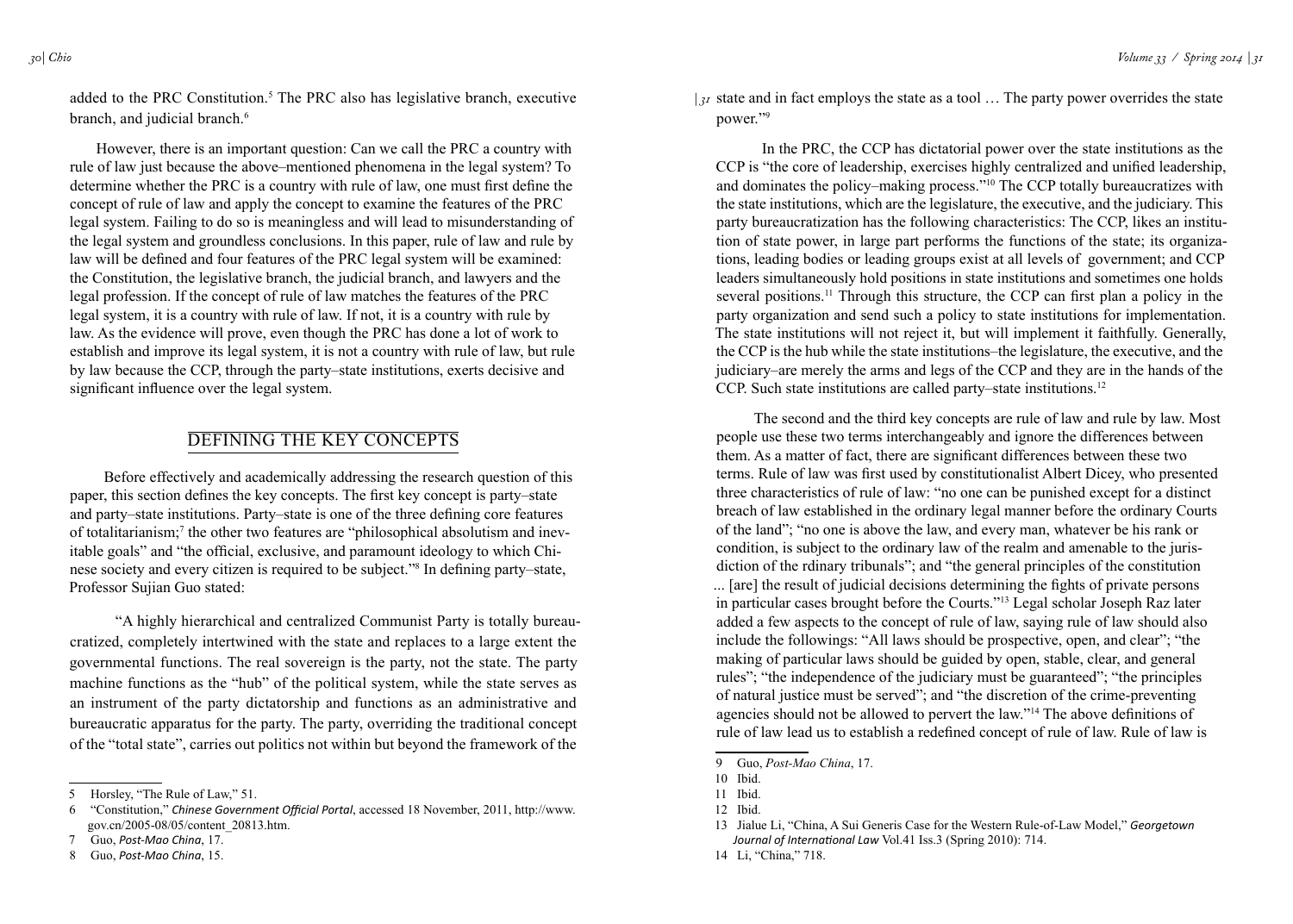a system in which laws can impose meaningful limits on the exercise of state power, the judicial branch is independent of outside interference, legal profession is prevalent and independent, no one is above the law, and all people regardless of race, gender, ethnicity, age, political background, occupation, religious belief and education are equal before the law. Everyone must follow the law.

In defining rule by law, Professor Randall Peerenboom argued that it is a system in which "law is not supreme, there is little or no separation between law and politics, and the dictates and policies of the rulers trump laws."15 Professor Sujian Guo further elaborated it, saying in rule by law system, laws–like state terror, mass mobilization, state planning, and administrative command–are a tool to extend control over a society and subject all persons to the rules defined and promulgated by the totalitarian Communist Party, there is no independent judiciary, and the totalitarian Communist Party is the supreme lawmaker.16 These two definitions of rule by law can generally allow us to make a redefined concept of rule by law. That is, rule by law refers to a system in which laws are merely seen as a tool to govern the country. The ruler is above the laws and laws serve the functions and purposes of the ruler only.

 With the above definition of party–state institutions and the redefined concepts of rule of law and rule by law in mind, the following sections will prove that the PRC is a country with rule by law rather than rule of law.

## THE CONSTITUTION

 Constitution is defined as "the organic and fundamental law of a nation or state … laying the basic principles to which its internal life is to be conformed, organizing the government, and regulating, distributing, and limiting the functions of its different departments, and prescribing the extent and manner of the exercise of sovereign powers."17 Since the CCP took over China in 1949, China has several constitutions; they are all claimed to be the fundamental law and define the structure and power of political institutions.18 The current constitution of the PRC–which was adopted in December 1982 and amended in March 2004–contains 136 articles, covering general principles of the country, fundamental rights and

duties of citizens, the structure of the state, the national flag, the national anthem, the national emblem, and the capital.19 However, even though the constitution should be the fundamental law in a country, the PRC constitution serves the CCP's interest only because it is "an embodiment or expression of the Communist Party as opposed to a fundamental source of authority."20

 The CCP can put its political ideology into the PRC Constitution, thus making its political ideology as the fundamental ideology of the whole country. For example, it is clear that the constitutional changes are closely related to the changes in the CCP Constitution.21 Four fundamental principles–adherence to Marxism-Leninism and Mao Zedong Though, thepeople's democratic dictatorship, the socialist road, and the leadership of the CCP–are in the 1982 CCP Constitution first, and then go into the 1982 PRC Constitution.<sup>22</sup> The 1987 CCP Constitution contained the term 'socialism with Chinese characteristics', then the term was amended in the PRC Constitution in 1988 without consideration.<sup>23</sup> The policy of establishing a socialist market economy, the adoption of Deng Xiaoping Theory and the Three Represents Important Thought are all appeared in the PRC Constitution after the CCP has accepted them in the CCP Constitution.<sup>24</sup>

 In addition, the CCP can legitimize the already existing or adopted policies through the PRC Constitution.<sup>25</sup> For example, the CCP has abolished the people's commune system of collective agriculture and has implemented the household responsibility contract system since the late 1970s.<sup>26</sup> Under the household responsibility contract system, each household signs a contract and gets a piece of cultivable land on a per capita basis; by signing the contract, the household is responsible for meeting the state agricultural procurement quota, managing the land and fulfilling all its obligation to the village.<sup>27</sup> After the state and the village deduct all crops and costs, the household can keep the remainder of the earnings and spend them on whatever items they want or save them.28 As a matter of fact,

<sup>15</sup> Randall Peerenboom, *China's Long March toward Rule of Law* (New York: Cambridge University Press, 2002), 64.

<sup>16</sup> Guo, *Post-Mao China*, 100.

<sup>17</sup> Henry Campbell Black, *Black's Law Dictionary: Definitions of the Terms and Phrases of American and English Jurisprudence, Ancient and Modern* (St Paul: West Publishing Company, 1990), 311.

<sup>18</sup> Guo, *Post-Mao China*, 102.

<sup>19 &</sup>quot;Constitution."

<sup>20</sup> Daniel C.K. Chow, *The Legal System of the People's Republic of China in a Nutshell* (St.Paul: West Law, 2009), 71.

<sup>21</sup> Keyuan Zuo, *China's Legal Reform: Towards the Rule of Law* (Boston: Martinus Bijihoff Publishers, 2006) 47.

<sup>22</sup> Zuo, *China's*, 48.

<sup>23</sup> Ibid.

<sup>24</sup> Zuo, China's, 48-49.

<sup>25</sup> Guo, *Post-Mao China*, 102.

<sup>26</sup> Janes C.F. Wang, *Contemporary Chinese Politics: An Introduction* (Upper Saddle River: Prentice Education, 1994), 311.

<sup>27</sup> Ibid.

<sup>28</sup> Ibid.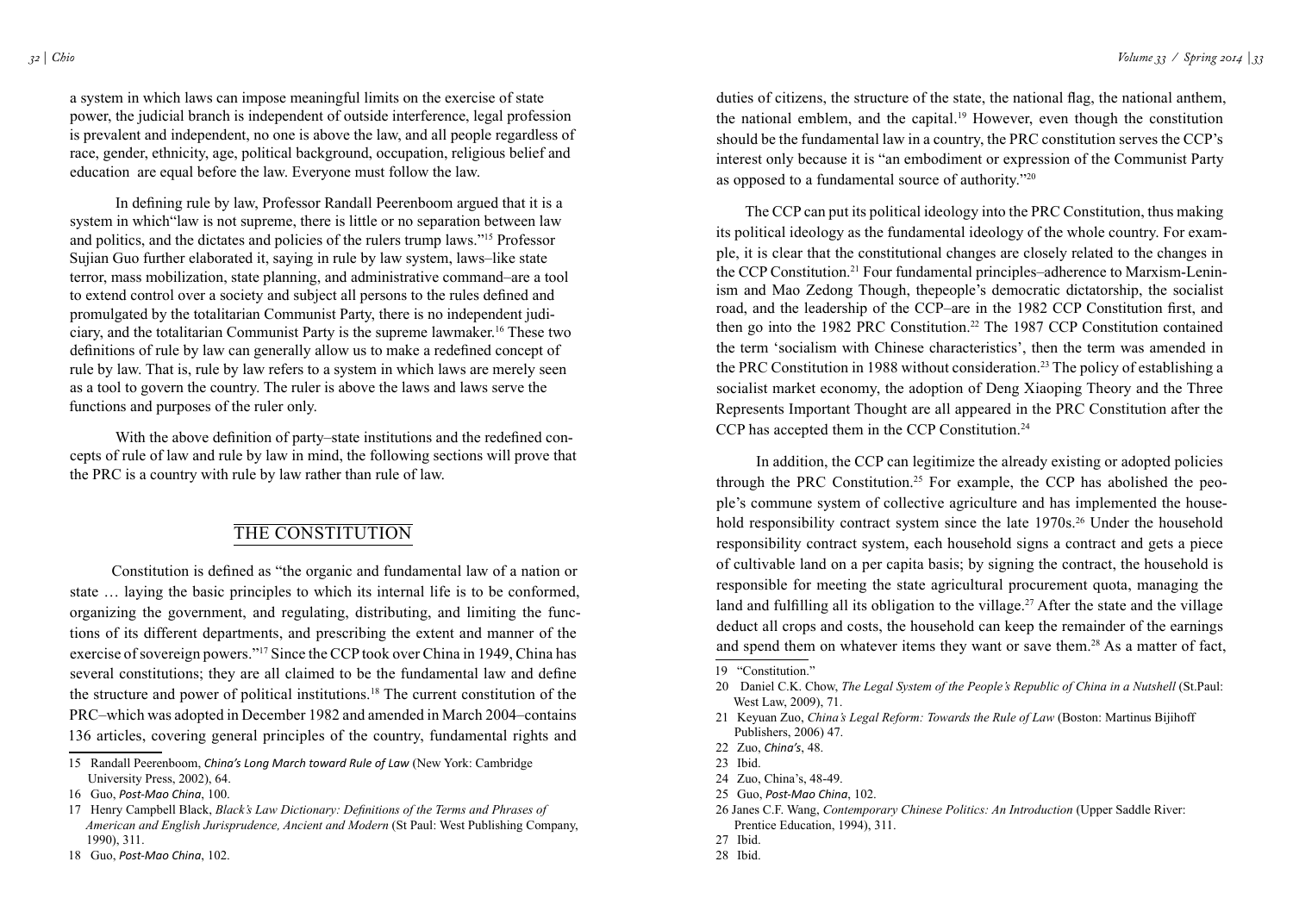under the constitution of that time this system was prohibited and illegal, it was implemented with Deng Xiaoping's support and approval.<sup>29</sup> After seeing the spectacular success of the household responsibility contract system, a constitutional amendment proposed by the CCP was approved in 1993, saying that the rural people's communes system has been replaced by the household responsibility contract system and it is now legal.30

## The Legislature

The legislature is "the department, assembly, or body of persons that makes statutory laws for a state or nation."31 The PRC has its own legislature called the National People's Congress which exercises the legislative powers of the state.<sup>32</sup> In accordance with the PRC Constitution, the National People's Congress has the power, among other things, to amend the Constitution, to supervise the enforcement of the Constitution, to enact and amend basic laws governing criminal offences, civil affairs, the state organs and other matters, to elect high–level government officials such the president, and to examine and approve the state budgets and the reports on theirimplementation.<sup>33</sup> The National People's Congress has the standing committee when it is not in session.<sup>34</sup> Provinces, municipalities directly under the central government, counties, cities, municipal districts, townships, ethnic townships and towns have their own people's congresses and their organizations and powers are similar to those of the National People's Congress.<sup>35</sup> Even though the PRC Constitution stipulates the National People's Congress and local people's congresses have the legislative power, these provisions are on paper only because of the CCP. The CCP can issue directions to dominate the law-making process. For example, in 1991 the CCP issued a document called "Certain Opinions on Strengthening the Party Leadership over the State Legislative Work."36 The document clearly stipulates that, among other things, the CCP Politburo and Congress should examine and review "any amendment to the Constitution, major laws in the political area, especially those in economic and administrative areas before they are referred to the NPC"; "the drafting of laws in the political area

- 34 Ibid.
- 35 Ibid.

should be approved by the Party"; "draft laws in the political area and major draft laws; in economic and administrative areas should be examined and approved by the Political Bureau or its members before they are deliberated in the NPC"; and the CCP "exercises unified leadership in the work of drafting laws."<sup>37</sup>

 The CCP also issues directions for the National People's Congress and local People's Congresses to carry out.<sup>38</sup> For example, since 1979, the CCP has issued four documents on strengthening the CCP leadership on local county elections; all the suggestions of the four documents were made into laws finally.<sup>39</sup> In addition, in 1993, the CCP issued the "Decision on Strengthening the Comprehensive Management of Public Security."40Immediately the National People's Congress sent two inspection groups to four provinces and autonomous regions to examine whether these regions strictly followed the CCP instruction on public security or not.41

 To ensure the CCP can dominate the law–making process without opposition, the majority of members are members of both the CCP and NPC. For example, in 2006 more than70 percent of the National People's Congress members are the CCP members.42 According to the relevant law, the number of the National People's Congress's members is determined by the NPC Standing Committee and the members of the National People's Congress are not elected directly by the Chinese people, but are elected by 34 electoral units.43 This arrangement gives theCCP a hand in the electoral process: If the CCP worries its candidates will be voted down, it can put the names of the candidates on the ballots of other electoral units. If the CCP does not want someone to be elected, their names simply will not appear on the ballots.44 All candidates of the National People's Congress are determined in advance by the CCP Secretariat, the Central Organization Department, the Central United Front Department, the Provincial Party Committees and the democratic parties.45 Once the CCP–sponsored candidates are elected, they will strictly follow the CCP direction and act in the way the CCP wants. As jurist Zhang Youyu

<sup>29</sup> Guo, *Post-Mao China*, 102.

<sup>30</sup> Guo, *Post-Mao China*, 103.

<sup>31</sup> Black, *Black's Law Dictionary*, 900.

<sup>32 &</sup>quot;Constitution."

<sup>33</sup> Ibid.

<sup>36</sup> Zuo, *China's*, 50.

<sup>37</sup> Zuo, *China's*, 50-51.

<sup>38</sup> Guo, *Post-Mao China*, 82.

<sup>39</sup> Ibid.

<sup>40</sup> Margaret Y.K. Woo, "Law and Discretion in Contemporary Chinese Courts," in *The Limits of the Rule of Law in China*, ed. Karen G. Turner et al. (Seattle: University of Washington Press, 2000), 181.

<sup>41</sup> Ibid.

<sup>42</sup> Zuo, *China's*, 51.

<sup>43</sup> Guo, *Post-Mao China*, 84.

<sup>44</sup> Ibid.

<sup>45</sup> Guo, *Post-Mao China*, 84.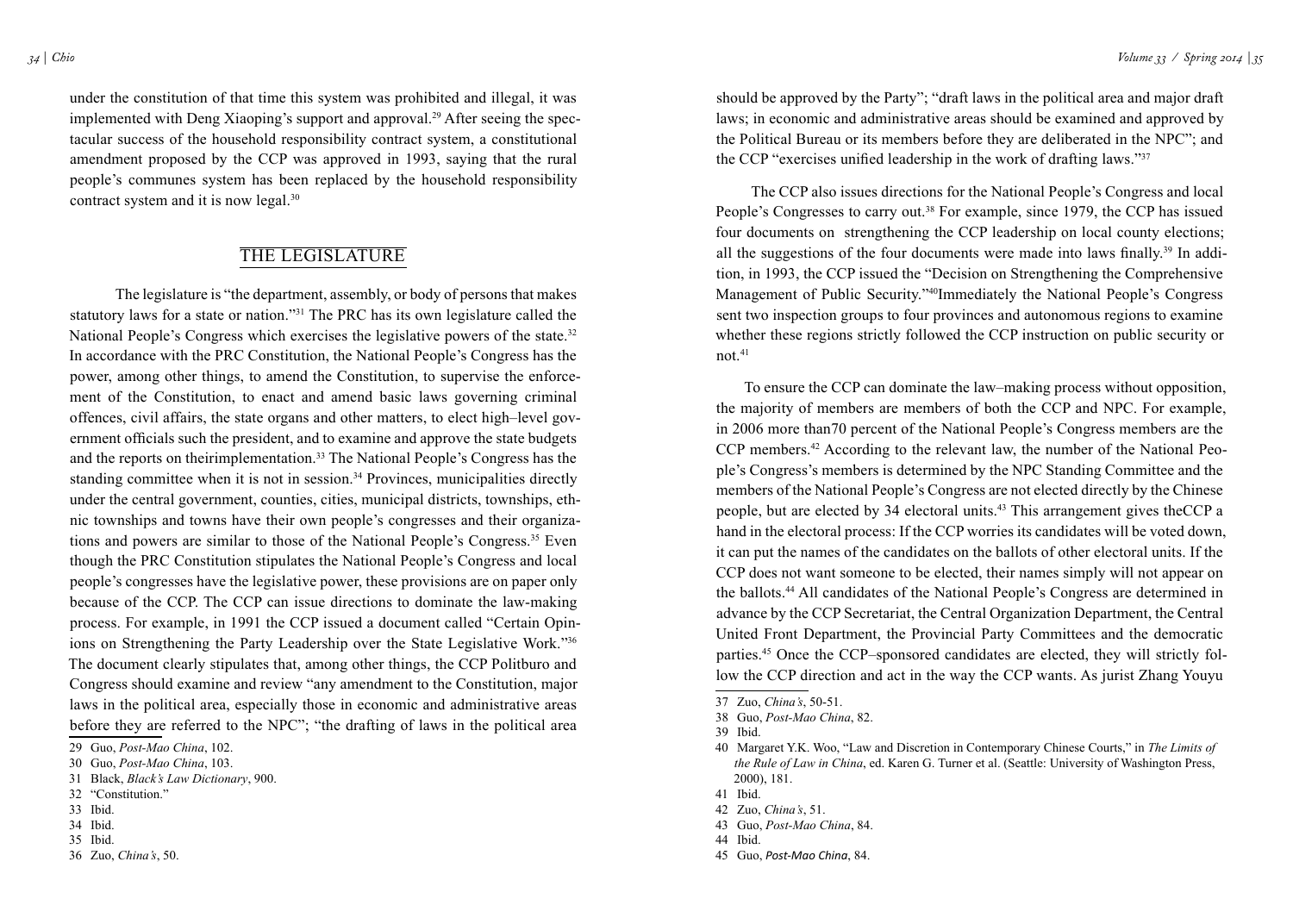said, "as a Party member, no matter whether you are a (NPC) representative or governmental official, you should act in accordance with Party policy."46 Therefore, to ensure the CCP members can be elected to the National People's Congress, the CCP will manipulate the election.

## THE JUDICIARY

 The judiciary is the "branch of government invested with the judicial power; the system of Courts in a country; the body of judges; the bench that branch of government which is intended to interpret, continue, and apply the law."47 The PRC has its judiciary. In accordance with the PRC Constitution, "the people's courts of the People's Republic of China are the judicial organs of the state" and "the People's Republic of China establishes the Supreme People's Court and the people's courts at various local levels, military courts and other special people's courts."48 The most important aspect of the PRC judiciary is "the people's courts exercise judicial power independently, in accordance with the provisions of the law, and are not subject to interference by any administrative organ, public organization or individual."49 In reality, the PRC judiciary is not independent; rather, the CCP influences the judiciary and even intervenes in its judgments.

The role of judges in the PRC judiciary is determined by the CCP. In accordance with the Judge Law of the PRC, the local people's congresses elect the president and other judges of the court of the same level, but the law does not mention the process in detail.50 All nominations and appointments have to be sent to the CCP Organization Department first, then the Organization Department will either approve or veto the candidates. Finally the list of candidates approved by the CCP will be submitted to the people's congresses for approval.<sup>51</sup> Also in the PRC, judges are regarded as state cadres; therefore, their pay checks and other state benefits "correspond to their rank as state cadres in the bureaucratic administration, such as ministerial or vice ministerial, provincial or vice provincial, divisional or deputy–divisional, and so forth."52 Generally it is reasonable to say that all judges of the PRC judiciary are CCP members and this arrangement ensures that judges

will follow the political and ideological standard of the CCP in making court decisions.

 In addition to the selection of judges, the CCP can influence the judiciary through its Political–Legal Committees. The Political-Legal Committees were founded in January 1980 based on the former Political-Legal Group.53 Usually at the central level, it is headed by a very high CCP cadre and its members include the President of the Supreme Court, the President of the Supreme Procuratorate and the Ministers of Public Security, State Security, Justice, and others.<sup>54"</sup>These committees exist at each level of territorial governments, where they replicate the structure of the central one described above, with the purpose of coordinating activities and establishing guidelines and policies with Party policy pertaining to the administration of justice and law enforcement."55 The functions of the Political–Legal Committees can be characterized "to impose the Party's leadership on political-legal work by linking the Party centre to the political-legal front line, carrying out the Party's policy and co–ordinating relationships between various political-legal organ."56 As a result, the Political–Legal Committees actively participate in the daily operation of the courts. For example, in 1983, the Central Political-Legal Committee issued an instruction on how to handle corruption cases that involved less than RMB 2,000. That instruction was quickly followed by the courts and the procuratorates afterward.<sup>57</sup> Also, when the courts face politically sensitive cases such as those concerning the relationship between the courts and the government, judges tend to seek advice from the Political –Legal Committees rather than independently making decisions.<sup>58</sup>

## Lawyers and the Legal Profession

 A lawyer is defined as "a person learned in the law; as an attorney, counsel, or solicitor; a person licensed to practice law."59 Lawyers generally have three roles in a rule of law country: to draft, disseminate, and implement laws with

<sup>46</sup> Zuo, *China's*, 51.

<sup>47</sup> Black, *Black's Law Dictionary*, 849.

<sup>48 &</sup>quot;Constitution."

<sup>49</sup> Ibid.

<sup>50</sup> Peerenboom, *China's Long March*, 305.

<sup>51</sup> Ibid. 52 Guo, *Post-Mao China*, 110.

<sup>53</sup> Zou, *China's*, 59.

<sup>54</sup> Ignazio Castellucci, "Rule of Law with Chinese Characteristics, " *Annual Survey of International & Comparative Law* Vol 13 Iss.1 (2007): 55.

<sup>55</sup> Ibid.

<sup>56</sup> Zuo, *China's*, 59.

<sup>57</sup> Zuo, *China's*, 60.

<sup>58</sup> Jean-Pierre Cabestan, "The Political and Practical Obstacles to the Reform of the Judiciary and the Establishment of Rule of Law in China," *Journal of Chinese Political Science* Vol.10 Iss.1 (March 2005): 46.

<sup>59</sup> Black, *Black's Law Dictionary*, 888.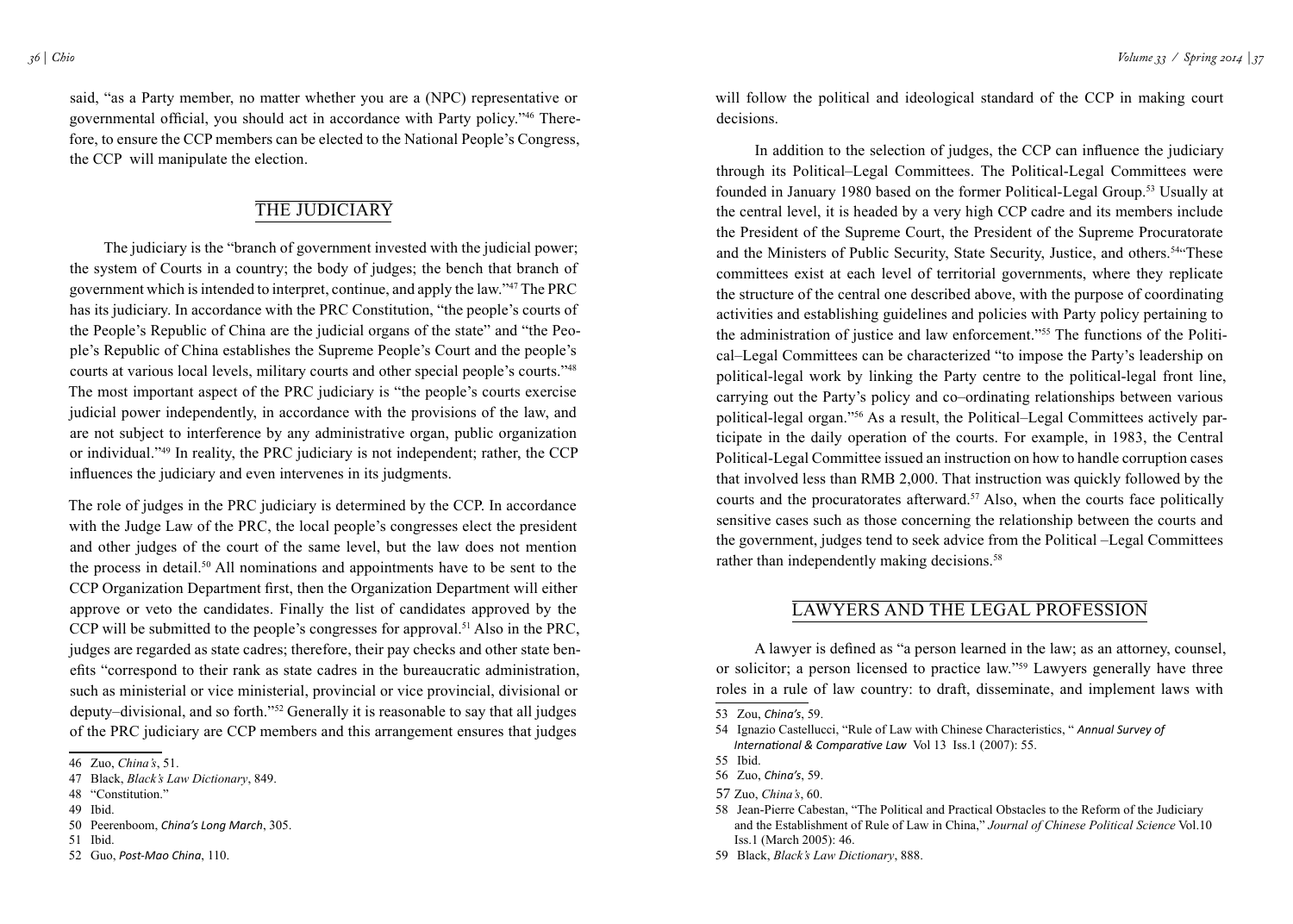technical skills; serve as a force for social change through the use of litigation or by participating in the law–making process; and to advocate political reforms such as the establishment of democracy.<sup>60</sup> In 1978, the number of lawyers in the PRC was less than 2,000; in 2008, the PRC had approximately 157,000 lawyers and over 14,000 law firms.<sup>61</sup> PRC lawyers "handle a wide range of criminal, civil, and administrative cases and counseling. Many lawyers and legal scholars also undertake 'public interest' lawyering and get involved in drafting and proposing legislation."62 However, the CCP should not be forgotten when assessing the development of lawyers and legal profession in the PRC.

 The PRC lawyers are subject to the state's direction and policy, which is the equivalent of following CCP's direction and policy. In western countries, lawyers are considered as free professionals or free independent professionals rather than the servants of the state.63 However, this is not the case in the PRC. In 1982, the National People's Congress passed the Provisional Regulations of the PRC on Lawyers, in which lawyers were defined as workers of the state<sup>64</sup> and they must uphold the value of socialism, which is dictated by the CCP. 65 Even though the Lawyers Law of 2007 defines lawyers as practitioners who get lawyers' practice certificates and who upon being entrusted or appointed, provide legal services to concerned parties, but the nature of being state workers have not been changed.<sup>66</sup> According to the Law, lawyers are required to maintain the confidentiality of state secrets and to abide by the PRC Constitution, which requires all citizens to protect the public order, respect social ethics, and not commit acts that are detrimental to the security and interest of the state.<sup>67</sup> Furthermore, the PRC Lawyers Law also requires that firms with three or more CCP members need to set up a CCP group, which disseminates the CCP instructions, and members of the CCP are required to take a leading role in the political training of other lawyers.<sup>68</sup>

- 65 Guo, *Post-Mao China*, 109.
- 66 Xiandan Huo, "Legal Education and the Transformation of the Legal Profession," in *China's Journey toward the Rule of Law: Legal Reform, 1978-2008*, ed. Cai Dingjian et al. (Leiden: Brill, 2011), 279.

68 Ibid.

*38 | Chio Volume 33 / Spring 2014 | 39*

 In addition, lawyers in the PRC are subject to pressures from the Ministry of Justice, which is a member of the CCP Central Political–Legal Committee.69 For example, the Ministry of Justice has the authority to administer the bar examination, assess lawyers' qualifications, issues practicing certificates and business certificates to law firms for daily operations, and conducts annual renewal review.<sup>70</sup> In exercising this authority, the Ministry of Justice assesses the good conduct, politically thinking, and moral character of lawyers. If lawyers fail to meet the above things, their practicing certificates will be at risk.<sup>71</sup> In addition, rather than faithfully defending their clients, the Ministry of Justice will directly interfere in the works of lawyers and lawyers need to act in line with the instructions from the Ministry of Justice especially in political sensitive cases. For example, lawyers who defend the people charged with crimes for the Tiananmen Incident of 1989 are instructed to encourage the defendants to admit the crime rather than help them defend their cases in the court.<sup>72</sup> As the former CCP Politburo member Luo Gan said, in politically sensitive cases political correct stand is where the CCP stands.<sup>73</sup>

 Regarding those lawyers who do not follow the CCP guidelines and directions or confront the CCP, the CCP can use the laws to deal with those lawyers whenever they please. For example, Article 306 of the PRC Criminal Law is of a great concern to defense lawyers. It stipulates:

 A defender or an agent ad litem who, in the course of criminal procedures, destroys or forges evidence, assists the party concerned in destroying or forging evidence, threatens or lures a witness to, contrary to the facts, change testimony or provide false evidence, shall be sentenced to fixed-term imprisonment of not more than three years or criminal detention; and if the circumstance is serious, to fixed-term imprisonment of not less than three years and not more than seven years.74

Under Article 306 of the Criminal Law, the procuratorate can charge defense lawyers with perjury should they insist on presenting evidence contrary

- 72 Guo, *Post-Mao China*, 109.
- 73 Gerald J. Clark, "An Introduction to the Legal Profession in China in the Year 2008," *Suffolk University Law Review* Vol.41 Iss.4 (Fall 2008):834.

<sup>60</sup> Peerenboom, *China's Long March*, 343-344.

<sup>61</sup> Horsley, "The Rule of Law," 58.

<sup>62</sup> Ibid.

<sup>63</sup> Peerenboom, *China's Long March*, 351.

<sup>64</sup> Peerenboom, *China's Long March*, 348.

<sup>67</sup> Peerenboom, *China's Long March*, 351.

<sup>69</sup> Zuo, *China's*, 59.

<sup>70</sup> Peerenboom, *China's Long March*, 355.

<sup>71</sup> Ibid.

<sup>74 &</sup>quot;Chinese Laws: Criminal Law of the People's Republic of China 1997," *Lehman*, accessed 18 November, 2011, http://www.lehmanlaw.com/resource-centre/laws-and-regulations /criminallaw/criminal-law-of-the-peoples-republic-of-china-1997-page5.html.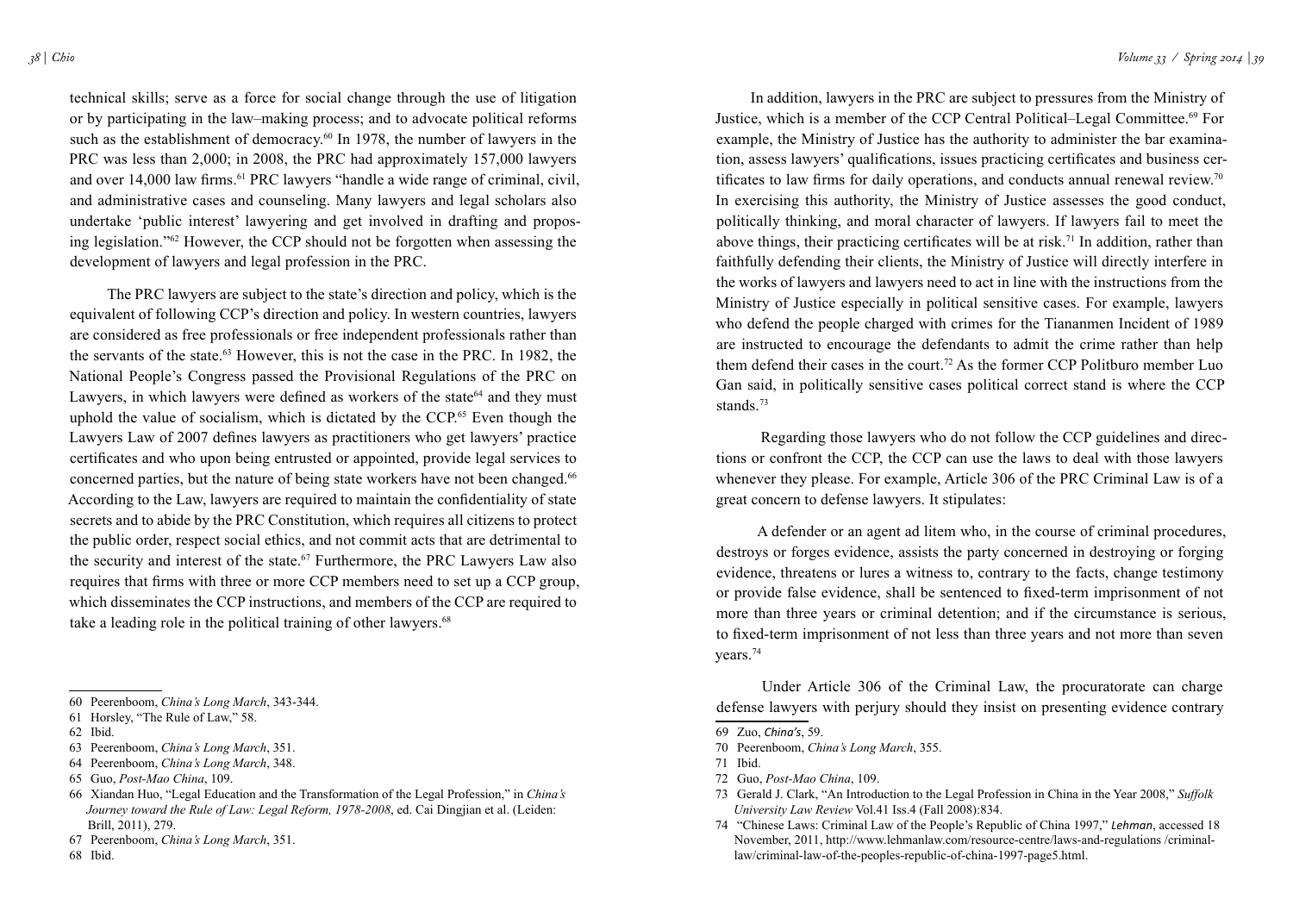to the procuratorate's case.75 One commentator has said that "as defined in the CL, the crime of perjury or assisting perjury could be committed by anyone involved in the criminal process, including prosecutors or even judges."76 Also, the Criminal Law does not stipulate what perjury or forging evidence is. This problematic provision gives the prosecutors and judges great discretion to prosecute defense lawyers and find them guilty.<sup>77</sup> Furthermore, critics say Article 307 of the Criminal Lawaddresses crimes of evidence fabrication sufficiently, so Article 306 is unnecessary.78 In general, Article 306 discriminates against defense lawyers and is useful for the CCP to persecute lawyers especially those who defy the CCP orders and represent clients in politically sensitive cases. As a critic said, the law "is discriminatory and unfairly targets defense lawyers, creating an uneven playing field with prosecutors."79

## **CONCLUSION**

 The above examinations strongly suggest that the PRC is a country with rule by law rather than rule of law because of the CCP. The CCP is an organization above the law and it uses the law to control the country and subject people to its rule through the party-state institutions. Laws serve the CCP only. The PRC Constitution is a facsimile of the CCP Constitution. The legislature is merely an organ for the CCP to make laws. The judiciary cannot independently make decisions. And lawyers cannot escape the CCP influence in their day–to–day works. In order to become a real country with rule of law, the CCP must subject itself to the law without conditions. However, given the former paramount leader Deng Xiaoping once said,"we should learn well how to employ and utilize legal weapons,"80 the CCP is not willing to subject itself to the law and transform the PRC into a country with rule of law. In the years to come, the PRC will remain a country with rule by law.

## **BIBLIOGRAPHY**

- Black, Henry Campbell. Black's Law Dictionary: Definitions of the Terms and Phrases of American and English Jurisprudence, Ancient and Modern. St Paul: West Publishing Company, 1990.
- Cabestan, Jean-Pierre. "The Political and Practical Obstacles to the Reform of the Judiciary and the Establishment of Rule of Law in China." Journal of Chinese Political Science Vol.10 Iss.1 (March 2005).
- Castellucci, Ignazio. "Rule of Law with Chinese Characteristics." Annual Survey of International & Comparative Law Vol. 13 Iss.1 (2007).
- "Chinese Laws: Criminal Law of the People's Republic of China 1997." Lehman. Accessed 18 November, 2011. http://www.lehmanlaw.com/resource-centre/ laws-and-regulations/criminal-law/criminal-law-of-the-peoples-republic-ofchina-1997-page5.html
- Chow, Daniel C.K. The Legal System of the People's Republic of China in a Nutshell. St.Paul: West Law, 2009.
- Clark, Gerald J. "An Introduction to the Legal Profession in China in the Year 2008." Suffolk University Law Review Vol.41 Iss.4 (Fall 2008)
- "Constitution." Chinese Government Official Portal. Accessed 18 November, 2011. http://www.gov.cn/2005-08/05/content\_20813.htm.

<sup>75</sup> Amanda Whitfort, "The Right to A Fair Trial in China: The Criminal Procedure Law of 1996," *East Asian Law Review* Vol.2 Iss.4 (2007): 147.

<sup>76 &</sup>quot;Empty Promises: Human Rights Protections and China's Criminal Procedure Law in Practice," *Human Rights in China*, accessed March 14, 2014, http://www.hrichina.org/sites/ default/files/publication\_pdfs/hric-empty-promises.pdf.

<sup>77</sup> Ibid.

<sup>78</sup> Al Young, "The Continuing Lack of Independence of Chinese Lawyers," *Georgetown Journal of Legal Ethics* Vol.18 Iss.3 (Summer 2005): 1145.

<sup>79</sup> Ibid.

<sup>80</sup> Zou, *China's*, 40.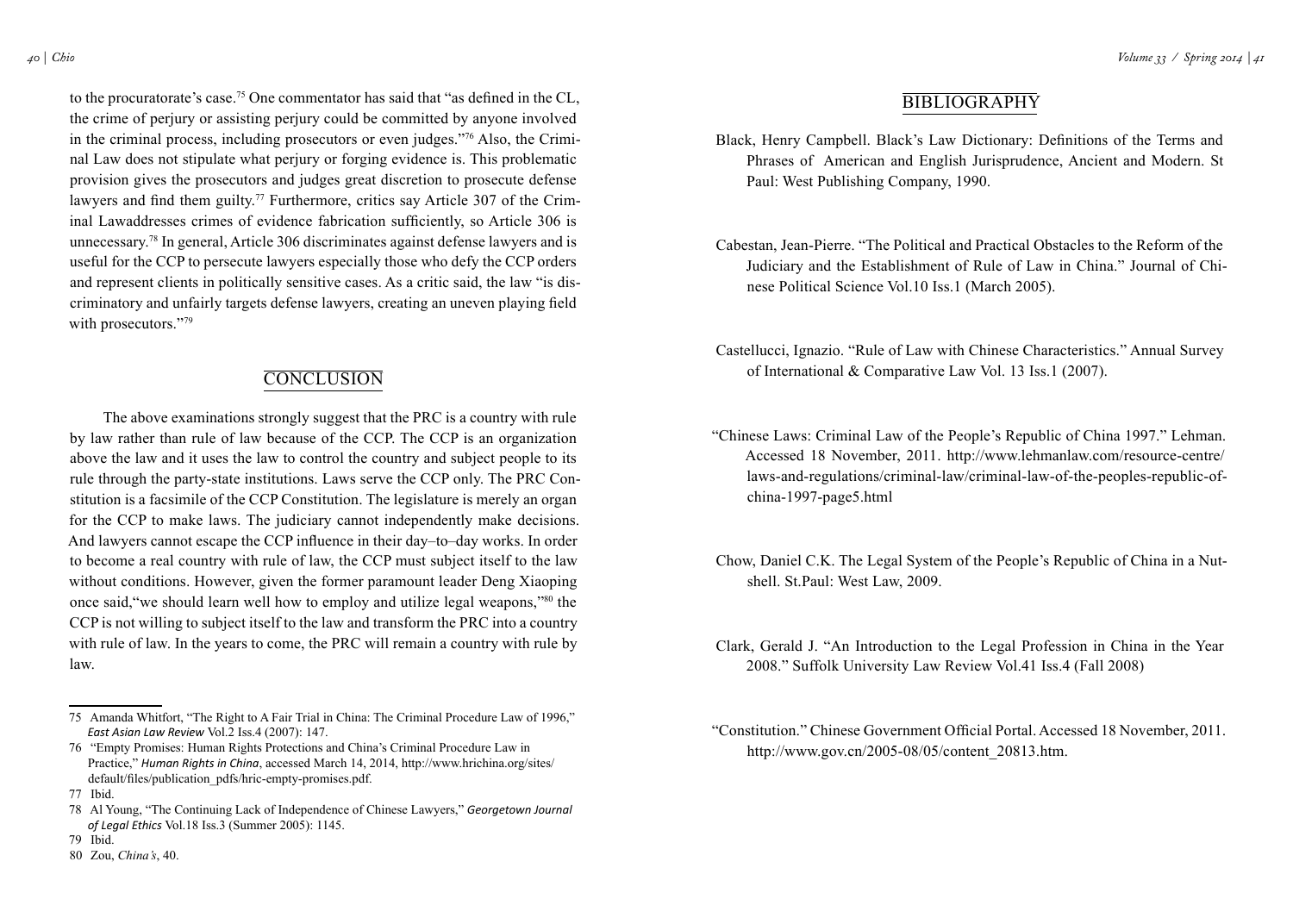- "Empty Promises: Human Rights Protections and China's Criminal Procedure Law in Practice." Human Rights in China. Accessed March 14, 2014. http://www. hrichina.org/sites/default/files/publication\_pdfs/hric-empty-promises.pdf.
- "Government White Paper: The Socialist Legal System of Chinese Characteristics." China.org.cn. Accessed 19 November, 2011. http://www.china.org.cn/ government whitepaper/2011-10/27/content\_23738846.html.
- Guo, Sujian. Post–Mao China: From Totalitarianism to Authoritarianism?. Westport: Prager, 2000.
- Huo, Xiandan. "Legal Education and the Transformation of the Legal Profession." in China's Journey toward the Rule of Law: Legal Reform, 1978–2008, 251– 300. Edited by Cai Dingjian and Wang Chenguang. Leiden: Brill, 2011.
- Horsley, Jamie. "The Rule of Law: Pushing the Limits of Party Rule." In China Today, ChinaTomorrow: Domestic Politics, Economy, and Society, 51–69. Edited by Joseph Fewsmith. Lanham: Rowman & Littlefield Publishers, Inc., 2010
- Li, Jialue. "China, A Sui Generis Case for the Western Rule-of-Law Model." Georgetown Journal of International Law Vol.41 Iss.3 (Spring 2010).
- Peerenboom, Randall. China's Long March toward Rule of Law. New York: CambridgeUniversity Press, 2002.
- Wang, C.F. Contemporary Chinese Politics: An Introduction. Upper Saddle River: Prentice Education, 1994.
- Whitfort, Amanda. "The Right to A Fair Trial in China: The Criminal Procedure Law of 1999." East Asian Law Review Vol.2 Iss.4 (2007)
- Woo ,Margaret Y.K. "Law and Discretion in Contemporary Chinese Courts." In The Limits of the Rule of Law in China, 163–195. Edited by Karen G. Turner, James V. Feinerman, and R. Kent Guy. Seattle: University of Washington Press, 2000.
- Young, Al. "The Continuing Lack of Independence of Chinese Lawyers." Georgetown Journal of Legal Ethics Vol.18 Iss.3 (Summer 2005).
- Zuo, Keyuan. China's Legal Reform: Towards the Rule of Law. Boston: Martinus Bijihoff Publishers, 2006.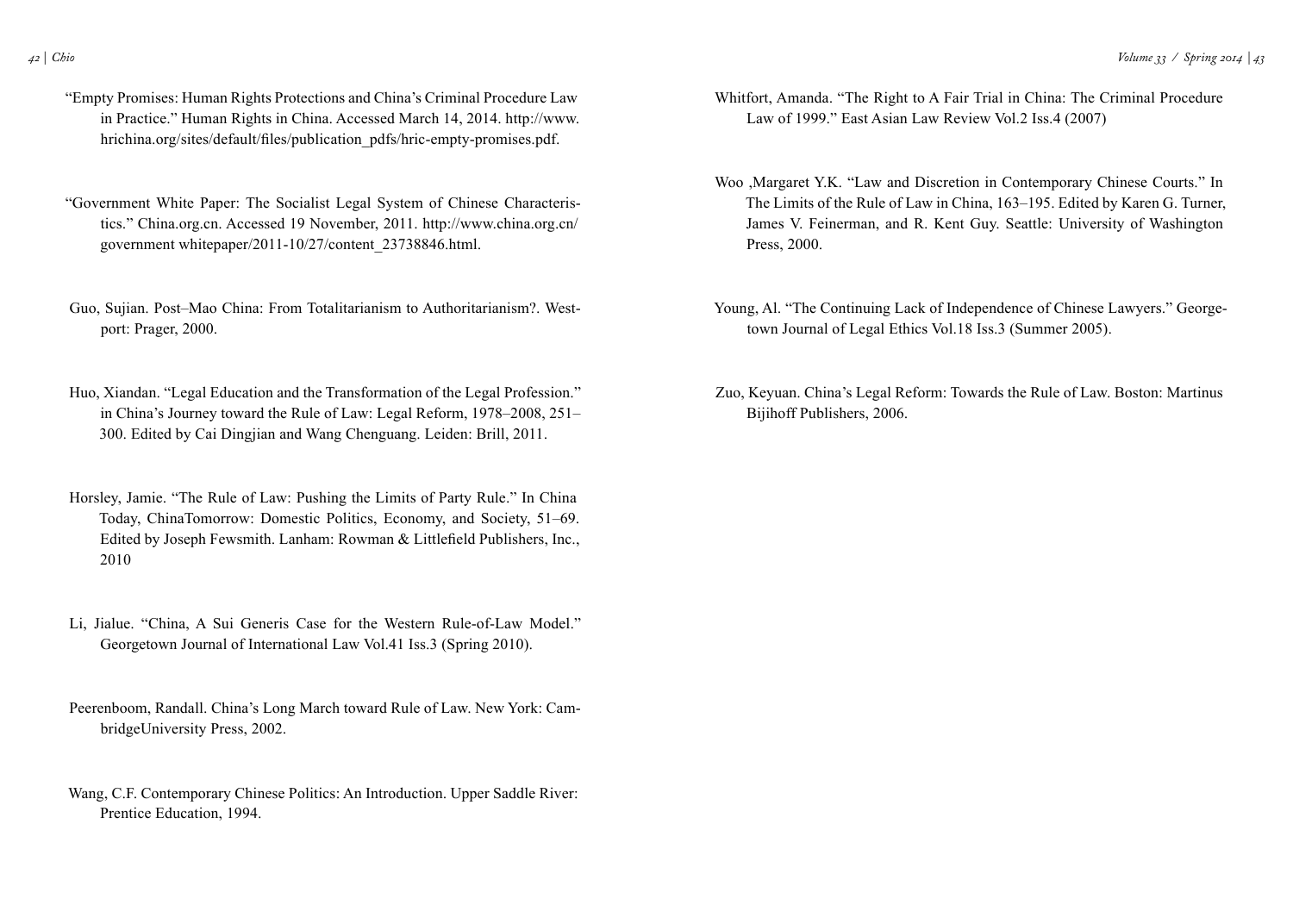*Volume 33 / Spring 2014 | 45* abstract » *The Arab Spring revolutions and uprisings took many*  by surprise. Among the affected states, one of the most unique was<br>Tilental and a content of the state of the most unique was ya. Ine only state to er<br>me change I ibya has e me criange, Libya nas e sitional state. This paper explores the environment that brought *» by Nina Harris about unrest, civil war and revolution in Libya, its future pros-*Libya is continually evolving, and the author hopes to exhibit its **Turkmenistan is one of** the five former *odyssey in this article.* whole. As with all states directly influenced by the Arab Spring, with its control  $\mathcal{L}_\mathcal{D}$  is controlled in the 4th century B.C. by *Libya. The only state to endure both a civil war and successful regime change, Libya has encountered difficulties during its tranpects and challenges, as well as its own impact on the region as a* 

*45|*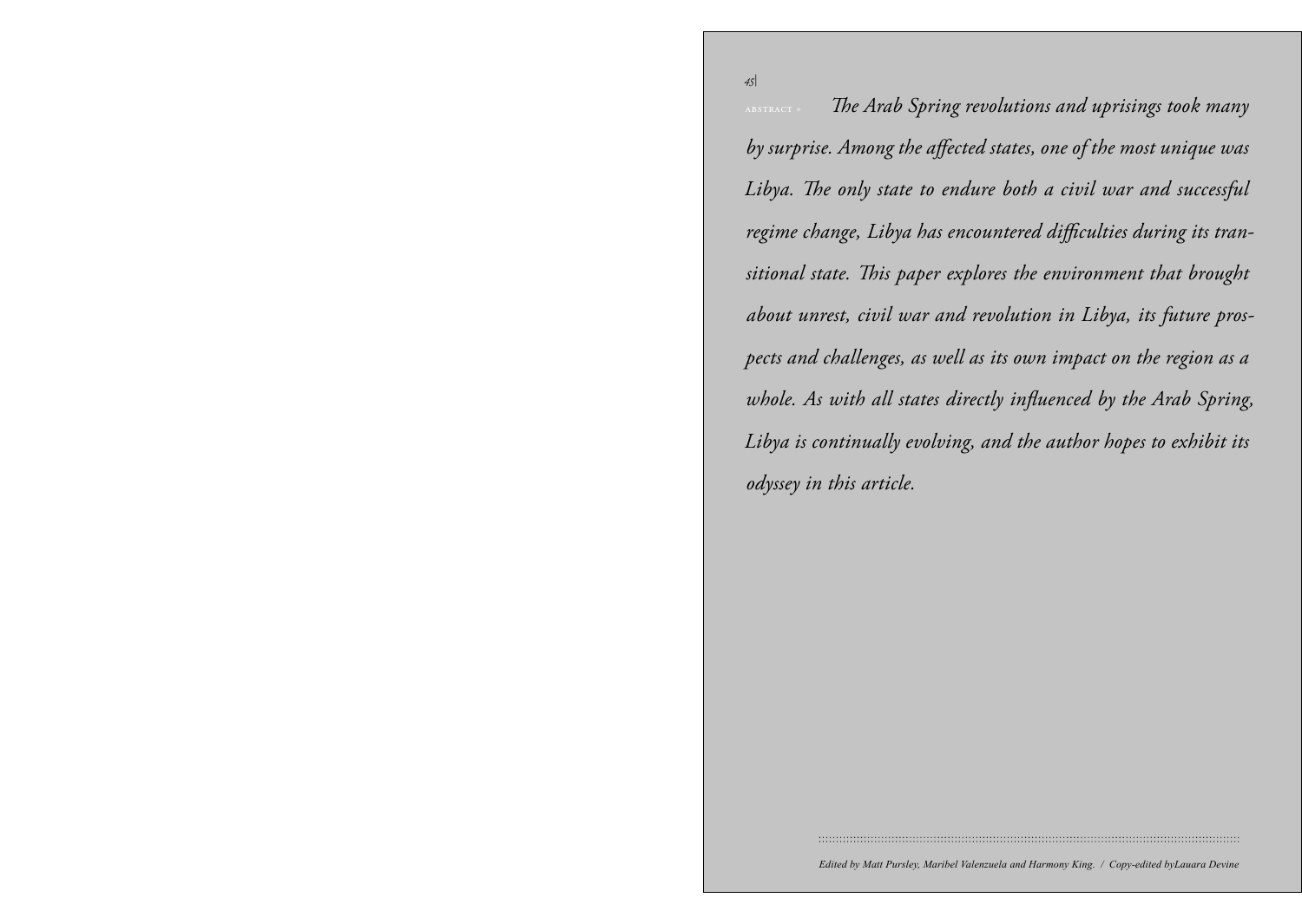# Odyssey's Dawn

*Libya, the Arab Spring and the future of the Middle East and North Africa*

*by Seth Roach*

The uprisings and revolutions in North Africa, beginning in 2010, affected the entirety of the Middle East through a change in power structures, effectiveness of grassroots mobilization, and the forcing of major power players to second-guess their historical policies and current strategy for the future. It also confounded many scholars and experts who did not anticipate the revolutions, revolts and civil wars happening. Authoritarian rulers cracked down on dissidents before they were miraculously uprooted from power by grassroots-organized protesters. Because of these democratic protests, some coined this era as the "Arab Spring," alluding to the history of a region that once operated under repressive regimes now having the chance for democracy. Some even compared these revolutions to the end of the Cold War-era when autocratic regimes fell, providing a power vacuum to favor

more democratic governance.<sup>1</sup> However, the most recent revolutions have distinguished many more differences than their Cold War counterparts, especially with the concurring civil wars of Libya and Syria. In addition, while the situation in Libya shares similarities with its fellow states affected by the Arab Spring, it also stands out quite uniquely: it is the only state to have endured a civil war, instigated during the Arab Spring end. It also saw limited intervention by the UN and NATO, of which the American operation to enforce the UN Security Council's resolution, was code-named "Odyssey Dawn."2 Whereas the word "odyssey"

- 1 Jean-Marie Guéhenno. 2011. *The Arab Spring Is 2011, Not 1989 - NYTimes.com.* April 21. Accessed November 15, 2013. http://www.nytimes.com/2011/04/22/ opinion/22iht-edguehenno22.html?\_r=0.
- 2 Jeremiah Gertler. 2011. Operation Odyssey Dawn (Libya): Background and Issues for Congress. Report for Members and Committees of Congress, Washington,

is defined as "a long wandering or voyage usually marked by many changes of fortune" and was used by professor Dirk Vandewalle to describe Libya's history in the twentieth century<sup>3</sup>, it continues to describe Libya and the Arab Spring in its current state.

The purpose of this paper is to examine the situations that Libya has experienced before, during and after the Arab Spring. The author seeks to examine what exactly makes it unique compared to the other states affected by the Arab Spring. With this, I seek to answer the following questions: How organized was the Qaddafi-era government, compared to other governments affected by the Arab Spring? What factors contributed to the Arab Spring being a successful movement in Libya? Is the country fractured, compared to other Spring-influenced states, and if so, in which ways? Have the events in Libya led to destabilization elsewhere in the region or beyond? How optimistic should the international community be for a stable democracy to develop in the wake of the civil war? These questions, when answered, will help to provide greater context with what has happened in the Arab Spring, and what its future may entail in its odyssey, be it uncertain chaos or an eventual level of peace and stability.

To further examine these questions, this paper will look at a variety of quantitative and qualitative data that focuses on answering the above questions. This data comes from the United Nations and other intergovernmental and non-governmental organizations, such as demographic information, and conclusions and analysis regarding issues such as small arms smuggling and other sources of data. In addition, this paper will rely on established literature from scholars and experts who have experience in the Libyan Civil War, and other information that will help the author come to salient conclusions. In addition, this paper will examine weaknesses in the data and evidence that should be addressed in the future, including lack of census data in nomadic peoples such as the Tuaregs, and information from defectors and fighters in the civil war as well as accounts from former Qaddafi regime members and loyalists. While this subject is still new in comparison, it still needs scrutiny as to where more data is required.

DC: Congressional Research Service.

<sup>3</sup> Dirk Vandewalle. 2012. *A History of Modern Libya.* Second Edition. New York: Cambridge University Press. P. 1.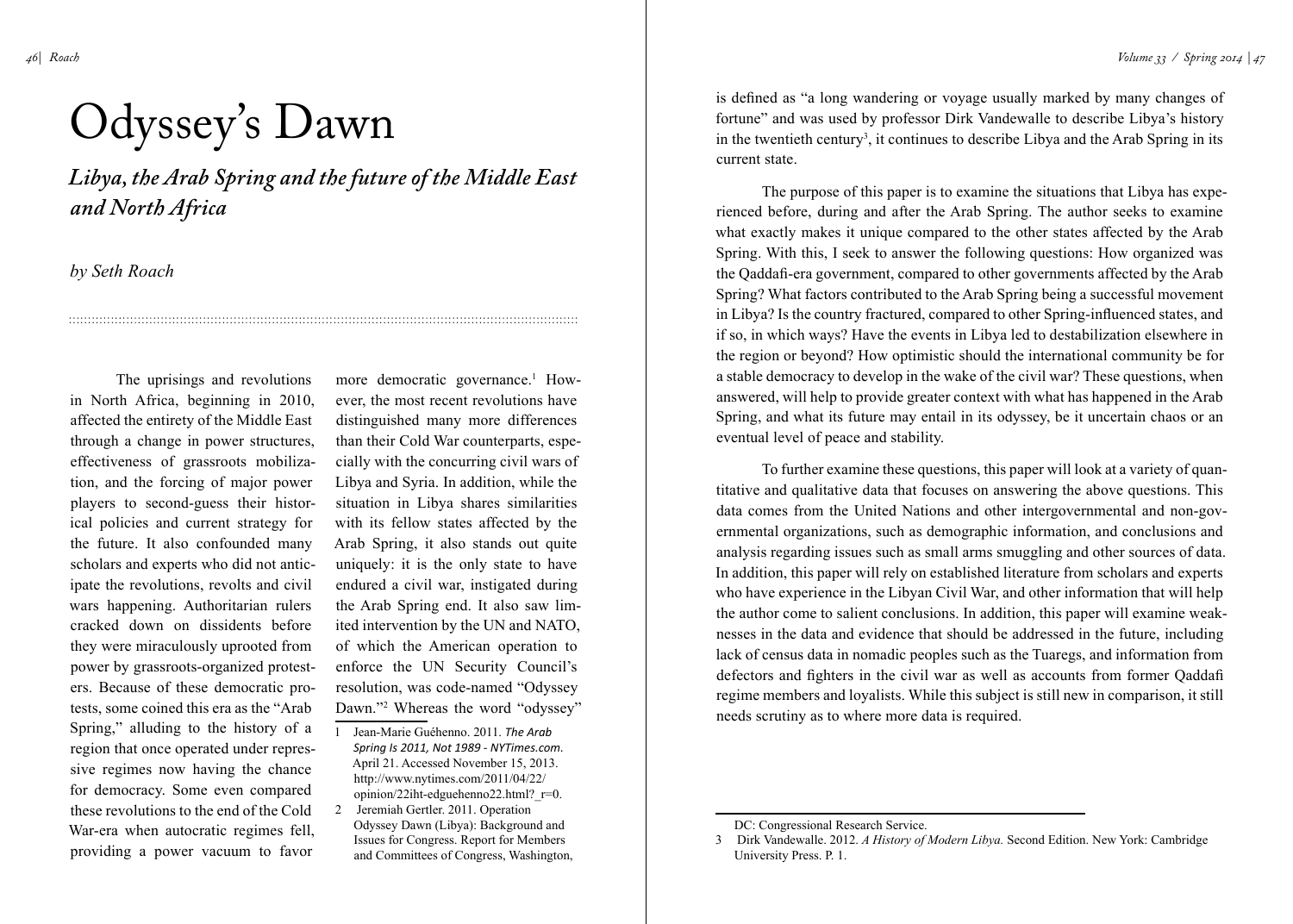## Literature Review

A comprehensive review of the literature, news reports and demographic data show several main arguments and conclusions that can be drawn. Like other North African states that had revolutions in 2011, Libya suffered from the same factors of economic inequality, lack of social justice and of democratic institutions that provided the same triggers needed to foment unrest in the country.<sup>4</sup> However, these grievances were more than compounded by peculiarities because of the Qaddafi regime's policies including lack of sound economic policies, a patronage system that rewarded some and brutally punished the rest, and the government's ruthless pursuit of its perceived enemies and rivals, both within and outside Libya. These issues help to explain the current relative unease in wake of a victorious rebellion against the Qaddafi regime.

The Arab Spring, especially Libya, while three years older, still projects uncertainty when compared to Syria's civil war, de-escalation of the wars in Iraq and Afghanistan and other events. At this point, journals are now starting to confront the Arab Spring with relatively recent issues of *Survival* and *International*  Affairs being some of the first to do so.<sup>5</sup> Other notable but less scholarly literature has come in the form of books written about the Arab Spring and subsequent revolutions<sup>6</sup>, and updated historical reviews such as *A History of Modern Libya*.<sup>7</sup> The more objective and salient books to date are *Libya: The Rise and Fall of Qaddafi* by Alison Pargeter, and *Sandstorm: Libya in the Time of Revolution* by Lindsay Hilsum. The former is a history of the Qaddafi regime's time in power, including its aftermath. Hilsum's work touches upon this topic as well, but focuses more on the Arab Spring and the stories of those who were victims of the regime's paranoid attempts to silence its critics.<sup>8</sup> With proven expertise from previous works, these authors demonstrate strong credibility in their arguments, using aca-

- 5 See Douglas Barrie. 2012. "Libya's Lessons: The Air Campaign." Survival 57-65 and Anthony F Lang, Jr. 2013. "From revolutions to constitutions: the case of Egypt." *International Affairs* 345–363.
- 6 See Robin Wright. 2011. Rock the Casbah: Rage and Rebellion Across the Islamic World. New York: Simon and Schuster, and Lindsay Hilsum. 2012. *Sandstorm: Libya in the Time of Revolution.* New York: The Penguin Press.
- 7 Dirk Vandewalle. 2012. *A History of Modern Libya.* Second Edition. New York: Cambridge University Press.

8 Lindsay Hilsum. 2012. *Sandstorm: Libya in the Time of Revolution.* New York: The Penguin Press. Pp. 5, 119-120, 200, 217.

demic-level analysis from Pargeter, and Hilsum's actual experience covering the Libyan Civil War.<sup>9</sup> While they come from a Western point of view, they seek to provide a clear history of what has happened, each providing accounts from those involved, including former government officials<sup>10</sup>, rebels and victims of the regime's actions.<sup>11</sup>

In addition to these sources, other established sources of literature have been updated to consider the Arab Spring and its consequences for Libya and North Africa. For instance, professor Dirk Vandewalle of Dartmouth College has written and researched extensively about Libya, publishing *A History of Modern Libya* in 2006.12 This work has provided an excellent primer and historical analysis of Libya beyond the monarchy and Qaddafi regime, connecting it to the Ottoman Empire and the colonial pursuits of Italy, France and the United Kingdom. However, with the advent of the Arab Spring, Vandewalle felt the need to update this work with a new edition detailing the civil war.13 This second edition has added more to historical analysis by including the reconciliation of Libya and the Arab Spring.14 After the attacks on the US Consulate and Annex in Benghazi as well as more recent attacks against other diplomatic and civilian targets, this second edition is surely not to be the last, as goes with other literature that seeks to cover the history and developments of this region.

As the Arab Spring is a continually evolving event, the scholarly research is still new and varying. While many observers have concluded the Arab Spring as an evolving situation with no end in the short term,<sup>15</sup> others have determined they can make conclusions on specific aspects that may determine whether the Arab Spring will be a success or failure for the region.<sup>16</sup> With scholarly research, it will take some more time with developing empirically sound and salient research, especially with the lack of primary sources stated previously in this paper. Much more research on the ground will be necessary to complete this step, such as

- 11 Ibid, pp. 96-97, 125-126, 167-171.
- 12 Dirk Vandewalle. 2012. *A History of Modern Libya.* Second Edition. New York: Cambridge University Press.
- 13 Ibid, pp. 8-9.

- 15 Kenneth Pollack. 2011. "Understanding the Arab Awakening." In *The Arab Awakening: America and the Transformation of the Middle East*, by Kenneth Pollack et al, 1-9. Washington, DC: Brookings Institution Press. Pp. 7-8.
- 16 Sheri Berman. 2013. "The Promise of the Arab Spring"and Seth G. Jones. "The Mirage of the Arab Spring." *Foreign Affairs*: 55-74.

<sup>4</sup> Shibley Telhami. 2011. "Arab Public Opinion." In *The Arab Awakening: America and the Transformation of the Middle East*, by Kenneth M. Pollack et al, 13-20. Washington, DC: Brookings Institution Press.

<sup>9</sup> Ibid, pp. 9, 31-33, 68.

<sup>10</sup> Ibid, pp. 172, 178-180.

<sup>14</sup> Ibid, pp 173-209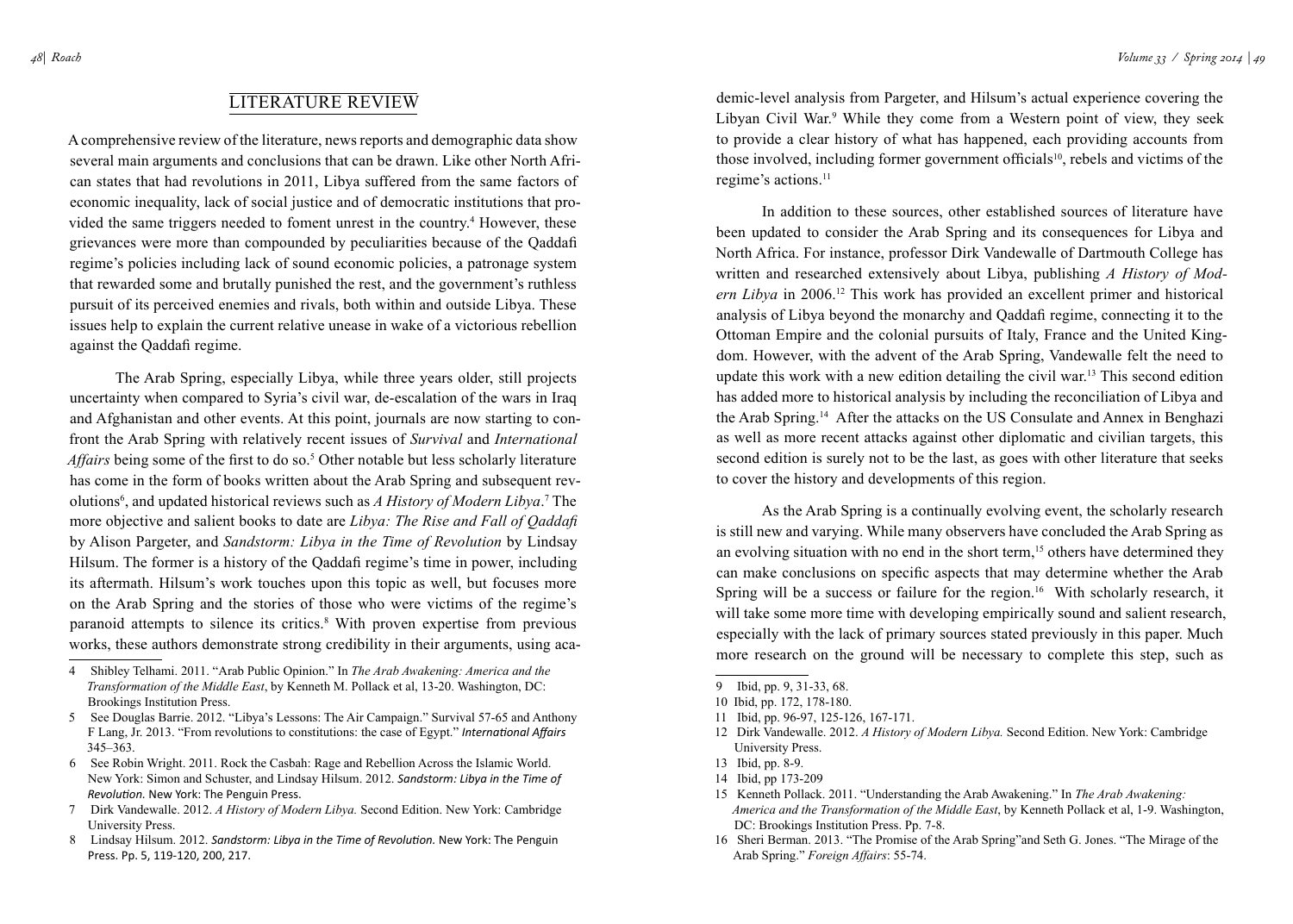focusing on the effectiveness of African leaders to attempt to mediate the Libyan Civil War 17 and the investigation and discovery of hidden chemical weapons caches that were never previously disclosed by the Qaddafi regime.<sup>18</sup>

### The Arab Spring – Causes and Motivations

The Arab Spring revolutions triggered a miniature "domino effect" of post-Cold War regimes being overthrown, and a growth of grassroots mobilization. While we already know the history and origins of the revolutions, it serves as a starting point for the examination of these questions. Initial protests sparked in late 2010 against the regime in Tunisia, which spread to other states shortly afterward. The origin of the revolutions can be pinpointed to a protest sparked in response to the self-immolation of Mohamed Bouazizi, a young and impoverished fruit vendor.19 Soon after this protest, unrest spread beyond Tunisia and North Africa. Bouazizi's self-immolation struck a sense of solidarity with many in North Africa and the Middle East because many suffered from the same inequality as Bouazizi, and were motivated to protest that their grievances to be addressed by their respective governments.

When these first protests spread from Tunisia to Egypt, they resulted in a less-violent overthrow of both governments in comparison to Libya.<sup>20</sup> When they spread further to Libya and Syria, the protests became more violent because of brutal government crackdowns.<sup>21</sup> Both Libya and Syria reached the point of civil war, where the former ended in a successful revolution<sup>22</sup> and the latter is still fighting today.23 Other countries were severely affected as well, such as Yemen which

- 17 Alex De Waal. 2013. "African roles in the Libyan conflict of 2011." *International Affairs* 365- 379.
- 18 Nathan E. Busch and Joseph F. Pilat. 2013. "Disarming Libya? A reassessment after the Arab Spring." *International Affairs* 451–475.
- 19 James L. Gelvin. 2012. *The Arab Uprisings: What Everyone Needs To Know.* New York: Oxford University Press. Pp. 26-27.
- 20 Al Jazeera. 2011. *Hosni Mubarak resigns as president Middle East Al Jazeera English.* February 11. Accessed November 3, 2012. http://www.aljazeera.com/news/ middleeast/2011/02/201121125158705862.html.
- 21 Lindsay Hilsum. 2012. *Sandstorm: Libya in the Time of Revolution.* New York: The Penguin Press. Pp. 37-42.
- 22 Kareem Fahim, Anthony Shadid, and Rick Gladstone. 2011. *Violent End to an Era as Qaddafi Dies in Libya - NYTimes.com.* October 20. Accessed November 3, 2012. http://www.nytimes. com/2011/10/21/world/africa/qaddafi-is-killed-as-libyan-forces-take-surt.html?pagewanted=all.

23 Sebnam Arsu and Rick Gladstone. 2012. *New Mayhem on 2 Borders as Syrian Opposi tion Unifies - NYTimes.com.* November 11. Accessed November 11, 2012. http://www.nytimes.

endured a regime change due to violent suppressions and a reciprocal response that severely injured former president Abdullah Saleh,<sup>24</sup> resulting in his resignation and flight to Saudi Arabia. In the rest of the Arab Peninsula and Gulf states, protests were met with swift repression, often with violent consequences as in the case of Bahrain.25 Because of the unique history and consequences, a depiction of the conflict in Libya is important.

During the Qaddafi era, the regime was considered just as authoritarian as any of the other regimes affected by the Arab Spring. Many of the regimes share similar issues of inequality, lack of social justice, and crony capitalism via patronage systems. Scholars note that like each regime preceding it, "procrastination in bringing about meaningful, overdue reforms forecast the end of Qaddafi's rule and the collapse of his regime."26 Unlike the other regimes, the Qaddafi regime stands out with these similarities and take them to a higher level. It has done so by establishing an extremely concentrated patronage system based on tribal and familial connections, reacting violently toward dissidents and engaging in assassinations abroad of its perceived rivals, and harsh treatment of those with whom the regime did not favor or solicit support.27

The inequality and patronage of the Qaddafi regime resemble other regimes at a first glance. However, further review exposes the regime's later years as reminiscent of a mafia rather than a military junta.28 These policies included many of Qaddafi's sons owning most of the country's businesses as well as "pet projects" as the infamous "Man-Made River" that took many years to complete to only marginal results.29 These and other ongoing irregular policies that Qaddafi implemented brought the country to economic collapse<sup>30</sup>, in addition to being ostracized from a majority of the international community for almost two

- 25 BBC News. 2012. *BBC News | Protests as Bahrain uprising anniversary gets under way.* February 14. Accessed November 3, 2012. http://www.bbc.co.uk/news/world-middleeast-17022613.
- 26 Yahia H. Zoubir and Erzeebet N. Rozsa. 2012. "The End of the Libyan Dictatorship: The Uncertain Transition." *Third World Quarterly* 1267–1283.
- 27 Lindsay Hilsum. 2012. *Sandstorm: Libya in the Time of Revolution.* New York: The Penguin Press. Pp. 96-97.
- 28 Ibid, p. 169.
- 29 Ibid, pp. 58-59.
- 30 Alison Pargeter. 2012. *Libya: The Rise and Fall of Qaddafi.* New Haven: Yale University Press. P. 171.

com/2012/11/13/world/middleeast/syria-war-updates.html

<sup>24</sup> Reuters. 2012*. Yemen's Saleh faces music after 33 years in power | Reuters*. February 20. Accessed November 3, 2012. http://www.reuters.com/article/2012/02/20/us-yemen-salehidUSTRE81J0IS20120220.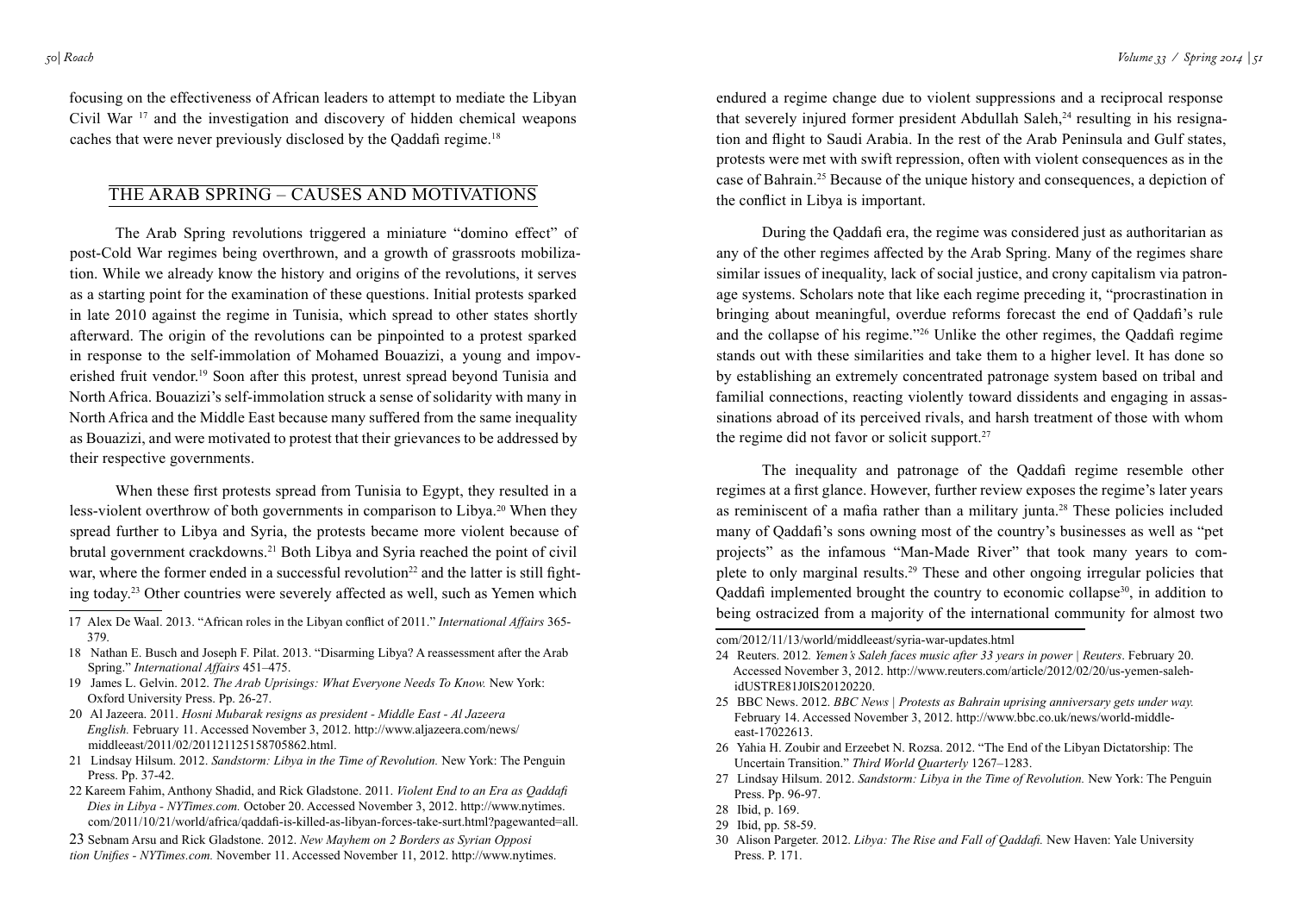*Roach*

decades.31 Libya has many resources, especially some of the most in-demand oil on the market. While Libya should have been able to capitalize on this resource, poor political and economic planning by the central government led the country awry, especially after pursuing contradictory policies every five years, sometimes immediately after no positive results.32

Like other states affected by the Arab Spring, Libya was ruled under an authoritarian regime. However, this regime was unmatched in its concern with dissidents and possible coups attempted against it. During the beginning of the junta which eventually became Qaddafi regime, the officers involved were slowly phased out of the inner circles by Qaddafi himself.33 Eventually the regime would have antagonized enough people that dissent would grow and sustain itself, especially in the eastern province of Cyrenaica.34 These attempts to maintain what Qaddafi believed was a stable country ended up backfiring in 2011, with the protests increasing in response to each harsh crackdown. This tension led to civil war.35

As stated previously, the paranoia and harsh approaches the Qaddafi regime made against its dissidents was unrivaled. It also shares comparisons with other countries on is its treatment of those who were not in the regime's support base. Former Libyan residents and expatriates living abroad were eventually targeted by a regime overreacting from previous demonstrations and concerns of instability fomented by dissidents.<sup>36</sup> While such concerns can be valid, especially with the return of Mujahideen from fighting in Afghanistan during the 1980s, the utter brutality demonstrated by the regime helped engender much hatred amongst its targets and victims.37

- 33 Alison Pargeter. 2012. *Libya: The Rise and Fall of Qaddafi.* New Haven: Yale University Press. P. 73.
- 34 Lindsay Hilsum. 2012. *Sandstorm: Libya in the Time of Revolution.* New York: The Penguin Press. Pp. 91-95.
- 35 Alison Pargeter. 2012. *Libya: The Rise and Fall of Qaddafi.* New Haven: Yale University Press. Pp. 210-212.
- 36 Lindsay Hilsum. 2012. *Sandstorm: Libya in the Time of Revolution.* New York: The Penguin Press. P*.* 114.
- 37 Ibid, p. 114.

## Consequences of the Arab Spring

While the Arab Spring has ushered in a new era of change and hope for those fighting for democracy in the Middle East, it also has brought about a new era of uncertainty and instability to last in the near term.<sup>38</sup> In addition, other states have pointed to the lack of Libyan stability as contributing to regional instability. Because of these phenomena and looking at the history, several factors come up in having a key role in this instability. Among these are the divisions and differences among demographic lines, the easy access to small arms and other military equipment, and the growth of revolutionary ambitions by the Tuareg minority spread across North Africa and the Sahara. While states like Syria and Egypt have clear tensions and divisions between religious demographics, the situation is much more complex in Libya. The most salient and contentious divisions within Libya are by tribal, geographical and ethnic lines. Each have played an important role in the current realm of instability since before the Qaddafi regime, and even the monarchy.39

Ethnically, there are fewer divisions in the official statistics regarding Libyan population. While the CIA World Factbook says the population is over 97% Arab-Berber,<sup>40</sup> a sizable amount of the population identifies as Berber and has been systematically discriminated against by the Qaddafi regime.<sup>41</sup> Other ethnic groups are the Tuareg and the Toubou who live in the southernmost province of Fezzan.<sup>42</sup> These ethnic minorities have been used in some cases by the Qaddafi regime to maintain power and stability. In addition, tribal differences based on location and ethnicity also exist, with the Qaddafi regime manipulating the system to his advantage through patronage and repression. Loyal tribes such as the Warfallah mostly supported the regime, but later became the first to organize and revolt against Qaddafi before the start of the Arab Spring and during its progression.43 In addition, the patronage system that was encouraged by the previous

- 20. Accessed March 13, 2014. http://0-search.proquest.com.opac.sfsu.edu/ docview/1470333327?accountid=13802.
- 39 Lindsay Hilsum. 2012. *Sandstorm: Libya in the Time of Revolution.* New York: The Penguin Press. P. 17, 220.
- 40 CIA World Factbook. 2012. *Libya The CIA World Factbook.* April 1. Accessed April 2, 2012. https://www.cia.gov/library/publications/the-world-factbook/geos/ly.html.
- 41 Lindsay Hilsum. 2012. *Sandstorm: Libya in the Time of Revolution.* New York: The Penguin Press. P. 36.
- 42 Henry Neville Hutchinson, John Walter Gregory, and Richard Lydekker. 1985. *The Living Races of Mankind.* New Delhi: Mittal Publishers. P. 385.
- 43 Alison Pargeter. 2012. *Libya: The Rise and Fall of Qaddafi.* New Haven: Yale University

<sup>31</sup> Dirk Vandewalle. 2012. *A History of Modern Libya.* Second Edition. New York: Cambridge University Press. Pp. 170-172.

<sup>32</sup> Alison Pargeter. 2012. Libya: The Rise and Fall of Qaddafi. New Haven: Yale University Press. P. 111.

<sup>38</sup> The Economist. 2013. *A gloomy picture: Three years after the uprisings.* December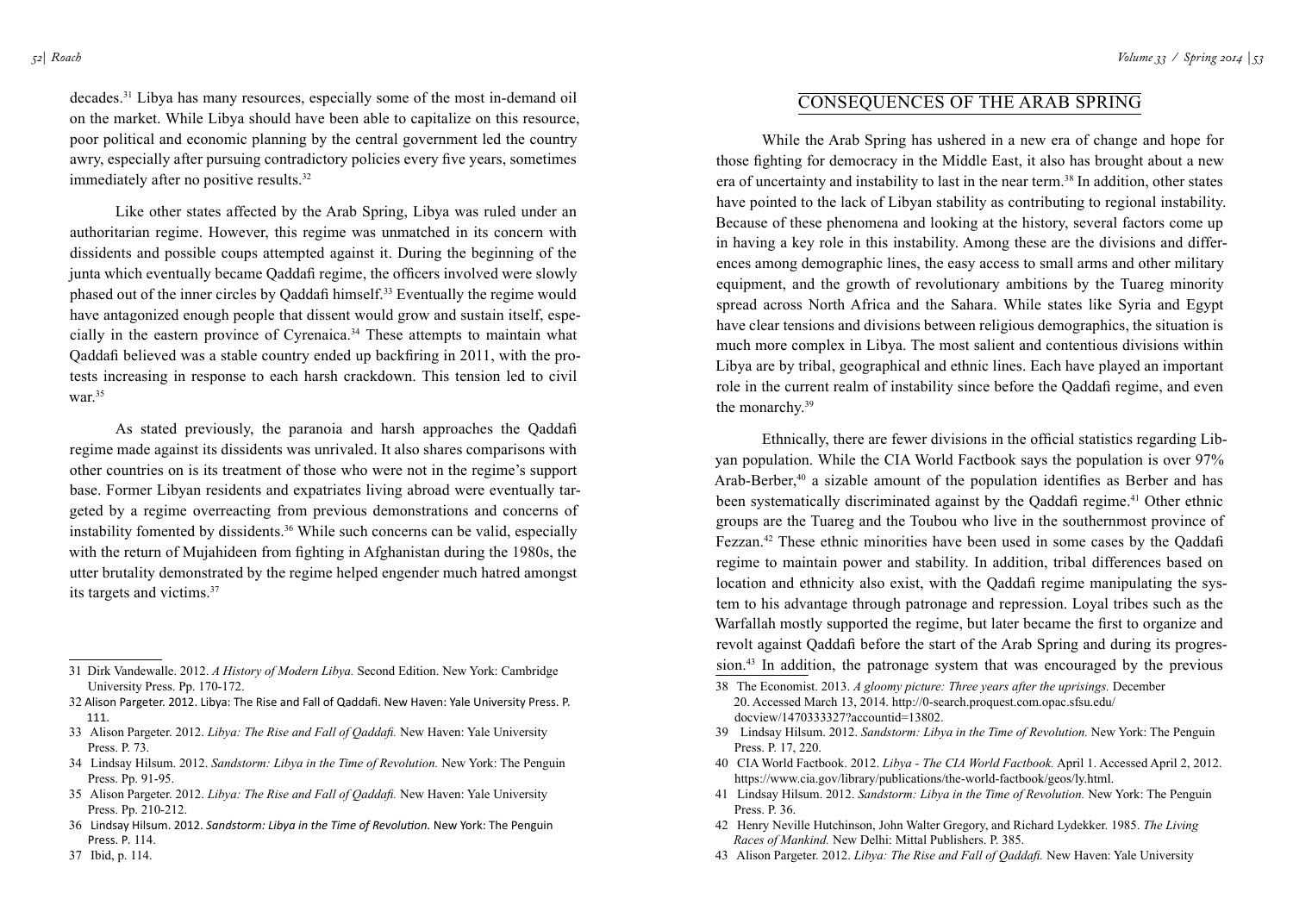geopolitical delineations.44

kingdom and the Qaddafi regime helped to enable tribal differences, as well as

The historical provinces of Tripolitania, Cyrenaica and Fezzan have also fostered levels of tension that is of notable concern. Identified by many scholars as historically separate provinces from the Ottoman era, they were united during the colonial period.45 Historically, these provinces have identified with other regions instead of with each other, or even their own state. Robert Kaplan notes: "Western Libya around Tripoli (Tripolitania) was always oriented toward the rich and urbane civilizations of Carthage in Tunisia, whereas eastern Libya around Benghazi (Cyrenaica) was always oriented toward those of Alexandria in Egypt."46 Realizing these orientations and the forced union of these regions by colonial powers, these divisions may be magnified during political unrest, especially when leaders use patronage systems that only benefit their own provincial allies.<sup>47</sup>

## Arms Proliferation throughout the Region

Because of the Libyan Civil War, an immense amount of small arms, explosive ordinance, man-portable air defense systems (MANPADs) and other weaponry, both from Libya and supplied by the West, have made it to other conflicts in Syria and Mali.48 49 In the wake of the civil war, the UN Security Council assembled a council of experts to examine Security Council resolutions' implementation in Libya. The experts' most recent finding has shined a light on the trafficking of weapons from Libya. They were able to find two areas in particular that weapons,

Press. P. 158. See also Lindsay Hilsum. *Sandstorm: Libya in the Time of Revolution.* P. 169. 44 Dirk Vandewalle. 2012. *A History of Modern Libya.* Second Edition. P. 93.

- 45 Ibid, pp. 40-41.
- 46 Robert Kaplan. 2012. *The Revenge of Geography: What The Map Tells Us About Coming Conflicts And The Battle Against Fate.* New York: Random House. P. 303.
- 47 Kenneth Pollack. 2011. "Understanding the Arab Awakening." In *The Arab Awakening: America and the Transformation of the Middle East*, by Kenneth Pollack et al, 1-9. Washington, DC: Brookings Institution Press. P. 4.
- 48 C.J. Chivers, Eric Schmitt, and Mark Mazzetti. 2013. *In Turnabout, Syria Rebels Get Libyan Weapons - NYTimes.com.* June 21. Accessed March 27, 2014. http://www. nytimes.com/2013/06/22/world/africa/in-a-turnabout-syria-rebels-get-libyan-weapons. html?pagewanted=all.

and sometimes fighters, gravitated toward: Egypt and the Sahel.<sup>50</sup> Beyond that, arms have reached the Gaza Strip and Syria.51 In addition to weapons, Libya and other states with internal wars also have the dilemma of local jihadists flocking to the fight. For example, in Syria, groups such as the Nusra Front are enjoying a considerable amount of notoriety in fighting the Assad regime and its supporters. Some of these and other fighters have come from the Libyan Civil War on their own accord or as support from other armed groups from the region. In the Iraq War, Libyans were second to Saudis when it came to the numbers of foreign insurgents.52 The spread of arms has also increased concerns that unconventional weapons may also get into the hands of violent non-state actors. After the civil war, reports came out that stated undeclared WMDs such as mustard gas were uncovered by rebels.<sup>53</sup> This not only brings about questions regarding the trustworthiness of such authoritarian regimes when declaring weapons, but also what happens after such a regime collapses. The instability of newly formed governments also exposes the security of such weapons stockpiles. As seen earlier with the conventional weapons smuggling, the issue of unconventional weapons brings out the worst fears in policymakers and diplomats that hope to ensure greater peace and security in the region.

## The Tuaregs: Exploitation and Discrimination

One of the issues that are coupled with the spread of arms is the treatment of ethnic nomadic minorities, especially the Tuaregs. While only 3% of Libyans are ethnic minorities according to census data and the CIA World Factbook, there has been insufficient reliable data collected on those minority groups to date. According to the Minority Rights Group International, Libyan Tuaregs number at about 17,000, or at .2% of the population.<sup>54</sup> They are less populous in Libya than

- 51 Ibid.
- 52 Clinton Watts. 2008. "Beyond Iraq and Afghanistan: What Foreign Fighter Data Reveals About the Future of Terrorism." Edited by Small Wars Journal. Accessed May 5, 2013. http:// smallwarsjournal.com/mag/docs-temp/49-watts.pdf.
- 53 Nathan E. Busch and Joseph F. Pilat. 2013. "Disarming Libya? A reassessment after the Arab Spring." *International Affairs* 451–475.

<sup>49</sup> Stephen Kinzer. 2012. "Libya and the Limits of Intervention." *Current History* 305-309.

<sup>50</sup> Salim Raad, Simon Dilloway, Theodore Murphy, Giovanna Perri, and Savannah de Tessières. 2013. *Letter dated 15 February 2013 from the Panel of Experts on Libya established pursuant to resolution 1973 (2011) addressed to the President of the Security Council.* New York, March 9.

<sup>54</sup> Minority Rights Group International. "World Directory of Minorities and Indigenous Peoples - Libya : Overview." RefWorld. August. Accessed May 5, 2013. http://www.refworld.org/cgi-bin/ texis/vtx/rwmain?page=country&category=&publisher=MRGI&type=&coi=LBY&rid=&do-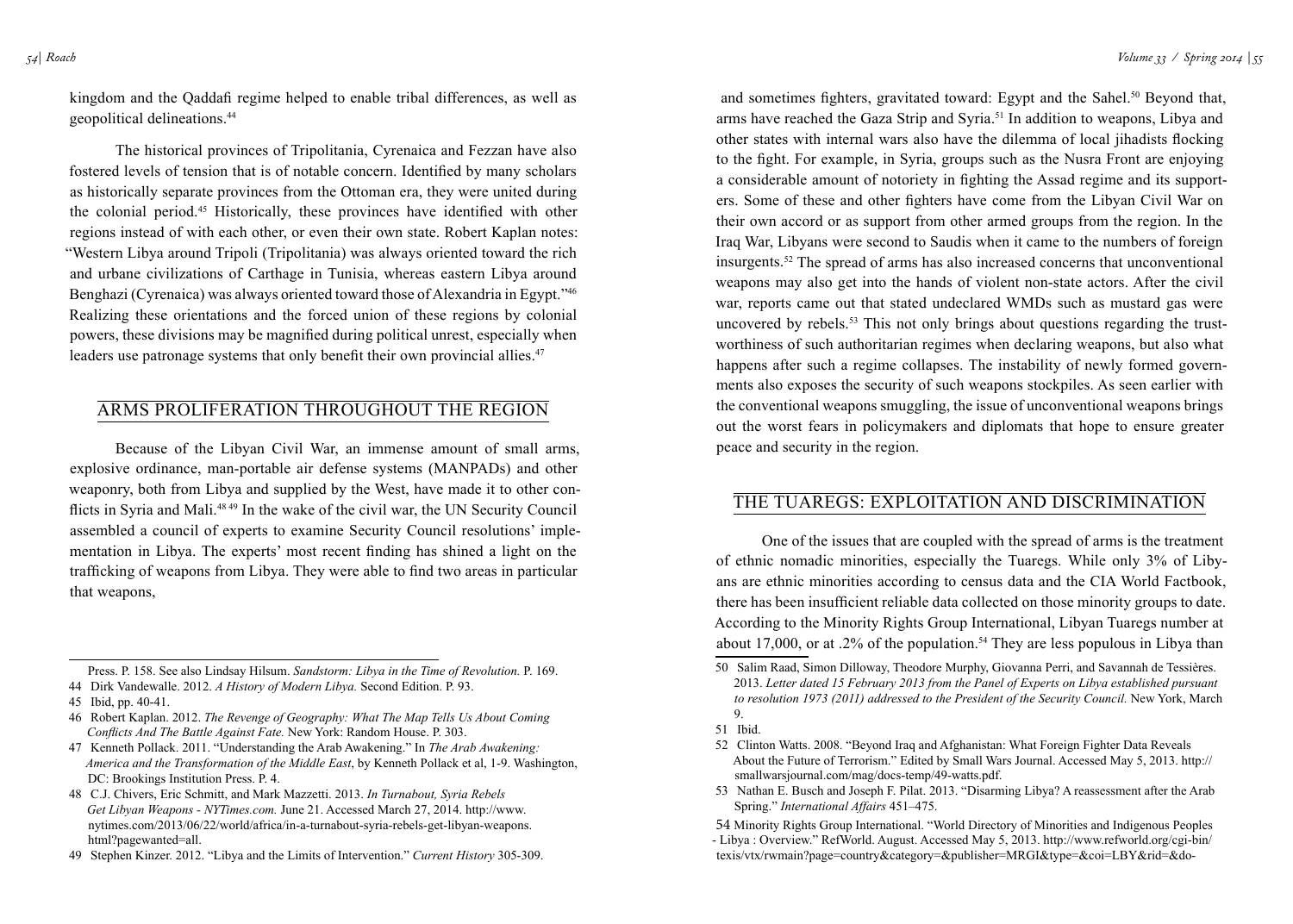other states like Mali and Niger. Despite that, they were still recruited by Qaddafi and hired as fighters during the Civil War<sup>55</sup>. There were reports they were treated inhumanely in other instances.<sup>56</sup>

Why are the Tuaregs important, even though they are such small minority in Libya? We must look toward Mali and its ongoing instability. During the Libyan Civil War, Tuareg supporters of the regime have been threatened and, in some cases, executed by former rebels, because of their alleged ties to the Qaddafi regime.57 Factors such as easy access to arms, porous national borders and displaced ethnic groups with established grievances helped to form a perfect storm of instability thriving in the region through Tuareg attempts to separate from Mali, sharing a brief partnership with al Qaeda in the Islamic Maghreb during those attempts at secession.58 After the Libyan Civil War, weaponry from the Qaddafi regime, in addition to weapons appropriated to rebels, have been smuggled to other states facing relative instability and potential conflict like Syria, Mali and Gaza.<sup>59</sup> Due to the porous borders of Libya after its civil war and the nomadic lifestyle of the Tuareg, their grievances and impending security risks have formed a clear insecurity dilemma that needs to be addressed by both the local and international communities.

## The Qaddafi Regime - Other Influences of **INSTABILITY**

With the violent regime changes during the Arab Spring causing instability, one of the main consequences of Libya is the Qaddafi regime's exploitation of transnational issues in order to gain power as a pivotal state in the region and world. While other issues have more prominence in the aftermath of the Libyan Civil War, these influences of instability are salient as they have provided per-

sistent problems for Libya and its surrounding neighbors since before the Arab Spring and Libyan Civil War. The adventurism of the Qaddafi regime in making itself a scourge of world superpowers was responsible for the deaths of many within and outside of Africa, as well as a continued instability that still affects regimes today.

In the 1980s, the Qaddafi regime is infamous in its pursuit of adventurism as a self-proclaimed "revolutionary state," carving itself a niche as anti-imperialist in rhetoric and substance.<sup>60</sup> After consolidating power and removing potential rivals, Qaddafi molded the Libyan state into one based on his philosophy and values. These values, often contradictory at times, morphed Libya into a maverick state at best and global pariah at worst. The regime wanted to establish itself in the international system as an alternative to the two Cold War-era poles, as seen in Qaddafi's "Third Universal Theory" in *The Green Book*. 61 While few would hold it against other state actors to provide alternatives to the status quo, the philosophy of the Green Book was more of a means to strengthen Qaddafi's cult of personality and possibly gain more power through spreading this ideology.

One of the most important parts of this anti-imperialist niche was the World Center for Resistance against Imperialism, Zionism, Racism, Reaction and Fascism, also known as "Anti-Imperialism Center" and as *al-Mathaba* in Arabic.<sup>62</sup> It was established in 1970s by the Qaddafi government to train young leaders and revolutionaries from Africa and elsewhere in military tactics as well as Qaddafi's political philosophy. While the latter sympathized with most groups, it was less attractive than the military training being offered. Notable recipients of this training were former Liberian president Charles Taylor and Fodayh Sanokh, founder of the Revolutionary United Front in Sierra Leone.<sup>63</sup> During their political and military ambitions, they received support from Qaddafi until their respective defeats.<sup>64</sup> This support was given even when they were accused of war crimes. Other nationalist groups such as the Irish Republican Army and Japanese Red Army sent members to receive training and support from the Mathaba training centers.<sup>65</sup>

cid=4954ce3523&skip=0.

<sup>55</sup> Lindsay Hilsum. 2012. *Sandstorm: Libya in the Time of Revolution.* New York: The Penguin Press. Pp. 146-147.

<sup>56</sup> Ibid, p.145.

<sup>57</sup> Ibid. p, 147.

<sup>58</sup> The Economist. 2012. *An uneasy alliance: Mali.* May 30. Accessed March 13, 2014. http://0-search.proquest.com.opac.sfsu.edu/docview/1017868706/ BE06BAB45A7442BBPQ/2?accountid=13802.

<sup>59</sup> Salim Raad, Simon Dilloway, Theodore Murphy, Giovanna Perri, and Savannah de Tessières. 2013. *Letter dated 15 February 2013 from the Panel of Experts on Libya established pursuant to resolution 1973 (2011) addressed to the President of the Security Council.* New York, March 9.

<sup>60</sup> Alison Pargeter. 2012. *Libya: The Rise and Fall of Qaddafi.* New Haven: Yale University Press. Pp. 96-103, 113, 148.

<sup>61</sup> Ibid, pp. 82.

<sup>62</sup> Lindsay Hilsum. 2012. *Sandstorm: Libya in the Time of Revolution.* New York: The Penguin Press. P. 121.

<sup>63</sup> Lindsay Hilsum. 2012. *Sandstorm: Libya in the Time of Revolution.* New York: The Penguin Press. P. 54.

<sup>64</sup> For more information on Qaddafi's involvement in the Liberian Civil War, see James Brabazon. 2010. *My Friend the Mercenary.* New York: Canongate.

<sup>65</sup> Lindsay Hilsum. 2012. *Sandstorm: Libya in the Time of Revolution.* New York: The Penguin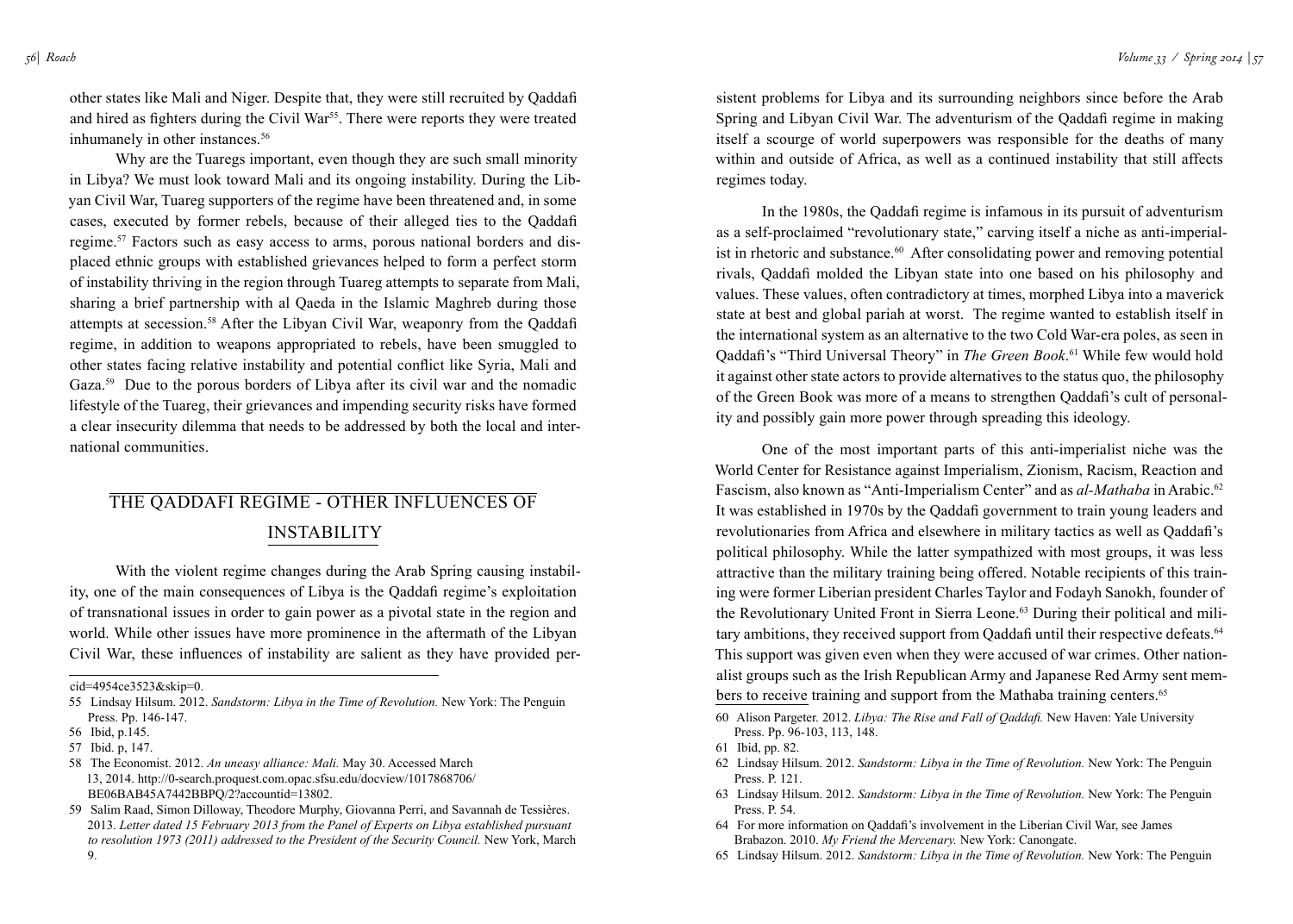The adventurism by sending actual Libyan forces to fight in wars or for its own pursuits is another aspect of adventurism that has challenged stability in Africa. The most notable of these troop commitments and conflicts was the war with Chad over the *Aouzou Strip*.<sup>66</sup> This war proved to be costly to both sides, more specifically to the Libyan military with its losses and further humiliation by being routed by unorganized militiamen with a lack of military equipment and transport.67 Because of strict sanctions, the Libyan military was unable to recover from their losses. To make matters worse, the International Court of Justice ruled against Libya in their case over the disputed *Aouzou Strip*. <sup>68</sup> Qaddafi's other forays into adventurism, like sending conscripts to support Idi Amin's forces in Uganda<sup>69</sup> continually lead to the conclusion that Qaddafi's supported causes have led to greater instability outside of Libya, and a growing level of confidence being lost in his people.70 This lack of confidence eventually built up amongst other grievances, until a catalyst sparked a strong uprising at the right moment. While other uprisings and protest failed previously, the wave of unrest and revolutions caused by the Arab Spring gave Libyans the momentum needed to overthrow Qaddafi.<sup>71</sup>

## Findings and conclusion – Optimism or Skepticism?

The events of the Arab Spring are still developing and have not settled. It is likely that it will not be settled in the following decade. With continued attacks in Benghazi and enduring instability within Libya and even its more peaceful neighbors, it is very difficult to make any concrete conclusions. As stated earlier, this odyssey will have many high and low points, and may conclude on a more dismal note. However, there are signs of hope. Recent bombings in Libya have

provoked a major response from pro-government crowds in cities throughout the country, as well as the blockade of the Foreign Ministry by armed groups has been broken by protesters as well.72 This can be one sign of hope that Libya is turning one page closer to the end of this chapter.

Now in this case, should the international community be optimistic or pessimistic with these developments during this region's odyssey? As the Arab Spring is just three years old, it is still a relatively new movement and event in the context of history and international relations. Some scholars believe it is still too soon to make judgments on whether the Arab Spring is a success or not, although they believe it is possible to judge specific developments that have come about in the wake of the revolutions and uprisings.<sup>73</sup> In this situation, it still looks like the Arab Spring is a "mirage" through realist views, $74$  while others make a more optimistic note.75 As there seems to be a difference in stability between more peaceful revolutions and those who achieved it through violent means, these events still provide a certain level of similarity in skepticism of any potential form of political stability. Assassinations of opposition leaders in Tunisia, assaults on ethnic and religious minorities as well as an eventual coup in Egypt have sparked debate whether the Arab Spring is actually a "winter", or whether there is any "seasonal change" at all. We must look to other regimes which had to deal with internal instability as well as authoritarian regimes after their eventual revolutions, as Sheri Berman notes in "The Promise of the Arab Spring."76 Even the American Revolution's first government based on the Articles of Confederation was replaced with a new government and constitution, which preserved elements of fragility leading to its own civil war about a century later.77 While this still is a different era in comparison, measuring these revolutions and tracking their developments may help to provide a potential timeline as to how long this transition will take. Scholars, politicians, and others concerned with the Arab world must recognize this odyssey, a long and winding journey that Libya and the entire region is undertaking is still in its

Press*.*Pp. 124-126.

<sup>66</sup> Ibid, pp. 152.

<sup>67</sup> Alison Pargeter. 2012. *Libya: The Rise and Fall of Qaddafi.* New Haven: Yale University Press*.* P. 131-133.

<sup>68</sup> International Court of Justice. 1994. "Case concerning Territorial Dispute (Libyan Arab Jamahiriya/Chad)." International Court of Justice. February 3. Accessed February 12, 2011. http://www.icj-cij.org/docket/files/83/10331.pdf.

<sup>69</sup> Lindsay Hilsum. 2012. *Sandstorm: Libya in the Time of Revolution.* New York: The Penguin Press. Pp.153-54.

<sup>70</sup> Akram al-Turk. 2011. "Libya: From Revolt to State-Building." In *The Arab Awakening: America and the Transformation of the Middle East*, by Kenneth Pollack et al, 117-127. Washington, DC: Brookings Institution Press. Pp. 118-119.

<sup>71</sup> Lindsay Hilsum. 2012. *Sandstorm: Libya in the Time of Revolution.* New York: The Penguin Press. Pp. 11-15.

<sup>72</sup> Christopher Stephen, and Caroline Alexander. 2013. *Libya Militias Flee as Pro-Government Crowds End Siege - Bloomberg.* May 10. Accessed May 10, 2013. http://www.bloomberg.com/ news/2013-05-10/libyan-protests-spur-embassies-to-issue-travel-alerts.html.

<sup>73</sup> Daniel Byman. 2012. "Regime Change in the Middle East: Problems and Prospects." *Political Science Quarterly* 25-46.

<sup>74</sup> Seth G. Jones. 2013. "The Mirage of the Arab Spring." *Foreign Affairs*, 55-63.

<sup>75</sup> For both sides of this debate, see Sheri Berman. 2013 "The Promise of the Arab Spring"and Seth G. Jones. 2013. "The Mirage of the Arab Spring." *Foreign Affairs* 55-74.

<sup>76</sup> Sheri Berman. 2013. "The Promise of the Arab Spring." *Foreign Affairs* 64-74. 77 Ibid.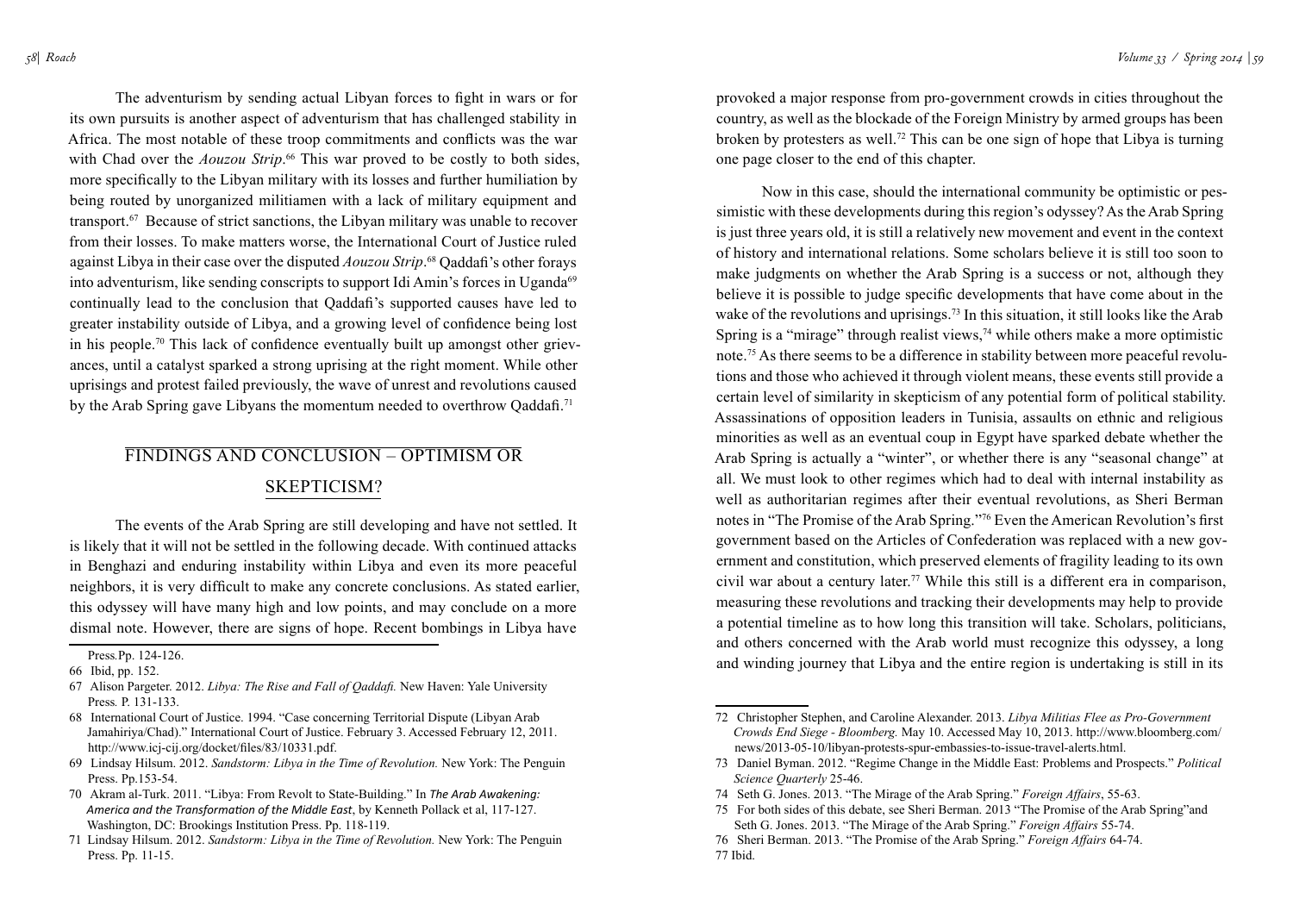twilight. This journey has proven to have its triumphs and tragedies, and will continually do so for the foreseeable future.

## **BIBLIOGRAPHY**

- Al Jazeera. 2011. Hosni Mubarak resigns as president Middle East Al Jazeera English. February 11. Accessed November 3, 2012. http://www.aljazeera. com/news/middleeast/2011/02/201121125158705862.html.
- Akram al-Turk. 2011. "Libya: From Revolt to State-Building." In The Arab Awakenings, by Kenneth Pollack and et al, 117-127. Washington, DC: Brookings Institution Press.
- Sebnem Arsu and Rick Gladstone. 2012. New Mayhem on 2 Borders as Syrian Opposition Unifies - NYTimes.com. November 11. Accessed November 11, 2012. http://www.nytimes.com/2012/11/13/world/middleeast/syria-war-updates.html.
- BBC News. 2012. BBC News | Protests as Bahrain uprising anniversary gets under way. February 14. Accessed November 3, 2012. http://www.bbc.co.uk/news/ world-middle-east-17022613.

Sheri Berman. 2013. "The Promise of the Arab Spring." Foreign Affairs 64-74.

James Brabazon. 2010. My Friend The Mercenary. New York: Canongate.

- Nathan E. Busch and Joseph F. Pilat. 2013. "Disarming Libya? A reassessment after the Arab Spring." International Affairs 451–475.
- Daniel Byman. 2012. "Regime Change in the Middle East: Problems and Prospects." Political Science Quarterly 25-46.
- CIA World Factbook. 2012. Libya The CIA World Factbook. April 1. Accessed April 2, 2012. https://www.cia.gov/library/publications/the-world-factbook/ geos/ly.html.
- Kareem Fahim, Anthony Shadid, and Rick Gladstone. 2011. Violent End to an Era as Qaddafi Dies in Libya - NYTimes.com. October 20. Accessed November 3, 2012. http://www.nytimes.com/2011/10/21/world/africa/qaddafi-is-killedas-libyan-forces-take-surt.html?pagewanted=all.
- James L. Gelvin. 2012. The Arab Uprisings: What Everyone Needs To Know. New York: Oxford University Press.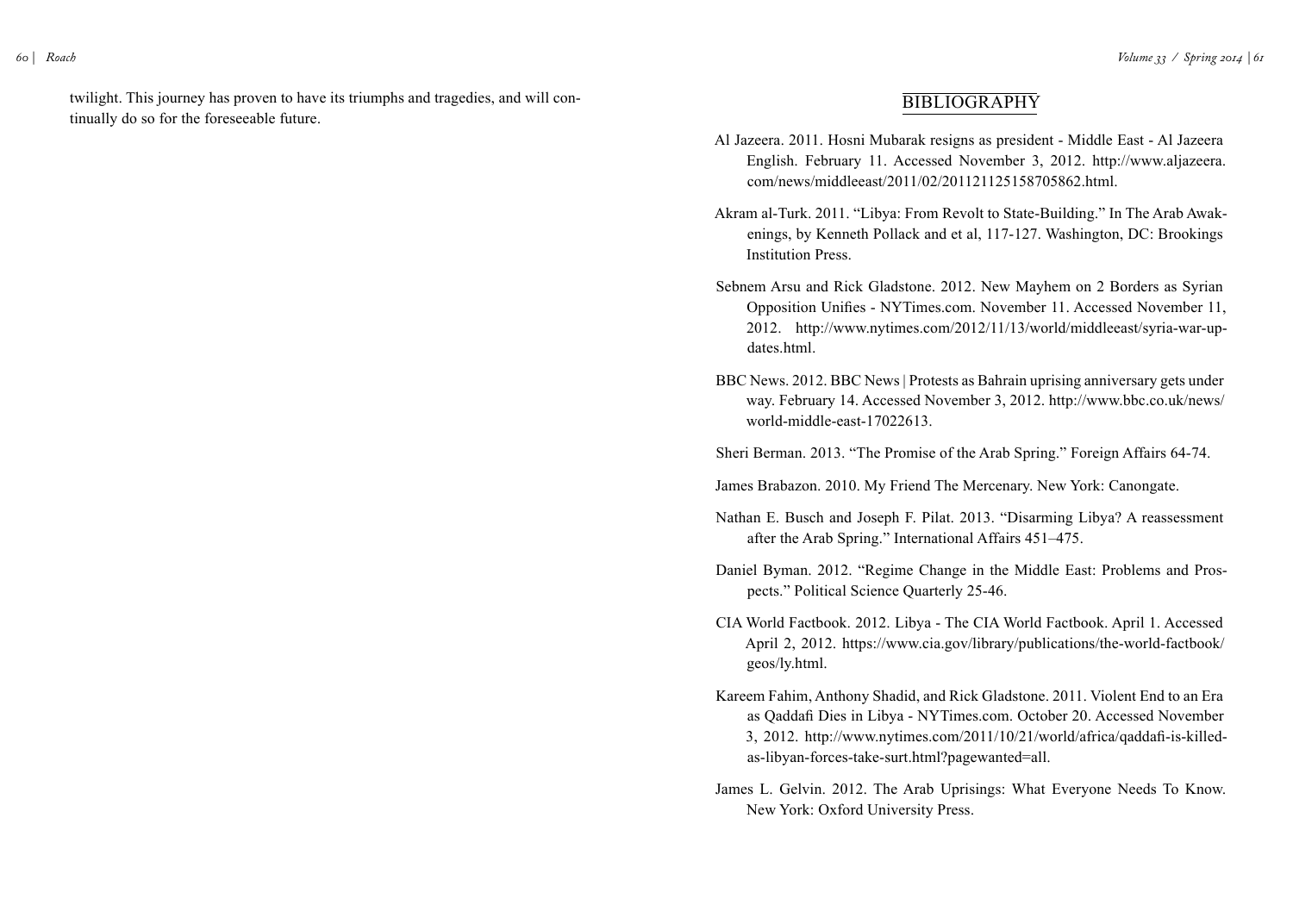- GlobalSecurity.org. 2011. Al Mathaba/Anti-Imperialism Center. July. Accessed 2013 May, 28. 12.
- Jean-Marie Guéhenno. 2011. The Arab Spring Is 2011, Not 1989 NYTimes.com. April 21. Accessed November 15, 2013. http://www.nytimes.com/2011/04/22/ opinion/22iht-edguehenno22.html? r=0.
- Lindsay Hilsum. 2012. Sandstorm: Libya in the Time of Revolution. New York: The Penguin Press.
- Henry Neville Hutchinson, John Walter Gregory, and Richard Lydekker. 1985. The Living Races of Mankind. New Delhi: Mittal Publishers.
- International Court of Justice. 1994. "Case concerning Territorial Dispute (Libyan Arab Jamahiriya/Chad)." International Court of Justice. February 3. Accessed February 12, 2011. http://www.icj-cij.org/docket/files/83/10331.pdf.
- Seth G. Jones. 2013. "The Mirage of the Arab Spring." Foreign Affairs 55-63.
- Robert Kaplan. 2012. The Revenge of Geography: What The Map Tells Us About Coming Conflicts And The Battle Against Fate. New York: Random House.
- Stephen Kinzer. 2012. "Libya and the Limits of Intervention." Current History 305-309.
- Minority Rights Group International. 2011. "World Directory of Minorities and Indigenous Peoples - Libya : Overview." RefWorld. August. Accessed May 5, 2013. http://www.refworld.org/cgi-bin/texis/vtx/rwmain?page=country&category=&publisher=MRGI&type=&coi=LBY&rid=&docid=4954ce3523&skip=0.
- Alison Pargeter. 2012. Libya: The Rise and Fall of Qaddafi. New Haven: Yale University Press.
- Salim Raad, Simon Dilloway, Theodore Murphy, Giovanna Perri, and Savannah de Tessières. 2013. Letter dated 15 February 2013 from the Panel of Experts on Libya established pursuant to resolution 1973 (2011) addressed to the President of the Security Council. New York, March 9.
- Reuters. 2012. Yemen's Saleh faces music after 33 years in power | Reuters. February 20. Accessed November 3, 2012. http://www.reuters.com/article/2012/02/20/us-yemen-saleh-idUSTRE81J0IS20120220.
- Christopher Stephen, and Caroline Alexander. 2013. Libya Militias Flee as Pro-Government Crowds End Siege - Bloomberg. May 10. Accessed May 10, 2013. http://www.bloomberg.com/news/2013-05-10/libyan-protests-spur-embassies-to-issue-travel-alerts.html.
- The Economist. 2013. A gloomy picture: Three years after the uprisings. December 20. Accessed March 13, 2014. http://0-search.proquest.com.opac.sfsu. edu/docview/1470333327?accountid=13802.
- The Economist. 2012. An uneasy alliance: Mali. May 30. Accessed March 13, 2014. http://0-search.proquest.com.opac.sfsu.edu/docview/1017868706/ BE06BAB45A7442BBPQ/2?accountid=13802.
- Felipe Umana. 2012. "Is Libya Dissolving?" Foreign Policy In Focus. March 30. Accessed March 15, 2013. http://www.fpif.org/articles/is\_libya\_dissolving.
- Dirk Vandewalle. 2012. A History of Modern Libya. Second Edition. New York: Cambridge University Press.
- Dirk Vandewalle. 2012. "After Qaddafi: The Surprising Success of the New Libya." Foreign Affairs 8-15.
- Alex De Waal. 2013. "African roles in the Libyan conflict of 2011." International Affairs 365-379.
- Clinton Watts. 2008. "Beyond Iraq and Afghanistan: What Foreign Fighter Data Reveals About the Future of Terrorism." Edited by Small Wars Journal. Accessed May 5, 2013. http://smallwarsjournal.com/mag/docs-temp/49 watts.pdf.
- Yahia H. Zoubir and Erzeebet N. Rozsa. 2012. "The End of the Libyan Dictatorship: The Uncertain Transition." Third World Quarterly 1267–1283.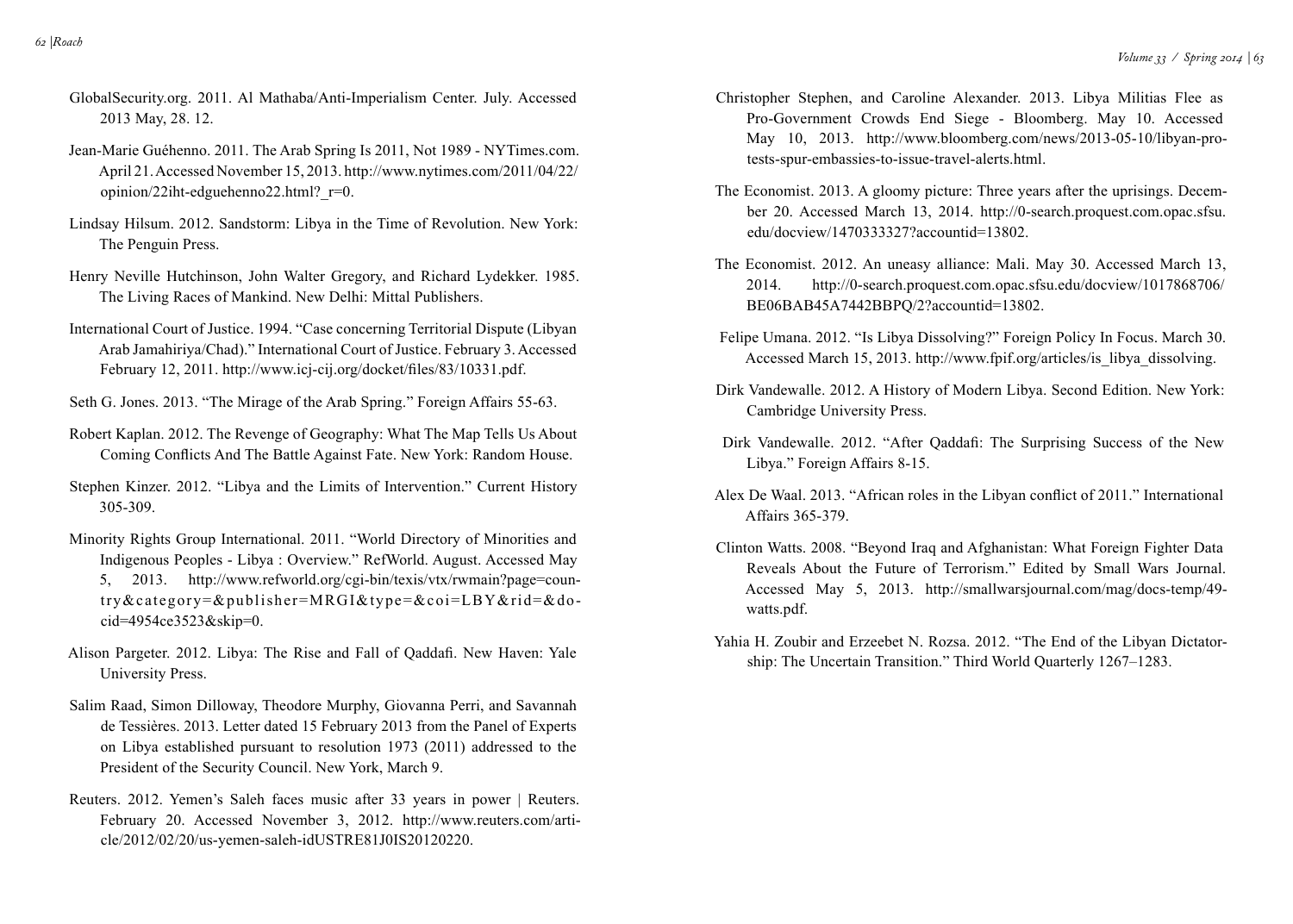*| 65 .*

abstract » *Development has now become a hybrid of modernization and neo-liberal economic policies. Being modern however, does not always fit in with the identity of local communities. This disconnect is especially seen in places, where local communities have been ignored when it comes to applying policies to develop a nation. A primary example would be Guatemala, in which indigenous peoples account for 52% of the population. Indigenous communities, fall outside of the powerful political sphere of a particular developmental discourse, and as a result have been seen as detrimental to their own society's growth. It is why this paper addresses the overall question of: Can development be fully compatible with the preservation of the identities of indigenous communities?*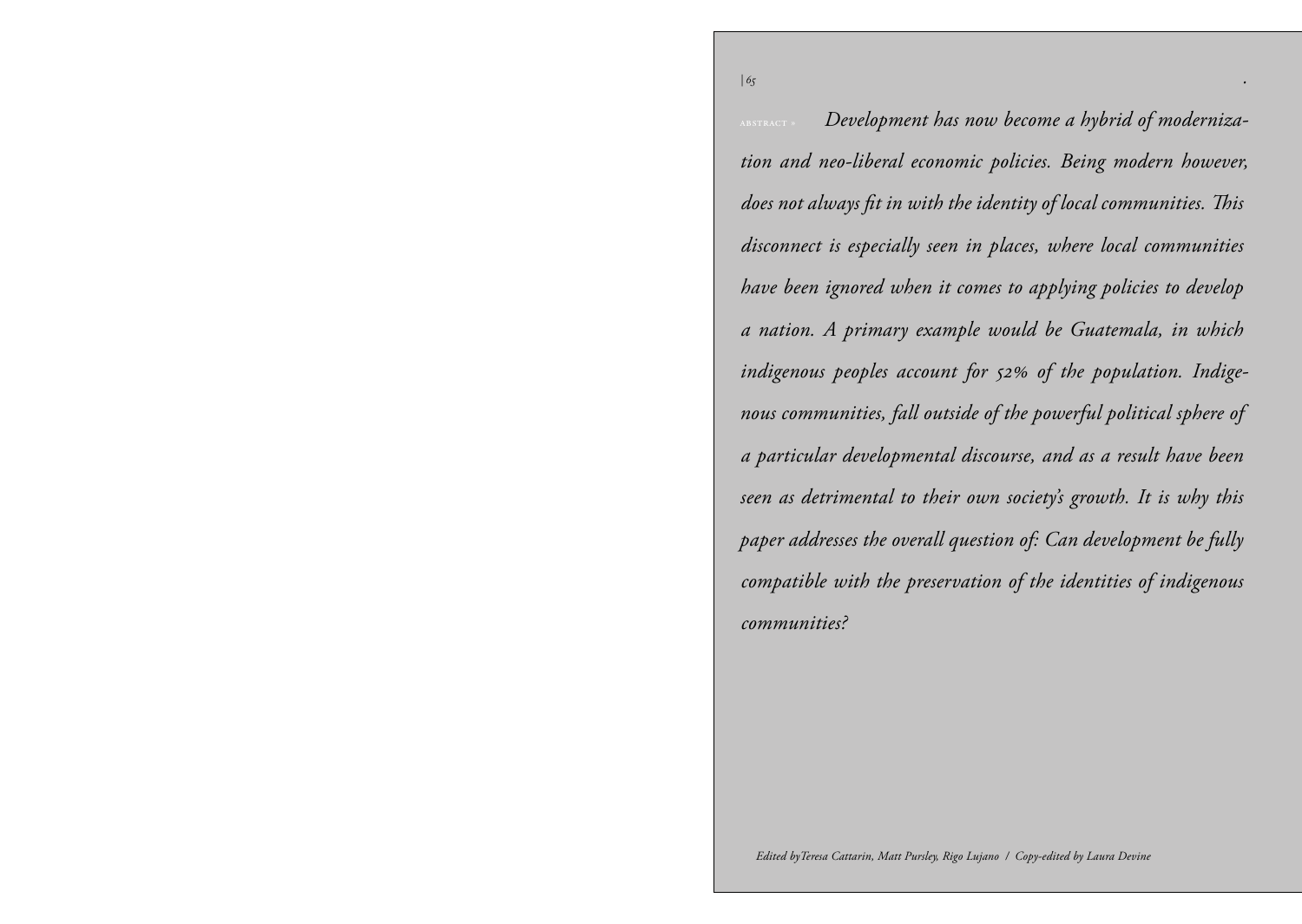## Modernization and Indigenous Peoples: Culture, Discourse, and Development

by Lucia Obregon

*More than half the people of the world are living in conditions approaching misery. Their food is inadequate. They are victims of disease. Their economic life is primitive and stagnant. Their poverty is a handicap and a threat both to them and to more prosperous areas. For the first time in history, humanity possesses the knowledge and skill to relieve the suffering of these people.*

-Harry S. Truman

President Truman addressed the notion of "development" in which the knowledge and skill can provide a better future for the less fortunate. In his address he expressed his support for the United Nations and talked about the need for collaboration with other nations in order to improve the conditions of those living in misery. His speech, however inspiring, also introduced a language highlighting the social differences between those who possess the knowledge and skill and those who don't. This type of language has remained throughout those who promote development. The impact of this has resulted in the segregation of those who have and those who have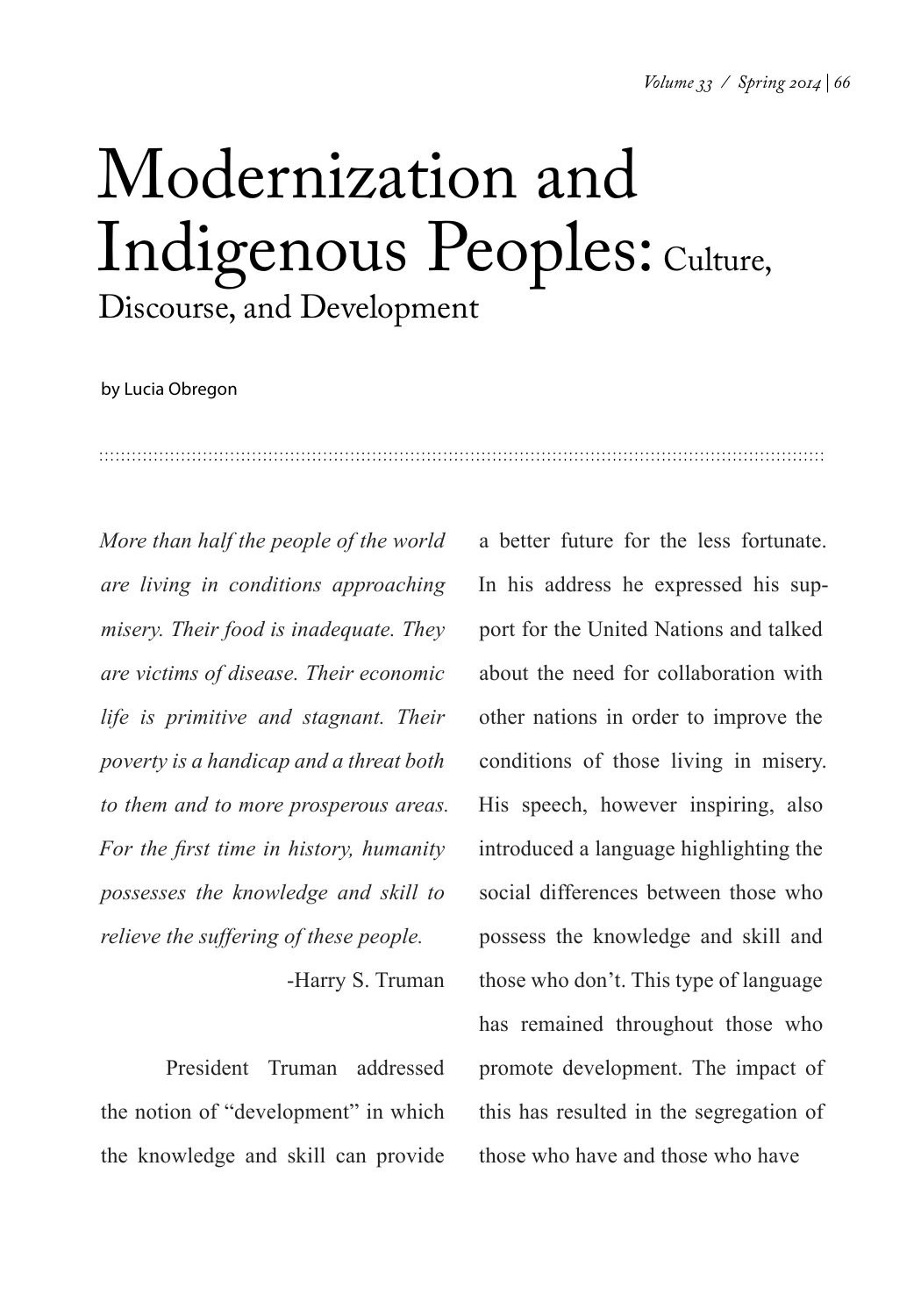not accomplished a level of modernization. This has become especially significant in places where the identity of local communities have now been seen as an obstacle of development, as my case will aim to show.

What is relevant for my research is how development has now become synonymous with modernization. Being modern does not always fit in with the identity of local communities. This disconnect is especially seen in places, where local communities have been ignored when it comes to applying policies to develop a nation. A primary example would be Guatemala, in which indigenous peoples account for 52% of the population. Guatemala is a primary example of how local communities are seen as an obstacle of development, due to the differences in identity and how the idea of development; this will be exemplified in my case study within this paper. This is also seen in many other local communities, such as Bolivia, Peru and Kenya; people who fall outside the powerful political sphere of a particular developmental discourse, have been seen as detrimental to their own society's growth.<sup>1</sup> Therefore, I ask, can development be fully compatible with the preservation of the identities of indigenous communities?

There is a big disconnect with the actual idea of development and what the current condition of the world is. Unfortunately, there are developed nations and there are underdeveloped nations, however, despite their exposure to capitalism, free trade, and other aspects of modern life, underdeveloped nations can't seem to catch up. The attempts to achieve modernization and development in less fortunate countries have been directed by wealthier western nations. For example, the United States in the 1950's and 1960's was an advocate of democracy as the solu-

tion against poverty in Latin America.<sup>2</sup> So it seems that prescriptions for development can change and be tailored over time. What has not changed, however, is the view that cultural, institutional and organizational features of less developed nations like those of their local communities are seen obstacles in their attempts to develop. Therefore, I argue, that when analyzing the current paradigm of development, we realize it cannot exist simultaneously with preserving the identity of indigenous populations.

Over the course of this paper I will analyze different literature regarding the identity and culture of local communities, followed by a case study of Guatemala. Proceeding will be an analysis followed by a brief conclusion highlighting the significance of this case as it pertains to modernization.

## Literature Review: Current Scholarship

#### **Development and Modernization**

Development has now become a hybrid of modernization and neo-liberal economic policies, meaning it has now evolved into having a fiscally conservative response toward physical and debt crises that has created an increase in investment and corporate globalization. Development is a fundamental belief of modernity and economic growth, meaning the achievement of the production of goods and services on one side of the nation's account while achieving a larger total income

<sup>1</sup> Igoe, Jim (2005). *Becoming indigenous peoples: difference, inequality and the globalization of East Africa identity politics.* African Affairs, 105, 399-420.

<sup>2</sup> Roberts, J. T., & Hite, A. (Eds.). (2007). *The globalization and development reader: perspectives on development and global change*. Oxford: Blackwell.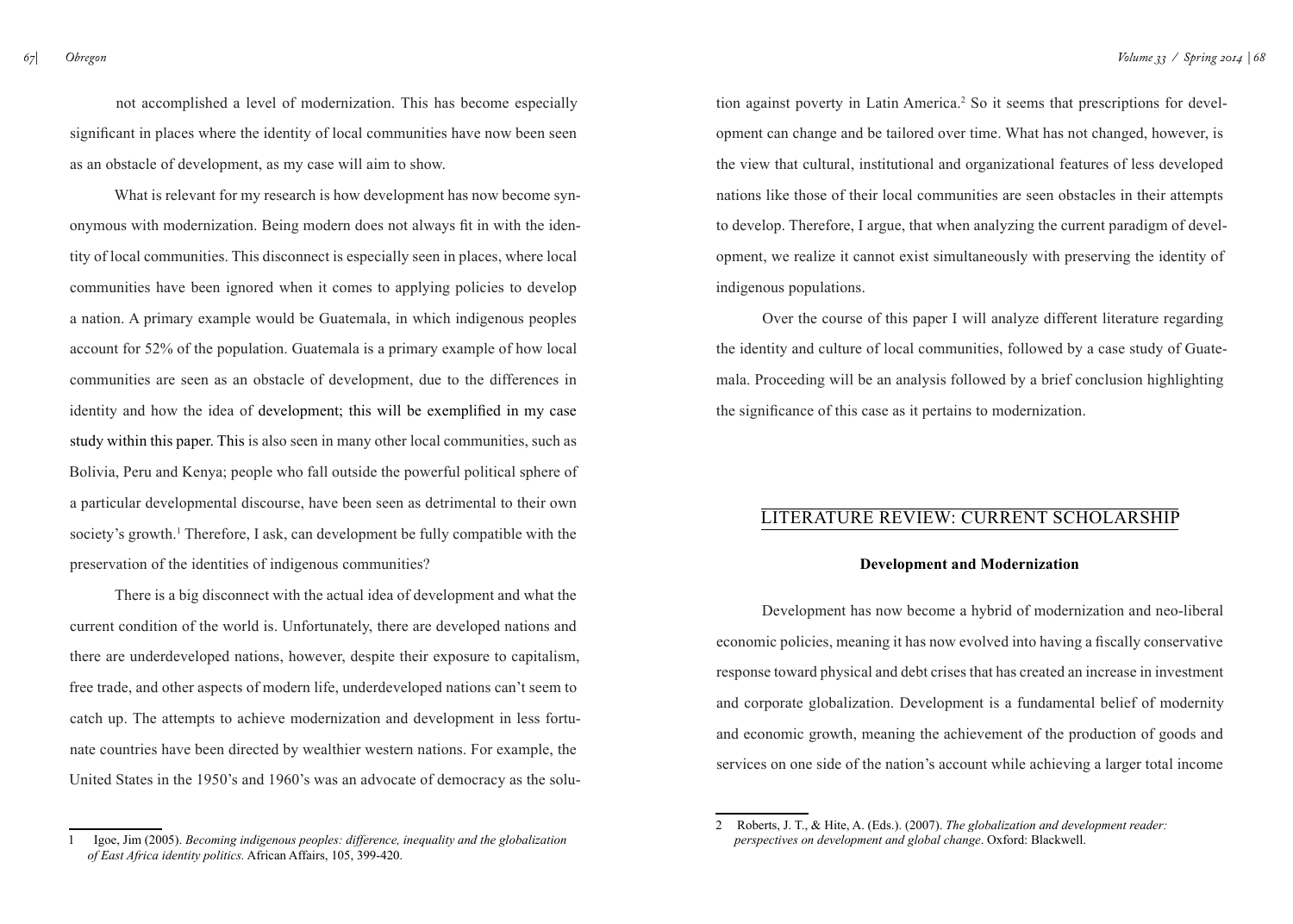*69| Obregon*

on the other.3 Modernization, on the other hand, is the advancement of technology, government, social organization combined together with humanitarian sentiments to produce a better world.4 The problem here is that development has become equivalent to being modernized; but there is a misconceived correlation between becoming modern and development.

Modernization theory appeared in the 1950s and 1960s and made the attempt to explain the transmission of Western styles of living, technological innovations and individualist culture and self-motivation.<sup>5</sup> "Western" modernization focuses on three main areas of development, one being promoting economic growth by the infusion of technical and social innovation within the economic structure<sup>6</sup>, literacy and cultural development in which "encourages a 'state of mind' favorable to modernity"<sup>7</sup>; and lastly, the development of national identity, which includes reinforcement of national identity and democratic policies. Modernization theory introduced the idea that modernizing communities would also promote development.

Promoting modernization would mean that one would replace traditional values with modern values. Modernization theory assumes that "traditional values" are directly tied to the economic conditions of a state.<sup>8</sup> Consequently, if

7 (Rogers, 1969) Rogers, E. M. (1969). Modernization among peasants: The impact of communication. New York: Holt, Rinehart & Winston

modern values stimulate growth then a transition would be the obvious choice. In the postwar United States, modernization portrayed a notion that underdevelopment is a consequence of a nation's internal characteristics: "traditional economies, traditional psychological and cultural traits, and traditional institutions".<sup>9</sup> From this idea, the extermination of traditional values in developing nations was encouraged, enabling the path for a capitalist development strategy<sup>10</sup>. The role then of "rich" and "modern" developed nations was to stimulate modernization of "backward" nations through economic, cultural, and military assistance.<sup>11</sup>

#### **Culture**

Alexander Wendt refers to the term "culture" as "socially shared knowledge," knowledge in turn is defined as "any belief an actor takes to be true"12. Since Wendt assumes states to be major players in International Relations, the beliefs that encompass cultures are shared among states, not among individuals. The key attribute of each culture is the "role" in which is place in the identity of the state.13 A related conflict of a state's identity approach is that it fails to provide suitable explanations of how actors choose from among competing identities, like in the case of Guatemala. While Wendt does not address this problem, he does note that "many situations call up several identities that may point in different directions".14

<sup>3</sup> Roberts, J. T., & Hite, A. (Eds.). (2007). *The globalization and development reader: perspectives on development and global change*. Oxford: Blackwell.

<sup>4</sup> Roberts, J. T., & Hite, A. (Eds.). (2007). *The globalization and development reader: perspectives on development and global change*. Oxford: Blackwell.

<sup>5</sup> Lerner, D. (1958). *The passing of traditional society: Modernizing the Middle East*. [http://](http://psycnet.apa.org/psycinfo/1959-08081-000) [psycnet.apa.org/psycinfo/1959-08081-000;](http://psycnet.apa.org/psycinfo/1959-08081-000) Schramm, W. L. (1964). *Mass media and national*  development: The role of information in the developing countries (No. 25). Stanford University Press.

<sup>6 (</sup>Rogers, 1969) Rogers, E. M. (1969). Modernization among peasants: The impact of communication. New York: Holt, Rinehart & Winston

<sup>8</sup> DiMaggio, P. (1994). Culture and economy. The handbook of economic sociology, 27. Escobal. Tahoe Resources inc. (2013). [www.tahoeresourcesinc.com/escobal](http://www.tahoeresourcesinc.com/escobal)

<sup>9</sup> Lerner, D. (1958). *The passing of traditional society: Modernizing the Middle East*. [http://](http://psycnet.apa.org/psycinfo/1959-08081-000) [psycnet.apa.org/psycinfo/1959-08081-000;](http://psycnet.apa.org/psycinfo/1959-08081-000) Weiner, M. (1966). *Modernization: The dynamics of growth*. M. Weiner (Ed.). New York: Basic Books.

<sup>10</sup> Baker, W & Inglehart, R (2000). *Modernization, cultural change, and the resistance traditional values.* American Sociological Review, vol. 65, no. 1, 19-51.

<sup>11</sup> Baker, W & Inglehart, R (2000). *Modernization, cultural change, and the resistance traditional values.* American Sociological Review, vol. 65, no. 1, 19-51.

<sup>12</sup> Wendt, A. (1999). Social theory of international politics. Cambridge University Press.

<sup>13</sup> Wendt, A. (1999). Social theory of international politics. Cambridge University Press.

<sup>14</sup> Wendt, A. (1999). Social theory of international politics. Cambridge University Press. p.1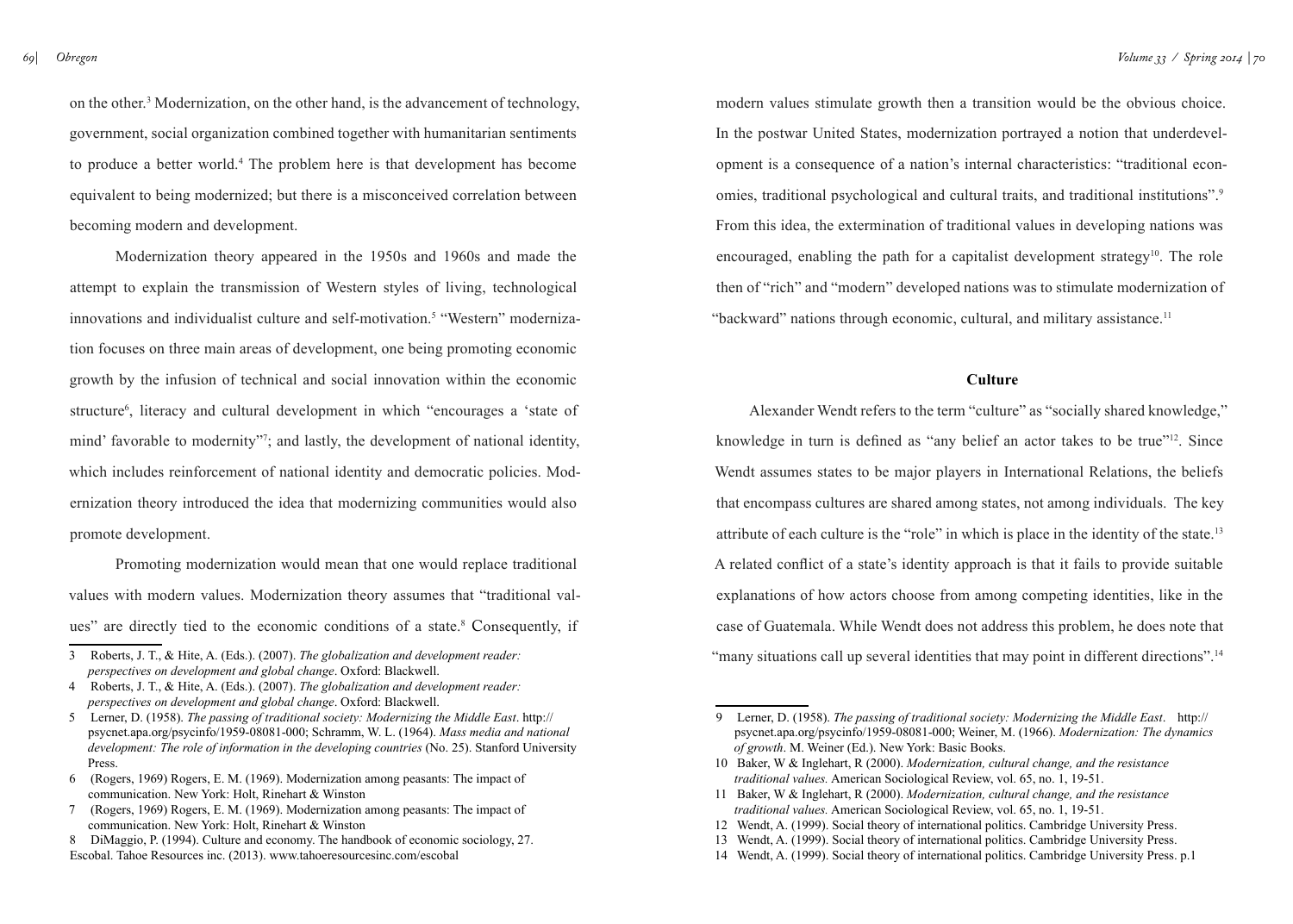*71| Obregon*

The major problem that many modernist have when referring to culture is the accompanied language that goes along with it. The concept of culture is usually viewed as a homogenous term, meaning that culture is undifferentiated; groups have one culture that is shared among members.15 This implies that everyone shares the same view, and orientation of the world, which is unrealistic and impossible.16 In *After the Fact*, Geertz states that culture is in fact real and many critics of culture are" burying their heads in the sand."17 Recognizing that culture is real is essential for the understanding of both power and the powerless.

The way local communities and their culture are viewed remains outdated and reminiscent of the colonial era. Colonial conquests and state efforts were to modernize indigenous societies, among other people and strip them of their culture. This is due to the notion that the more the society maintains its primitive culture, the less developed it is, and it is less likely to develop. This created a belief that culture restricted societies because it prohibits actors to adapt because of their predictable behaviors that were attached to ecological conditions or built environments.18 This view of culture, unfortunately, still remains dominant today.

#### **Identity and Indigenous Peoples**

Identities are formed by institutionalized norms, ideas and values of the social environment in which individuals participate with (Reus-Smith, 2009).<sup>19</sup> Identities are formed through the communication and interaction with the social environment and their interests are shaped by the interaction or relationship with a

- 16 Ortner, S. B. (2005). Subjectivity and cultural critique. *Anthropological Theory*,5(1), 31-52.
- 17 Ortner, S. B. (2005). Subjectivity and cultural critique. *Anthropological Theory*,5(1), 31-52.

certain structure. In addition "material resources only acquire meaning for human action through the structure of shared knowledge in which they are embedded."20 Meaning that identities are shaped through the interaction with the environment, which shapes meaning to the actions actors take. Thus, when local communities have different interest and concepts on development that differs from the state, there could be a possible disconnection within the nation. Psychologist Jerome Bruner, who states that cognitive development is achieved through the many interactions with the surrounding environment, also supports this idea.<sup>21</sup> That is why it is imperative to understand the environment within the state because they are thought to shape the social identities of political actors.

The way identity is shaped through the sharing of knowledge defines the interest and goals of an actor; in comparison to rationalists, in which believe that individuals and states interact with one another in a pre-existing set of preference.<sup>22</sup> Wendt states "Identities are the basis of interests."<sup>23</sup> In terms of development it is important to understand these interests, as individuals are the ones that deal with these inequalities within development. This resembles the ideas of a structuralists, the emphasis is that while structures affect identities and interest, those identities and interest have just as big of an impact on the structures its self. It is the interaction of both that "create and instantiate the relatively enduring structures in terms of which we define our identities and interest."24 The cooperation of both

*Declaration of Human Rights*. United Nations.<http://www.un.org/en/documents/udhr/>

<sup>15</sup> Ortner, S. B. (2005). Subjectivity and cultural critique. *Anthropological Theory*,5(1), 31-52.

<sup>18</sup> Ferguson, M., & Golding, P. (Eds.). (1997). Cultural studies in question. Sage

<sup>19</sup> Reus-Smith, C. (2009).*Theories of International Relations.* New York: Palgrave Macmillan

<sup>20</sup> Reus-Smith, C. (2009).*Theories of International Relations.* New York: Palgrave Macmillan

<sup>21</sup> Bruner, J. S. (1996). *The culture of education*. Harvard University Press.

*Declaration of Human Rights*. United Nations.<http://www.un.org/en/documents/udhr/>

<sup>22</sup> Bruner, J. S. (1996). *The culture of education*. Harvard University Press.

<sup>23</sup> Wendt, A. (1999). Social theory of international politics. Cambridge University Press.

<sup>24</sup> Wendt, A. (1999). Social theory of international politics. Cambridge University Press.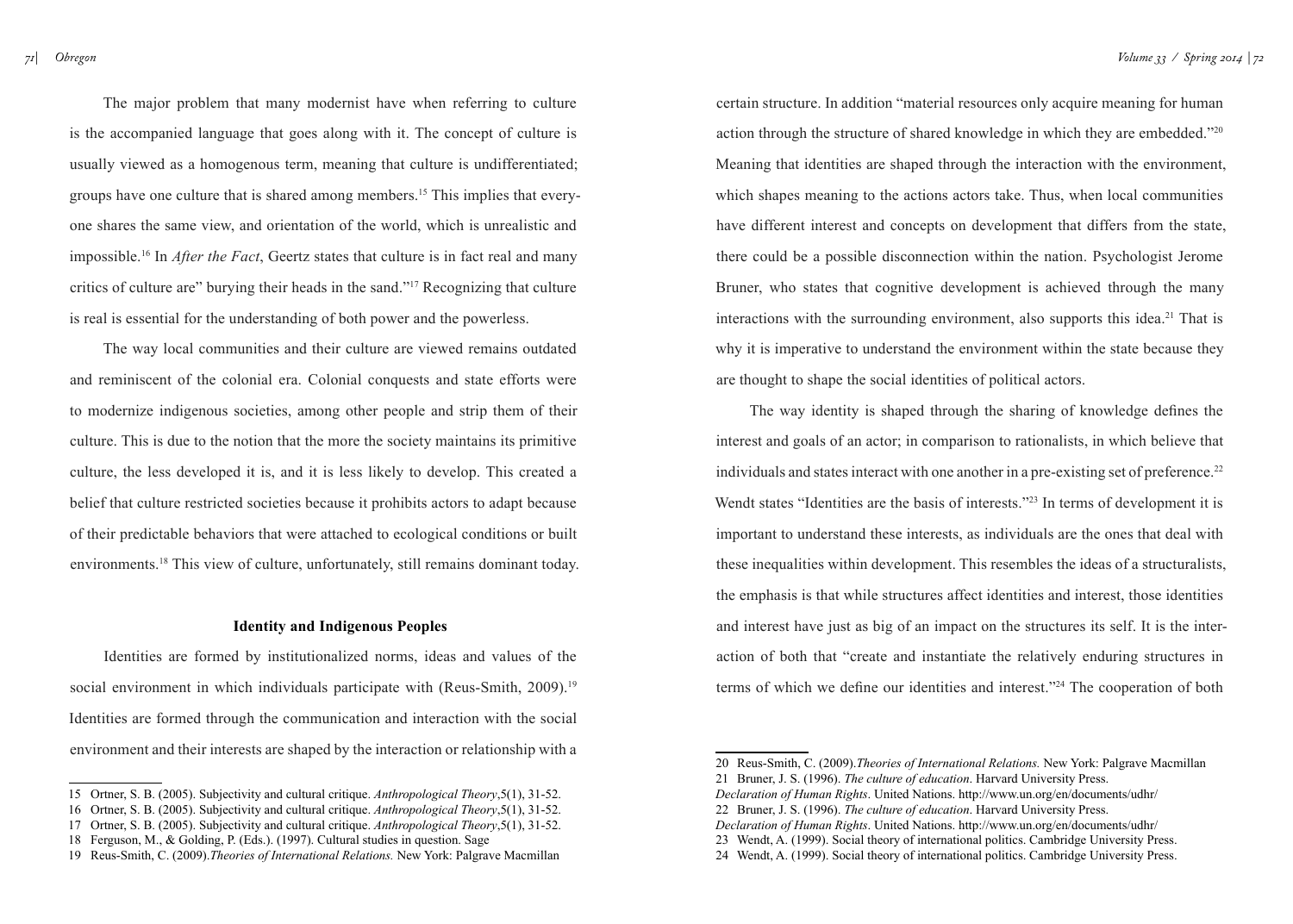the social structure of a nation and the identity of the local community must be cohesive; otherwise growth can be almost impossible.

When addressing Indigenous people, their identity and the status within a state, it then becomes a little more complex; local communities in Guatemala are not viewed as valuable, but in turn as obstacles to development. This goes back to the language one attaches to the word as well as the understanding of the concept. The word "indigenous" has a negative connotation; it is seen as un-modern, and primitive. The inclusion or exclusion of the indigenous peoples by a state may be directly reified by their cultural difference.<sup>25</sup> Identifying yourself as indigenous may have certain limits corresponding social action due to the stigma attached to it.26 Many Functionalist accounts for culture and cultural boundaries as being constrained by material conditions and customary practices. However, indigenous people have demonstrated that they maintain a balance between the relationship of culture and ecology under the larger frame of culture.27

To understand the complexity of this problem, Barth (1994) offers three levels in which local communities or indigenous groups can operate.28 The micro level, or grass roots, is where groups have face-to-face relationships. Here is where values and social expectations come to arise.29 The Macro-level includes institutional structures such as the government, the United Nations, the World Bank and

27 Ortner, S. B. (2005). Subjectivity and cultural critique. *Anthropological Theory*,5(1), 31-52.

Vermeulen and Cora Govers. Amsterdam: Het Spinhuis

29 (Barth, 1994).

several NGO's.<sup>30</sup> This level, as one may have noticed, is those who are supposed to promote and ensure the development and survival of local communities.

This is exemplified by the Declaration on the Rights on Indigenous Peoples as said by the United Nations, focuses on the individual and collective rights of indigenous peoples, as well as the right to maintain their culture, identity, language. It also "emphasizes the rights of indigenous peoples to maintain and strengthen their own institutions, cultures and traditions, and to pursue their development in keeping with their own needs and aspirations".31 It "prohibits discrimination against indigenous peoples", and it "promotes their full and effective participation in all matters that concern them and their right to remain distinct and to pursue their own visions of economic and social development."32 The goal of the Declaration is to "encourage countries to work alongside indigenous peoples to solve global issues, like development, multicultural democracy and decentralization."33 According to Article 31, there is a major focus that the indigenous peoples will be able to protect their cultural heritage, which is extremely important in preserving their identity.34 The need for a declaration to protect the rights to preserve culture highlights that there is a problem that need to be addressed.

Unfortunately indigenous groups have become more restricted, less self-sufficient, powerless and dependent on the macro level. The need for more representation has made them rely on the median level which consists of tribal governments and indigenous.<sup>35</sup> Because indigenous peoples have become powerless the median level serves to preserve and represent the local communities. They

35 (Barth, 1994)

<sup>25</sup> Dressler, W. and Babidge, S. (2010). Identity, Difference and Development. International Studies Association Compendium. Oxford: Blackwell Press

<sup>26 (</sup>Dressler & Babidge, 2010)

<sup>28</sup> Barth, F.(1994.) "Enduring and Emerging Issues in the Analysis of Ethnicity." In The

Anthropology of Ethnicity: Beyond "Ethnic Groups and Boundaries," edited by Hans. London: Allen & Unwin.

<sup>30 (</sup>Barth, 1994).

<sup>31</sup> *Declaration of Human Rights*. United Nations.<http://www.un.org/en/documents/udhr/>

<sup>32</sup> *Declaration of Human Rights*. United Nations.<http://www.un.org/en/documents/udhr/>

<sup>33</sup> *Declaration of Human Rights*. United Nations.<http://www.un.org/en/documents/udhr/> p.1

<sup>34</sup> *Declaration of Human Rights*. United Nations.<http://www.un.org/en/documents/udhr/>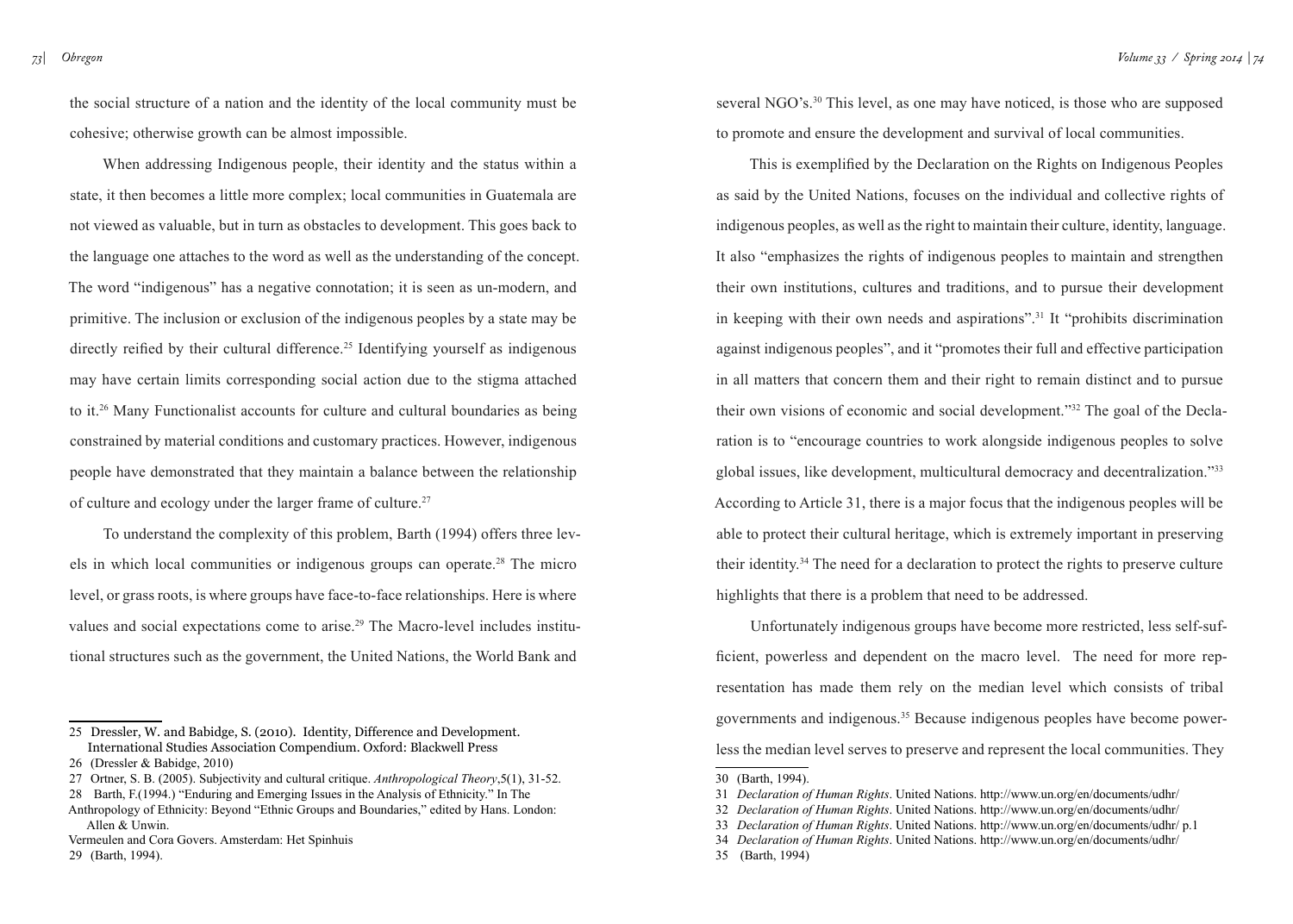*75| Obregon*

create a space for preserving identity and less emphasis on economic reforms that would threaten their land and culture.

#### **Power: Structural Violence**

Paul Framer leading anthropologist introduces the notion of structural violence, in which the inequality of power and violence is embedded in the economic, social and political structures of a state.<sup>36</sup> This also applies to development in which he states that social and economic structures are put in place by the "victors" of a certain society. This dominance in a completion-driven society helps replicate inequalities of power.

These inequalities of power, according to Farmer, create a ruling elite class. This becomes problematic when the power less then become marginalized and create illusions: "such illusions suggest an important means by which other mis-readings, most notably the conflation of poverty and cultural difference – are sustained. They suggest that being from different cultures, are of different worlds and of different times. These sorts of misreading are finding a more insidious utility within elite culture."37 Thus, a nations inability to develop is blamed not on the system that is oppressing local communities but rather on the cultural differences they represent. In addition Farmer adds: "Cultural difference is one of several forms of essentialism used to explain away assaults on dignity and suffering in general."38 The elites blame cultural differences of the indigenous groups for their misfortune. When in reality, they are victims of the structure put in place leaving them powerless.

### **METHODOLOGY**

 The remainder of this paper will present a very specific case study in Guatemala. This case study will address two factors: modernization in the form of corporate power and the identity of the indigenous community in Guatemala. This will provide a better understanding of the current conflict between local identity and nationwide modernization.

This case study will examine the overture of the Escobal mining project, which aims to foster economic growth while marginalizing the opposition of the indigenous community in San Rafael las Flores and other surrounding communities. This will be contrasted by two very different opinions. One being the opinion of Tahoe Resources Inc., who claims their presence will be for the benefit of the communities. Followed by the opposing idea of the indigenous community that the revenue the mining company will bring comes second to that of their cultural beliefs. The aim is to bring a clear understanding as to why development and preserving the identity of local communities are not compatible.

## Mining in Guatemala

#### **The Escobal Project and Tahoe Resources Inc.**

The Escobal project is a high-grade silver deposit found in 2007 in San Rafel las Flores, Guatemala. On October 21, 2011, the project was accepted and construction began November 2011. In May 2012, Tahoe Resources Inc. released an economic evaluation of the project, in which it estimated capital cost for the underground mine and milling operation amounting \$326.6 million. The project

<sup>36</sup> Farmer, P. (1994). *The uses of Haiti* (Vol. 3). Monroe, ME: Common Courage Press.

<sup>37</sup> Farmer, P. (1994). *The uses of Haiti* (Vol. 3). Monroe, ME: Common Courage Press.

<sup>38</sup> Farmer, P. (1994). *The uses of Haiti* (Vol. 3). Monroe, ME: Common Courage Press.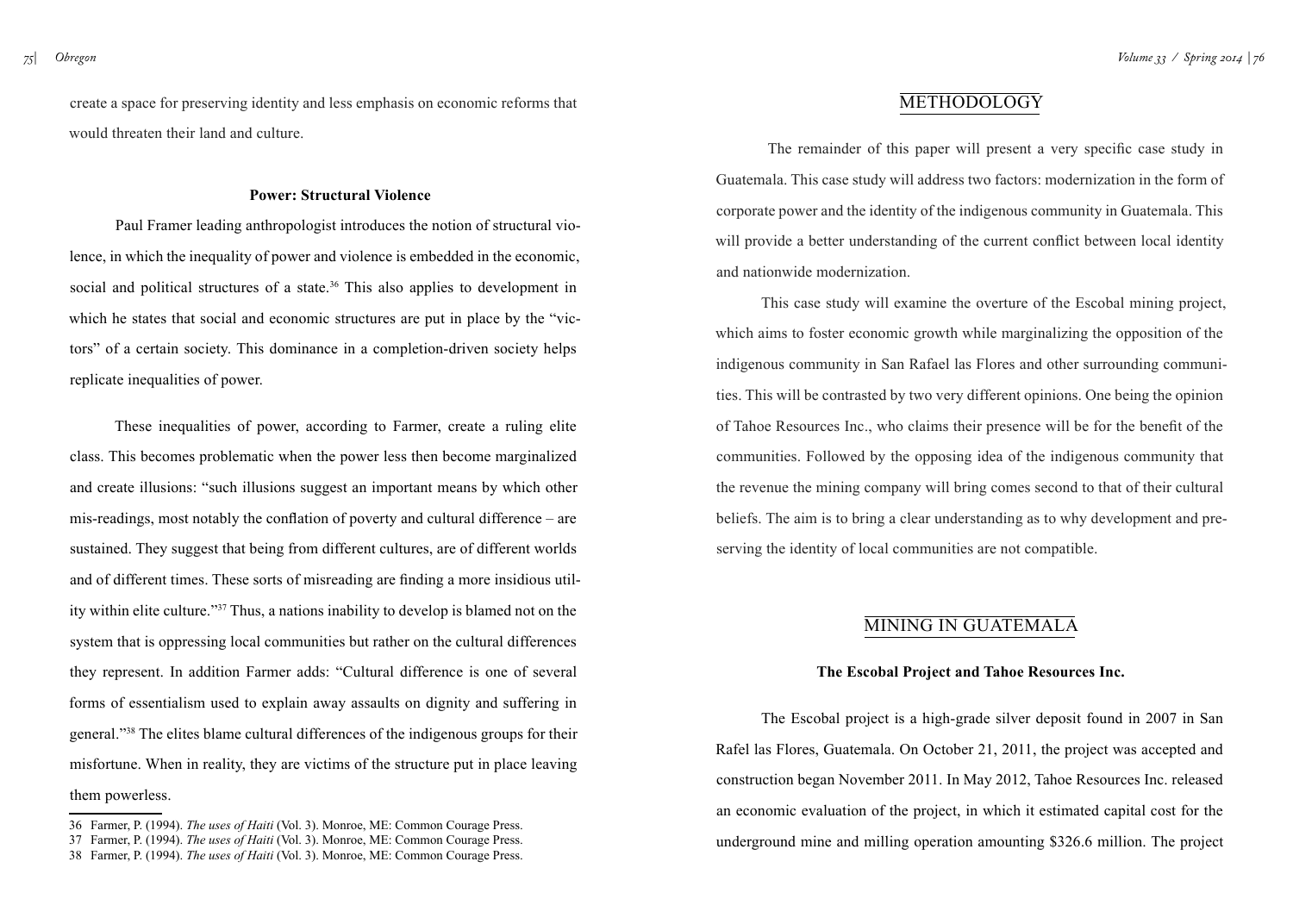remains on track and on schedule for excavation in the second half of 2013 with commercial production expected in the  $1<sup>st</sup>$  quarter of 2014.<sup>39</sup>

Tahoe Resources Inc. is a Canadian mining company that has invested approximately \$406 million through its subsidiary Minera San Rafael SA. The mine is in a town called San Rafael de las Flores, in the south eastern part of Guatemala, 700 kilometers from Guatemala City (Jamasine, 2012). The total investment of \$500 million is to extract a total of 300 million ounces of silver, placing the mine in a leading position for the silver market.<sup>40</sup> The production is estimated to last 19 years and an additional two years of technical closure of the mine.

According to Tahoe Resources Inc. the Escobal project will benefit the local communities and the people of Guatemala through the increasing of revenue. They plan to help the community by employing over 500 people directly in Guatemala during the expected 20-year project. They also plan to purchase every good and service in Guatemala during the three-year exploration and construction period amounting to approximately \$70 million.41 In addition to the \$26 million for the goods and services purchased for production, \$15 million for royalties and taxes for the local government and \$50 million of taxes and royalties will be collected by the federal government per year.42 Tahoe Resources Inc. also states that as part of their corporate social responsibility they are committed to "operating its mines and projects in an environmentally responsible manner,"43 meaning that

they will do everything in their power to meet or exceed the standards set by the applicable environmental laws and regulations in Guatemala.44 They also commit to protecting the health of and safety of their employees by providing the training and tools for their employees. They also plan to promote high standards in equipment maintenance, ensuring first aid emergency plans, accident prevention programs and report any health or safety related incidents.45

As for the community, Resources Inc. is dedicated to the close cooperation with indigenous and business leaders, and local governments to ensure the community preserves its identity. Tahoe plans to "strengthen the community by putting special emphasis on providing local infrastructure, potable water supplies, waste management practices, education and health care" (economic impact, 2013, p.1).

#### **The Guatemalan Government**

In the first six months of President Otto Perez Molina's term he approved 68 new exploration and exploitation licenses. This is in addition to the already approved 387 mining concessions and 7234 more are pending; yet the majority of these projects are on indigenous land.46 Furthermore, Molina recently proposed several reforms on mining laws, which would allow for state participation in mining projects and once again allow for the approval of new mining concessions. Molina is pushing the Constitutional reform that "will make possible for the gov-

<sup>39</sup> Tahoe resources inc.Retrieved from http://www.tahoeresourcesinc.com/

<sup>40</sup> Jamasmie, Cecilia (2012). *Guatemala's Escobal Mine to become one of the top silver projects in the world: report*. Mining.com. [www.mining.com/guatemalas-el-escobal-mine-to-become](http://www.mining.com/guatemalas-el-escobal-mine-to-become-one-of-the-top-silver-projects-in-the-world-report/)[one-of-the-top-silver-projects-in-the-world-report/](http://www.mining.com/guatemalas-el-escobal-mine-to-become-one-of-the-top-silver-projects-in-the-world-report/)

<sup>41</sup> Economic Impact. Tahoe Resources Inc. Retrieved from <http://www.tahoeresourcesinc.com/>

<sup>42 (</sup>economic impact, 2013).

<sup>43 (</sup>economic impact, 2013).

<sup>44 (</sup>economic impact, 2013).

<sup>45 (</sup>Economic Impact, 2013).

<sup>46</sup> Hufstader, Chris, 2013. *Guatemala's President Propose 2-year mining moratorium*. Oxfam. [http://www.oxfamamerica.org/articles/guatemalas-president-proposes-2-year-mining](http://www.oxfamamerica.org/articles/guatemalas-president-proposes-2-year-mining-moratorium)[moratorium](http://www.oxfamamerica.org/articles/guatemalas-president-proposes-2-year-mining-moratorium)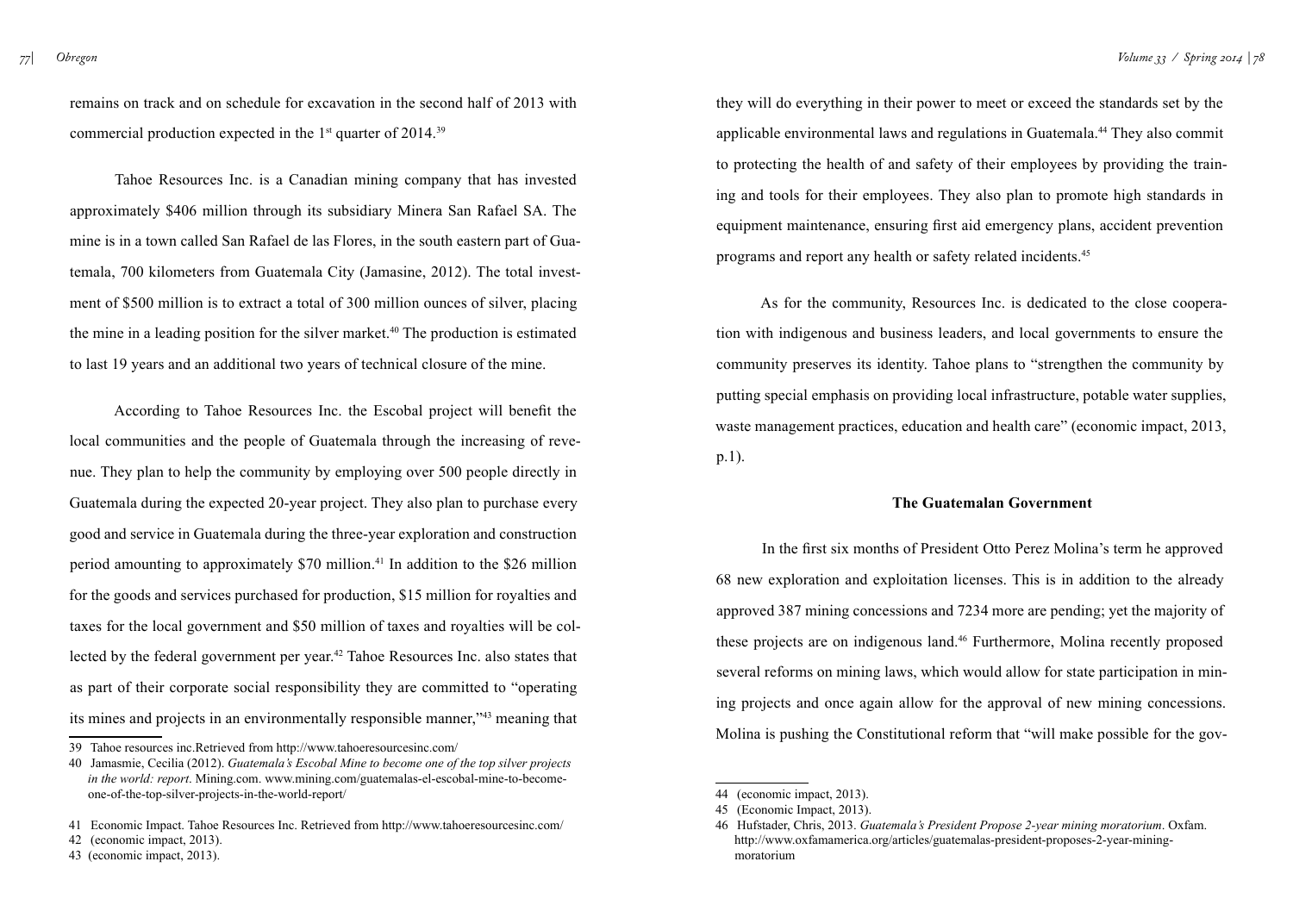ernment to acquire up to 40% of the revenue coming from mining explorations."<sup>47</sup> The reform includes 55 articles that would change the current mining law that has been in place for the last 15 years. The document aims to "increase the country's revenue and achieve equitable distribution of national income," said Erick Archile, Minister of Energy and Mines.<sup>48</sup> The previous president Alvaro Colom had placed a moratorium in 2008 when the Constitutional Court ruled 7 articles of the mining law unconstitutional. This ruling however, would be reversed under Molina's proposals.<sup>49</sup>

#### **Indigenous People**

In November 2012, the citizens of Mataquescuintla held a community discussion in which 96% voted against mining project. On February 17 of this year, the community of San Juan Bosco in San Rafael Las Flores held another community consultation in which 93% voted against Tahoe resources Inc. It was the first in a series of 26 consultations planned for communities in the municipality of San Rafael.50 Despite the negative response to the mining project in their town, on April 3rd of 2013 was approved by the government and is now in full operation. It is important to mention that the indigenous population occupies these regions as the majority.

In addition to the clear misrepresentation of the indigenous community in San Rafael, there is a disregard for the beliefs and the value of the land that the indigenous have. Lolita Chavez Ixcaquic, spokesperson for the K'iche Peoples Council states that: "We have a commitment to mother nature and with all people who we coexist. Humanity does not own Mother Nature but in turn we are part of Mother Nature, she is the creator who gives us life. We are committed to reciprocity, to defending mother earth,"51 to the indigenous population is not an issue of ownership. In fact, this is an issue of the complete disregard of their identity and the value they have for "mother nature." Mining is detrimental to the land, deforestation, loss of biodiversity and pollution is the major contributions of mining. Deforestation happens because "mining requires large areas of land be cleared so the earth could be dug into."52 Large-scale deforestation is required to be carried out in the areas where mining has to be done in addition to clearing the vegetation around the area for the construction of roads and residential for miners.53 Pollution not only in the air but also in the water is caused by the high concentrations of mercury and cyanide, which have harmful effects on human health when accidentally consumed.54 Mining is not only an invasion of community space but is a violation against the well being of its habitants. Lolita Chavez states that: "land is not private property; we don't defend it because it's ours, we defend because it's what gives us life, and it is our mother earth. The problem is not that that they

53 *How Does Mining Affect the Environment* (2013). Buzzle. <http://www.buzzle.com/articles/how-does-mining-affect-the-environment.html>

<sup>47</sup> Hufstader, Chris, 2013. *Guatemala's President Propose 2-year mining moratorium*. Oxfam. [http://www.oxfamamerica.org/articles/guatemalas-president-proposes-2-year-mining](http://www.oxfamamerica.org/articles/guatemalas-president-proposes-2-year-mining-moratorium)[moratorium](http://www.oxfamamerica.org/articles/guatemalas-president-proposes-2-year-mining-moratorium)

<sup>48</sup> Hufstader, Chris, 2013. *Guatemala's President Propose 2-year mining moratorium*. Oxfam. [http://www.oxfamamerica.org/articles/guatemalas-president-proposes-2-year-mining](http://www.oxfamamerica.org/articles/guatemalas-president-proposes-2-year-mining-moratorium)[moratorium](http://www.oxfamamerica.org/articles/guatemalas-president-proposes-2-year-mining-moratorium)

<sup>49</sup> Hufstader, Chris, 2013. *Guatemala's President Propose 2-year mining moratorium*. Oxfam. [http://www.oxfamamerica.org/articles/guatemalas-president-proposes-2-year-mining](http://www.oxfamamerica.org/articles/guatemalas-president-proposes-2-year-mining-moratorium)[moratorium](http://www.oxfamamerica.org/articles/guatemalas-president-proposes-2-year-mining-moratorium)

<sup>50</sup> Schertow, John (2013). Guatemala: Recurring Violence in Area of Tahoe Resource-Goldcorp Mine Demands Investigation and Company Withdrawal. *Upside down world: Covering Activism and Politics in Latin America,* 3(4)*.* 

<sup>51</sup> Personal communication. Lolita Chavez Ixcaquic (2012). *Como se Defiende el territorio*. Internet Archive, Barcelona.

<sup>52</sup> *How Does Mining Affect the Environment* (2013). Buzzle. <http://www.buzzle.com/articles/how-does-mining-affect-the-environment.html>

<sup>54</sup> What You Must Know about Mining and Our Environment.. The action Blog. [http://www.](http://www.theactionblog.com/climate-change/mining-affect-environment.php) [theactionblog.com/climate-change/mining-affect-environment.php](http://www.theactionblog.com/climate-change/mining-affect-environment.php)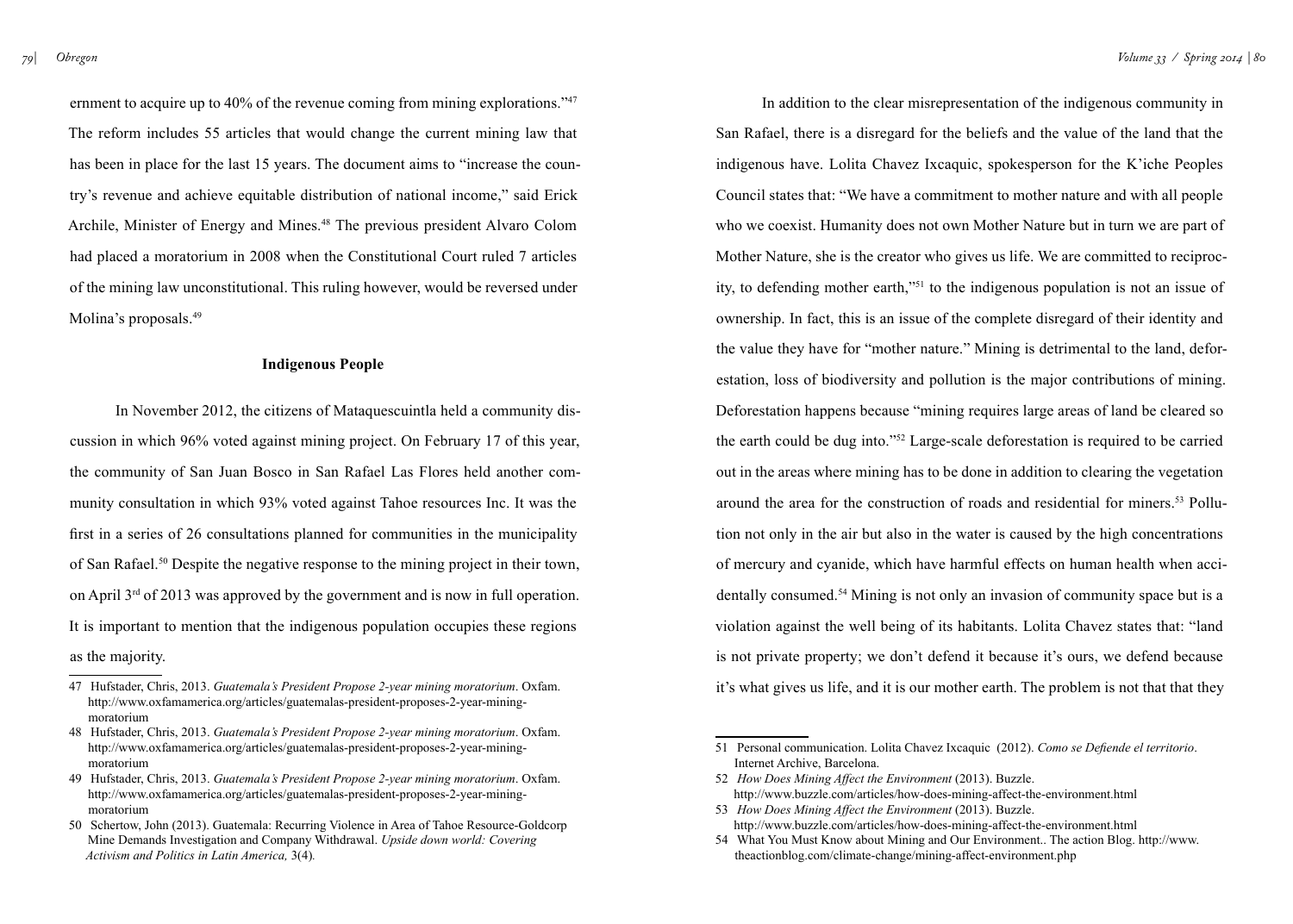won't give us money for land, the problem is life."<sup>55</sup> If we destroy the land that gives us life, are we not destroying life itself?

 In an interview I conducted on April 3rd, 2013, Juan Antonio Cali, leader and member of the indigenous Kakchiquel group, gives a different perspective: "As humans we have the right of liberty, property and life. However, land is not a right, land is not ours. However, there is the access to land and that is what we don't have as indigenous people."56 Juan Cali points out that the problem is not that they don't have the right to property but it is that they don't have the same access to property. Juan Cali argues that they are not against development; they are however against the lack of representation and the lack of importance they have in their government. "If there was a silver deposit in my back yard, the mining company does not deal with me. They deal with the state, because the state has no problem exploiting the land and kicking us out."<sup>57</sup> In response to the voting and consultations that are being held in the communities around San Rafael de las Flores he argues that "the problem with these voting's and consultations that are being held is that they have no jurisdiction. No validity. They have no power in court, against the government or with anyone. If we say no, there is no one to hear us." Furthermore, he claims: "…in order to have something happen, would mean to reform the constitution that only benefits the elite." He also argues that in order to make a transformation there also needs to be a change in the way indigenous leaders are leading; "in addition, we do not need more indigenous Politian's, we need indigenous in the ministries of finance, economy and mercantilist in order to

actually have some sort of power."58 The problem is that they are not being heard, they are not being represented by the constitution or by the government.

### **ANALYSIS**

The San Rafael de las Flores case is a clear example of how the identity of the indigenous population is not a hindrance, rather just not compatible with the current idea of Development. Development in Guatemala means to modernize and monopolize their resources. According to the government, brining foreign investment, mining technology and allowing the exploitation of the land will bring prosperity. This highlights the idea of modern versus traditional values. While modernity is viewed as valuable, preserving nature and culture does not.

For indigenous people of San Rafael las Flores development means the destruction of the land they find sacred. As Lolita Chaves Ixcaquic said in an interview: "they (Guatemalan government) view us as enemies of development, in our community it is simple: we are not asking for money, we are asking to keep your hand away from our territory, it's the relation of power, they accuse us of violating laws that weren't consulted with us in the first place."<sup>59</sup> The influence of the need to develop would suggest that indigenous people just don't understand the value of money and development; however their cultural differences suggest that they understand but rather don't place the same value on money. Therefore the government view indigenous peoples as ignorant and creates a pattern of law making that is not consulted or considered by them.

<sup>55</sup> Personal communication. Lolita Chavez Ixcaquic (2012). *Como se Defiende el territorio*. Internet Archive, Barcelona.

<sup>56</sup> Personal communication. Juan Antonio Cali. April 12, 2013.

<sup>57</sup> Personal communication. Juan Antonio Cali. April 12, 2013.

<sup>58</sup> Personal communication. Juan Antonio Cali. April 12, 2013.

<sup>59</sup> Personal communication. Lolita Chavez Ixcaquic (2012). *Como se Defiende el territorio*. Internet Archive, Barcelona.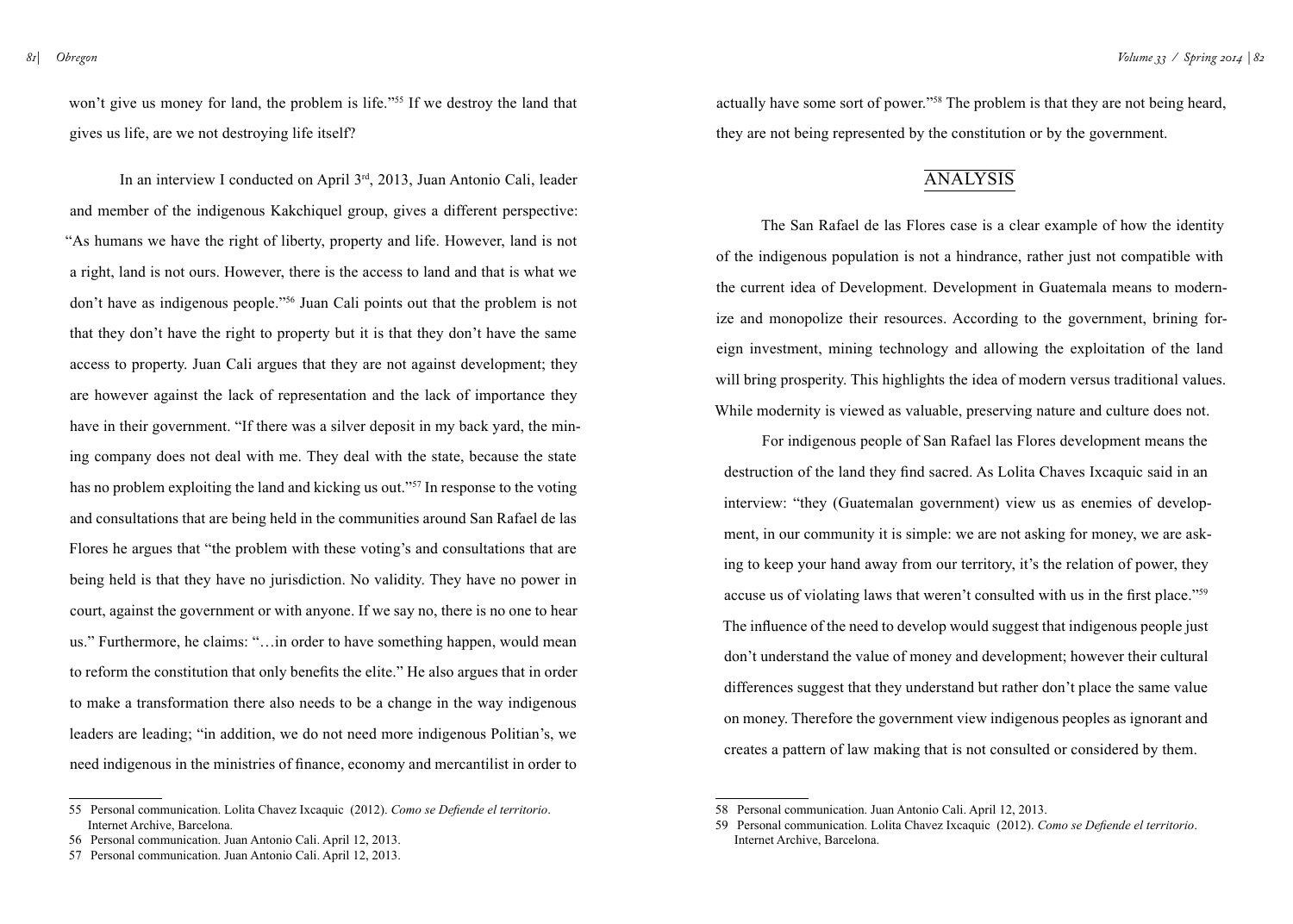*83| Obregon*

This exemplifies the Paul Farmer's idea of structural violence. The Guatemalan government has created a structure that further establishes the racism and the term of "otherness." This creates the narrative of blaming the victims for their own underdevelopment. In the case of mining, the people of San Rafael are being victims of an economic structure that disregards their beliefs and culture. Bringing in corporate powers that threaten not only their livelihood by taking over the land, but they threaten their values and identity. They further marginalize the indigenous population and once again leave them powerless.

It seems that under the current paradigm of development there could only be one choice. Either modernize or preserve indigenous identity. Guatemala does not need to exploit its resources in order to generate its own development. Mining activity is not the only alternative nor should it be a priority for a development model. The problem, persist however, on the idea that modernization is the only viable option. This creates a conflict of an unimaginable scale. The choice is between preserving the identity of 52% of the population and to find other alternatives of development, or to continue to modernize and lose the heritage that set Guatemala apart. Unfortunately, it seems that the Guatemalan government has already made its choice.

alternative. Instead of attempting to simply prescribe a complete transformation of society, it should offer to identify the underlying structural issues of their economic, political and social institutions.

Development should represent not only economic growth but also human security. Ignoring the basic autonomy of a country's structure, such as culture and identity, fail to provide an accurate answer as to why different parts of the world differ under development. Until we study the identity of local communities, like in Guatemala, and their impact in the social and political structure, we cannot apply one model of development and expect it to work.

As highlighted in this paper through theorist work and as presented in the case study, the current framework of development cannot co-exist with the preservation of indigenous identity. If there will ever be an alternative to development then it will require the rethinking of the long-term, micro-level transformation of societies, while maintaining local identity.

### **CONCLUSION**

Modernization is not inclusive; it provides one framework, which is inadequate and unworkable. Unfortunately there currently exists no other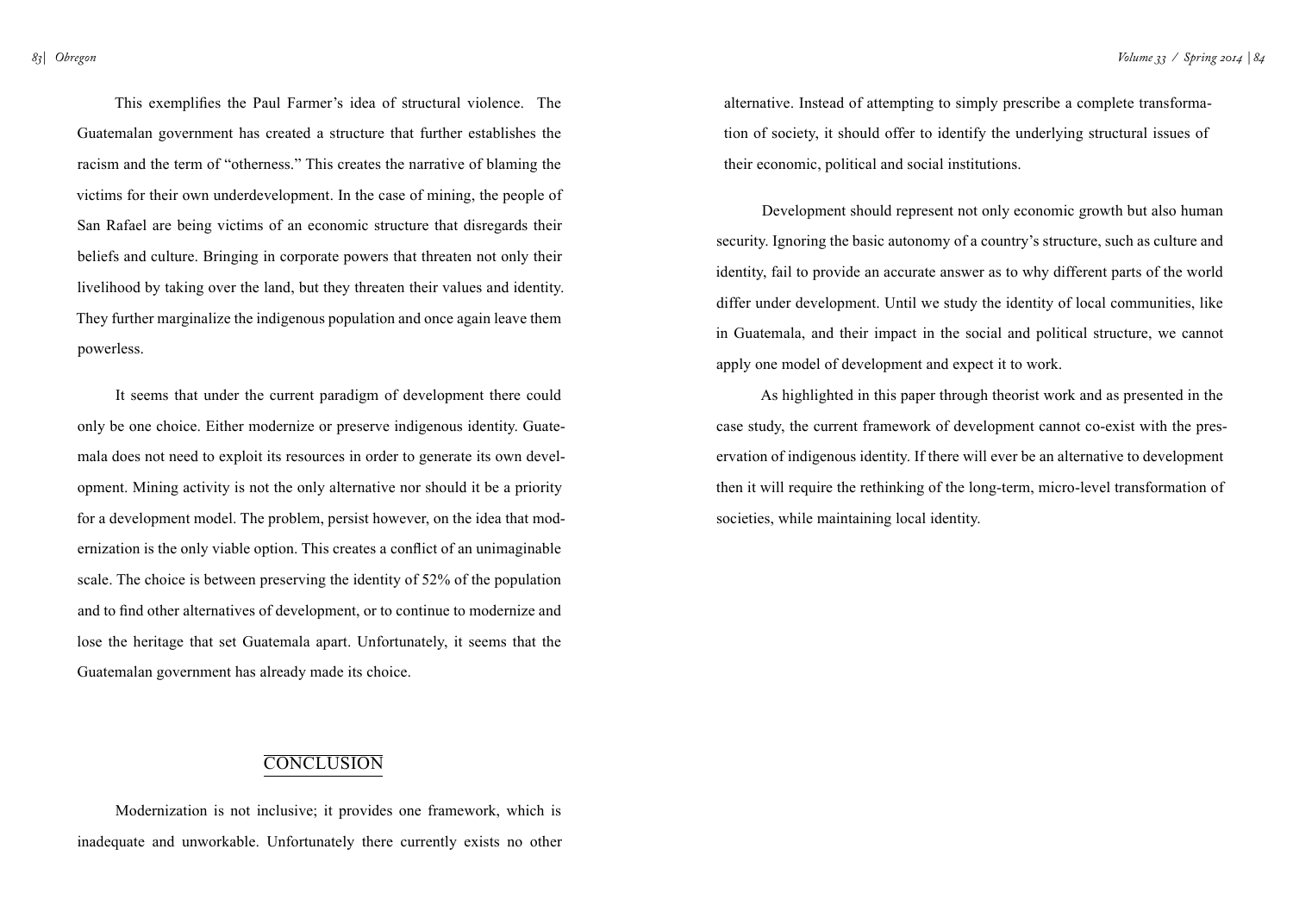## **BIBLIOGRAPHY**

- Baker, W & Inglehart, R (2000). *Modernization, cultural change, and the resistance of traditional values.* American Sociological Review, vol. 65, no. 1, 19-51.
- Bruner, J. S. (1996). *The culture of education*. Harvard University Press.
- *Declaration of Human Rights*. United Nations. [http://www.un.org/en/documents/](http://www.un.org/en/documents/udhr/) [udhr/](http://www.un.org/en/documents/udhr/)
- DiMaggio, P. (1994). Culture and economy. The handbook of economic sociology, 27.
- Escobal. Tahoe Resources inc. (2013). [www.tahoeresourcesinc.com/escobal](http://www.tahoeresourcesinc.com/escobal)
- Giddens, A. (1991b). *Modernity and SelfIdentity; Self and Society in the Late Modern Age*.Cambridge: Polity Press.
- *How Does Mining Affect the Environment* (2013). Buzzle.[http://www.buzzle.com/](http://www.buzzle.com/articles/how-does-mining-affect-the-environment.html) [articles/how-does-mining-affect-the-environment.html](http://www.buzzle.com/articles/how-does-mining-affect-the-environment.html)
- Roberts, J. T., & Hite, A. (Eds.). (2007). *The globalization and development reader: perspectives on development and global change*. Oxford: Blackwell.
- Hufstader, Chris, 2013. *Guatemala's President Propose 2-year mining mortorium*. Oxfam[.http://www.oxfamamerica.org/articles/guatemalas-president-propos](http://www.oxfamamerica.org/articles/guatemalas-president-proposes-2-year-mining-moratorium)[es-2-year-mining-moratorium](http://www.oxfamamerica.org/articles/guatemalas-president-proposes-2-year-mining-moratorium)
- Igoe, Jim (2005). Becoming indigenous peoples: difference, inequality and the globalization of East Africa identity politics*. African Affairs*, 105, 399-420.
- Personal communication. Juan Antonio Cali. April 12, 2013.
- Personal communication. Lolita Chavez Ixcaquic (2012). *Como se Defiende el territorio*. Internet Archive, Barcelona.
- Jamasmie, Cecilia (2012). *Guatemala's Escobal Mine to become one of the top silver projects in the world: report*. Mining.com. [www.mining.com/guate](http://www.mining.com/guatemalas-el-escobal-mine-to-become-one-of-the-top-silver-projects-in-the-world-report/)[malas-el-escobal-mine-to-become-one-of-the-top-silver-projects-in-the](http://www.mining.com/guatemalas-el-escobal-mine-to-become-one-of-the-top-silver-projects-in-the-world-report/)[world-report/](http://www.mining.com/guatemalas-el-escobal-mine-to-become-one-of-the-top-silver-projects-in-the-world-report/)
- Lerner, D. (1958). *The passing of traditional society: Modernizing the Middle East*.<http://psycnet.apa.org/psycinfo/1959-08081-000>
- Farmer, P. (1994). *The uses of Haiti* (Vol. 3). Monroe, ME: Common Courage Press.
- Ferguson, M., & Golding, P. (Eds.). (1997). Cultural studies in question. Sage Ortner, S. B. (2005). Subjectivity and cultural critique. *Anthropological Theory*,5(1), 31-52.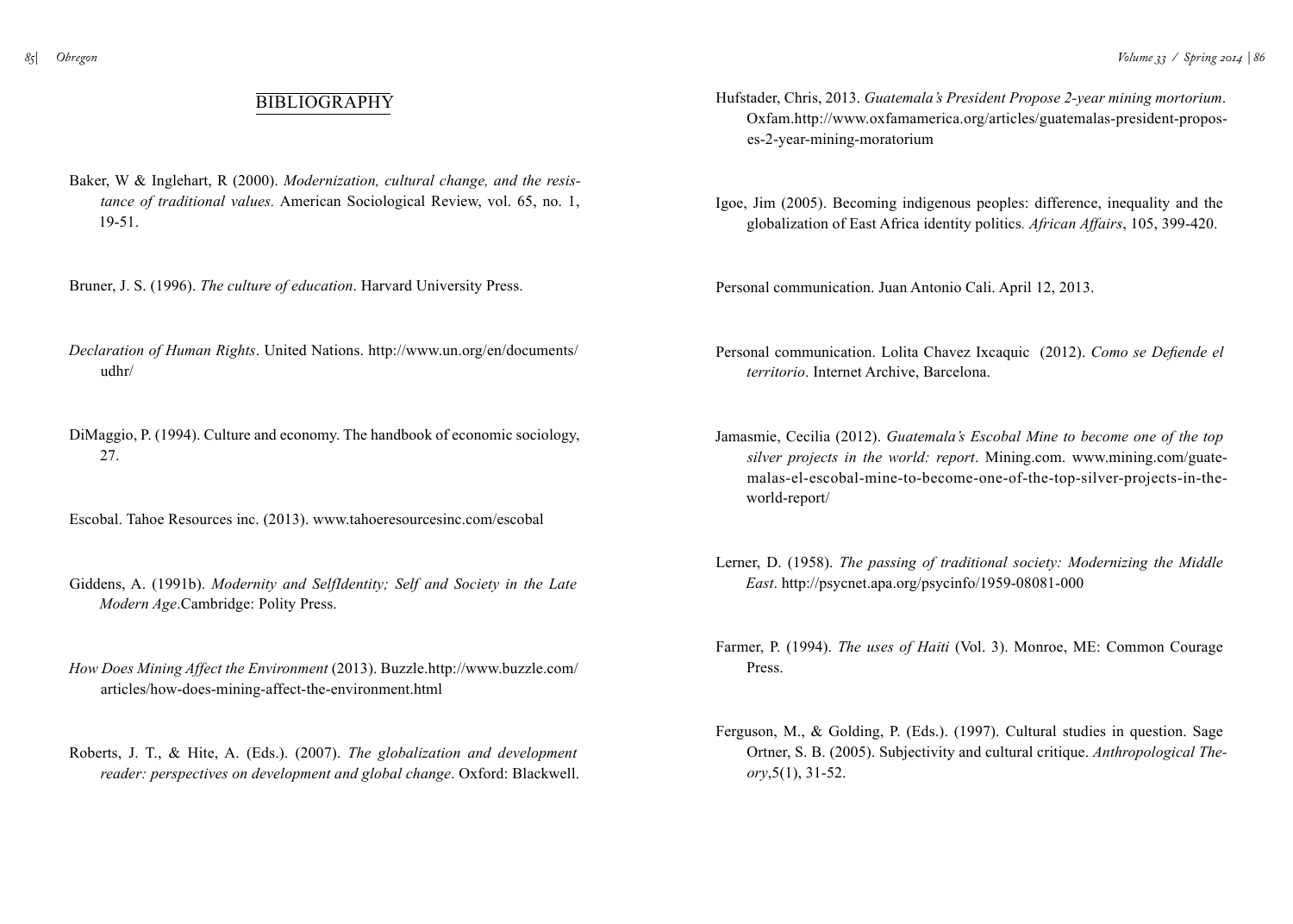- Roberts, J. T., & Hite, A. (Eds.). (2007). *The globalization and development reader:perspectives on development and global change*. Oxford: Blackwell.
- Schertow, John (2013). Guatemala: Recurring Violence in Area of Tahoe Resource-Goldcorp Mine Demands Investigation and Company Withdrawal. *Upside down world:Covering Activism and Politics in Latin America,* 3(4)*.*
- Schramm, W. L. (1964). *Mass media and national development: The role of information in thedeveloping countries* (No. 25). Stanford University Press.
- Reus-Smith, C. (2009).*Theorires of International Rleations.* New York: Palgrave Macmillan
- Wendt, A. (1999). Social theory of international politics. Cambridge University **Press**.
- Weiner, M. (1966). *Modernization: The dynamics of growth*. M. Weiner (Ed.). New York: BasicBooks.
- What You Must Know about Mining and Our Environment.. The action Blog [http://](http://www.theactionblog.com/climate-change/mining-affect-environment.php) [www.theactionblog.com/climate-change/mining-affect-environment.php](http://www.theactionblog.com/climate-change/mining-affect-environment.php)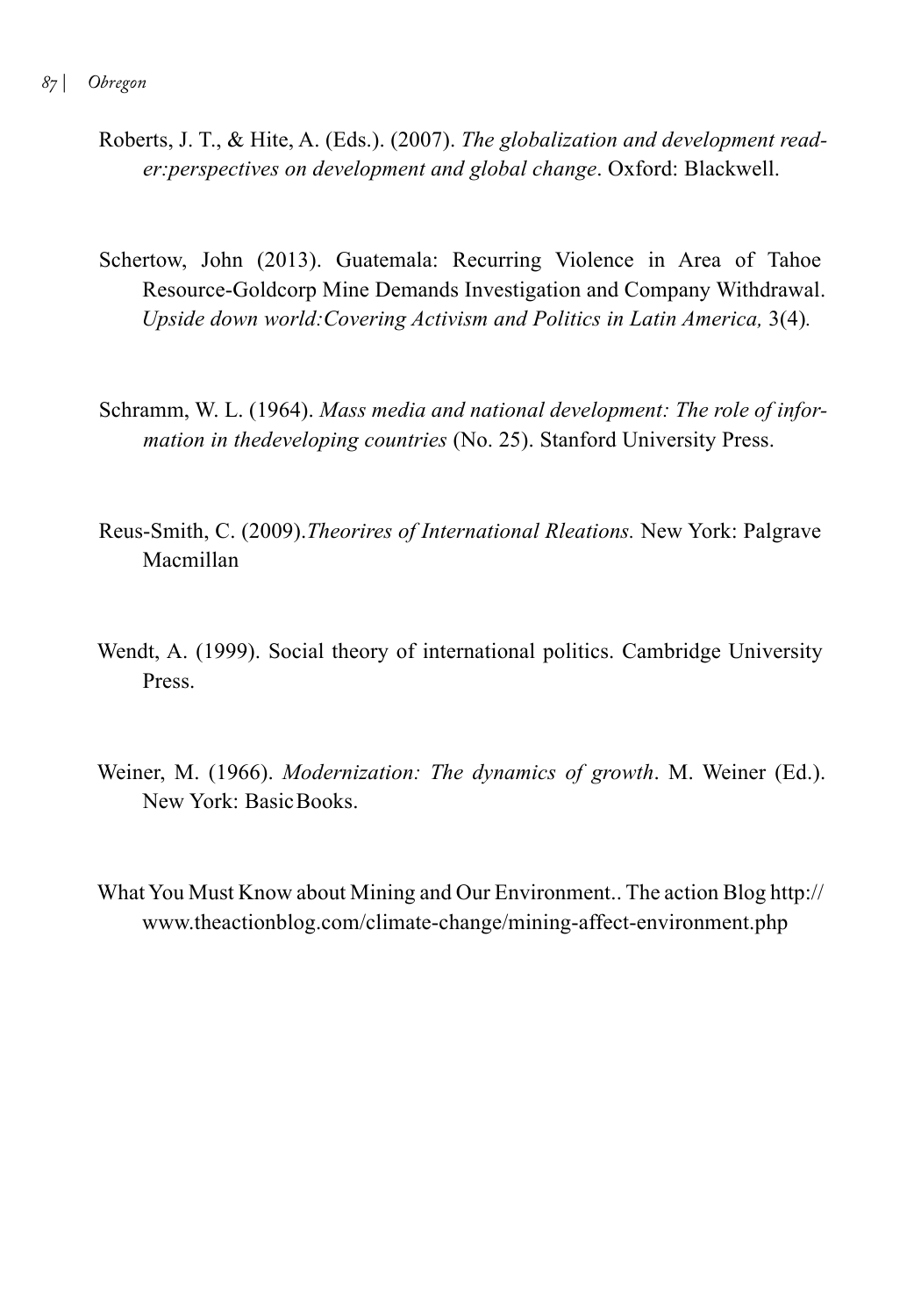*89|*

U.S.–Turkmen *of men and women. Each year one hundred thousand women*  are lost as a result of greed that stems from customs of the dow-Energy Cooperation siene. In is paper tooks at *» by Nina Harris* ighest percentage a Britannich op which has significantly region. Empires have historically dominated  $t \cdot I \cdot T \cdot I$ *ment within India.*  $E_{\text{eq}}$  have the territoric dominant the highest percentage but achieved the lowest percentage in most  $\frac{1}{1}$  in the  $\frac{1}{1}$  in the  $\frac{1}{1}$ of the social development factions like healthcare, education, and Empires have historically dominated abstract » *In India exists a striking disparity between the rights ery system. This paper looks at how both dowery inequality and death come from the culturalized norm that women are a less valued citizen, and how this effects the development of India. What this paper found was the women's workforce contributed income, which has significantly contributed to stunted develop-*

*Edited by Rigo Lujano, Teresa Cattarin, Wesley Moar and Christina Gaul / Copy Edited by Laura Devine*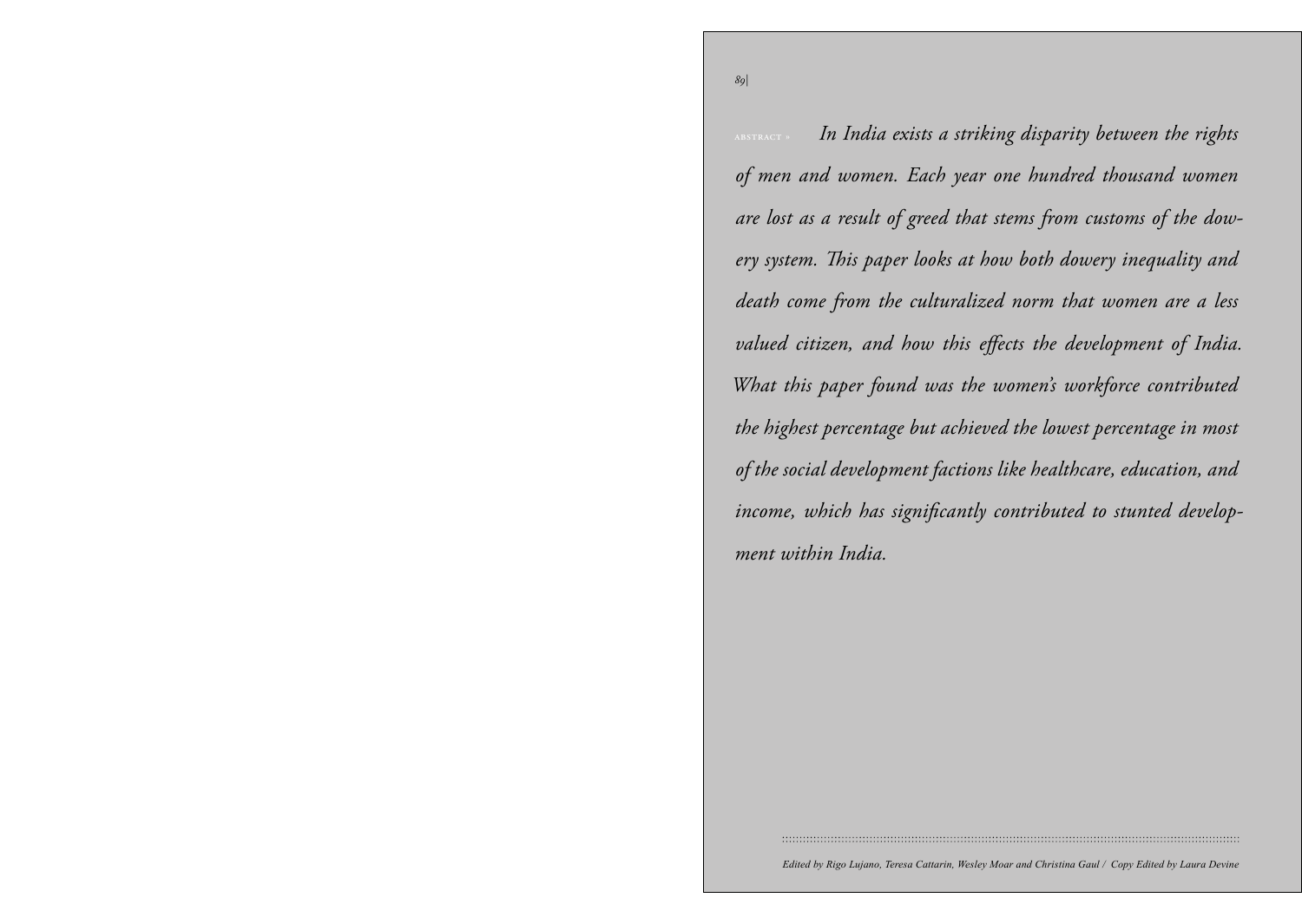## The Advese Effects of the Exclsion of Women in Development

### *by Devin Hiller*

"Daughters are someone else's property" is a common Hindi phrase used in India to describe the worth of women. In India this is a supported fact in the case of marriage, birth and life. Mitu Khurana faced the threat of not only her death, but of the lives of her unborn children when her husband and mother-in-law tried to coerce her through verbal and physical abuse to undergo an abortion, simply because she was to give birth to daughters<sup>1</sup>. Khurana's story is not unique. Twenty to thirty percent of girls are killed every year by infanticide and one-hundred-thousand mothers are killed every year because they fail to produce a son<sup>2</sup>.

Female infanticide is only one of the stigmas in modern Indian culture that promotes gender inequality. The lack of women's access to education,

health care, and the proper enforcement of laws hinders women's safety and their advancement in society every day. As a result of these inequalities the argument can be made that the cultural stigmas that hold back the women of India also hold back India from developing further.

A change has surfaced in world paradigms, which advocates for gender equality as a means to promote civil liberty, social development and overall state development within nations. This leeds to the question: How does gender inequality contribute to the underdevelopment of a state? As an answer, this paper makes the argument that a state's economy and development can be greatly improved by the implementation of gender equality through, cultural revelations, education, and the

<sup>1</sup> See E.G. Davis (Director), *It's a girl (2013)*

<sup>2</sup> See E.G. Davis (Director), *It's a girl (2013)*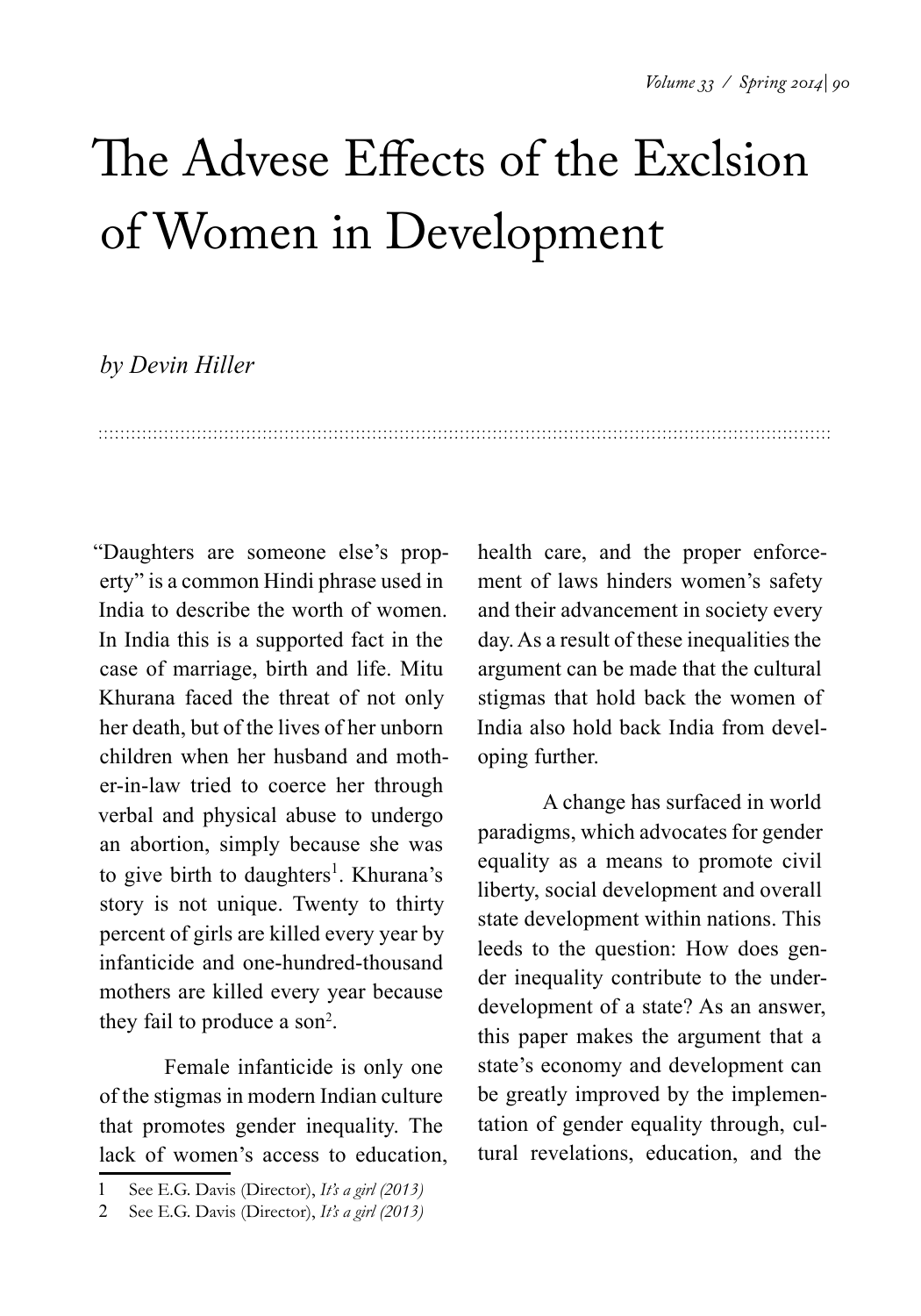*91 | Hiller*

suppression of poverty, resulting in the utilization of a fully empowered population.

 This paper will proceed by first outlining the dynamics of women in development through the use of journal articles, books and documentaries in the literature review. The literature review will be followed by a short methodology, which will then be accompanied by case study set in India. Lastly, this paper will provide an analysis and conclusion that will explore the rationale behind the claims of this paper.

## Literature Review

Gender equality as a solution for positive development is a controversial issue in the scholastic medium. Scholars who debate on the topic of gender equality in development fall into common themes that coincide with the social and economic factors of development. For the purposes of this paper the relevant themes at play in regard to state development and gender equality are culture, empowerment, poverty, employment, and education. While these themes span a wide range and often overlap, each brings a new dynamic to development and casts a different shadow on the effects of the impediment of gender equality in regard to a states success in development.

## **CULTURE**

Perhaps one of the most important themes of development that all international relations theories agree on is that education is paramount in the development of a state. The third Millennium Development Goal is aimed at the empowerment and elimination of gender disparity through the channels of gender equality in education of all levels. Women in developing countries have twenty-one percent lower literacy rates than men, which not only disempowers women on a socioeconomic level but also stunts the growth of a country due to the inaccessibly to tap the knowledge of a full population<sup>3</sup> The assumption has been made that the best way for a state to develop, is to provide primary education for all <sup>4</sup>This has been supported by the evidence that women who receive at least seven years of education have two fewer children, which alleviates some of the stresses of poverty on

- 3 See N.P. Stromquist, *Women and Illiteracy: The Interplay of Gender Subordination and Poverty*. Comparative Education Review, 34(1) Special Issue on Adult Literacy p. 95-111 (1990)
- 4 S.G. Neidell, *Women's Empowerment as a Public Problem: A case study of the 1994 international conference on population and development.* Population Research and Policy Review, 17(3), 247-260. (1998)

the family unit<sup>5</sup>. The reduction in children per household is a trait of a developed country6 , which creates the incentive to educate the state equally regardless of gender. Education is a proven tactic in igniting development, however it is not widely used.

Culture is the most controversial theme this paper will discuss due to the combative ideas within theories. Cultural aspects in India span all the themes listed throughout this paper thus far. There is a wide gap between the legislature in place in India that protects against dowry death, equal opportunity and the enforcement of these laws due to the paradigms of the existing cultures that view women as a resource rather than an equal7 . Elevation in poverty due to the population boom of post-colonialism has led to an elevation in violence toward women due to dowry(although illegal, commonly practiced) and son preference<sup>8</sup>. The assumption has been made that most issues on a microeconomic level that contribute to development can be improved through a change in the gender bias for men<sup>9</sup>.

Culture as it has already been noted is not easily changed, nor is it readily changed. This is due to the predisposition of post colonial feminist theory that believes in the abstinence from westernization. This can be obtained by the implementation of short term goals<sup>10</sup>. The feminist perspective argues that in order for culture to truly change in the direction of gender equality as a means for development, villages and grass roots campaigns must implement the promotion of education, non-violence, fair employment and the deconstruction of a son preference in order to mold culture slowly rather than implement country-wide culture shock $11$ .

- 7 E.G. Davis (Director), *It's a girl (2013)*
- 8 (CEDAW, 1998)
- 9 A. Sen, *The Many Faces of Gender Inequality*. The New Republic. (2001)
- 10 A. Sa'ar, *Postcolonial Feminism, the Politics of Identification, and the Liberal Bargain*. Gender and Society , 19(5) p. 680-700 (2005) Lorentzen, 2005)
- 11 (Sekhon, 2006)

<sup>5</sup> A. Klassen, *Does gender inequality reduce growth and development? evidence from cross-country regressions. Does Gender Inequality Reduce Growth and Development?* Evidence from Cross-Country Regressions, 1(1), p. 1 (2000)

<sup>6</sup> N.P. Lagerlöf, *Gender Equality and Long-Run Growth*. Journal of Economic Growth, 8(4) p.403-426 (2003)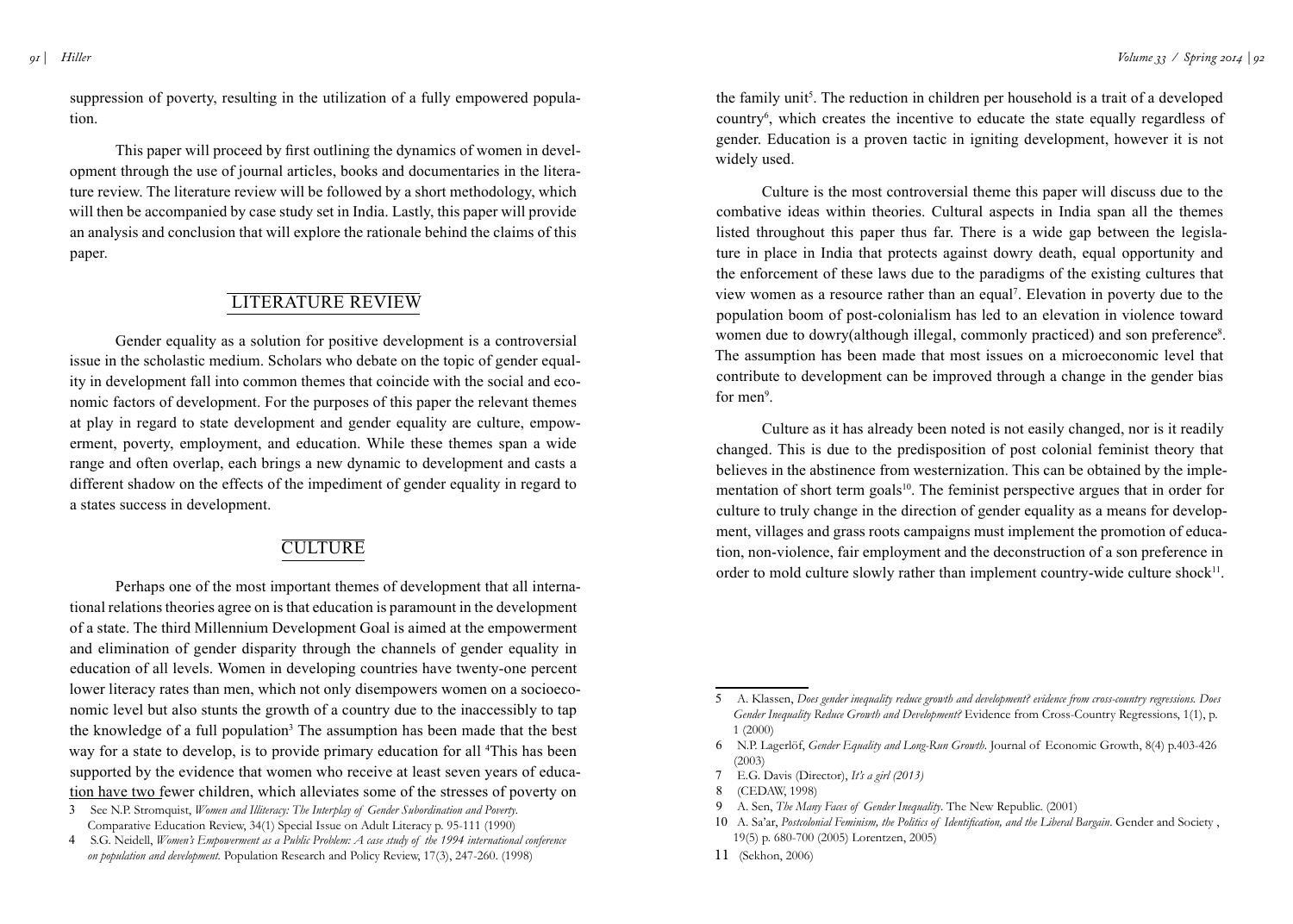## **EMPOWERMENT**

 One of the most important factors to gaining equality is through empowerment. Empowerment is defined as sharing power with subordinates<sup>12</sup>. This paper makes the assumption that empowerment can be simplified in the form of management or those in power share such powers with those who are subordinate in order to create the notion of full participation<sup>13</sup>. This definition is relevant to gender equality due to the parallels that can be made from the factors of development. Specifically, the assumption can be made that due to cultural aspects, women have the tendency to be subordinates under a patriarchal regime, therefore uniting their qualifications to receive empowerment. According to Women's Empowerment as a Public problem: A Case Study of the 1994 International Conference on Population and Development, "Empowerment requires husbands, partners, families and communities to help promote a healthy environment free from coercion, violence or abuse, in which women are free to use community services on a basis of equality14. From the feminist perspective, empowerment of women through vast mediums such as education, healthcare and equal opportunity in the workplace is one of the main ways a country can develop.<sup>15</sup>. While this assumption is applicable in India, culture paradigms are not easily changed and need the support of an economic project in order to be realistically represented and understood. The argument has been made that in order to develop a state must lessen the impacts of poverty, which according to Kabeer, "goes hand in hand with disempowerment"<sup>16</sup>. Empowerment is thus treated as means for development.

Though empowerment is a variable in the formula for a developed state, scholars argue that empowerment and gender equality are the result of the alleviation of poverty through economic intervention rather than social intervention<sup>17</sup>.

 These scholars believe that the suppression of women as actors in a developing state is largely in part due to their status as impoverished, and therefore make the assumption that welfare and social programs can elevate their economic position and therefore raise the economic position of the state on the whole<sup>18</sup>. Additionally, from the psychological perspective, scholars are cautionary about unrealistic expectations for empowerment. This is because they could have adverse results creating the feeling of disappointment, stunting the continuous evolution of gender equality and empowerment<sup>19</sup>. While these scholars certainly address the economic issues and climate of a developing state on the economic standpoint, both express a narrow view of how gender equality develops, equating it to the model of a western state. This view disregards the grass roots movements of women that are still ongoing of these western states to obtain gender equality despite the fact that they are in a categorically developed western state.

### **POVERTY**

 Empowerment as previously stated reacts to smaller factors, the first of which is the theme of Poverty. Poverty has been highlighted as the first of the United Nations(UN) Millennium Development Goals(MDG), created to eradicate extreme hunger and poverty. Poverty as defined by the MDG's is noted as "the proportion of people whose income is less than one dollar a day". While this definition highlights the definition of "extreme poverty", often poverty lines share similar boundaries. In India women are especially at risk of poverty based on their susceptibility to illiteracy, caste, land ownership and dependence on wage earnings20. Specifically women are at risk of poverty in India because they are viewed as second class citizens due to the resources(food, medicine, education, etc.) they receive after the men or boys 21This often causes gender inequality within socioeconomic standing of women and thus a higher chance of under productivity within the state stunting development.

<sup>12</sup> See J.A. Conger, *The Empowerment Process: Integrating theory and practice* The Academy of Management Review 13(3), 471-482 (1988)

<sup>13</sup> See J.A. Conger, *The Empowerment Process: Integrating theory and practice* The Academy of Management Review 13(3), 471-482 (1988)

<sup>14</sup> S.G. Neidell, *Women's Empowerment as a Public Problem: A case study of the 1994 international conference on population and development.* Population Research and Policy Review, 17(3), 247-260. (1998)

<sup>15</sup> S.G. Neidell, *Women's Empowerment as a Public Problem: A case study of the 1994 international conference on population and development.* Population Research and Policy Review, 17(3), p. 247-260. (1998); See A. Sen, *The Many Faces of Gender Inequality*. The New Republic. (2001); See World bank. *About development*. (2013). Retrieved from: [http://web.worldbank.org/WBSITE/EXTERNAL/EXTSITETOOLS/0,,](http://web.worldbank.org/WBSITE/EXTERNAL/EXTSITETOOLS/0,,contentMDK:20147486~menuPK:344190~pagePK:98400~piPK:98424~theSitePK:95474,00.html) [contentMDK:20147486~menuPK:344190~pagePK:98400~piPK:98424~theSitePK:95474,00.html](http://web.worldbank.org/WBSITE/EXTERNAL/EXTSITETOOLS/0,,contentMDK:20147486~menuPK:344190~pagePK:98400~piPK:98424~theSitePK:95474,00.html) 16 N. Kabeer, *Gender and Development*, Millennium Development Goals 13(1) p. 13-24 (2005)

<sup>17</sup> S.W. Sinding, *Population, poverty and economic growth. Philosophical Transactions: Biological Sciences,* The Impact of Population Growth on Tomorrow's World364(1532), p. 3023-3030 (2009)

<sup>18</sup> A. Sharma, *Crossbreeding Institutions, Breeding Struggle: Women's Empowerment, Neoliberal Governmentality, and State (Re)Formation in India,* Cultural Anthropology, 21(1) p. 60-95 (2006)

<sup>19</sup> L.V. Kempen, *The 'Downside' of Women Empowerment in India: An Experimental Inquiry into the Role of Expectations.* Social Indicators Research, 94,(3) p. 465-482 (2009)

<sup>20</sup> See World bank. *About development*. (2013). Retrieved from: [http://web.worldbank.org/WBSITE/](http://web.worldbank.org/WBSITE/EXTERNAL/EXTSITETOOLS/0,,contentMDK:20147486~menuPK:344190~pagePK:98400~piPK:98424~theSitePK:95474,00.html) [EXTERNAL/EXTSITETOOLS/0,,contentMDK:20147486~menuPK:344190~pagePK:98400~piP-](http://web.worldbank.org/WBSITE/EXTERNAL/EXTSITETOOLS/0,,contentMDK:20147486~menuPK:344190~pagePK:98400~piPK:98424~theSitePK:95474,00.html)[K:98424~theSitePK:95474,00.html](http://web.worldbank.org/WBSITE/EXTERNAL/EXTSITETOOLS/0,,contentMDK:20147486~menuPK:344190~pagePK:98400~piPK:98424~theSitePK:95474,00.html)

<sup>21</sup> E.G. Davis (Director), *It's a girl (2013)*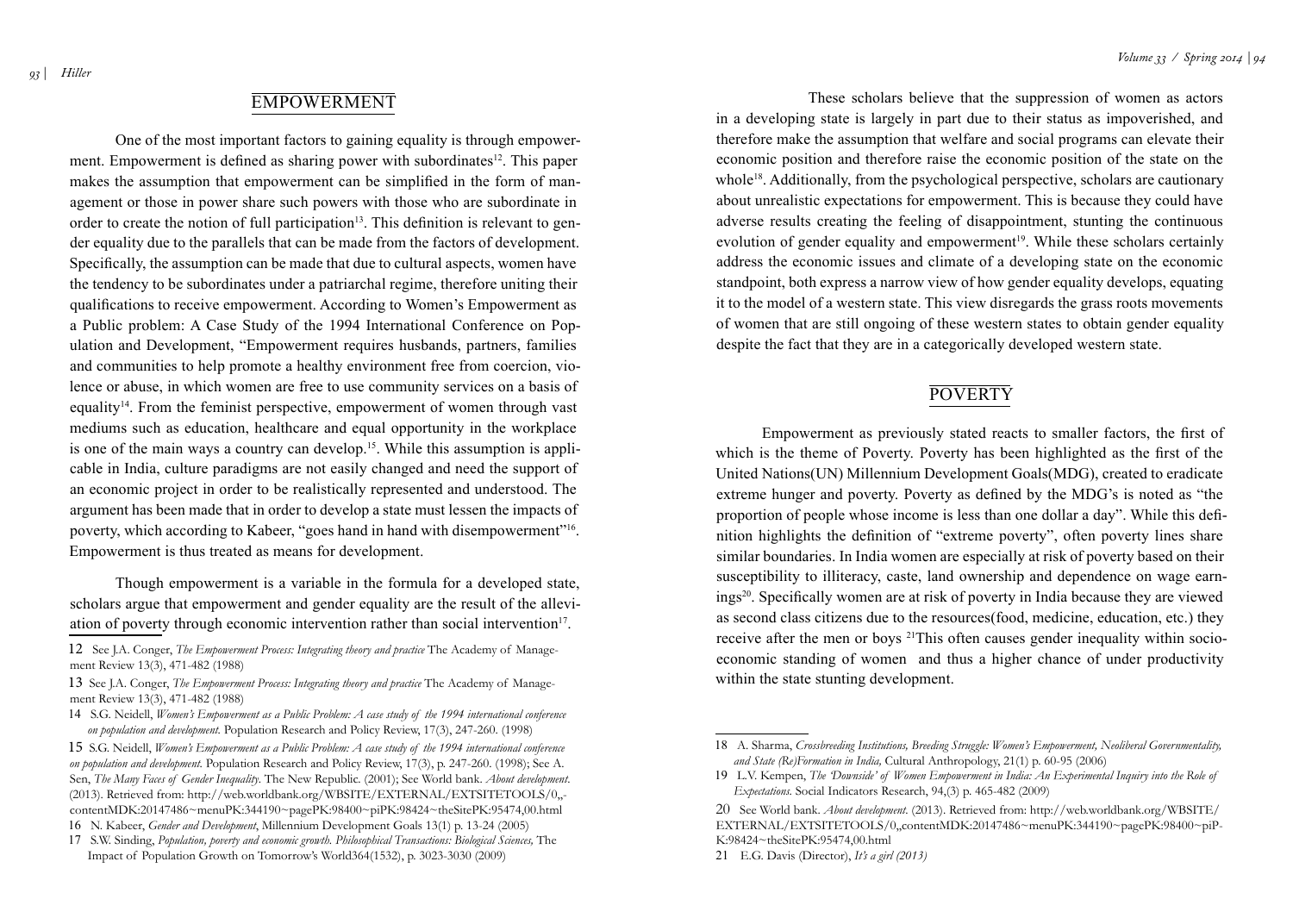Adversely scholars of the neoliberal perspective believe that women's status will rise with the elevation of wealth in a state. It has been assumed that wealthy states have a higher status of women<sup>22</sup> and that the urbanization and infrastructure reform is the way to achieve a solution to poverty and by extension gender inequality. Although urbanization and industrialization is one way a state can develop, this theory has been criticized in the way that globalization takes advantage of gender inequalities within the developing state because women are the predominate workforce in outsourced industry but make a fraction of the wage.

## Mortality Rates

Another theme scholars have commented on within the controversial issue of gender inequalities effect on development is the mortality rates within a developing state. Mortality becomes apparently parallel with gender identity when ruling out cause of death from heart disease or cancer, but rather focusing on intentional deaths caused by violence, suicide or accidental death<sup>23</sup>. In India, 100,000 deaths a year are caused by "dowry deaths". Dowry deaths are when a woman is killed because her family could not produce an adequate dowry or could not produce a son<sup>24</sup> In the film It's a Girl, it was claimed that one in four girls does not live through puberty, though either infanticide or feticide because she will be a financial burden on her family. This gender disparity at birth causes a ratio of 140 boy to 100 girl ratio. These deaths are frequently ignored by authorities due to the cultural acceptance and reasoning. The Convention on the Elimination of All Forms of Discrimination Against Women(CEDAW) attributed the elevated female mortality to "son preference". The precedent is set that women have a higher rate of mortality and therefore negatively effecting the choices they make for long term goals, which causes them to abstain from the limited availability of education or investment and make short term goals $25$ .

 While some scholars recognize the effects of mortality caused from violence and murder within the spectrum of gender inequality, they provide the adverse claim that the mortality rates are a result of expansive poverty, inaccessibility to adequate health care and famine due to economic crisis<sup>26</sup>. This model 22 N.P. Lagerlöf, *Gender Equality and Long-Run Growth*. Journal of Economic Growth, 8(4) p.403-426

suggests that socioeconomics are secondary to macroeconomics, creating the dynamic that issues within social status are secondary to basic need.

## **EMPLOYMENT**

 Within social status employment from both wage and unstructured work(agriculture, fisheries, independent business) the theme of gender has been the cause for debate. From the feminist perspective, women are underpaid or unpaid, which is nothing new in a world where patriarchy rules the day. In employment, women are not victims of development, but agents for their own economic situation<sup>27</sup>. Ninety percent of the female workforce works in the agricultural markets and the connection has been made that underpaying these women does not allow them to expand technologically, stunting the growth of agricultural enterprises<sup>28</sup>. By underpaying the female workforce, they cannot progress at an adequate rate for development.

Adversely liberal institutionalizes argue that the underpaid employment of women makes them desirable in the global economy because of the low wages. The low wage brings in more corporate contracts, and therefore capitol for the state which can then be trickled down to the impoverished and eventually allow them to develop<sup>29</sup>. Because women only occupy four percent of organized labor in India feminists would argue that without proper vitalization of the full population, development can only plateau<sup>30</sup>.

## **CULTURE**

Perhaps one of the most important themes of development that all international relations theories agree on is that education is paramount in the development of a state. The third MDG is aimed at the empowerment and elimination of gender disparity through the channels of gender equality in education of all levels. Women in developing countries have twenty-one percent lower literacy

<sup>(2003)</sup>

<sup>23</sup> F.C. Pampel, *Gender Equality and the Sex Differential in Mortality from Accidents in High Income Nations Population*. Research and Policy Review , 20(5) p.397-421 (2001)

<sup>24</sup> E.G. Davis (Director), *It's a girl (2013)*

<sup>25</sup> (Lorentzen, 2005)

<sup>26</sup> K. Navaneetham, *The Influence of Cohort Effects on Mortality Trends in India: Role of Economic Factors*.

Population Research and Policy Review, 12(2) p. 159-176 (1993)

<sup>27</sup> H.M. Hapke, *Petty Traders, Gender, and Development in a South Indian Fishery*. Economic Geography , 77(3) p. 225-249 (2001)

<sup>28</sup> (CEDAW, 1998)

<sup>29</sup> A. Klassen, *Does gender inequality reduce growth and development? evidence from cross-country regressions. Does Gender Inequality Reduce Growth and Development?* Evidence from Cross-Country Regressions, 1(1), p. 1 (2000)

<sup>30</sup> (CEDAW, 1998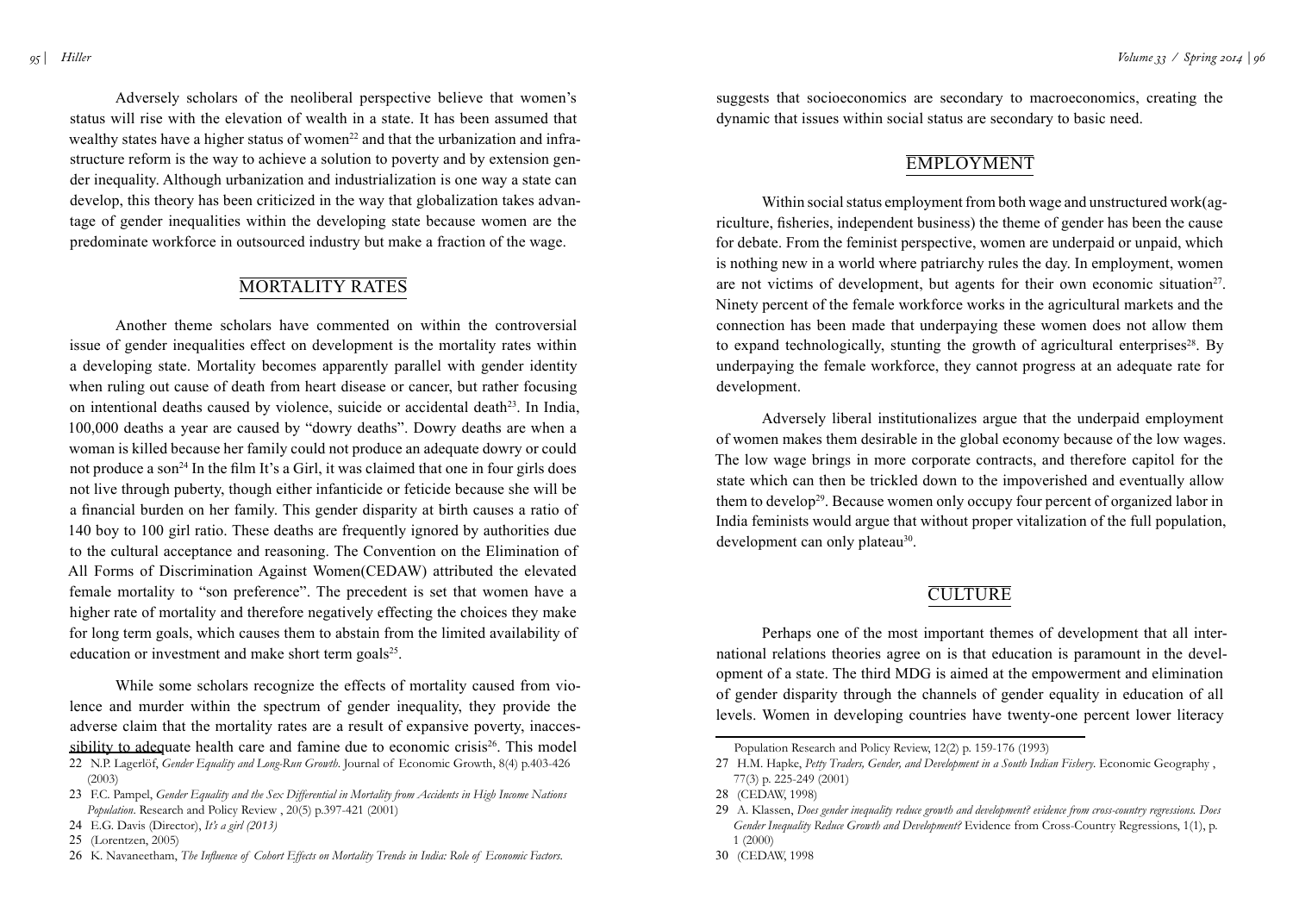rates than men, which not only disempowers women on a socioeconomic level, but also stunts the growth of a country due to the inaccessibly to tap the knowledge of a full population<sup>31</sup>. The assumption has been made that the best way for a state to develop is to provide primary education for all<sup>32</sup>. This has been supported by the evidence that women who receive at least seven years of education have two fewer children, which alleviates some of the stresses of poverty on the family unit<sup>33</sup>. The reduction in children per household is a trait of a developed country<sup>34</sup>, which creates the incentive to educate the state equally regardless of gender. Education is a proven tactic in igniting development, however it is not widely used.

Culture is the most controversial theme this paper will discuss due to the combative ideas within theories. Cultural aspects in India span all the themes listed throughout this paper thus far. There is a wide gap between the legislature in place in India that protects against dowry death, equal opportunity and the enforcement of these laws due to the paradigms of the existing cultures that view women as a resource rather than an equal<sup>35</sup>. Elevation in poverty due to the population boom of post-colonialism has led to an elevation in violence toward women due to dowry(although illegal, commonly practiced) and son preference<sup>36</sup>. The assumption has been made that most issues on a microeconomic level that contribute to development can be improved through a change in the gender bias for men $37$ .

Culture as it has already been noted is not easily changed, nor is it readily changed. This is due to the predisposition of post colonial feminist theory that believes in the abstinence from westernization. This can be obtained by the implementation of short term goals<sup>38</sup>. The feminist perspective argues that in order for culture to truly change in the direction of gender equality as a means for development, villages and grass roots campaigns must implement the promotion of educa-

- 31 N.P. Stromquist, *Women and Illiteracy: The Interplay of Gender Subordination and Poverty*. Comparative Education Review, 34(1) Special Issue on Adult Literacy p. 95-111 (1990)
- 32 S.G. Neidell, *Women's Empowerment as a Public Problem: A case study of the 1994 international conference on population and development.* Population Research and Policy Review, 17(3), 247-260. (1998)
- 33 A. Klassen, *Does gender inequality reduce growth and development? evidence from cross-country regressions. Does Gender Inequality Reduce Growth and Development?* Evidence from Cross-Country Regressions, 1(1), p. 1 (2000)
- 34 N.P. Lagerlöf, *Gender Equality and Long-Run Growth*. Journal of Economic Growth, 8(4) p.403-426 (2003)
- 35 E.G. Davis (Director), *It's a girl (2013)*
- 36 (CEDAW, 1998)
- 37 A. Sen, *The Many Faces of Gender Inequality*. The New Republic. (2001)
- 38 A. Sa'ar, *Postcolonial Feminism, the Politics of Identification, and the Liberal Bargain*. Gender and Society , 19(5) p. 680-700 (2005) Lorentzen, 2005)

tion, non-violence, fair employment and the deconstruction of a son preference in order to mold culture slowly rather than implement country-wide culture shock<sup>39</sup>.

 The literature reviewed throughout this paper provides a rounded view on the Scholarly theorist attitude toward gender equality as a tool of development within India and in the scope of development within the state.

## **METHODOLOGY**

 This paper will analyze the socioeconomic position of gender equality with the relationship to the corresponding development and economic improvement potential of a developing state using India as the primary case study. It will explore the relevant factors of development such as; education and literacy, non-casual employment, mortality, healthcare and the effects of poverty within the population. By applying gender equality as a means of development this section spans both the assumptions of micro and macroeconomics, providing the balanced argument for gender equality as a means for development. Additionally, this paper will examine the reasoning and hesitation behind the cultural ramifications that could be caused by the advocating of gender equality.

 This paper will make the point that although India has experienced fiscal growth, the rampant population growth cancels out this development with the growing poverty, especially among the marginalized rural labor force that is predominately Female. This will be followed by the aspect of positive growth and applications that can be applied as a potential solution to socioeconomic problems that reflect India as a state.

## Case Study: India

India, rich with culture and tradition, is currently the second largest country by population<sup>40</sup>. Scholars believe that Indian culture and people date back seventy-five thousand years, creating the assumption that Indian people have seen an insurmountable quantity of history. Through the modern age, a change has surfaced advocating for the development of all states. While India arguably stands on both sides of "developed" and "undeveloped", it will not progress and a state unless it rectifies gender inequalities through the promotion of education, sup-

<sup>39</sup> (Sekhon, 2006)

<sup>40</sup> (Census, 2011)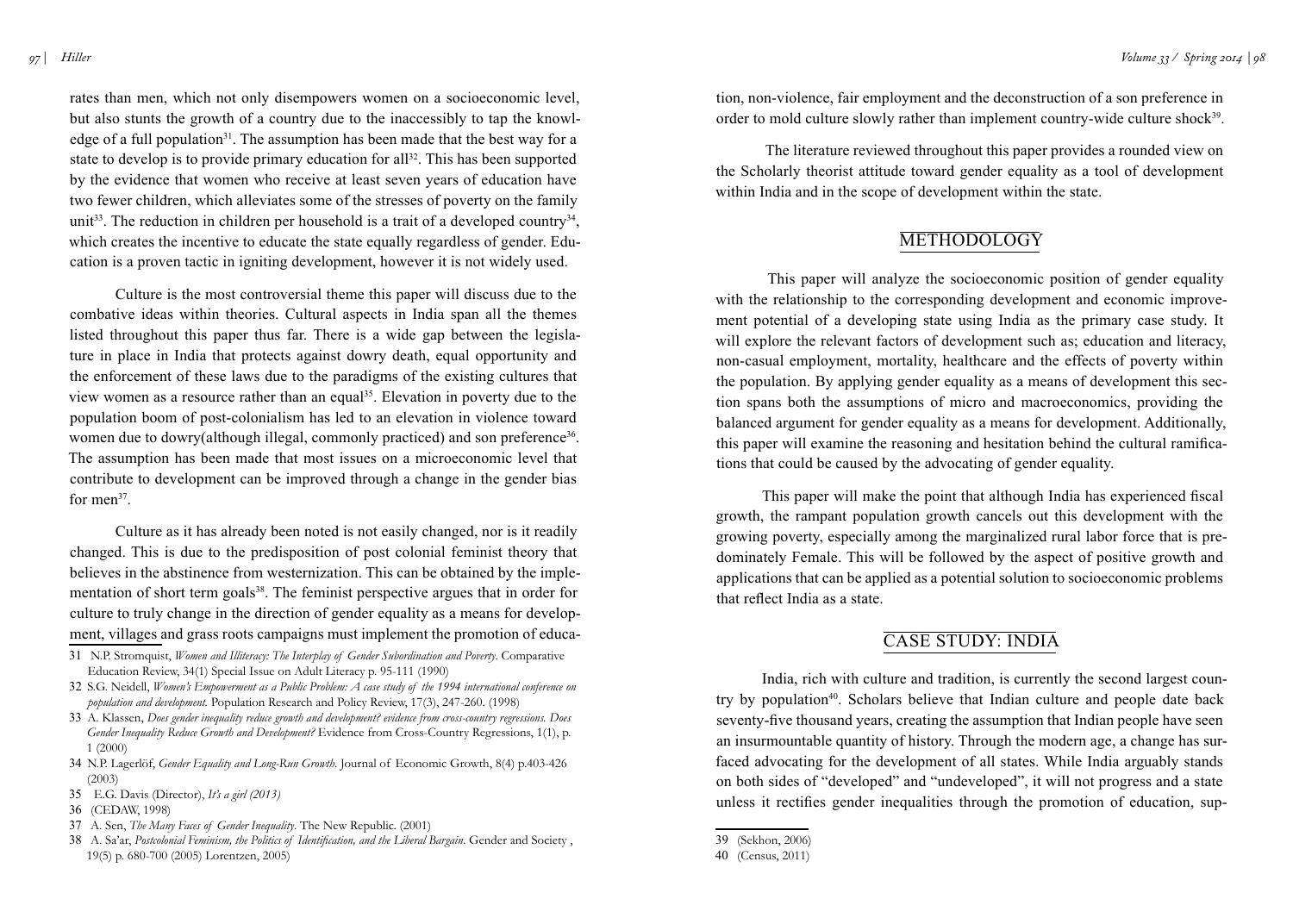pression of poverty and a change in the cultural outlook of the role of women in society.

Like many ancient civilizations, India holds deep roots to the cultures that have shaped it. One of the major influences in India is the assertion of Hindu religion in Northern India41. Stein argues that as culture changed to represent the Hindu religion, the overt and abrasive patriarchal values changed the gender dynamics by leading to the increased subordination of women(1998). In the case of India, Hindu is not only a religion but a cultural guideline. Many of the same Hindi values made their way into modern Indian society. This connection is made in Ruth Vanita's article The Self is Not Gendered: Sulabha's Debate with King Janaka, "a woman should never be independent but under the protection of her father in youth, husband in adulthood, and son in old age"42 The gospel passage often acts as a social guideline for society, and in many cases it dictates the treatment and roles attributed to each respective gender.

Due to the bias that Hinduism bestows upon women's roles, Indian women often live in the constraints of "classical" women's work. These "classical" roles include child-bearing, household chores and unpaid labor. Studies have shown that when women participate in gainful employment in India a woman's agency increases<sup>43</sup>. This agency positively affects the economy through an increase in GDP. However the study also goes on to say that due to cultural restrictions from the devout patriarchal society, such as a greater emphasis placed on joint child care with the husband and joint responsibility of household chores, it becomes exponentially harder for women to play a role in employment opportunities outside the home.

In addition to restrictions on employment, Indian culture also perpetuates gender inequality in the form of "son preference", highlighting an emphasis on female mortality rates. Son preference stems from the benefits and drawbacks of the dowry system. The system also rooted in Hindu culture, is the practice of property or money given to the groom to make the bride more desirable. Though by law India has outlawed the practices of dowry, it is still a large part of marital culture. Son preference is accentuated by the dowry system because daughters are seen as an outflow of wealth, whereas sons are seen as and in flow of wealth through marriage. This cultural paradigm has many consequences, including vio-

lence against women for having too small a dowry or not being able to produce sons, female fetus/infanticide, and an imbalance in the ratio of male to female children. When there is a disruption in the gender ratio of a state, the ramifications are often extreme violence and congruent with a rise in murders per capita due to the excess in organization between young men<sup>44</sup>, which negatively effects the development of India.

The claim has been made in regard to the benefit of mortality rates due to their control of population growth. While the population growth of India is in some way stunted, the ramifications of that type of population control is often more harmful than good. An alternative to population control is the access to education and literacy for women. Women and girls in India are often excluded or given second preference to their brothers for education attention. According to a study, literacy significantly reduces the mortality rates of girls from ages 0 to 5 drastically. Additionally this tactic serves as a minor interference within Indian culture due to the fact that a woman can still perform her household roles without disrupting the male roles<sup>45</sup>.

 One state in India worth mentioning as a positive example in women's empowerment and use of agency is the State of Kerala. India has an average of 3.0 children per couple; Kerala has an average of 1.7, well below the goal of 2.046. The primary reasoning behind such a steep shift in child birth per couple is the emphasis on women's education. Because the birthrates in Kerala diminished due to the attention to women's literacy and education, the mortality rates followed suit. As a result of the promotion of women's empowerment and agency, there has been greater recognition in women's property rights, hindering some cultural injustices the women of India face, in turn promoting positive development.

 Women's property rights and education correlate with the presence of poverty. One of the reasons why women have little participation in the economic progression of India is the lack of economic resources caused by social constraints; namely Property rights. Due to the patriarchal nature of India, land and assets are favorably given to the male members of the family. Women in India lack the necessary resources to start their own business because of these paradigms and in many cases this preserves the cycle of patriarchy. Studies show that when women in India own a business, they are often not only successful but positively contrib-

<sup>41</sup> B. Stein, *A History of India*. New York: Wiley. (1998)

<sup>42</sup> (2003, p.77).

<sup>43</sup> A. Sen, *The Many Faces of Gender Inequality*. The New Republic. (2001)

<sup>44</sup> A. Den Boer, *A Surplus of Men, a Deficit of Peace: Security and Sex Ratios in Asia's Largest States*. International Security, 26(4) p. 5-38 (2002)

<sup>45</sup> A. Sen, *The Many Faces of Gender Inequality*. The New Republic. (2001)

<sup>46</sup> A. Sen, *The Many Faces of Gender Inequality*. The New Republic. (2001)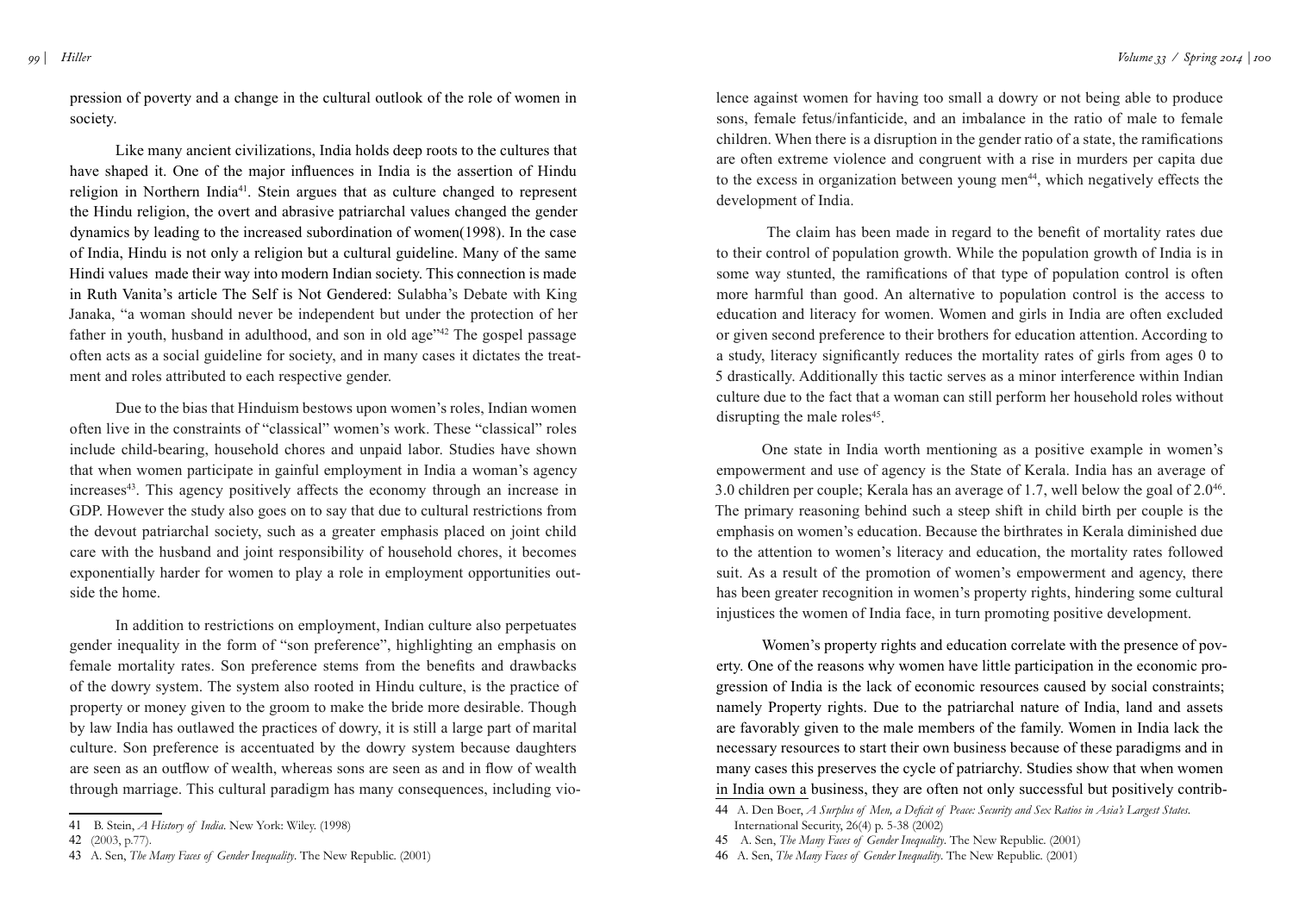*101 | Hiller*

ute to empowerment and agency of women in addition to their household income, thus positively effecting the economy of the surrounding region. Muhammad Yunus who created the microcredit union, was aimed at the rural market. Yunus lent modest loans to rural people(predominately women), and was repaid at 98 percent47. This data showed a relief in poverty of the area and showed the added participation of women in the community as active players.

 Women's agency and empowerment in India is a crucial factor in the development of the country. Not only does the empowerment and progress toward gender equality provide a positive enforcement of development for the country but it also marshals a plan for development that excludes violence and exclusion. By fully utilizing the population of India, goals can be accomplished through a bend in social dynamics rather than a schism.

## **ANALYSIS**

 Through data given in both the literature review defining women in regard to development and the case study set in India, this article can, with reasonable confidence, positively support the claim that the lack of female utilization can hurt the state in regard to development. Through this lens, we can see that it is not only socially, but fiscally irresponsible to exclude women from employment, state benefits, and educational programs.

In many developing countries, including India, the largest industries are agriculture and textile. These two sectors are extremely labor intensive, and require higher inputs of labor over capital. Because demand is a constant we can make the assumption that the supplied workforce is the variable. Therefore, a current or future loss in the working labor market would greatly impact the current Indian economy and future economic potential. As we have seen in India, women are discouraged from seeking gainful employment outside the home. From this claim, the conclusion can be drawn that due to the diminished supply of labor force(i.e. women), demand cannot be adequately met, thus causing a loss of potential profit within the state, stunting development.

In addition the lack of education standardization for women of developing countries will also negatively affect the profitability of industry within the state. As this paper has shown, access to education greatly improves a woman's chance of living above the poverty line. The money earned in educated fields then submerges itself into the economy, allowing for a ground up approach for economic enrichment.

From previous research we have seen that the promotion of education for females would allow for an increased percentage of females in the current labor market, and a reduction of both population expansion and infanticide. An increase in the current labor market due to females entering the labor force would lead to a more efficient economy, and a more skilled labor force. In addition to pure fiscal advancement of a greater number of households, education has shown to advance innovation in numerous fields of study. The combination of education and the unique perspective of being a woman can provide advancements in government policy, distribution of welfare, and provide variety within intellectual thought, effectively changing the way the government is run. This change could have the potential to change cultural dynamics, allowing countries like India to gain a fully utilized population.

## **CONCLUSION**

Through the span of history patriarchy has been ingrained into culture, state dynamics and the way countries evolve. This can be seen in every state regardless of GDP, developmental progress or cultural stigma. However, the correlation between the excessive and overt exclusion and suppression of women in a developing state is paramount in understanding why the state in question is underdeveloped. The direct correlation between a difference in education, labor equality and the risk of poverty and morality is amplified in developing countries is due to the under-utilization of the population at large. The under-utilization of the disempowered population effectively hinders growth. From the claims and evidence seen in this paper, the conclusion can be made, that gender equality is the overriding pursuit that must be accomplished in order to successfully develop a state.

<sup>47</sup> A. Sen, *The Many Faces of Gender Inequality*. The New Republic. (2001)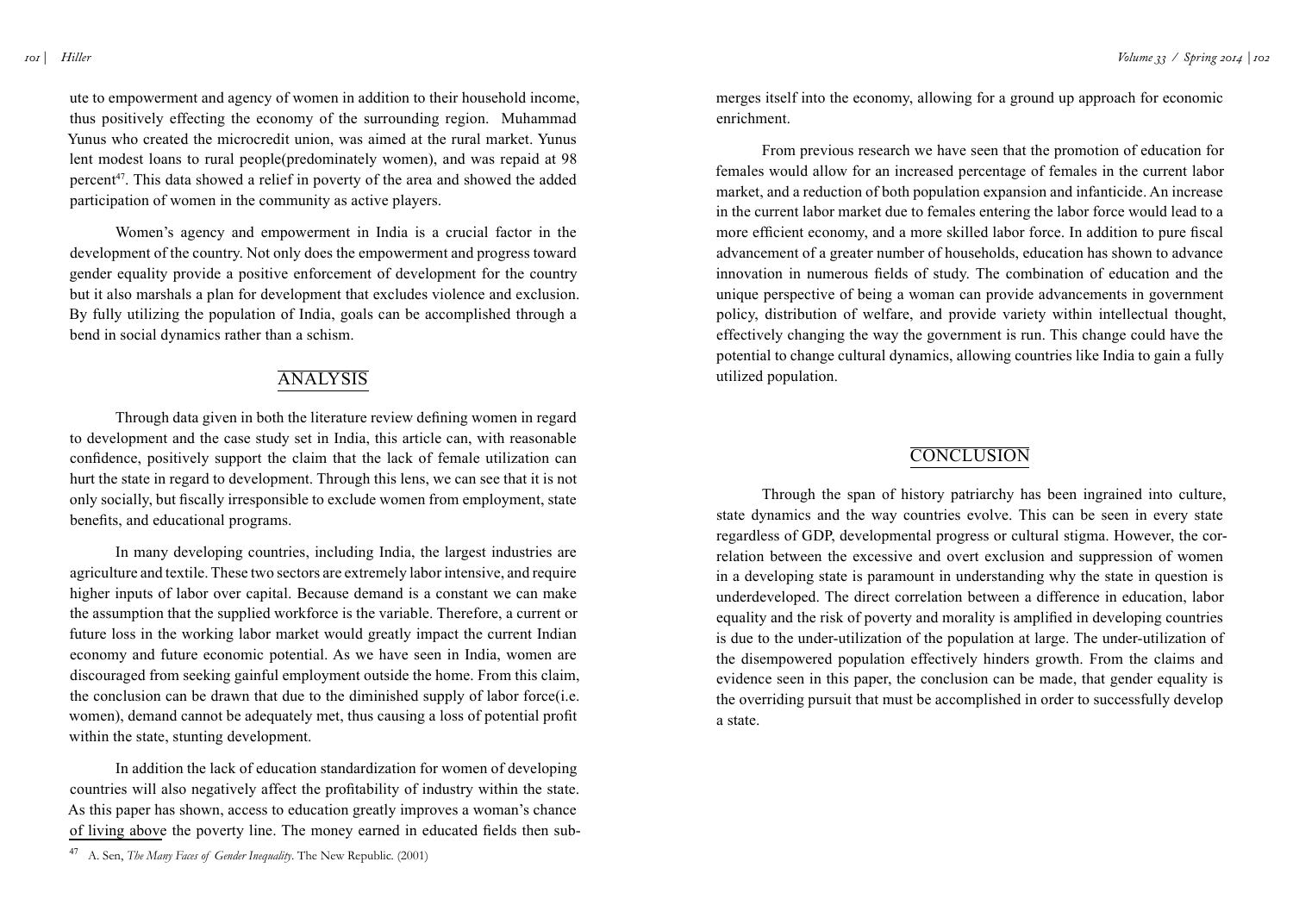## **BIBLIOGRAPHY**

- A. Den Boer, A Surplus of Men, a Deficit of Peace: Security and Sex Ratios in Asia's Largest States. International Security, 26(4) p. 5-38 (2002)
- A. Klassen, Does gender inequality reduce growth and development? evidence from cross-country regressions. Does Gender Inequality Reduce Growth and Development? Evidence from Cross-Country Regressions, 1(1), p. 1 (2000)
- A. Sa'ar, Postcolonial Feminism, the Politics of Identification, and the Liberal Bargain. Gender and Society , 19(5) p. 680-700 (2005)
- A. Sen, The Many Faces of Gender Inequality. The New Republic. (2001)
- A. Sharma, Crossbreeding Institutions, Breeding Struggle: Women's Empowerment, Neoliberal Governmentality, and State (Re)Formation in India, Cultural Anthropology, 21(1) p. 60-95 (2006)
- B. Stein, A History of India. New York: Wiley. (1998)
- F.C. Pampel, Gender Equality and the Sex Differential in Mortality from Accidents in High Income Nations Population. Research and Policy Review , 20(5) p.397-421 (2001)
- General assembly, 19<sup>th</sup> session, Report of the committee on the elimination of discrimination against women, New York. (1998)
- H.M. Hapke, Petty Traders, Gender, and Development in a South Indian Fishery. Economic Geography , 77(3) p. 225-249 (2001)
- J.A. Conger, The Empowerment Process: Integrating theory and practice The Academy of Management Review 13(3), 471-482 (1988)
- K. Navaneetham, The Influence of Cohort Effects on Mortality Trends in India: Role of Economic Factors. Population Research and Policy Review, 12(2) p. 159-176 (1993)
- L.V. Kempen, The 'Downside' of Women Empowerment in India: An Experimental Inquiry into the Role of Expectations. Social Indicators Research, 94,(3) p. 465-482 (2009)
- N. Kabeer, Gender and Development , Millennium Development Goals 13(1) pp. 13-24 (2005)
- N.P. Lagerlöf, Gender Equality and Long-Run Growth. Journal of Economic Growth, 8(4) p.403-426 (2003)
- N.P. Stromquist, Women and Illiteracy: The Interplay of Gender Subordination and Poverty. Comparative Education Review, 34(1) Special Issue on Adult Literacy p. 95-111 (1990)
- Ruth Vanita. The Self Is Not Gendered: Sulabha's Debate with King Janaka. NWSA Journal , 15(2) p. 76-93 (2003)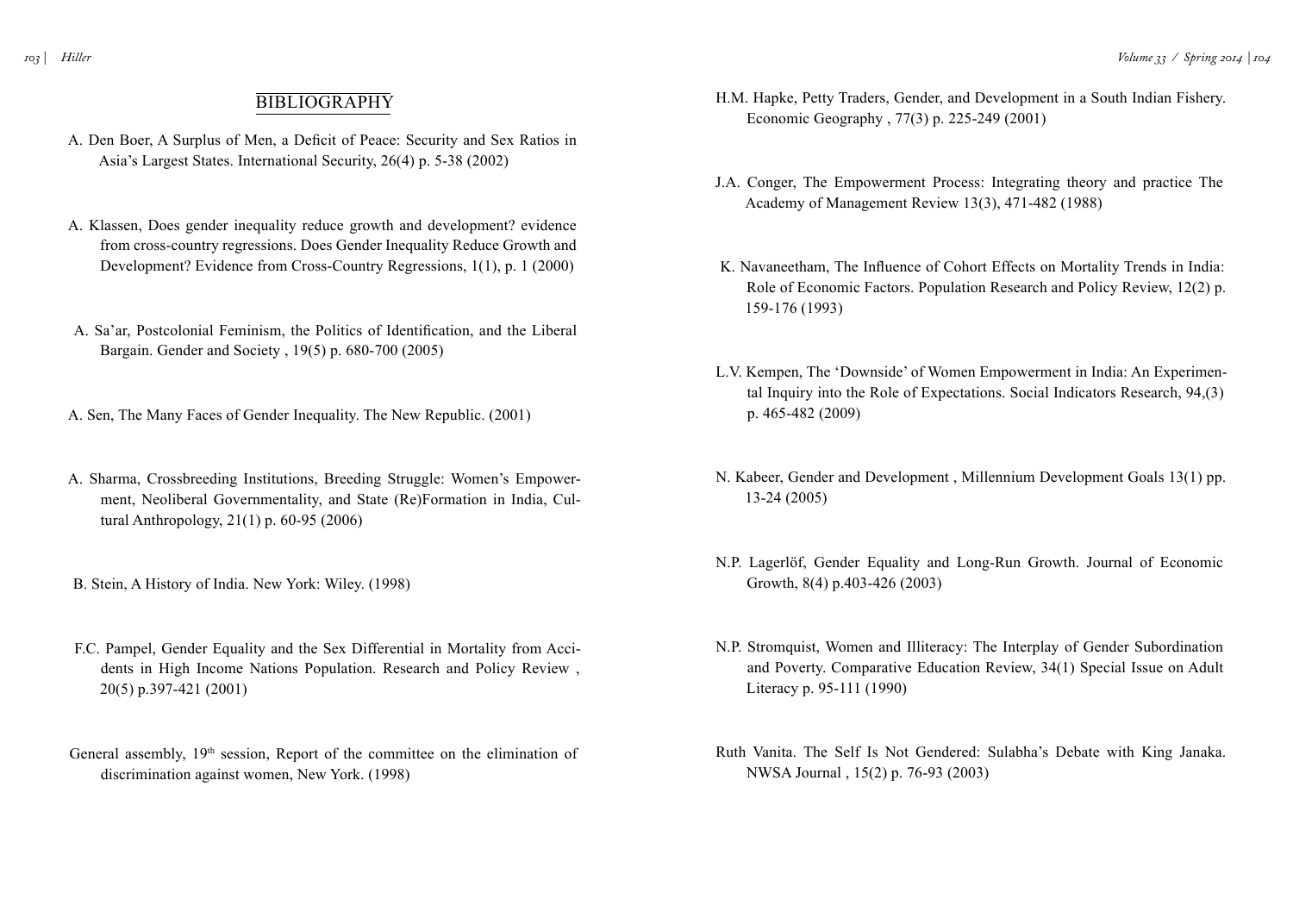#### *105 | Hiller*

- S.G. Neidell, Women's Empowerment as a Public Problem: A case study of the 1994 international conference on population and development. Population Research and Policy Review, 17(3), 247-260. (1998)
- S.W. Sinding, Population, poverty and economic growth. Philosophical Transactions: Biological Sciences , Vol. 364, No. 1532, The Impact of Population Growth on Tomorrow's World (Oct. 27, 2009), pp. 3023-3030

World bank. About development. (2013). Retrieved from: http://web.worldbank.org/ WBSITE/EXTERNAL/EXTSITETOOLS/0,,contentMDK:20147486~menuPK:344190~pagePK:98400~piPK:98424~theSitePK:95474,00.html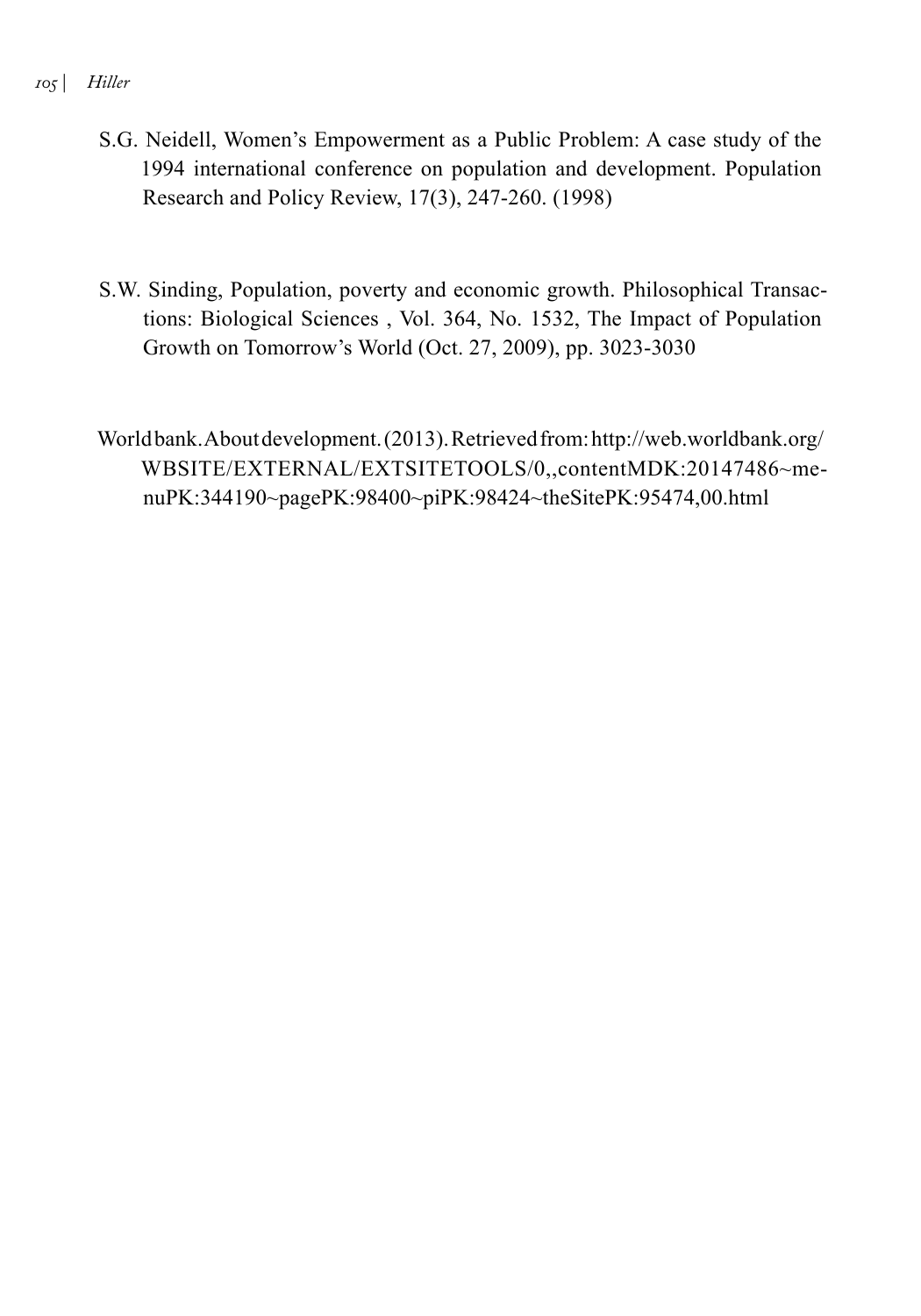*| 107*

 $\tau_{\rm w}$  – This paper surveys and an between China and NATO's security gains in a system of anarchy.<br> It demonstrates that the era of American unipolarity is waning; in the Post-Niyazov Era *» by Nina Harris* ws three cases of  $\overline{A}$  and  $\overline{A}$  and  $\overline{A}$  and  $\overline{A}$  and  $\overline{A}$  and  $\overline{A}$  and  $\overline{A}$  and  $\overline{A}$  and  $\overline{A}$  and  $\overline{A}$  and  $\overline{A}$  and  $\overline{A}$  and  $\overline{A}$  and  $\overline{A}$  and  $\overline{A}$  and  $\overline{A}$  and  $\overline{A}$  and  $\overline{CI}$  is one of  $\overline{I}$ Society of Christian Security of region. Empires have historically dominated embassy in Beigraae, occup rs, and intervening in Libya g d country that China re menistan, beginning with its conquest in the  $\overline{\mathcal{A}}$  and  $\overline{\mathcal{A}}$  are Alexander the  $\overline{\mathcal{A}}$  $\frac{1}{2}$  second by as conceiver are forced have  $\frac{1}{2}$ ically dominated the territory of modern-day in the aforementioned bipolarity.  $\frac{1}{2}$  the Central Asian region. *reviews three cases of NATO intervention: Kosovo, Afghanistan,* and Libya. It argues that in each case NATO has had direct influence on China's security beginning with the bombing of  $E = \frac{1}{2}$ their embassy in Belgrade, occupying a country that shares its istan, beginning with its conquest in borders, and intervening in Libya during the uprises of the Arab Spring, a country that China relies upon for energy. The two the territory of modern-day Turkmeneach other's gains resulting actors' security is directly defined by each other's gains, resulting abstract » *This paper surveys and analyzes the relationship NATO and China are countering each other's relative gains in power. This posturing will result in a new bipolar realignment of the international structure. Using a neo realist perspective, it* 

::::::::::::::::::::::::::::::::::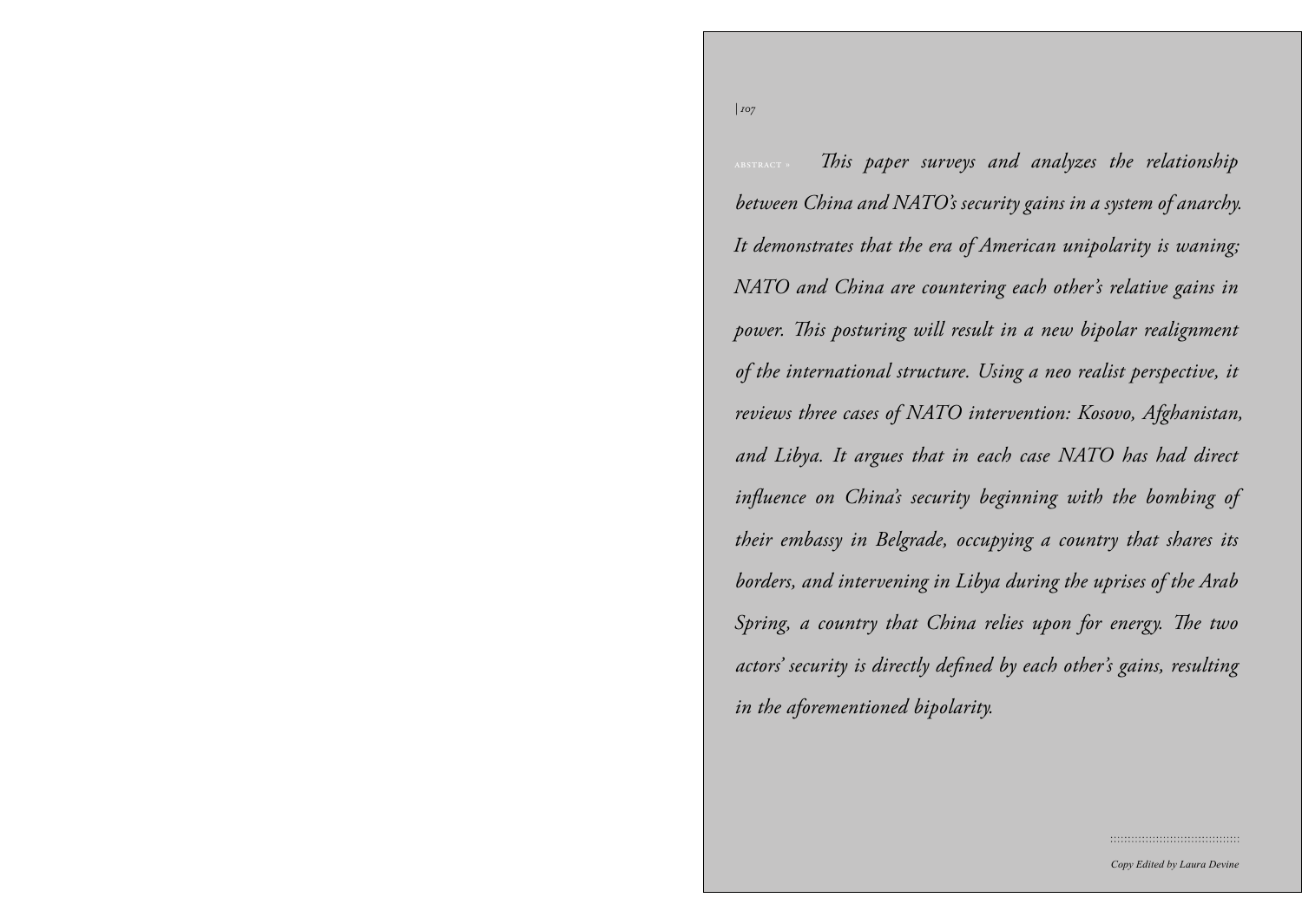# The Far-East Also Rises:

*Sino-NATO Security Gains and the New Bipolarity* 

## *by Topher Devine*

President Barak Obama has pledged to pivot the United States military focus to East Asia, already having stationed 250 marines in Australia, with the aim to have ten times more by the decades end. $<sup>1</sup>$  This is not going</sup> unnoticed. A recent New York Times article highlighted China's growing navy, noting that it has invested over one billion dollars in its military in the last decade, and that soon its navy will be the second largest in the world.<sup>2</sup> It would appear that the American unipolar moment is just that, a moment.

At the same, the US-centric military alliance, North Atlantic Treaty Organization (NATO), has been expanding its presence beyond Europe. Congruently, China has been expanding its influence beyond Asia. It is because of these developments that a chronological survey of NATO's interventions in relation to China's security is needed. This survey is vital to understanding the future structure of the international system. This paper aims to argue that in each intervention, NATO has had direct influence on China's security, beginning with the bombing of their embassy in Belgrade, and continuing to the occupation of a country that shares its borders—Afghanistan—as well as intervening in Libya during the of the Arab Spring. The two actors' security is directly defined by each other's gains, and that this will result in a bipolar system, similar to that of the Cold War.

<sup>1</sup> Matt Schiavenza, "What Exactly Does It Mean That the U.S. Is Pivoting to Asia?," *The Atlantic,* last modified April 15, 2013, , <http://www.theatlantic.com/ china/ archive/2013/04/what-exactly-is-the-pivotto-asia/274936/.

<sup>2</sup> Richard Parker, "Pilotless Planes, Pacific Tensions," *The New York Times,* last modified May 21, 2013, http://www. nytimes.com/2013/05/13/opinion/dronesand-the-rivalry-between-the-us-and-china. html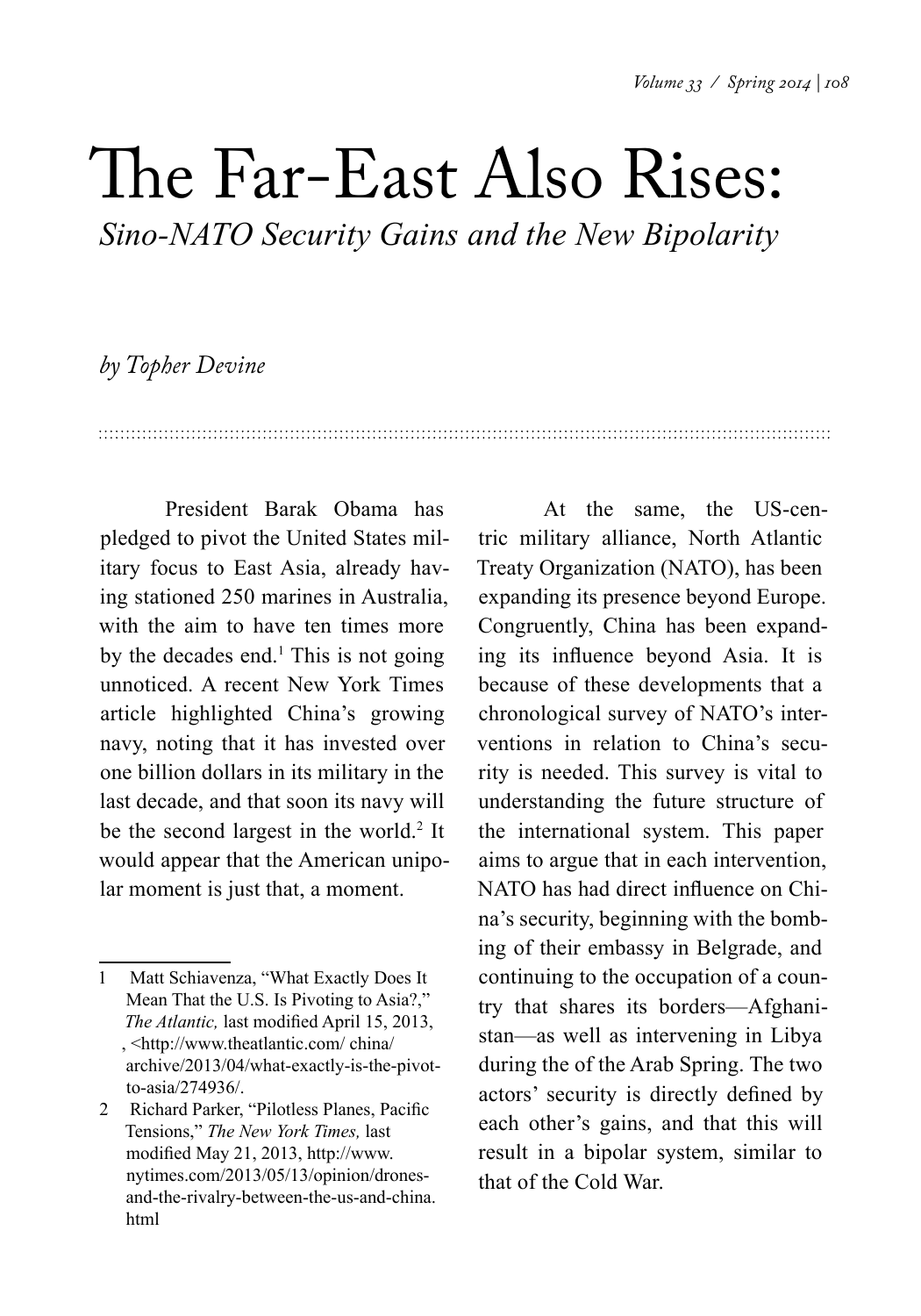To demonstrate this causality, this paper will first review the relevant literature. Then, it will justify its necessity, and methodology. It will go on to explain the realist notion of balance of power theory, and examine the nature of state security in an anarchic system. The three NATO interventions will then be examined chronologically to see their impact on China's security. Finally, it will conclude, that in fact, Sino-NATO security relations are causal.

## LITERATURE REVIEW:

To what degree do China's security gains affect NATO's, and vice-versa? This literature review aims to answer that question. Two articles have been chosen to best explain the theoretical perspectives being used to analyze three accounts of NATO intervention and their effects on Chinese security. The interventions include Kosovo, Afghanistan, and Libya. Theoretical perspectives will be reviewed under the subheading "Neo Realism," while the intervention analysis will be covered under the subheading "Case Studies". A final section will be devoted to the review's conclusion. Understanding the causal relationship between China and NATO's security gains is fundamental in the analysis of the future structure of the international system, and is necessary for understanding and prescribing state relations in that future.

## Neo Realism:

A neorealist perspective is vital to understanding the relationship between China and NATO's security gains. This theory best explains the strategic, self-interested and suspicious nature of states that lead to security competitions and systemic balancing. Neoliberal institutionalists disagree, and claim that through shared interests states can find ways to cooperate amongst themselves. They argue that international organizations can mitigate security competitions.<sup>3</sup> However, neorealism argues that these institutions are only relevant as long as they can be used as tools of the state. This is because states can never fully trust one another, and will do anything to increase their power.

In his piece, Anarchy and the Struggle for Power, John Mearsheimer elaborates on the above bedrock by outlining five specific assumptions. He lists these assump-

tions as so: the international system exists in a state of anarchy; all great powers possess some sort of military capability; states are always suspicious of each other's goals; survival is their main goal; and that states are rational actors. It is because of these assumptions that states seek hegemony as means of security. Great powers define the polarity of the system. The assumptions explain his assertion that a bipolar system is the most secure, and that security is relative.<sup>4</sup>

Mearsheimer's five assumptions are integral to understanding the behavior of both China and NATO in the international system. It is because of the anarchic nature of the system that China is naturally threatened by NATO's interventions, as nothing restrains it from growing. It is intrinsic that both actors distrust each other's ambitions. These actors are rational, and calculate their security in terms of the other's power. Thus, an increase in China's security threatens the American unipolarity that NATO is used to protecting. The article however, does not specifically apply the theory to the two, and predicts the end of NATO. Further theory is needed to examine if there is in fact a causal relationship between China and NATO's security.

Kenneth Waltz applies Mearsheimer's assumptions to explain post Cold War NATO behavior in his paper: The Balance of Power and NATO Expansion. The paper's purpose is to explain this expansion through a realist perceptive and refute the charge that realism fails to explain the post Cold War international structure. NATO's relevance is linked to US reliance on it as a source of power. He claims that the current structure won't last due to its unchecked unipolar power that the current structure won't last, he claims. This is because of the suspicious nature of states that will lead to new alliances and hegemonies. The expansion, he argues, is alienating, and forces Russia to move eastward, allying itself with an increasingly suspicious and powerful China, as opposed to integrating itself with the rest of Europe. A balancer will rise eventually. Combined they give the subject the tools needed to analyze NATO's interventions.<sup>5</sup>

While the paper helps to explain NATO's expansion, it does not explore NATO's interventions, nor does it expand on China's security in relation to such actions. It does, however, specifically account for why the emergence of a new power should occur in order to balance out such actions. While lacking a grander

<sup>3</sup> Robert Keohane, "From After Hegemony: Cooperation and Discord in the World Political Economy," in *Essential Readings in World Politics 4th edition*, ed*.* Karen Mingst, Jack Snyder (New York: Norton and Co, 2011), 292.

<sup>4</sup> John Mearsheimer, "Anarchy and the Struggle for Power," in *Essential Readings in World Politics 4<sup>th</sup> edition*, ed. Karen Mingst, Jack Snyder (New York: Norton and Co, 2011), 31-33.

<sup>5</sup> Kenneth Waltz "The Balance of Power and NATO Expansion," *CIAO,* last modified October 1998, http://0-www.ciaonet.org.opac.sfsu.edu/wps/wak02/.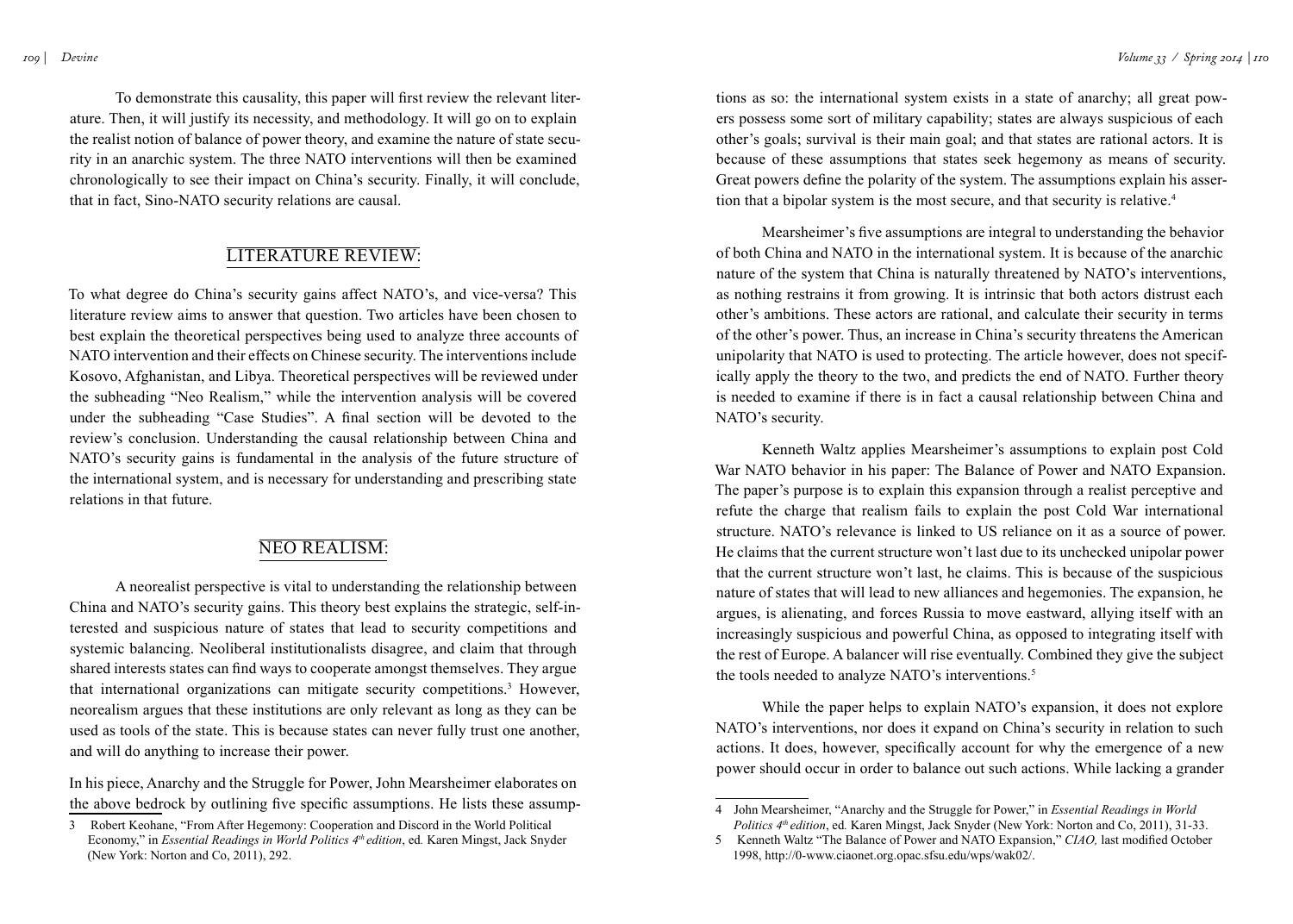survey of their relationship, together the two works explain that security is relative, NATO is still relevant, and that a balancer will rise amongst them.

## CASE STUDIES:

In the article China and NATO: Grappling with Beijing's Hopes and Fears, Richard Weltz briefly surveys the two's relationship, while recommending greater cooperation and engagement between them if they are to avoid a security competition. The bombing of the Chinese embassy in Serbia by NATO in 1999 marked the first direct interaction. NATO's use of force was unauthorized by the United Nations Security Council (UNSC) and heightened China's distrust of the western alliance. While China sees NATO's success as vital to their state security, they also observe the expansion into Asia with suspicion. It is, however, the Afghan war that is pointed to as the best point for cooperation between the two.<sup>6</sup>

Weltz's article speaks of the zero-sum security between the two actors in the global system. However, his reliance on mutual cooperation falls short of explaining the relationship between China and NATO. It is precisely because of this zero-sum nature that the two actors will continue to vie for more power, in order to enhance their own security. NATO's intervention in Kosovo was a perceived threat to China. Thus, the enhancement of NATO's security did affect China's.

Milosz Kucharski's paper, China in The Age of American Primacy, functions similarly to Weltz's piece. However, it focuses much more on NATO's intervention in Afghanistan. Kucharski's piece argues that the intervention into a bordering state has led China to conclude that through NATO, the U.S. is attempting to contain them. He adds, that expansion into Asia would never be countered by military force. U.S. reluctance to use hard power results in soft balancing. Soft balancing is a less overt maneuver of the global polarity. It concludes that China is the only power capable of checking America's hegemony, and predicts increased conflict as each power acts in its own self-interest. <sup>7</sup>

Kucharski uses the balance of power theory, expressed by Mearsheimer and Waltz, to explain and predict a change to the international system's struc-

ture. His point to increased conflict because of the intervention, discredits Weltz's argument that cooperation through Afghanistan between China and NATO. The dangers of unipolarity are again evident, as well as how the nature of the system anarchy—keeps states distrustful. Though the article includes Afghanistan and Kosovo, it does not review Libya, and therefore is not a complete survey of the relationship between the two actors.

NATO's latest intervention— Libya, is thoroughly examined in China's Perilous Libyan Adventure, by Ted Carpenter, describes Chinese foreign policy toward North Africa and the Middle East as "unapologetic realism." The Libyan intervention gave Beijing a chance to flex its military might when it sent a Naval vessel to the Mediterranean Sea to evacuate its nationals from the country. China relies on Libyan energy supplies and accused NATO of gross overreach of what it had been granted by the UNSC resolution.<sup>8</sup>

The article reaches the same conclusion as the others: the nature of the system is zero sum. NATO's adventures into Libya were seen as a threat to China's security. This is not just because of the perceived overreach concerning the UNSC resolution, but NATO's choice to intervene in a country China relies on for energy, when it has not done so in other states affected by the Arab Spring, such as Syria. The article falls short, like the others as it does not compile a comprehensive and complete survey of NATO interventions.

## CONCLUSION:

Due to the lack of a supranational government, states must seek to maximize their security. The structure is shaped by hegemons that vie for power at each other's expense, as is has been demonstrated by Mearsheimer and Waltz. This helps to explain Chinese suspicion over the motives behind, and the precedents set, by NATO's interventions and disregard of the UNSC. Unipolarity breed's mistrust amongst states that feel like they are at the mercy of a global hegemon. It is for this reason that China and NATO's security is zero-sum in nature and that the two actor's behavior affects their security proportionately. The reviewed literature, compiled together, may have answered that question, however, a comprehensive chronology of Sino-NATO security correlation is needed to further understand the two's nature and future polarity of the system.

<sup>6</sup> Richard Weltz, "China and NATO: Grappling with Beijing's Hopes and Fears," *Jamestown Foundation*, last modified July 6, 2012, http://www.jamestown.org/single/?no\_cache=1&tx\_ ttnews%5Btt\_news%5D=39593#.UjdCHxaFyAM.

<sup>7</sup> Milosz Kucharski, "China in The Age of American Primacy," *International Relations*. 26, no. 1: 60-77, http://ire.sagepub.com/content/26/1/60.

<sup>8</sup> Ted Carpenter, "China's Perilous Libyan Adventure." *Cato Institute,* last modified September 9, 2011, http://0-www.cato.org.opac.sfsu.edu/publications/commentary/chinas-perilous-libyanadventure?print.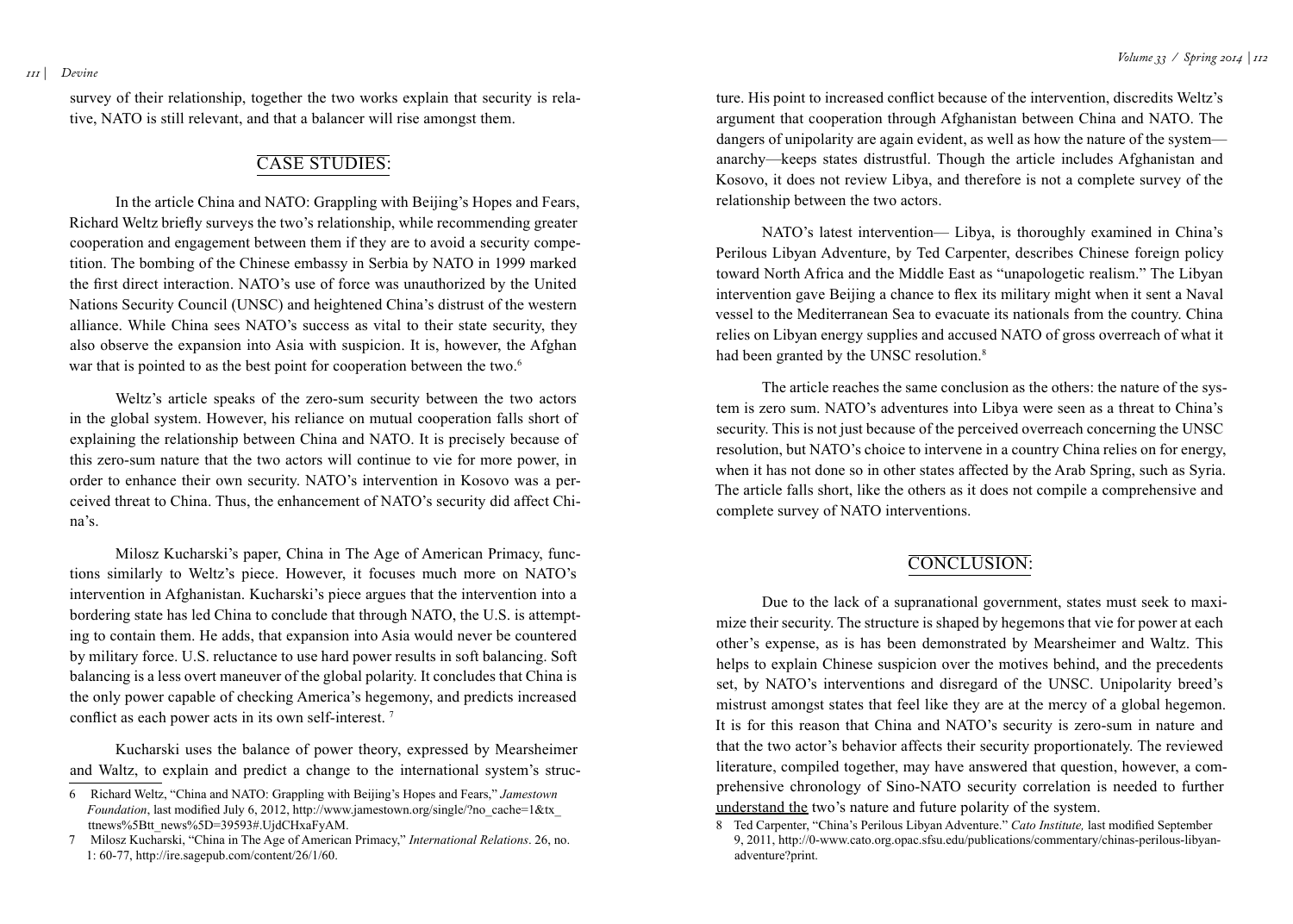## Justification of Methodology:

This paper will examine the effects of NATO's interventions on China's security. To do so it will chronologically look at the three separate cases of such interventions and will include Kosovo, Afghanistan, and Libya. An analysis and survey of this helps us see how the actions of NATO prompt the actions of China and vice versa. Each surveyed intervention will illustrate this causal relationship in an increasingly bipolar world, where the two's security have found itself dependent upon one's losses, for the others gains.

Due to the zero-sum nature of security in an anarchic international system, a neo realist approach is needed to analyze the aforementioned relationship. Structural power is best explained by scholars like Mearsheimer and Waltz who have written extensively about balance of power theory. This paper aims to add a complete analysis of Sino-NATO security relations to neo realist literature.

### Neo-Realism and Balance of Power Theory:

To understand the behavior of both China and NATO we must first look at the nature of the international system and the actors that make up such a system. States are the primary actors, although, when forming alliances like the US has done with its European allies, these alliances behave as states. Using a neo realist perspective is vital to understand such behavior.

The nature of the international system is anarchic, meaning that it lacks a supranational authority: state sovereignty is therefore the highest authority. Institutions like the United Nations (UN) serve merely as a place for states to convene, and can only affect a state's sovereignty if the state in question has less power than those that make up UNSC. 9 For example, China and Russia both blocked UNSC resolutions authorizing NATO's air war over Serbia and Kosovo. Serbia as the weaker power to the states that make up NATO were no match in might, which meant that the Western alliance could conduct the intervention with or without international legitimacy through the UNSC. 10 In this anarchic system, the only check to power is power, which defines state behavior.

States are self-interested with their primary goal being survival, and it is because of this that they seek to maximize their power and increase their security.11 Situations like the unauthorized NATO intervention in Kosovo, drive weaker states to maximize their power at all costs, and stronger states to consolidate the power they already have while maximizing their security. Therefore, China is seeking a larger navy and the US continues to develop new military technologies to maintain itself as the world's premier power.<sup>12</sup>

This behavior causes suspicion amongst states because there is no higher authority in the global system; there is no way to verify each actor's intentions.<sup>13</sup> For example, when the US moves marines to Australia, China will perceive this as a threat. In turn, China increases its navy to extend its presence further into the pacific.1415 Suspicion over the intentions of a state's security maximization, leads to security competitions, and only perpetuates the lust for more power amongst states.

In their quest for power maximization, states will seek alliances, or regimes that serve to strengthen their security by matching the power of other states or hegemonies. Alliances like NATO are evidence of this. The United States, the dominant power, maintains great influence in Europe because of NATO. In turn, the smaller states of the aforementioned continent enjoy the heightened security that an alliance with the US provides.<sup>16</sup> Many analysts believe that China, along with Russia, have formed the Shanghai Cooperation Organization (SCO), not just to reaffirm is influence over Central Asia, but to counter the unchecked power of NATO.<sup>17</sup> It is through these hegemonies and alliances that the polarity of the system is defined.<sup>18</sup>

The polarity of the system defines its structure; due to the system's anarchic nature, hegemonic power is the only check to hegemonic power, and because this power is relative, not absolute in nature. As seen in the Cold War, the suspicion of both the US, and its rival, the USSR, led to a security competition. The two hegemons, while vying for more power, sought to enlist the allegiances of any state not already under their sway, or to envelope states that were in their rival's

12 Richard Parker, "Pilotless Planes, Pacific Tensions."

17 Milosz Kucharski, "China in The Age of American Primacy."

<sup>9</sup> John Mearsheimer, "The False Promise of International Institutions," in *Essential Readings in World Politics 4<sup>th</sup> edition*, ed. Karen Mingst, Jack Snyder (New York: Norton and Co, 2011), 309.

<sup>10</sup> Kenneth Waltz "The Balance of Power and NATO Expansion."

<sup>11</sup> John Mearsheimer, "Anarchy and the Struggle for Power," 31-33.

<sup>13</sup> John Mearsheimer, "Anarchy and the Struggle for Power," 31

<sup>14</sup> Ibid.

<sup>15</sup> Matt Schiavenza, "What Exactly Does It Mean That the U.S. Is Pivoting to Asia?."

<sup>16</sup> John Mearsheimer, "The False Promise of International Institutions," 309.

<sup>18</sup> Kenneth Waltz "The Balance of Power and NATO Expansion."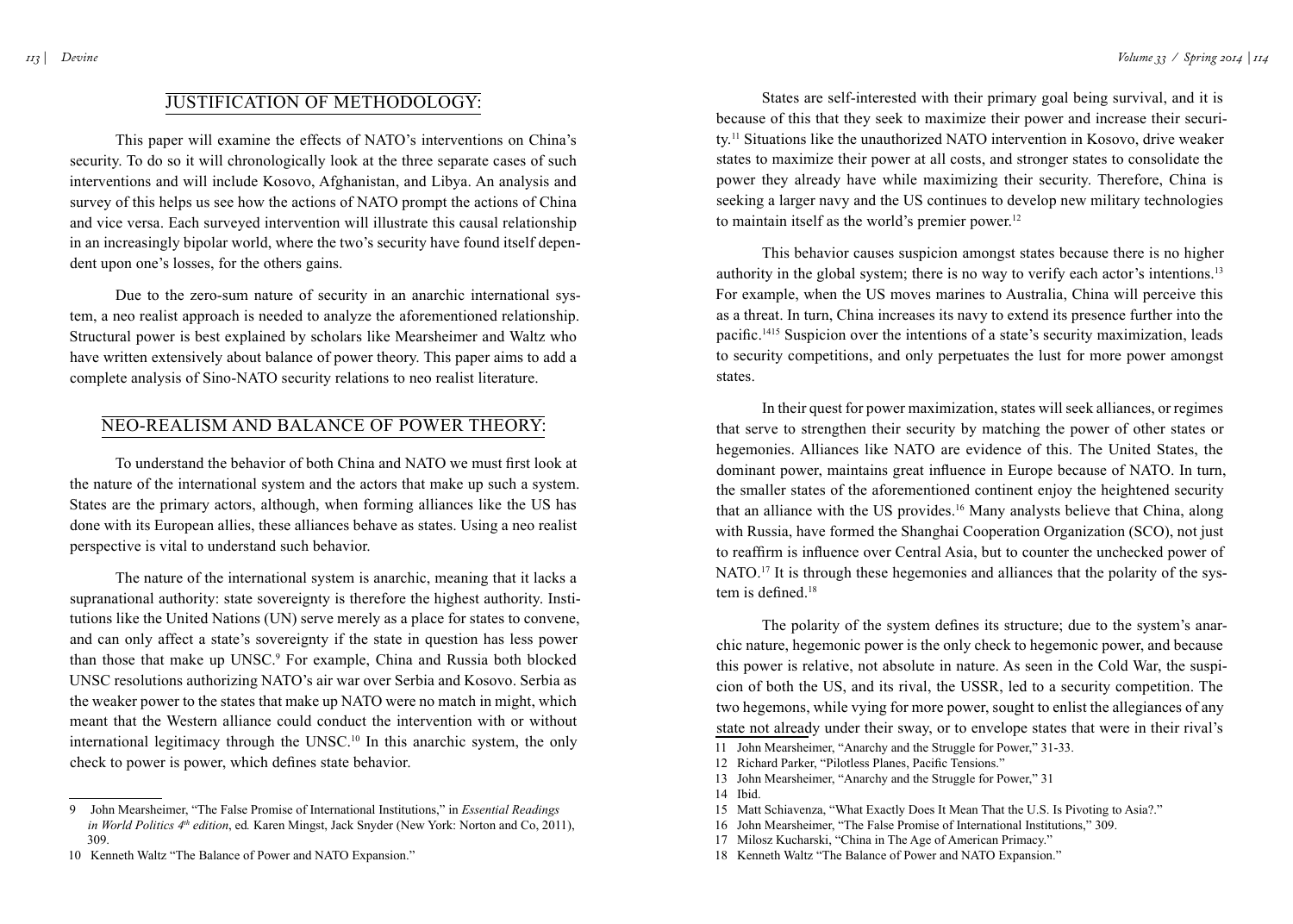sphere. In their quest for domination of the system, the two hegemons created a systemic bipolarity. The Cold War demonstrates how the anarchic nature of the system allows for security competitions to lead to systemic polarities through the hegemonic desire of states.<sup>19</sup>

Presently, many scholars view the current system as unipolar, with the United States as the sole global power. However, due to the fundamental nature of states, and their aforementioned self-interest and desire to survive, such a structure leaves the unipole momentarily belligerent, as demonstrated previously with the case of NATO's Kosovo intervention. The sudden demise of the USSR left the US and its alliance NATO with unbridled power. With no other hegemonic power to stop it, NATO did not need to UNSC's authorization to act in the regions once dominated by the Soviets. Again, weaker states view actions like these suspiciously and begin to worry about their own sovereignty. China, attempting to insure that its growing influence continues, is beginning to expand and seek alliances like that of the SCO, to counter the United States. It is the very nature of a unipolar system that will cause the shift to bipolarity, in what is known as known as balancing. So the relative nature of power will always lead to hegemonic powers checking themselves, through alliances, and security competitions, both militarily or economically.20

It is the purpose of this paper to show how the structure of the system is shifting from unipolarity, to bipolarity. Chronologically, it will show that the US, through its alliance NATO, is countering China's gains in security, while in turn China is countering NATO's increased global reach. It is because of the aforementioned theory, that the research has concluded this to be true.

The collapse of the Soviet Union in 1991, left NATO—formed in 1949 without a clear mission and allowed an unchecked rapid expansion into Central Europe to include former states of Soviet influence. Congruently, Yugoslavia fell into civil war. The alliance used humanitarian pretexts to intervene not only in Bosnia and Herzegovina, but in Kosovo as well.<sup>21</sup> The alliance appeared to shift its mission from that of an anti-Soviet one, to that of a humanitarian protector. This is consistent with realist thinking. The US still wanting to maintain it's primacy over Europe, needed NATO to maintain its relevancy, so that the Europeans would still see it as vital to their own security. Using NATO to intervene the Balkans, gave Europeans a reason to continue to see the alliance as a tool to further their own self-interest.

China, a state that advocates for a policy of non-interface in the domestic matters of other sovereign nations was against this shift in policy, and viewed NATO's forays into the Former Yugoslavia with suspicion—fearing they set a dangerous international precedent. During NATO's bombing campaign over Serbia and Kosovo in 1999, the Chinese press took the Serbian narrative, and challenged the legality of the interventions, due to the fact that it was not authorized by the UNSC, in part because China refused to grant legitimacy to the shift in NATO policy.22 China was attempting to use the UN to check US power, however, at the time China was not yet able to match that power. This demonstrates the lack of authority that such international institutions hold over other states, and further highlights the fact that in an anarchic system, the only check to power is power.

The first interaction between the two actors occurred on May  $7<sup>th</sup>$  1999, when NATO bombed the Chinese embassy in Belgrade. The motives behind the incident are still debated today, as the alliance claims it was an accident, but China— already uneasy about the intervention—believes that to be impossible. The incident sparked protests at the embassies and consulates of NATO members in China. Although reparations were made by the US, the bombing has furthered Chinese suspicions toward NATO's motives in its interventions.<sup>23</sup> The incident shows the first example of balancing between the two actors. Chinese aversion to the intervention prompted Beijing to strengthen its diplomatic ties with Russia, so to block any UNSC resolution concerning the Balkan interventions. Furthermore, as the former Yugoslav republics enveloped Western influence; many argue that because of the increased cooperation between Russia and China, Beijing was able to consolidate its power over Central Asia through the creation of the its security alliance the SCO in July of 2001.24 This demonstrates how the aforementioned belligerence of the sole power of a unipolar system will provoke a counter-balance to arise, through invoking the insecurity of other states, states will seek hegemonies to further their own security and to maximize their power.

Shortly after the formation of the SCO, the attacks on September 11<sup>th</sup> 2001, prompted the US to invoke Article 5 of NATO's treatywhich states an attack on one member state is an attack on all member states. This thrust the alliance into

<sup>19</sup> Ibid.

<sup>20</sup> Ibid.

<sup>21</sup> Richard Weltz, "China and NATO: Grappling with Beijing's Hopes and Fears."

<sup>22</sup> Milosz Kucharski, "China in The Age of American Primacy."

<sup>23</sup> Richard Weltz, "China and NATO: Grappling with Beijing's Hopes and Fears."

<sup>24</sup> Milosz Kucharski, "China in The Age of American Primacy."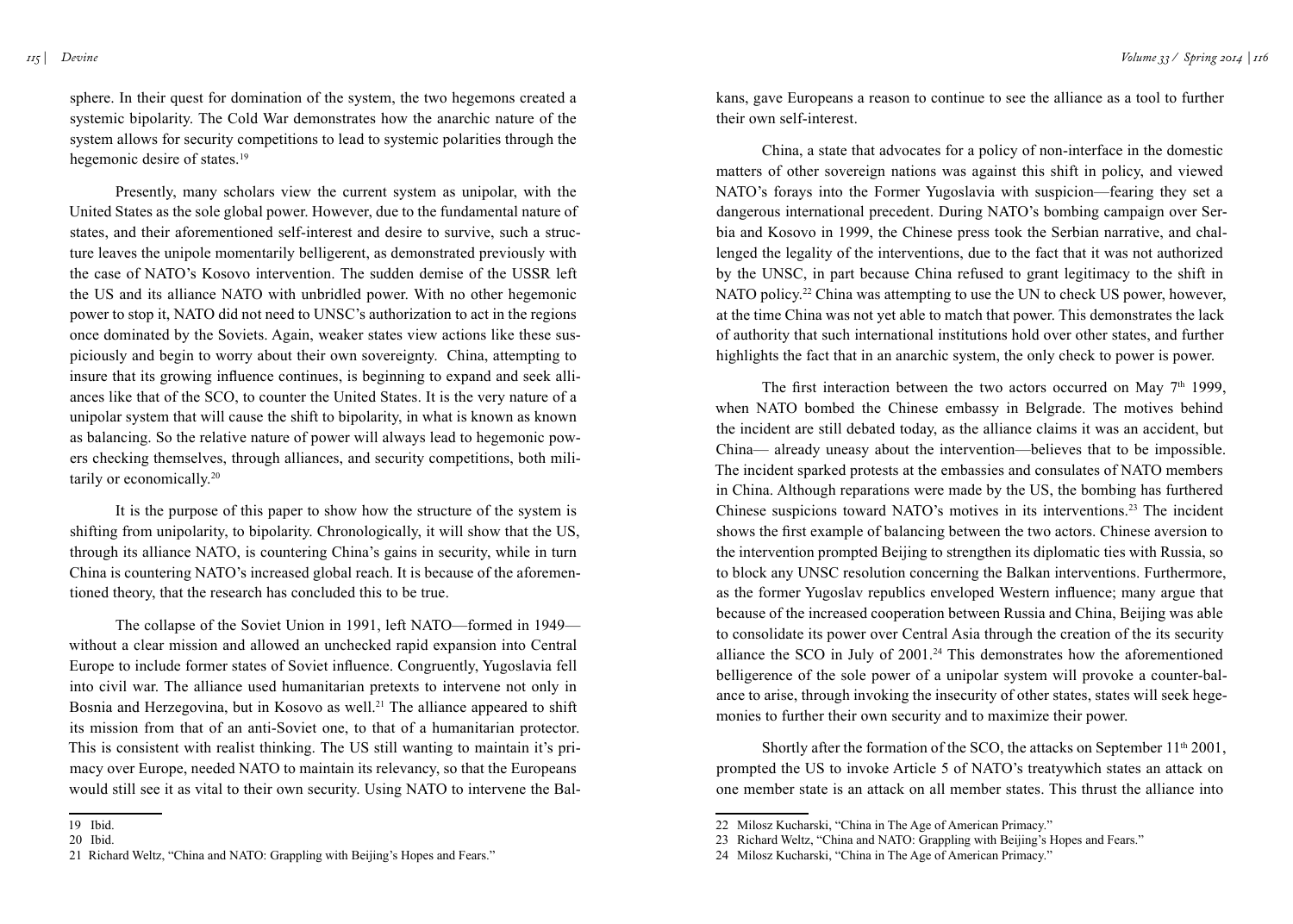its current intervention in Afghanistan that began in October 2001, marking its first incursion into Central Asia.<sup>25</sup> This justified not only NATO's occupation of Afghanistan, but also the establishment of US bases in Uzbekistan and Kyrgyzstan. China fears a permanent NATO presence in the region, and perceives it as direct threat for two reasons: one, because Beijing relies heavily on Central Asia and the Middle East for its energy resources, and with American bases in both regions, it fears that these supply lines are now vulnerable to US control; two, because of a US military presence in Japan, Korea, and Australia, China fears that through NATO's role in Central Asia, the US is pursuing a policy of containment at a time that Beijing is enjoying rapid modernization, both economically and militarily.2627 Due to the lack of a rival, and through self-justified interventions, NATO is able to occupy regions once dominated by the USSR. The expansion into Central Asia directly affects Sino-security, and has further emboldened the SCO. Since the 2001 invasion, the SCO has signed numerous declarations that further institutionalize itself, with China as its unmatched economic leader. One declaration in 2005, demanded NATO and the US leave all bases in the region. In 2006 Uzbekistan evicted the US from its base.<sup>28</sup> Again, this provides evidence to support the aforementioned theory, that through a unipolar system, the actions of the sole power only promotes fear amongst other states. This caused these states to in turn form alliances of there own to counter that power, as China has through the SCO, demonstrating its own hegemonic ambitions.

NATO's most recent intervention into Libya during it's civil war lasted from March  $19<sup>th</sup>$  to October  $31<sup>st</sup>$  and may have had the largest impact on China's security to date.<sup>29</sup> The incursion went to further Chinese concerns for alliance as a continuing policy of containment, while targeting Chinese energy interests.<sup>30</sup> At the time China imported 150,000 barrels of oil per day from the Libya.<sup>31</sup> In

- 25 "Collective Defense," *NATO, last modified July 2, 2012, http://www.nato.int/ cps/en/natolive/ topics\_59378.htm.*
- 26 Milosz Kucharski, "China in The Age of American Primacy."
- 27 Lionel Beehner, "ASIA: U.S. Military Bases in Central Asia," *CFR, last modified July 26, 2005, http://www.cfr.org/kyrgyzstan/asia-us-military-bases-central-asia/p8440.*
- 28 Abdujalil Abdurasulov, "Uzbekistan, Key to Afghan War Drawdown, to Ban Foreign Military Bases," The *Christian Science Monitor, Last modified August 30, 2012, http://www.csmonitor. com/World/Asia-South-Central/2012/0830/Uzbekistan-key-to-Afghan-war-drawdown-to-banforeign-military-bases.*
- 29 Rick, Gladstone "U.N. Votes to End Foreign Intervention in Libya," *New York Times, last modified October 27, 2011, http://www.nytimes.com /2011/10/28/ world/middleeast/securitycouncil-ends-libya-intervention-mandate.html.*
- 30 Ted Carpenter, "China's Perilous Libyan Adventure."
- 31 "Relying on Libya," *The Economist, last modified February 25, 2011, http://www.economist. com/blogs/dailychart/2011/02/libyan\_oil.*

addition, Beijing had 35,000 nationals working in the North African state. Fearing harm to their citizens, China orchestrated their first military deployment to the Mediterranean Sea and North Africa to evacuate them.<sup>32</sup> Though affecting China's security, the Libyan Civil War, and consequent NATO intervention, provided China a chance to showcase its modern military to the world. The Chinese evacuation and naval presence in the Mediterranean, though justified, left Western observers suspicious, considering China's motives as dubious.<sup>33</sup> Again, we see how, as the two actors grow, their security is directly affected by each other.

China's policy of non-interference was also challenged by the intervention. Realizing that the overthrow of the Libyan regime was possible, and wanting to maintain its interests in the country, it voted along with the NATO members of the UNSC for the implementation of a no fly zone. However, it was quick to charge the Western alliance with gross over reach of its UN backed mandate, due to NATO arming the rebels. Once it realized the rebels would actually overthrow the regime, they sent diplomats into the rebel held town of Benghazi, with the aim of negotiating a peacekeeping mission after the conflicts end. China was desperate to be part of the rebuilding process with the hopes of maintaining its interests in the state. However, documents were discovered that revealed Beijing had attempted to sell weaponry to the Libyan regime secretly and under the radar of a UN ban on weapons sales to the country. The revelation severely damaged the relations between China, and The National Transitional Council, the newly formed rebel-backed government.<sup>34</sup> This shows that China, like all states, are calculating when it comes to their security, and exemplifies realist notions of power maximization.

## CONCLUSION:

With the end of the Cold War, NATO's power has gone unchecked. The alliance has been able to expand its sphere of influence into regions once dominated by a Soviet hegemony—whose collapse left a gap in the system that allowed for the expansion of China as a world power. NATO's security gains have directly influenced the creation of a counter alliance—the SCO—with Beijing at its center.

- 33 Ted Carpenter, "China's Perilous Libyan Adventure."
- 34 Ibid.

<sup>32</sup> Gabe, Collins and Andrew Erickson, "Implications of China's Military Evacuation of Citizens from Libya." *Jamestown Foundation, last modified March 2011, http://www.jamestown.org/programs/chinabrief/ single/?tx\_ttnews% 5Btt\_ news%5D=37633&cHash=7278cfd21e6fb19afe8a823c5cf88f07.*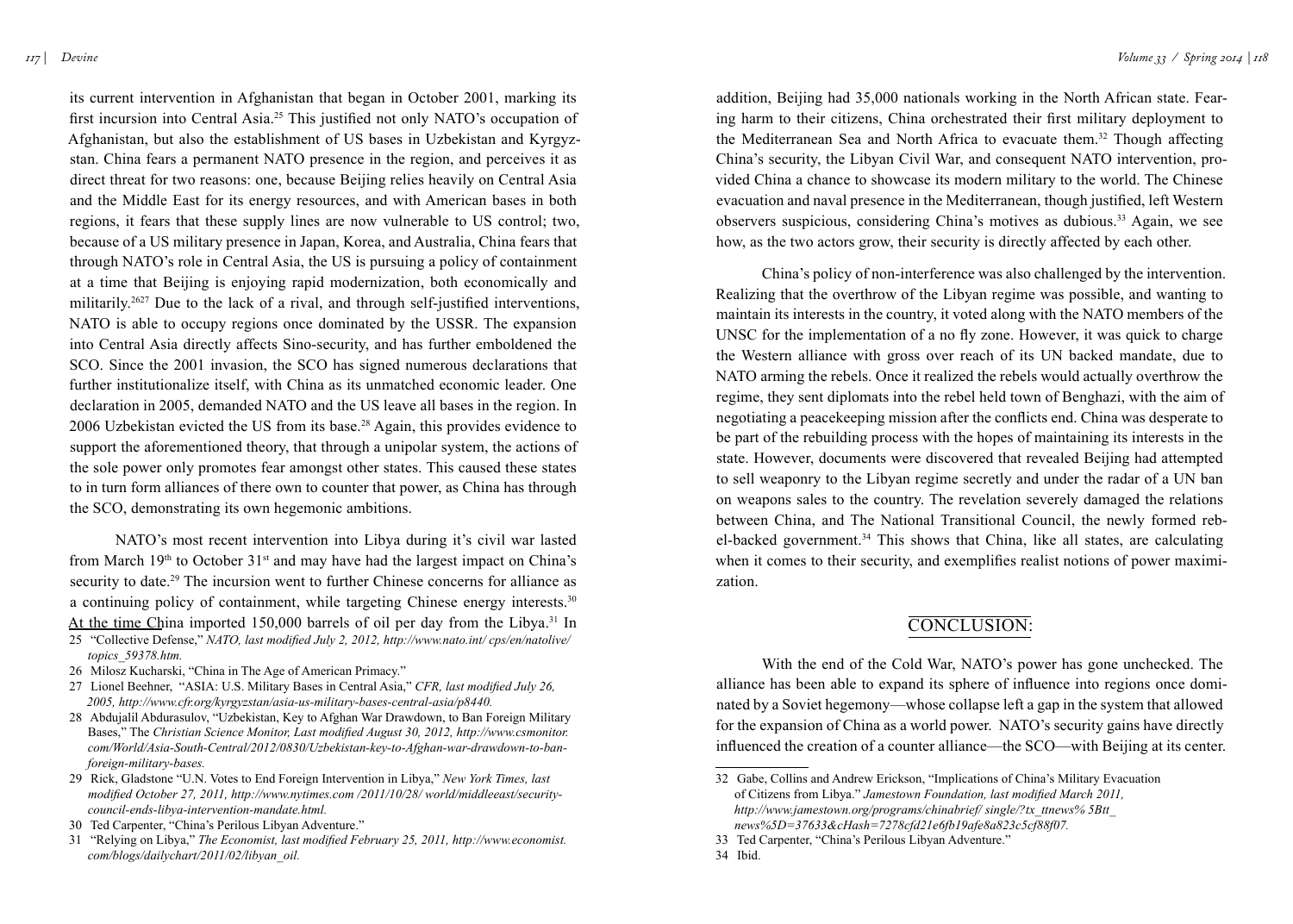Due to the suspicious nature of states, China has eyed NATO's unrivaled power with distrust; just as NATO viewed Beijing's display of military might in its evacuation of its citizens from Libya as a dubious show of force. This is because the system lacks a supranational governing authority that can transparently check states security gains.

The bombing of the Chinese embassy in Belgrade, the occupation of a country along its borders, and facilitating the over throw of the China friendly government in Tripoli, demonstrates the realist notion of systemic balancing. It is because NATO has no rival, nothing can stop it's hegemonic ambitions; this fuels China's own hegemonic ambitions, leaving the two actors to struggle for power in Central Asia and the rest of the system. It is because of the zero sum nature of the international system that as America "pivots" towards Asia, China will seek to expand its power in the Pacific to match the US. This will cause a shift in the polarity of the system. It remains to be seen if the shift will be hostile. The shift to a bipolar structure only means that indeed the two actors security is directly defined by each other's gains, that Sino-NATO security gains are causal, and that the American unipolar moment is just that, a moment.

## Bibliography:

- Abdurasulov, Abdujalil. "Uzbekistan, Key to Afghan War Drawdown, to Ban Foreign Military Bases." The Christian Science Monitor. Last modified August 30, 2012. http://www.csmonitor.com/World/Asia-South-Central/2012/0830/ Uzbekistan-key-to-Afghan-war-drawdown-to-ban-foreign-military-bases.
- Carpenter Ted. "China's Perilous Libyan Adventure." Cato Institute. Last modified September 9, 2011. http://0-www.cato.org.opac.sfsu.edu/publications/ commentary/chinas-perilous-libyan-adventure?print.
- "Collective Defense." NATO. Last modified July 2, 2012. http://www.nato.int/ cps/en/natolive/topics\_59378.htm.
- Collins, Gabe, Erickson, Andrew. "Implications of China's Military Evacuation of Citizens from Libya." Jamestown Foundation. Last modified March 2011. http://www.jamestown.org/programs/chinabrief/ single/?tx\_ttnews% 5Btt\_ news%5D=37633&cHash=7278cfd21e6fb19afe8a823c5cf88f07.
- Gladstone, Rick. "U.N. Votes to End Foreign Intervention in Libya." New York Times, last modified October 27, 2011. http://www.nytimes.com /2011/10/28/ world/middleeast/security-council-ends-libya-intervention-mandate.html
- Keohane, Robert. "From After Hegemony: Cooperation and Discord in the World Political Economy." In Essential Readings in World Politics 4<sup>th</sup> edition, edited by Karen Mingst and Jack Snyder 292-307. New York: Norton and Co, 2011.
- Kucharski Milosz. "China in The Age of American Primacy." International Relations. 26, no. 1. 60-77. http://ire.sagepub.com/content/26/1/60